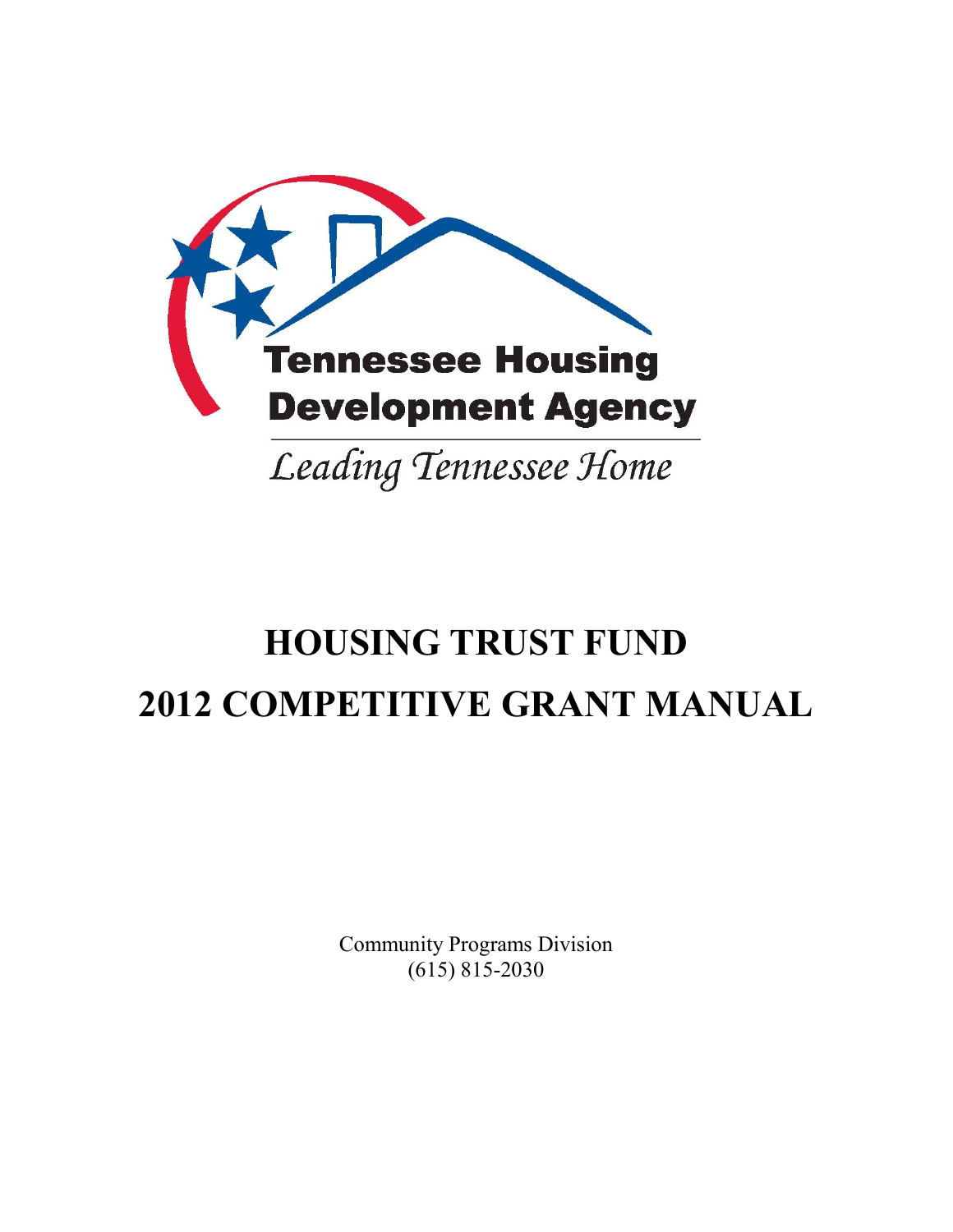# **TENNESSEE HOUSING DEVELOPMENT AGENCY**

# **HOUSING TRUST FUND POLICIES**

# **INTRODUCTION**

Meeting the housing needs of low-income Tennesseans through partnerships has been a core value of the Tennessee Housing Development Agency since its creation in 1973. THDA is committed to working with local communities and non-profit agencies to make decent, safe and affordable housing available to all residents of the State.

In 2006, the THDA Board of Directors voted to create the Housing Trust Fund to address the housing needs of the very low-income, the very low-income elderly and the very low-income special needs populations of Tennessee. The amount of funding available for the 2012 Competitive Grants is  $\overline{$7,876,409}$  which consists of  $\$3,150,000$  in Agency funds from FY 2012 and  $\$4,726,409$  in Agency Funds from FY 2013.

The 2012 Housing Trust Fund awards grants to non-profit organizations, local governments, development districts, human resource agencies, public housing authorities and other departments within State government for rental and homeownership housing activities.

The purpose of this Housing Trust Fund manual is to provide to the Grantee's the information that is needed to administer a Housing Trust Fund program according to established policies and procedures.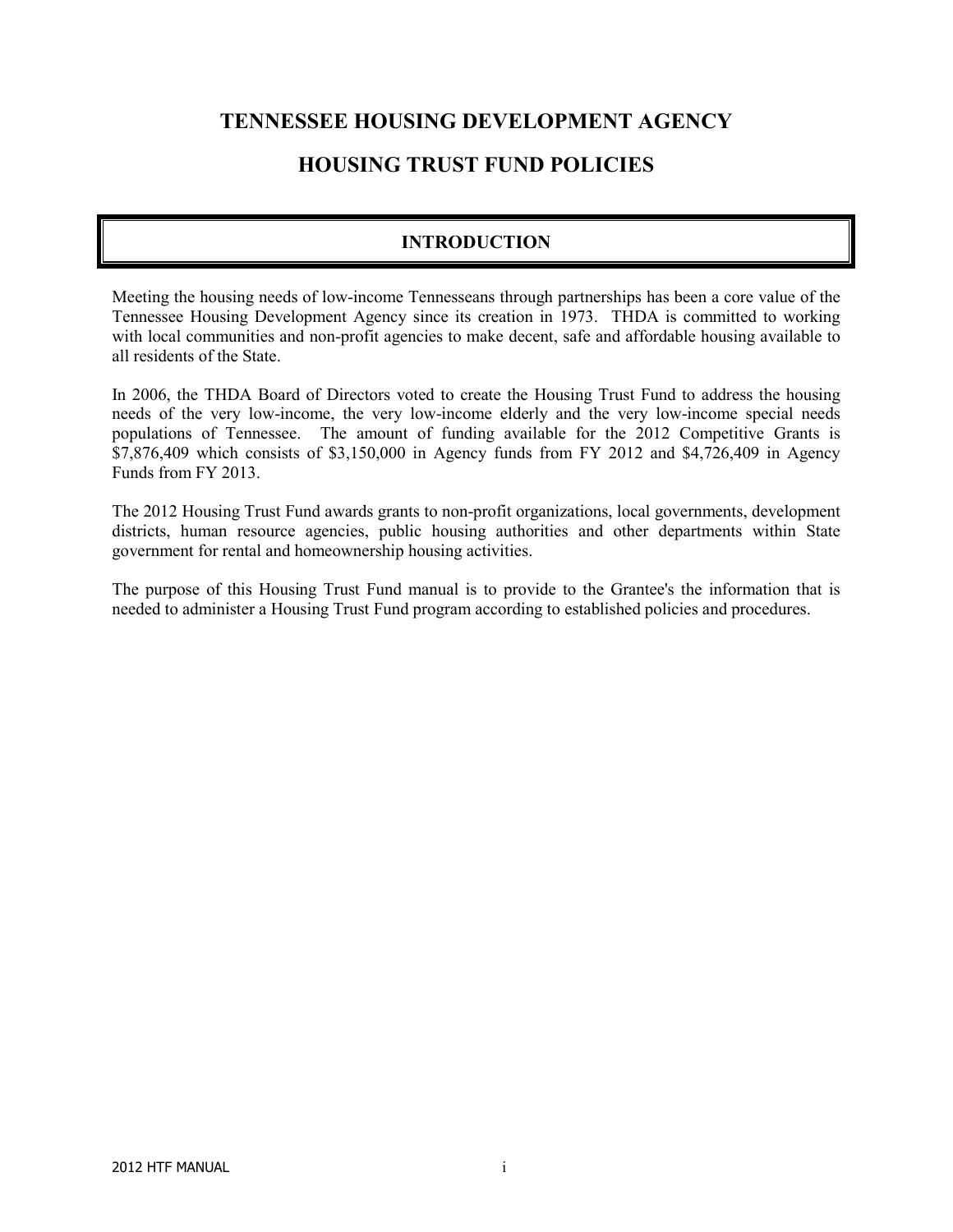# **SECTION ONE**

# **GENERAL REQUIREMENTS**

# **I. ELIGIBLE ACTIVITIES**

Eligible housing activities serving the very low income, very low-income elderly and very low-income special needs populations include:

- 1. Rental housing programs:
	- a. Rehabilitation of rental units;
	- b. Construction of rental units;
	- c. Acquisition of rental units;
	- d. Conversion of non-residential units to residential units; and
	- e. Combinations of the above rental activities.
- 2 Homeownership programs:
	- a. Construction of homeownership units;
	- b. Acquisition and rehabilitation and sale of existing units; and
	- c. Downpayment and closing cost assistance.

#### **II. INELIGIBLE ACTIVITIES**

The following activities are *prohibited* under the Housing Trust Fund:

- 1. 2012 Housing Trust Funds granted to local programs shall not be pledged as support for tax exempt borrowing by the local programs.
- 2. 2012 Housing Trust Funds may not be used for off-site improvements or for neighborhood infrastructure or public facility improvements.
- 3. No portion of the 2012 Housing Trust Fund or the required local match may be used for administrative expenses by local governments.
- 4. 2012 Housing Trust Funds may not be used to provide assistance to private, for-profit owners of rental property. The Grantee must be the owner of the proposed rental project.
- 5. 2012 Housing Trust Funds may not be used for homeowner rehabilitation projects.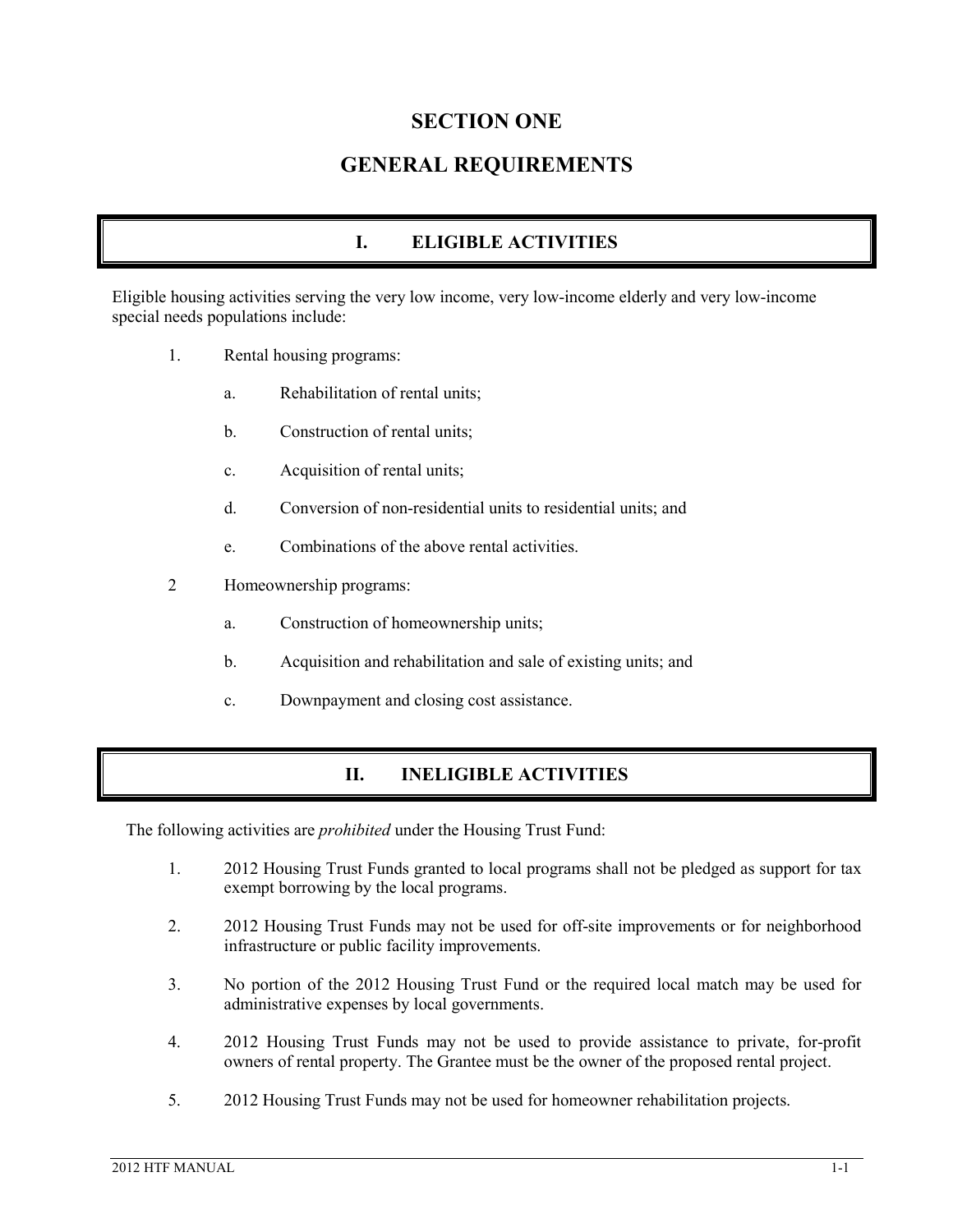# **III. MATCH REQUIREMENT**

The Housing Trust Fund requires a 50% match by the Grantee, i.e., for every two dollars from the Trust Fund the Grantee must provide a dollar in matching funds. Matching funds may be provided by:

- 1. Grants from other agencies;
- 2. Federal sources, such as the CDBG program or USDA Rural Development;
- 3. Contributions by local church groups or local agencies;
- 4. Contributions by individuals;
- 5. Bank loans;
- 6. Repayments of HOUSE funds in a local revolving fund;
- 7. A funding pool established by a local lender for the Grantee;
- 8. Support services for special needs populations; and
- 9. Volunteer labor.

Other THDA programs, including HOME funds by THDA as the "State Participating Jurisdiction", may not be used as a match.

# **IV. MARKETING REQUIREMENT**

One of the goals of the Housing Trust Fund is to raise the profile of affordable housing at the local, state and federal level, and to demonstrate that decent housing impacts all facets of community development. Each successful Grantee must develop marketing and public relations plans to accentuate the achievements of the Housing Trust Fund. The Public Affairs Division of THDA will assist in the development of these plans.

# **V. FAIR HOUSING AND EQUAL OPPORTUNITY**

Each Grantee funded under the Housing Trust Fund must comply with both state and federal laws with regard to fair housing and equal opportunity (FHEO). FHEO requirements have been developed to protect individuals and groups against discrimination on the basis of: race, color, national origin, religion, age, disability, familial status or sex.

In particular, program administrators will need to be aware of discrimination issues with regard to: housing opportunities; employment opportunities; business opportunities; and benefits resulting from activities funded in full or in part by Housing Trust Fund dollars.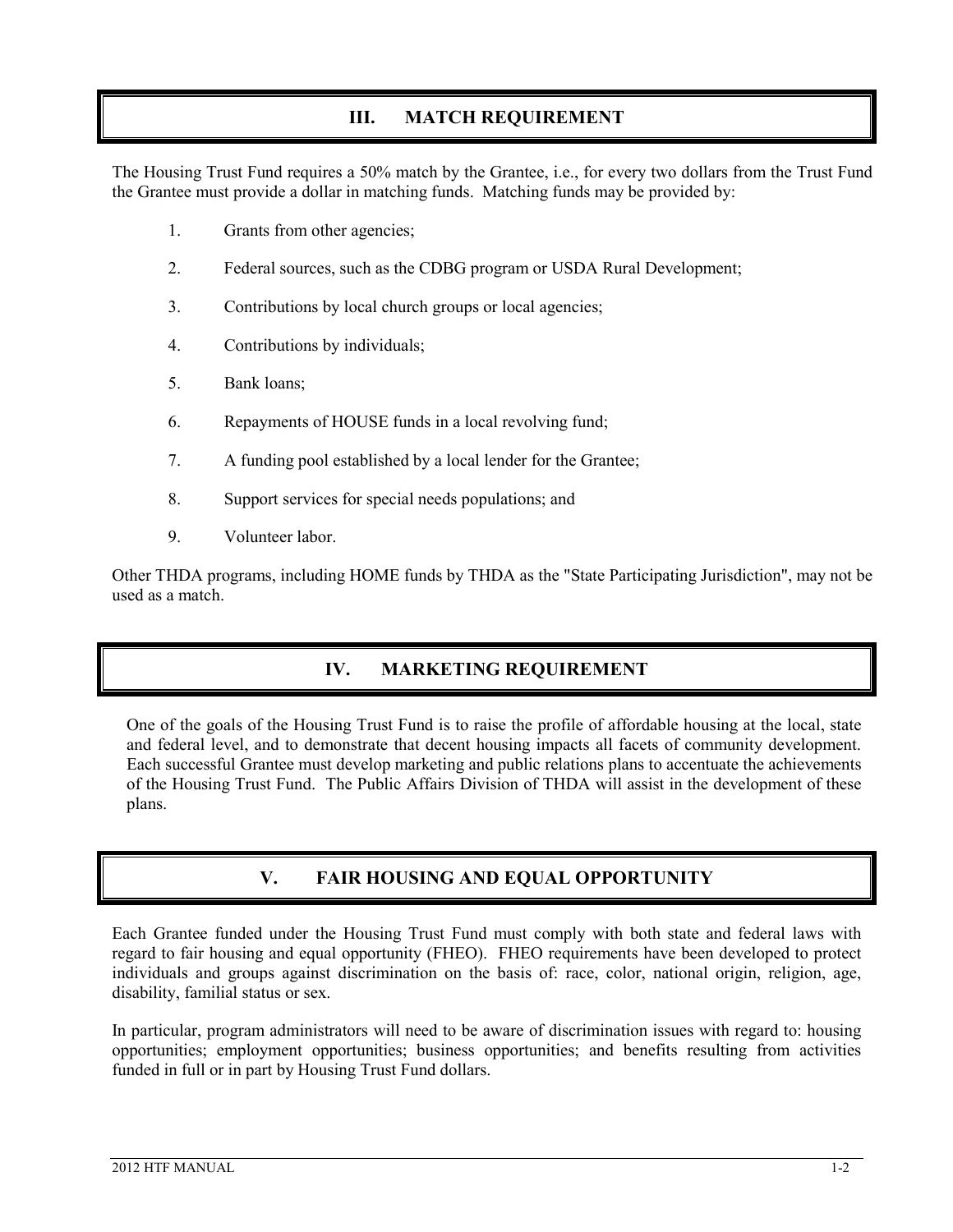THDA requires that each Grantee establish policies and procedures to inform the public and potential tenants and homebuyers of federal Fair Housing laws and the Grantee's affirmative marketing program; outline procedures by which Grantees will solicit applications from potential tenants or homebuyers; and maintain records of efforts to affirmatively market rental and homebuyer units.

THDA Grantees must comply with all of the following federal laws, executive orders, and regulations pertaining to fair housing and equal opportunity:

- 1. TITLE VI OF THE CIVIL RIGHTS ACT OF 1964 AS AMENDED (42 U.C.A. 2000D) States that no person may be excluded from participation in, denied the benefits of, or subjected to discrimination under any program or activity receiving federal financial assistance on the basis of race, color, or national origin. Its implementing regulations may be found in 24 CFR Part 1.
- 2. TITLE VII OF THE CIVIL RIGHTS ACT OF 1964 AS AMENDED (42 U.C.A. 2000E) Prohibits discrimination in employment against any individual on the basis of race, color, religion, sex or national origin, and allows victims of intentional discrimination to seek punitive and compensatory damages through jury trials.
- 3. TITLE VIII OF THE CIVIL RIGHTS ACT OF 1968, AS AMENDED "THE FAIR HOUSING ACT" (42 U.C.A. 3601) - Prohibits discrimination in the sale or rental of units in the private housing market against any person on the basis of race, color, religion, sex, national origin, familial status or handicap. Its implementing regulations may be found in 24 CFR Part 100-115.
- 4. EQUAL OPPORTUNITY IN HOUSING (EXECUTIVE ORDER 11063, AS AMENDED BY EXECUTIVE ORDER 12259) - Prohibits discrimination in housing or residential property financing related to any federally assisted activity against individuals on the basis of race, color, religion, sex or national origin. Implementing regulations may be found in 24 CFR Part 107.
- 5. SECTION 504 OF THE REHABILITATION ACT OF 1973, AS AMENDED (29 U.C.A.. 794) - States that no otherwise qualified individual may be excluded, solely because of his/her handicap, from participation in, the benefits of, or subject to discrimination under any program or activity receiving federal financial assistance. The implementing regulations may be found in 24 CFR Part 8.
- 6. AMERICANS WITH DISABILITIES ACT (42 U.S.C. 12131; 47 U.S.C. 155, 201, 218 AND 225) – Provides comprehensive civil rights to individuals with disabilities in the areas of employment, public accommodations, state and local government services and telecommunications. The Act, also referred to as the ADA, also states that discrimination includes failure to design and construct facilities (built for first occupancy after January 26, 1993) that are accessible to and usable by persons with disabilities. The ADA also requires the removal of architectural and communications barriers that are structural in nature in existing facilities. Removal must be readily achievable, easily accomplishable and able to be carried out without much difficulty or expense.
- 7. AGE DISCRIMINATION ACT OF 1975, AS AMENDED (42 U.S.C. 6101-07) Prohibits age discrimination in programs receiving federal financial assistance. Its implementing regulations may be found in 24 CFR Part 146.
- 8. EQUAL EMPLOYMENT OPPORTUNITY, EXECUTIVE ORDER 11246, AS AMENDED - Prohibits discrimination against any employee or applicant for employment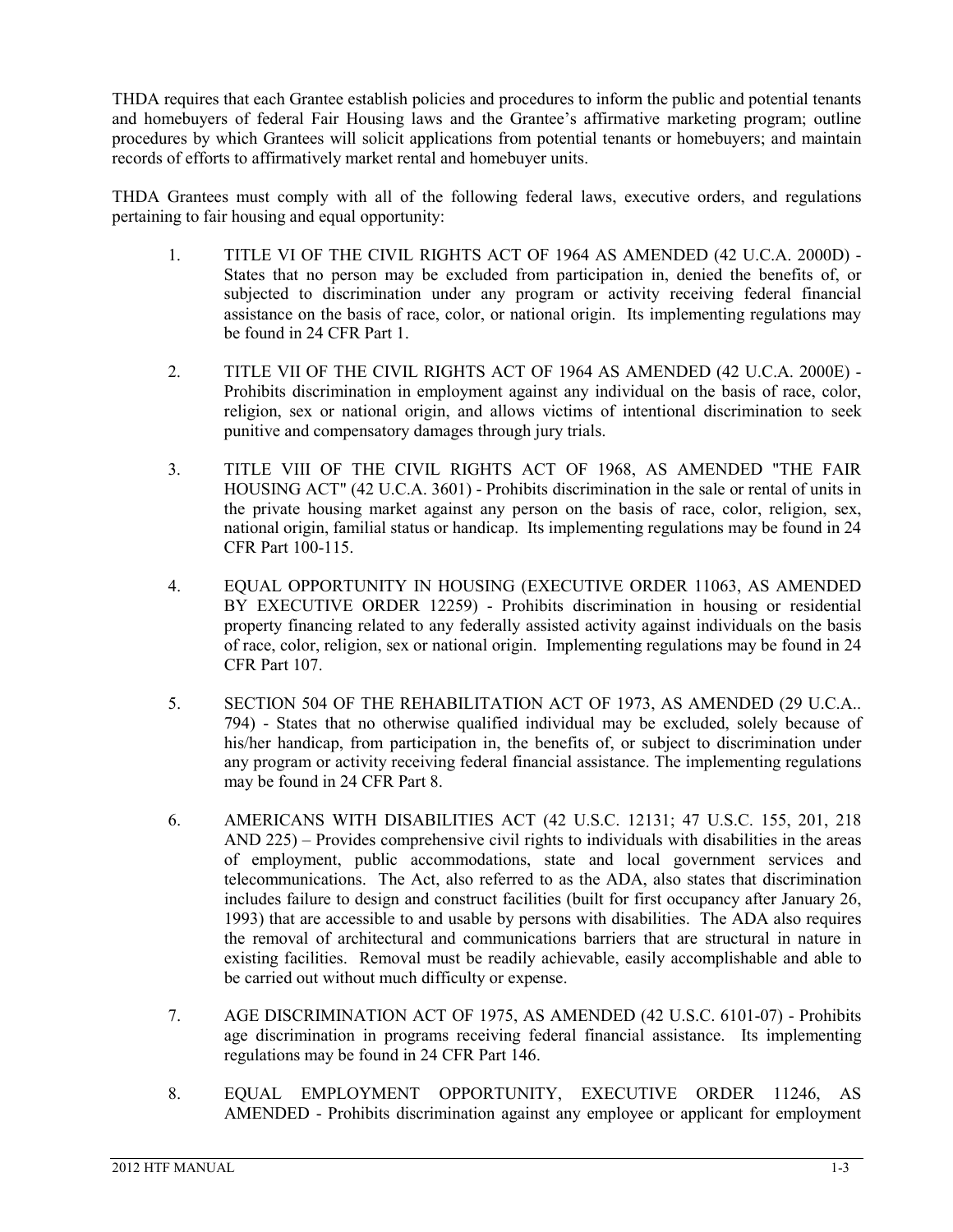because of race, color, religion, sex, or national origin. Provisions to effectuate the prohibition must be included in all construction contracts exceeding \$10,000. Implementing regulations may be found at 41 CFR Part 60.

- 9. MINORITY AND WOMAN BUSINESS OPPORTUNITIES (EXECUTIVE ORDERS 11625, 12138, AND 12432) - To ensure that all federal agencies with substantial procurement or grant making authority adopt minority and woman business development plans. The implementing regulations may be found in 24 CFR Section 511.13(c).
- 10. AFFIRMATIVE MARKETING (24 CFR 511.13(B)) FOR RENTAL PROPERTIES CONSISTING OF FIVE (5) OR MORE UNITS – THDA requires that each Grantee:
	- 1. Establish procedures to inform the public, owners and potential tenants of federal Fair Housing laws and the Grantee's affirmative marketing program;
	- 2. Develop requirements for owners assisted under THDA's Program;
	- 3. Outline procedures by which owners will solicit applications from eligible potential tenants; and
	- 4. Maintain records of efforts to affirmatively market rental units.
- 11. SECTION 3 OF HOUSING AND URBAN DEVELOPMENT ACT OF 1968, AS AMENDED, 12 U.S.C. 1701u. - The purpose of which is to ensure that the employment and other economic opportunities generated by Federal financial assistance for housing and community development programs shall, to the greatest extent feasible, be directed toward low and very-low-income persons, particularly those who are recipients of government assistance for housing.

**FAIR HOUSING/EQUAL OPPORTUNITY ACTIVITIES** - Grantees must be able to demonstrate their efforts to affirmatively further fair housing and equal opportunity by the following activities:

- 1. POLICY OF NONDISCRIMINATION A written Policy of Nondiscrimination (Form 4) must be posted conspicuously so all recipients, job applicants, contractors, subcontractors and interested parties may see it.
- 2. MINORITY/FEMALE SOLICITATION Every effort must be made to assure minority and female owned businesses are offered opportunities to bid on service, material and construction contracts. (See Section VI - Procurement.)
- 3. Maintain written hiring policies for employees.
- 4. Inform the community and/or minorities of vacancies.
- 5. Respond to complaints on EO/FH policies.
- 6. Maintain appropriate documentation to demonstrate compliance with minority/female business solicitation.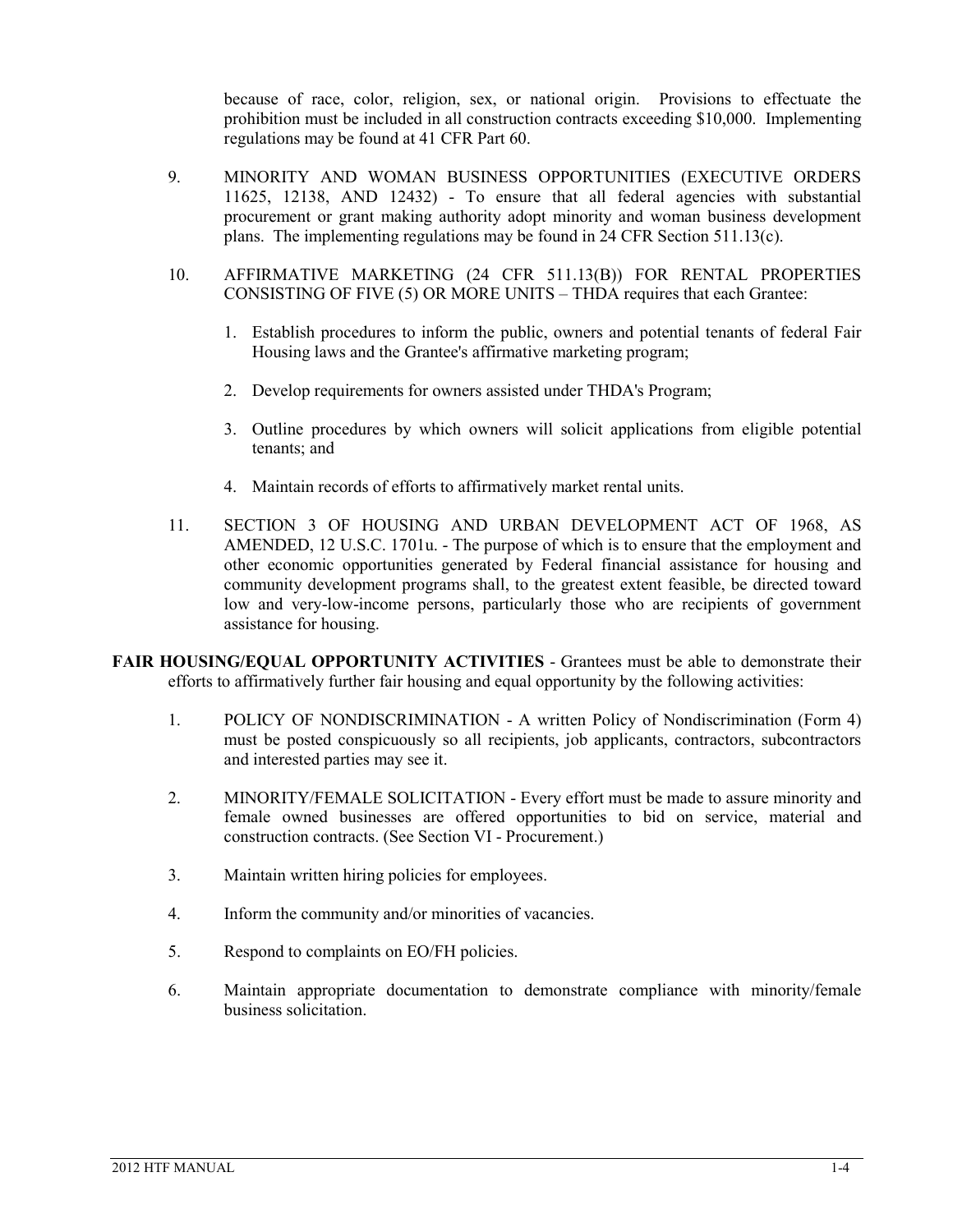#### **VI. PROCUREMENT**

The contract between THDA and the Grantee for the Housing Trust Fund requires that any reimbursement for the cost of goods, materials, supplies, equipment, and/or services, such procurement shall be made on a competitive basis, including the use of competitive bidding procedures, where practical. If there are no local procurement policies, Grantees must establish their own procedures provided they conform to the standards stated below.

- **PURCHASE OF MATERIALS, SUPPLIES OR NON-PROFESSIONAL SERVICES** For purchase or contract amounts over four hundred dollars (\$400), select qualified vendors or contractors on the basis of three price quotations or competitive bids.
	- 1. Price or rate quotations must be obtained from at least three qualified sources. Informal methods that are sound, appropriate, and documented are allowed for the procurement of supplies, labor and other necessary services.
	- 2. Quotations may be obtained over the telephone as long as the grantee keeps a written record in the grant files showing whom they contacted, the date they were contacted, and the price quoted.
	- 3. The purchase should be made from the lowest bidder.
	- 4. In the instance of a sole supplier or when three bids cannot be obtained, appropriate file documentation is acceptable.
- **PROFESSIONAL SERVICE OR PURCHASE CONTRACTS Grantees contracting for services (e.g.**) general contracting) should develop qualifying criteria and periodically advertise for contractors that meet those criteria. (Advertising can be through newspapers or by mailing to at least three firms offering the desired services. Clippings and letters must be on file.)
	- 1. A list of the eligible contractors should be maintained and used to obtain the required services.
	- 2 Price or rate quotations must be obtained from at least three qualified sources.
	- 3 The purchase should be made from the lowest bidder.
	- 4 If three bids cannot be obtained, appropriate file documentation is acceptable.
- **MINORITY AND FEMALE SOLICITATION** Documentation to show efforts to solicit minority/female participation. A list of minority/female contractors and businesses must be maintained. A statewide directory is available at THDA if local minority and female owned businesses can not be identified.

Under certain circumstances supplies, equipment, services, or other items may be purchased without bids or quotations. Quotations may not be necessary if a qualified vendor is the sole source of the items to be purchased, or in cases of emergency, when immediate delivery is necessary for the entity's continued provision of adequate services.

All sole-source purchases should be reviewed by the chief executive or designee. In any event, the chief executive should be apprised of any sole-source purchases as soon as possible. A written memorandum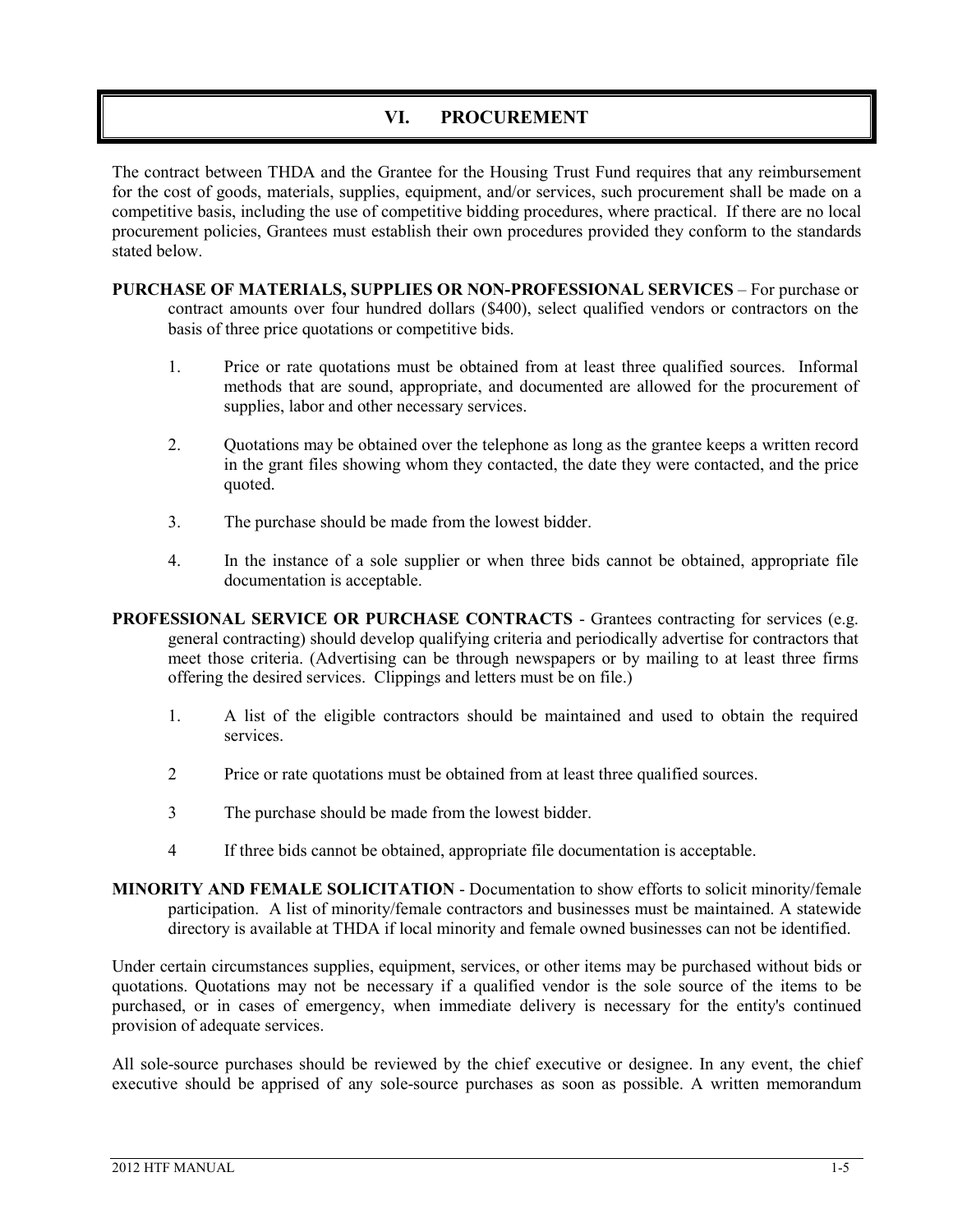explaining all emergency purchases and all other sole-source purchases exceeding an amount determined by management should be attached to the file copy of the purchase order.

# **VII. POLICIES AND PROCEDURES**

Grantees shall develop and maintain detailed written policies and procedures for the operation of their housing program. These policies and procedures are based on the program description in the Housing Trust Fund Proposal and should include at a minimum:

- 1. Description of program activities;
- 2. Eligibility requirements and selection procedures for beneficiaries;
- 3. Terms and conditions for Housing Trust Fund assistance;
- 4. Housing rehabilitation or construction standards and specifications;
- 5. Contracting for rehabilitation or construction work; and
- 6. Procedures for resolving beneficiary complaints.

Remember, these written policies and procedures are for your benefit and protection and should be available to families and individuals served by your program**. A copy must be submitted to THDA for approval prior to incurring costs.**

# **VIII. INCOME DETERMINATION**

All program beneficiaries must complete written applications for assistance and submit proof of income to determine eligibility before assistance can be provided. At a minimum, applications for assistance must be signed and dated, and contain all household information including the names of all household members, sources and amounts of gross income and amounts of any assets.

- **INCOME LIMITS FOR RENTAL PROGRAMS** The Housing Trust Fund must only be used to benefit very low income households, including the elderly (over 60 years of age), and special needs populations. "Very low-income household" means an individual, family or household unit whose income does not exceed 50% of the area median income, adjusted for household size. For rental property, the income limits apply to the incomes of the tenants, not to the owners of the property.
- **INCOME LIMITS FOR HOMEOWNERSHIP PROGRAMS** The Housing Trust Fund may be used to benefit households at or below 60% of area median income, adjusted for family size, including the elderly (over 60 years of age), and special needs populations.

The applicable income limits are the current income limits established by the US Department of Housing and Urban Development for the HOME Program. The 2012 Income Limits are included as Attachment I.

**ANNUAL INCOME** – The Housing Trust Fund uses the income definitions of the Section 8 Rental Assistance Program to determine *gross* annual income in order to determine the eligibility of a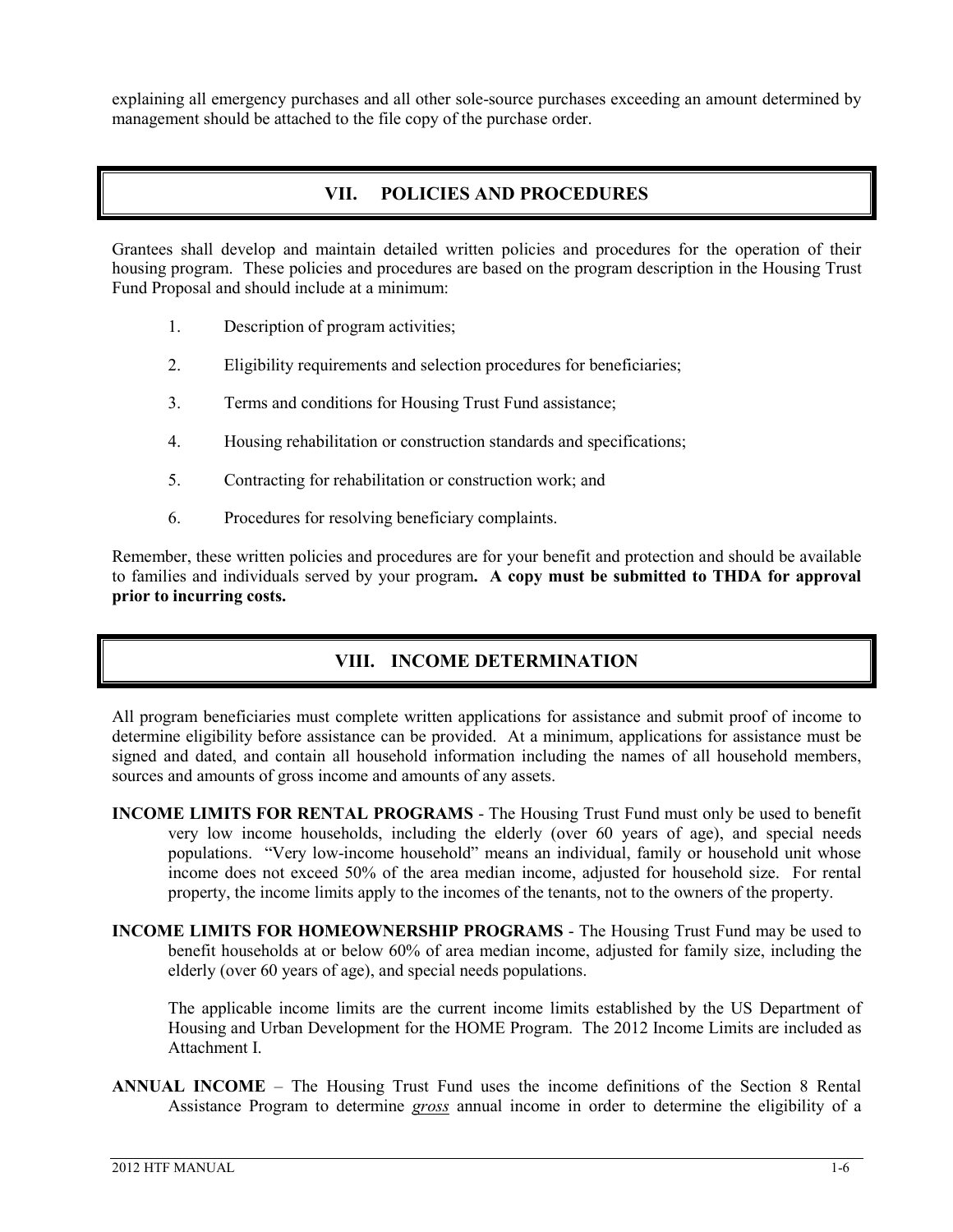household. The income of the household to be reported for purposes of eligibility is the sum of the annual gross income of the beneficiary, the beneficiary's spouse, and any other household member residing in the home or rental unit. Annual gross income is "anticipated" for the next 12 months, based upon current circumstances or known upcoming changes, minus certain exclusions. Gross Annual Income means all amounts, monetary or not, which:

- 1. Go to, or on behalf of, the family head or spouse (even if temporarily absent) or to any other household member;
- 2. Are anticipated to be received from a source outside the household during the 12-month period following admission or annual reexamination effective date. In other words, it is the household's *future or expected* ability to pay rather than its past earnings that is used to determine program eligibility. If it is not feasible to anticipate a level of income over a 12 month period, the income anticipated for a shorter period may be annualized, subject to a redetermination at the end of the shorter period; and
- 3. Which are not specifically excluded in Income Exclusions below.
- 4. Annual income also means amounts derived (during the 12-month period) from assets to which any member of the household has access.
- 5. MONTHLY GROSS INCOME Monthly gross income is Annual Gross Income divided by 12 months.
- **ASSETS** In general terms, an asset is a cash or noncash item that can be converted to cash. There is no asset limitation for participation in the Housing Trust Fund Competitive Grant program. Income from assets is, however, recognized as part of Annual Gross Income. Assets have both a market value and a cash value.
	- 1. MARKET VALUE The market value of an asset is simply its dollar value on the open market. For example, a stock's market value is the price quoted on a stock exchange on a particular day, and a property's market value is the amount it would sell for on the open market. This may be determined by comparing the property with similar, recently sold properties.
	- 2. CASH VALUE The cash value of an asset is the market value less reasonable expenses required to convert the asset to cash, including:
		- a. Penalties or fees for converting financial holdings. Any penalties, fees, or transaction charges levied when an asset is converted to cash are deducted from the market value to determine its cash value (e.g., penalties charged for premature withdrawal of a certificate of deposit, the transaction fee for converting mutual funds, or broker fees for converting stocks to cash); and/or
		- b. Costs for selling real property. Settlement costs, real estate transaction fees, payment of mortgages/liens against the property, and any legal fees associated with the sale of real property are deducted from the market value to determine equity in the real estate.
		- c. Under Section 8 rules, only the cash value (rather than market value) of an item is counted as an asset.
- **INCOME FROM ASSETS** The income counted is the actual income generated by the asset (e.g., interest on a savings or checking account.) The income is counted even if the household elects not to receive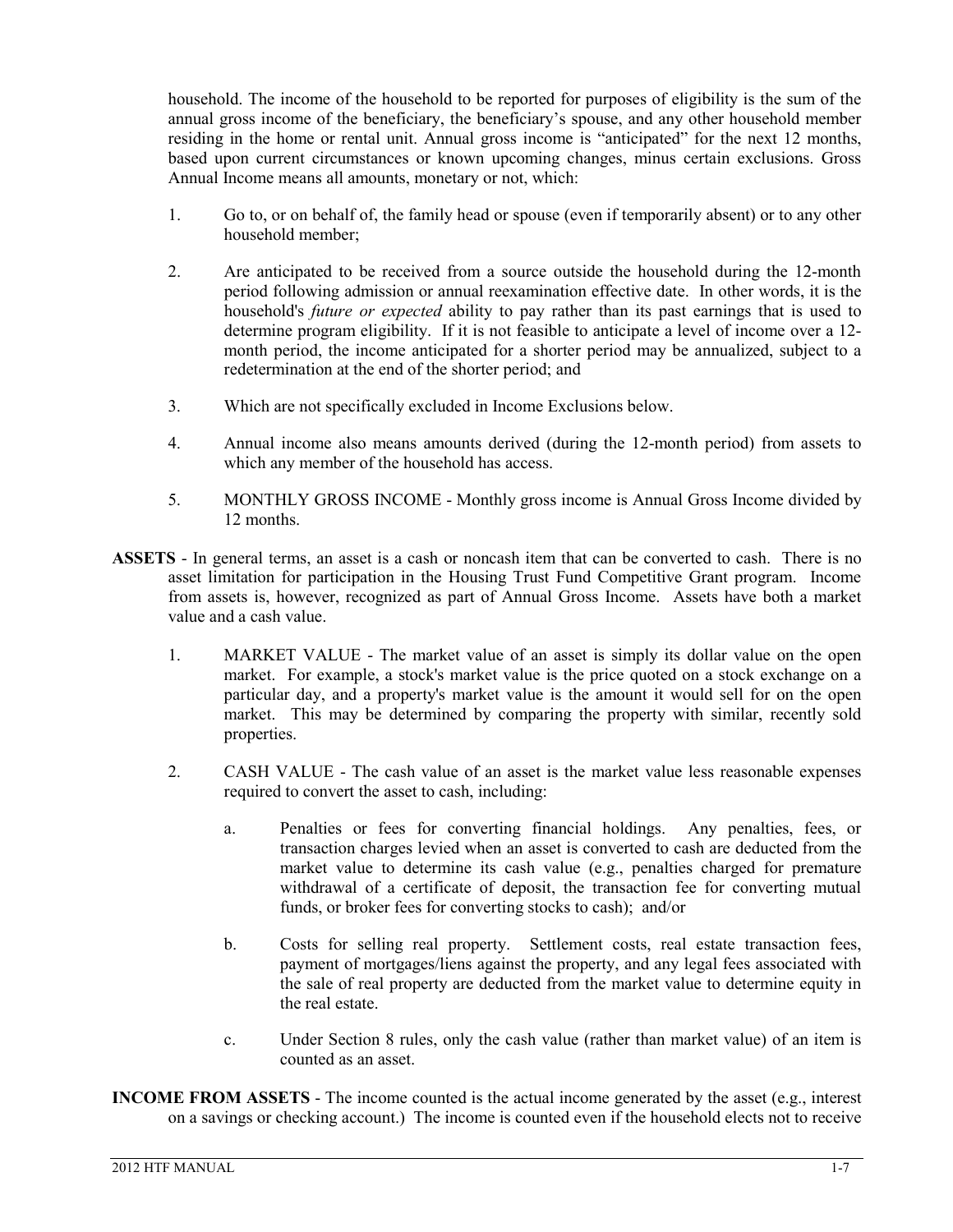it. For example, although a household may elect to reinvest the interest of dividends from an asset, the interest or dividends is still counted as income.

- 1. The income from assets included in Annual Gross Income is the income that is anticipated to be received during the coming 12 months.
	- a. To obtain the anticipated interest on a savings account, the current account balance can be multiplied by the current interest rate applicable to the account; or
	- b. If the value of the account is not anticipated to change in the near future and interest rates have been stable, a copy of the IRS 1099 form showing past interest earned can be used.
	- c. Checking account balances (as well as savings account balances) are considered an asset. This is in recognition that some households keep assets in their checking accounts, and is not intended to count monthly income as an asset. Grantees should use the average monthly balance over a 6-month period as the cash value of the checking account.
- 2. When an asset produces little or no income:
	- a. If the household's assets are \$5,000 or less, actual income from assets (e.g., interest on a checking account) is not counted as annual income. For example, if a household has \$600 in a non-interest bearing checking account, no actual income would be counted because the household has no actual income from assets and the total amount of all assets is less than \$5,000.
	- b. If the household's assets are greater than \$5,000, income from assets is computed as the greater of:
		- i. actual income from assets, or
		- ii. imputed income from assets based on a passbook rate applied to the cash value of all assets. For example, if a household has \$3,000 in a non-interest bearing checking account and \$5,500 in an interest-bearing savings account, the two amounts are added together. Use the standard passbook rate to determine the annual income from assets for this household.
- 3. Applicants who dispose of assets for less than fair market value (i.e., value on the open market in an "arm's length" transaction) have, in essence, voluntarily reduced their ability to afford housing. Section 8 rules require, therefore, that any asset disposed of for less than fair market value during the 2 years preceding the income determination be counted as if the household still owned the asset.
	- a. The value to be included as an asset is the difference between the cash value of the asset and the amount that was actually received (if any) in the disposition of the asset (less any fees associated with disposal of property, such as a brokerage fee).
	- b. Each applicant must certify whether an asset has been disposed of for less than fair market value. Assets disposed of for less than fair market value as a result of foreclosure, bankruptcy, divorce or separation are not included in this calculation.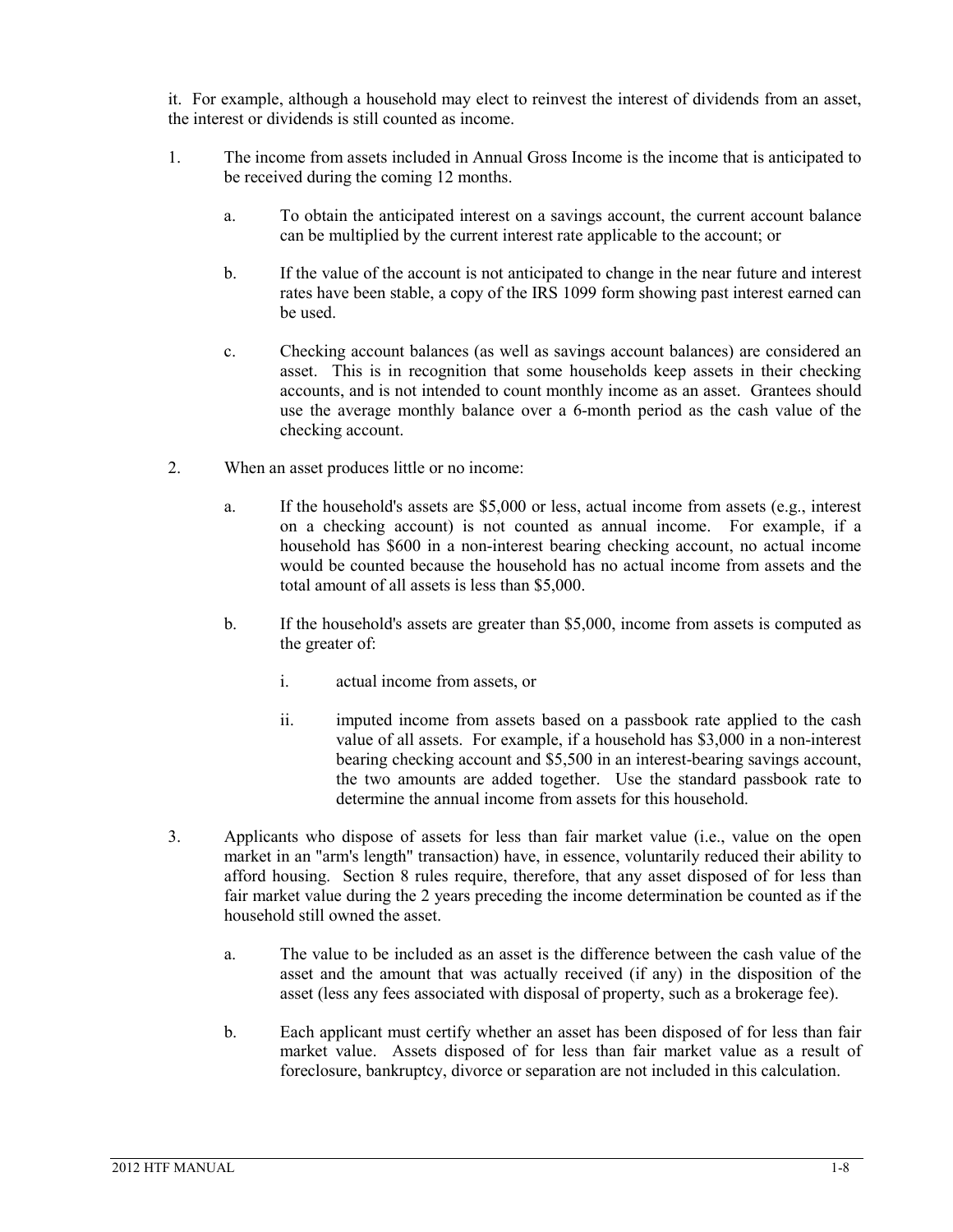c. These procedures are followed to eliminate the need for an assets limitation and to penalize people who give away assets for the purpose of receiving assistance or paying a lower rent.

#### **ASSETS INCLUDE:**

- 1. Amounts in savings accounts and six month average balance for checking accounts.
- 2. Stocks, bonds, savings certificates, money market funds and other investment accounts.
- 3. Equity in real property or other capital investments. Equity if the estimated current market value of the asset less the unpaid balance on all loans secured by the asset and reasonable costs (such as broker fees) that would be incurred in selling the asset.
- 4. The cash value of trusts that are available to the household.
- 5. IRA, Keogh and similar retirement savings accounts, even though withdrawal would result in penalty.
- 6. Contributions to company retirement/pension funds that can be withdrawn without retiring or terminating employment.
- 7. Assets which, although owned by more than one person, allow unrestricted access by the applicant.
- 8. Lump sum receipts such as inheritances, capital gains, lottery winnings, insurance settlements, and other claims.
- 9. Personal property held as an investment such as gems, jewelry, coin collections, antique cars, etc.
- 10. Cash value of life insurance policies.
- 11. Assets disposed of for less than fair market value during two years preceding certification or re-certification.

#### **ASSETS DO NOT INCLUDE:**

- 1. Necessary personal property, except as noted under paragraph (9) (Assets Include) above
- 2. Interest in Indian Trust lands
- 3. Assets that are part of an active business or farming operation.

NOTE: Rental properties are considered personal assets held as an investment rather than business assets unless real estate is the applicant/tenant's main occupation.

- 4. Assets not accessible to the household and which provide no income to the household.
- 5. Vehicles especially equipped for the handicapped.
- 6. Equity in owner-occupied cooperatives and manufactured homes in which the household lives.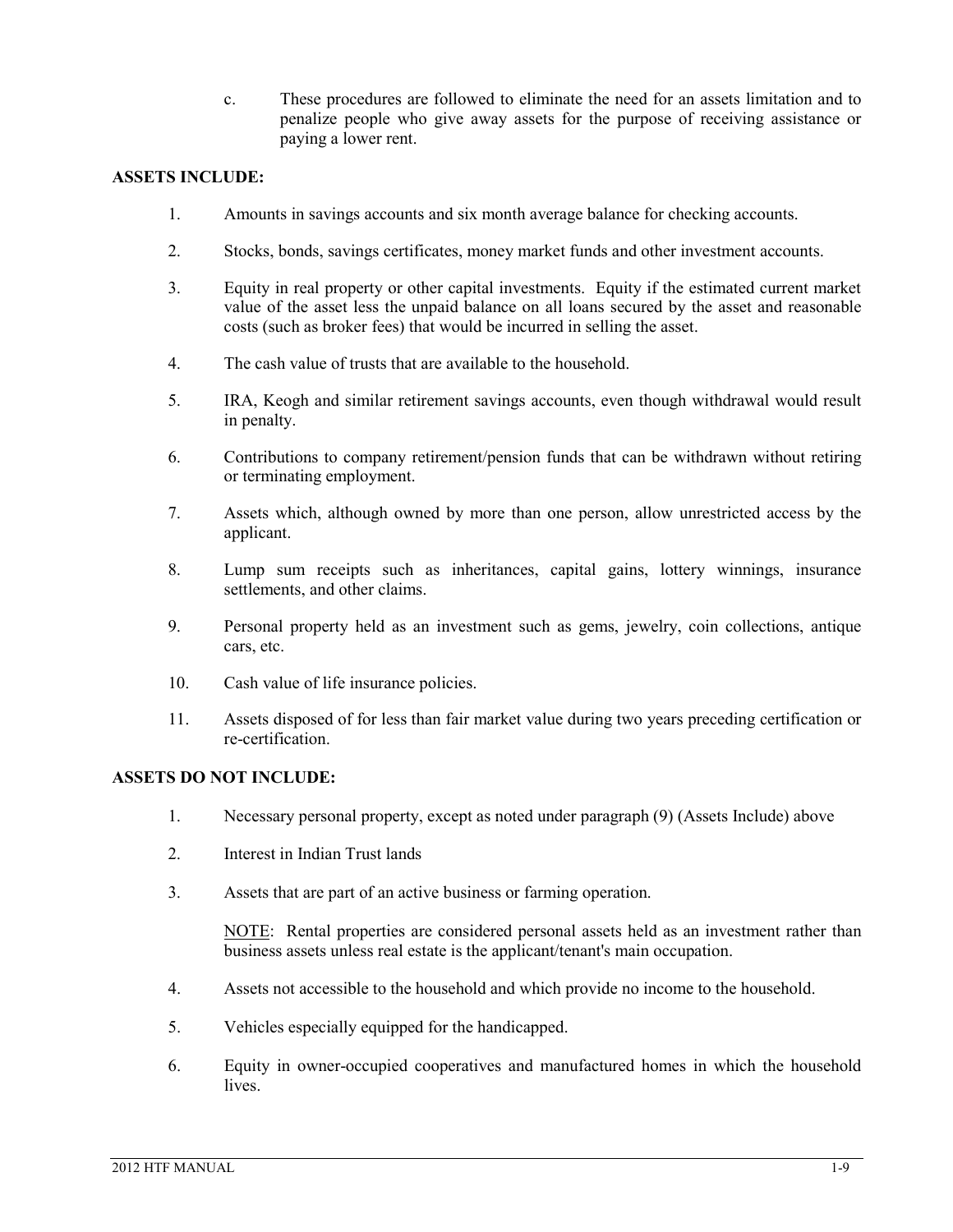- **INCOME INCLUSIONS** The following are used to determine the annual income (gross income) of an applicant's household for purposes of eligibility:
	- 1. The full amount, before any payroll deductions, of wages and salaries, over-time pay, commissions, fees, tips and bonuses, and other compensation for personal services.
	- 2. The net income for the operation of a business or profession. Expenditures for business expansion or amortization of capital indebtedness cannot be used as deductions in determining net income; however, an allowance for depreciation of assets used in a business or profession may be deducted, based on straight line depreciation, as provided in Internal Revenue Service regulations. Any withdrawal of cash or assets from the operation of a business or profession is included in income, except to the extent the withdrawal is reimbursement of cash or assets invested in the operation by the family.
	- 3. Interest, dividends, and other net income of any kind from real or personal property. Expenditures for amortization of capital indebtedness cannot be used as a deduction in determining net income. An allowance for depreciation is permitted only as authorized in paragraph (2) above. Any withdrawal of cash or assets from an investment will be included in income, except to the extent the withdrawal is reimbursement of cash or assets invested by the family. Where the family has net family assets in excess of \$5,000, annual income includes the greater of the actual income derived from net family assets or a percentage of the value of such assets based on the current passbook saving rate, as determined by HUD.
	- 4. The full amount of periodic payments received from Social Security, annuities, insurance policies, retirement funds, pensions, disability or death benefits and other similar types of periodic receipts, including a lump-sum amount or prospective monthly amounts for the delayed start of a periodic amount (except Supplemental Security Income (SSI) or Social Security).
	- 5. Payments in lieu of earnings, such as unemployment and disability compensation, worker's compensation and severance pay (but see paragraph (3) under Income Exclusions).
	- 6. Welfare Assistance. If the welfare assistance payment includes an amount specifically designated for shelter and utilities that is subject to adjustment by the welfare assistance agency in accordance with the actual cost of shelter and utilities, the amount of welfare assistance income to be included as income consists of:
		- a. The amount of the allowance or grant exclusive of the amount specifically designated for shelter or utilities; plus
		- b. The maximum amount that the welfare assistance agency could in fact allow the family for shelter and utilities. If the family welfare assistance is ratably reduced from the standard of need by applying a percentage, the amount calculated under this paragraph is the amount resulting from one application of the percentage.
	- 7. Periodic and determinable allowances, such as alimony and child support payments, and regular contributions or gifts received from persons not residing in the dwelling.
	- 8. All regular pay, special pay and allowances of a member of the Armed Forces (see paragraph (8) under Income Exclusions).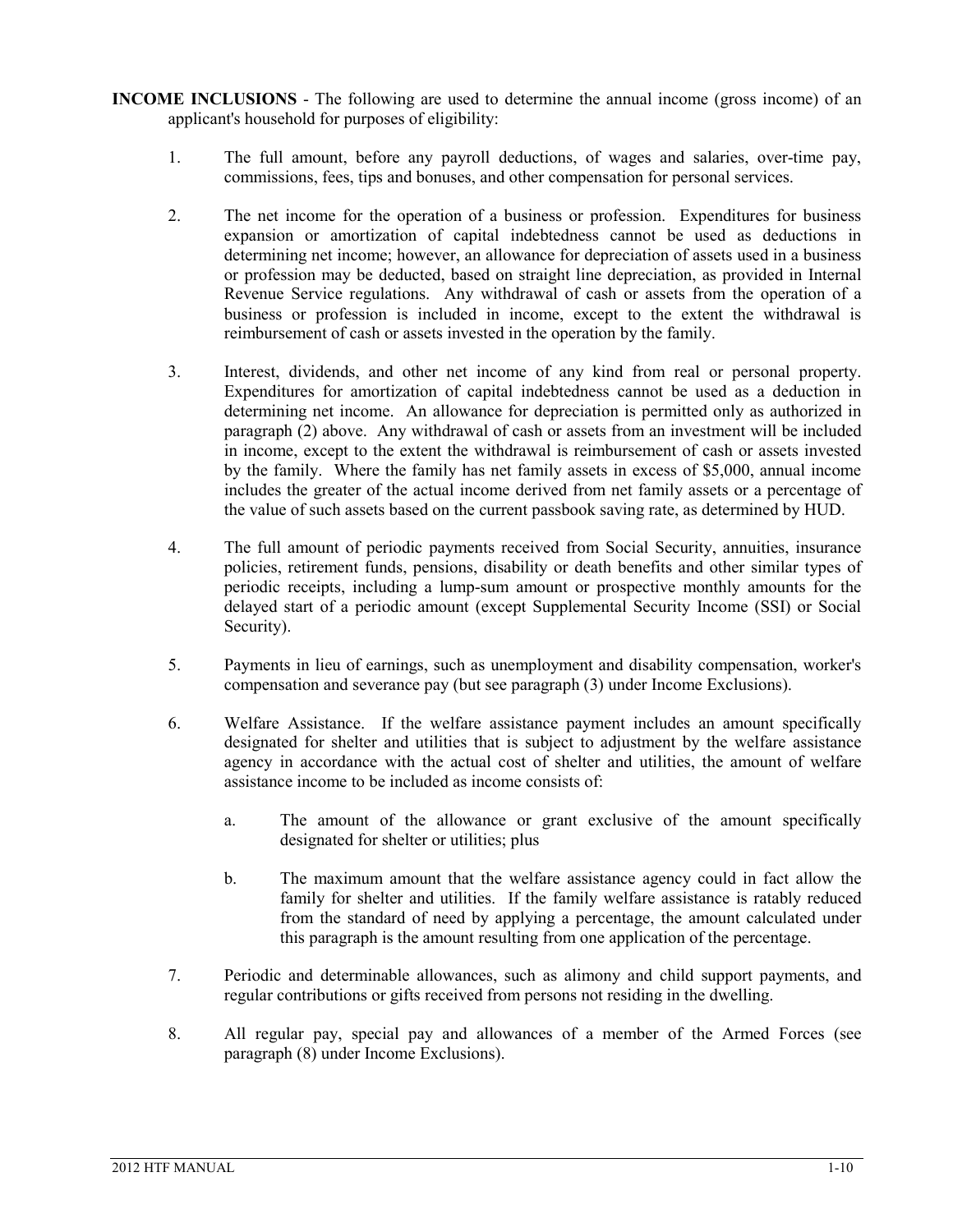**INCOME EXCLUSIONS** - The following are excluded from a household's income for purposes of determining eligibility:

- 1. Income from employment of children (including foster children) under the age of 18 years.
- 2. Payments received for the care of foster children or foster adults (usually individuals with disabilities, unrelated to the tenant family, who are unable to live alone).
- 3. Lump-sum additions to family assets, such as inheritances, insurance payments (including payments under health and accident insurance and worker's compensation), capital gains and settlement for personal or property losses (except for payments in lieu of earnings – see paragraph (5) of Income Inclusions.
- 4. Amounts received by the family that are specifically for, or in reimbursement of, the cost of medical expenses for any family member.
- 5. Income of a live-in aide.
- 6. Certain increases in income of a disabled member of the family residing in Housing Trust Fund–assisted housing or receiving tenant-based rental assistance (See paragraph 7 under Determining Whose Income to Count).
- 7. The full amount of student financial assistance paid directly to the student or to the educational institution.
- 8. The special pay to a family member serving in the Armed Forces who is exposed to hostile fire.
- 9. a. Amounts received under training programs funded by HUD.
	- b. Amounts received by a person with a disability that are disregarded for a limited time for purposes of Supplemental Security Income eligibility and benefits because they are set aside for use under a Plan to Attain Self-Sufficiency (PASS).
	- c. Amounts received by a participant in other publicly assisted programs which are specifically for or in reimbursement of out-of-pocket expenses incurred (special equipment, clothing, transportation, child care etc.) which are made solely to allow participation in a specific program.
	- d. Amount received under a resident's service stipend. A resident service stipend is a modest amount (not to exceed \$200 per month) received by a resident for performing a service for the owner or manager on a part-time basis, that enhances the quality of life in the development. Such services may include, but are not limited to, fire patrol, hall monitoring, lawn maintenance, resident initiatives coordination and serving as a member of the governing board. No resident may receive more than one such stipend during the same period of time.
	- e. Incremental earnings and benefits resulting to any family member from participation in qualifying state or local employment training programs (including training not affiliated with a local government) and training of a family member as resident management staff. Amounts excluded must be received under employment training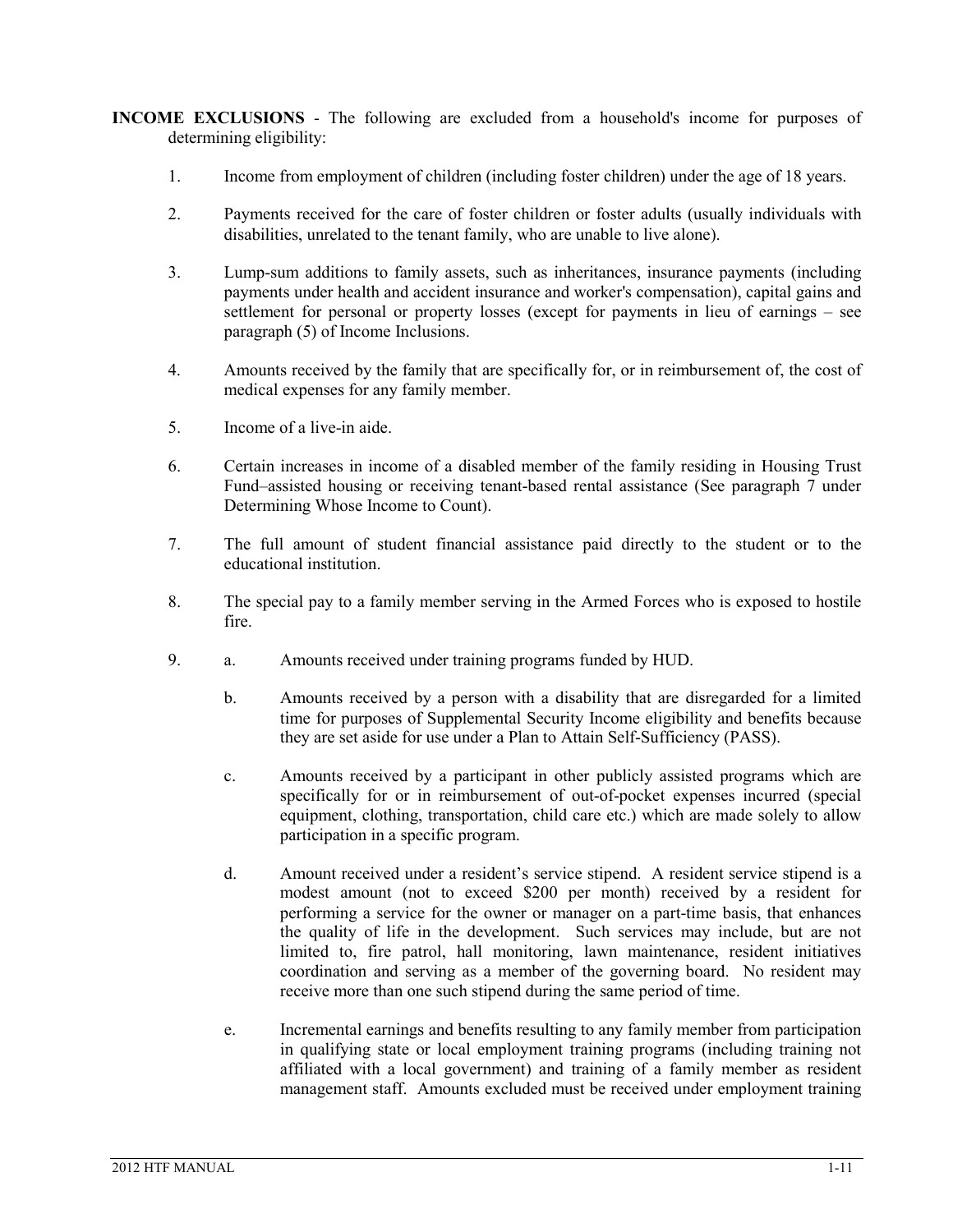programs with clearly defined goals and objectives, are excluded only for the period during which the family member participates in the employment training program.

- 10. Temporary, nonrecurring or sporadic income (including gifts).
- 11. Reparation payments paid by a foreign government pursuant to claims filed under the laws of that government by persons who were persecuted during the Nazi era.
- 12. Earnings in excess of \$480 for each full-time student 18 years old or older (excluding the head of household and spouse).
- 13. Adoption assistance payments in excess of \$480 per adopted child.
- 14. For public housing only, the earnings and benefits to any family member resulting from participation in a program providing employment training and supportive services in accordance with the Family Support Act of 1988, Section 22 of the 1937 Act, or any comparable federal, state or local law during the exclusion period.
- 15. Deferred periodic amounts from supplemental security income and social security benefits that are received in a lump sum amount or in prospective monthly amounts.
- 16. Amounts received by the family in the form of refunds or rebates under state or local law for property taxes paid on the dwelling unit.
- 17. Amounts paid by a state agency to a family with member who has a developmental disability and is living at home to offset the cost of services and equipment needed to keep the developmentally disabled family member at home.
- 18. Amounts specifically excluded by any other Federal statute from consideration as income for purposes of determining eligibility or benefits under a category of assistance programs that includes assistance under any program to which exclusions set forth in 24 CFR 5.609I apply. The following is a list of types of income that qualify for that exclusion (7/24/2012 regulations):
	- a. The value of the allotment provided to an eligible household under the Food Stamp Act of 1977 (7 U.S.C. 2017(b));
	- b. Payments to volunteers under the Domestic Volunteer Service Act of 1973 (42 U.S.C. 5044(f)(1), 5058);
	- c. Payments received under the Alaska Native Claims Settlement Act (43 U.S.C.  $1626(c)$ ;
	- d. Income derived from certain sub-marginal land of the United States that is held in trust for certain Indian tribes (25 U.S.C. 459e);
	- e. Payments or allowances made under the department of Health and Human Services' Low-Income Home Energy Assistance Program (42 U.S.C. 8624(f));
	- f. Income derived from the disposition of funds to the Grand River Band of Ottawa Indians (Pub. L. 94-540, 90 Stat. 2503-04);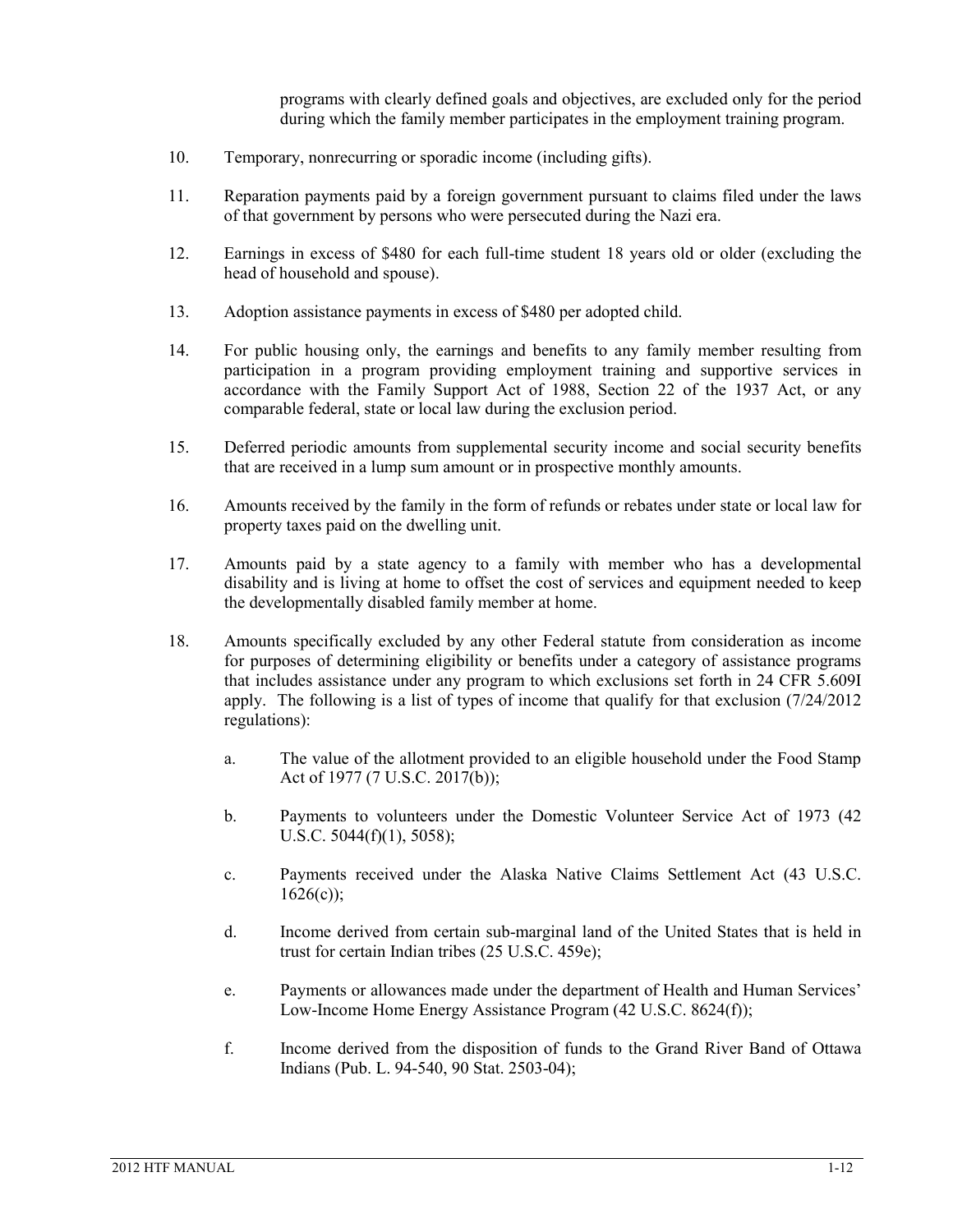- g. The first \$2,000 of per capita shares received from judgment funds awarded by the Indian Claims Commission or the U.S. Claims Court, the interests of the individual Indians in trust or restricted lands, including the first \$2000 per year of income received by individual Indians from funds derived from interests held in such trust or restricted lands(25 U.S.C. 1407-1408);
- h. Amounts of scholarships funded under Title IV of the Higher Education Act of 1965, including awards under Federal work-study programs or under the Bureau of Indian Affairs student assistance programs (20 U.S.C. 1087uu);
- i. Payments received from programs funded under Title V of the Older Americans Act of 1965 (42 U.S.C. 3056g);
- j. Any earned income tax credit refund payments received on or after January 1, 1991, including advanced earned income credit payments;
- k. Payments received on or after January 1, 1989 from the Agent Orange Settlement Fund or any other fund established pursuant to the settlement in the In Re Agent Orange product liability litigation, MDL No. 381 (E.D.N.Y.);
- l. The value of any child care provided or arranged (or any amount received as payment for such care or reimbursement for costs incurred for such care) under the Child Care and Development Block Grant Act of 1990 (42 U.S.C. 9858q);
- m. Payments received under the Maine Indian Claims Settlement Act of 1980;
- n. Payments made by the Indian Claims Commission to the Confederated Tribes and Bands of Yakima Indian Nation or the Apache Tribe of Mescalero Reservation;
- o. Allowances, earnings, and payments to AmeriCorps participants under the National and Community Service Act of 1990 (42 U.S.C. 12637(d));
- p. Any amount of crime victim compensation (under the Victims of Crime Act) received through crime victim assistance (or payment or reimbursement of the cost of such assistance);
- q. Allowances, earnings and payments to individuals participating in programs under the Workforce Investment Act of 1998;
- r. Any amount received under the School Lunch Act and the Child Nutrition Act of 1966, including reduced-price lunches and food under the Special Supplemental Food Program for Women, Infants, and Children (WIC);
- s. Payments, funds or distributions authorized, established, or directed by the Seneca Nation Settlement Act of 1990 (25 U.S.C. 1774f(b));
- t. Payments from any deferred Department of Veterans Affairs' disability benefits that are received in a lump sum amount or in prospective monthly amounts as provided by an amendment to the definition of annual income in the U.S. Housing Act of 1937;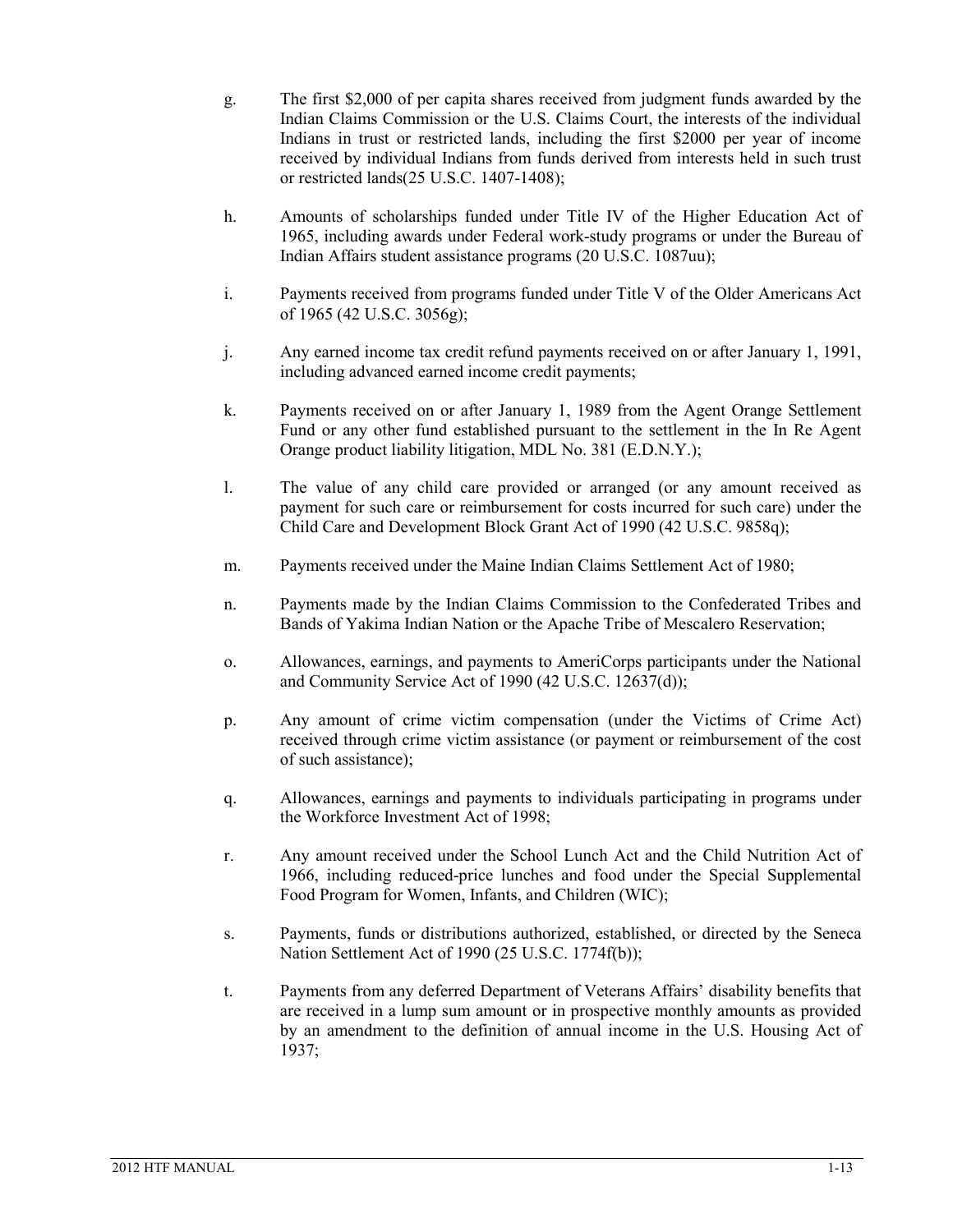- u. Compensation received by or on behalf of a veteran for a service-connected disability, death, dependency, or indemnity compensation as provided by an amendment by the Indian Veterans Housing Opportunity Act of 2010; and
- v. A lump sum or a periodic payment received by an individual Indian pursuant to the Class Action Settlement Agreement in the case entitled *Elouise Cobell et al.* v. *Ken Salazar et al.*, United States District Court, Court of Columbia, as provided in the Claims Resolution Act of 2010.
- **TIMING OF INCOME CERTIFICATIONS** All households that receive Housing Trust Fund assistance must be income eligible. At a minimum, income certification must be completed before assistance begins. A preliminary determination of eligibility may be made much earlier in the process.
	- 1. Application processing is labor intensive. Early screening for income eligibility can eliminate excessive work in processing an ineligible applicant.
	- 2. Establishing a deadline for formal eligibility determinations is a challenging part of the planning process. Generally, the Housing Trust Fund Program permits verification dated no earlier than 6 months prior to eligibility.
	- 3. The Grantee must calculate the annual income of the household by projecting the prevailing rate of income of the household at the time the Grantee determines that the household is income eligible. The eligibility of a household must be re-determined if more than six months elapses between the date the Grantee determines that a household is income-eligible and the date Housing Trust Fund assistance is provided.
		- a. For homeownership programs, the income eligibility of the families is timed as follows:
			- i. For Habitats, or other similar organizations, it is the date a commitment is made to build a house for a particular family;.
			- ii. In the case of a contract to purchase existing housing, it is the date of the purchase;
			- iii. In the case of a lease-purchase agreement for existing housing or for housing to be constructed, it is the date the lease-purchase agreement is signed; and
			- iv. In the case of a contract to purchase housing to be constructed, it is the date the contract is signed.
- **INCOME VERIFICATION** Grantees must verify and retain documentation of all information collected to determine a household's income. Under the Section 8 Program, there are three forms of verification which are acceptable: third-party, review of documents, and applicant certification.
	- 1. THIRD-PARTY VERIFICATION Under this form of verification, a third party (e.g., employer, Social Security Administration, or public assistance agency) is contacted to provide information. Although written requests and responses are generally preferred, conversations with a third party are acceptable if documented through a memorandum to the file that notes the contact person and date of the call.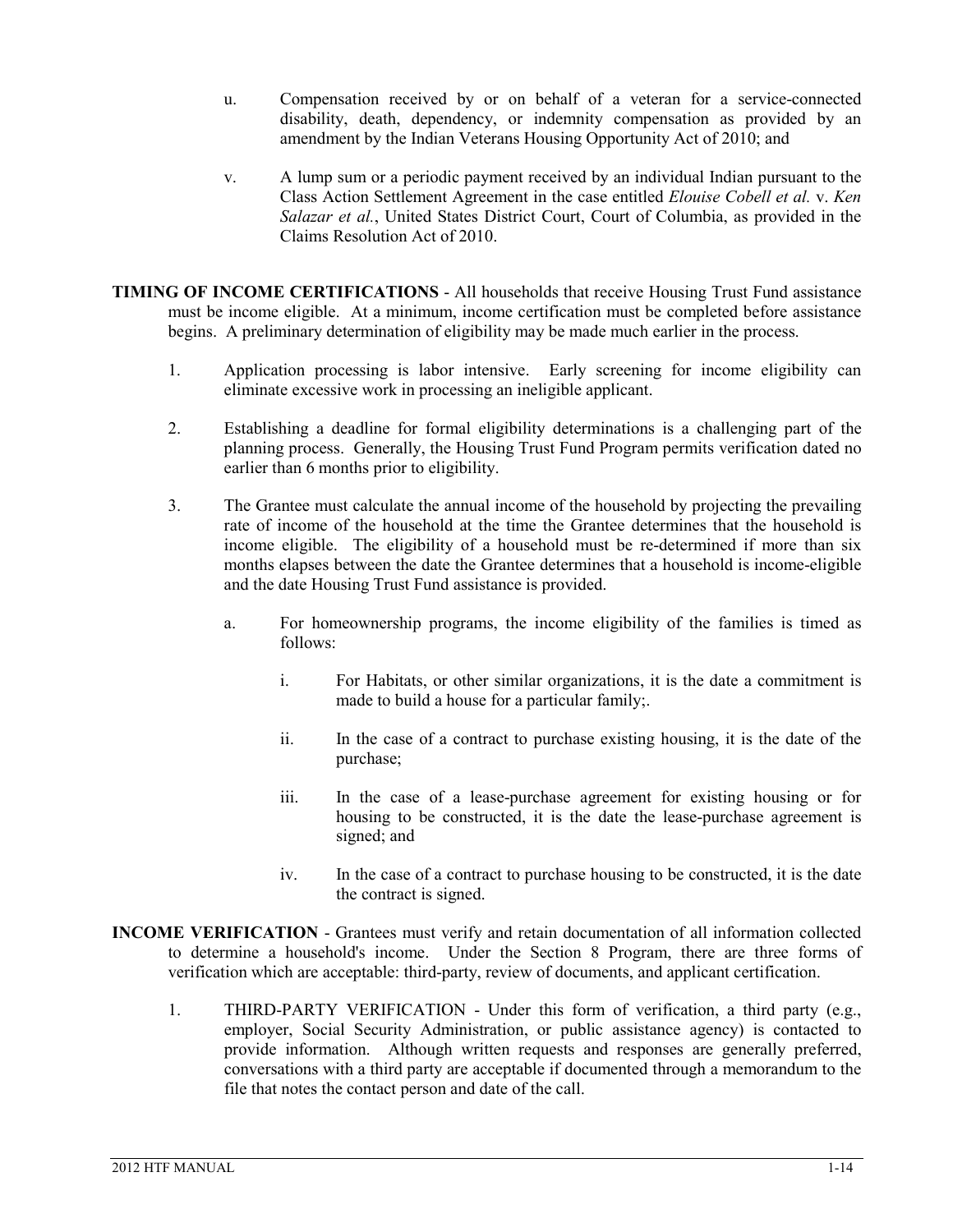- a. To conduct third party verifications, a Grantee must obtain a written release from the household that authorizes the third party to release required information.
- b. Third-party verifications are helpful because they provide independent verification of information and permit Grantees to determine if any changes to current circumstances are anticipated. Some third-party providers may, however, be unwilling or unable to provide the needed information in a timely manner.
- 2. REVIEW OF DOCUMENTS Documents provided by the applicant (such as pay stubs, IRS returns, etc.) may be most appropriate for certain types of income and can be used as an alternative to third-party verifications. Copies of documents should be retained in project files.

Grantees should be aware that although easier to obtain than third-party verifications, a review of documents often does not provide needed information. For instance, a pay stub may not provide sufficient information about average number of hours worked, over-time, tips and bonuses.

3. APPLICANT CERTIFICATION - When no other form of verification is possible, a certification by the applicant may be used. For example, it may be necessary to use an applicant certification for an applicant whose income comes from "odd jobs" paid for in cash.

Applicant certification is the least reliable form of verification and may be subject to abuse. In some cases, the applicant certification can be supplemented by looking at the applicant's past history. The Grantee can review the previous year's income tax return to determine if the current year's income is consistent with activity for the previous year.

- **CALCULATION METHODOLOGIES** Grantees must establish methodologies which treat all households consistently.
	- 1. It is important to understand the basis on which applicants are paid (hourly, weekly or monthly, and with or without over-time). An applicant who is paid "twice a month" may actually be paid either twice a month (24 times a year) or every two weeks (26 times a year).
	- 2. It is important to clarify whether over-time is sporadic or a predictable component of an applicant's income.
	- 3. Annual salaries are counted as Annual Income regardless of the payment method. For instance a teacher receives an annual salary whether paid on a 9- or 12-month period.
- **DETERMINING WHOSE INCOME TO COUNT** Knowing whose income to count is as important as knowing which income to count. Under the Section 8 definition of income, the following income *is not counted*:
	- 1. INCOME OF LIVE-IN AIDES If a household includes a paid live-in aide (whether paid by the family or a social service program), the income of the live-in aide, regardless of its source, is not counted. (Except under unusual circumstances, a related person can never be considered a live-in aide);
	- 2. INCOME ATTRIBUTABLE TO THE CARE OF FOSTER CHILDREN Foster children are not counted as household members when determining household size to compare with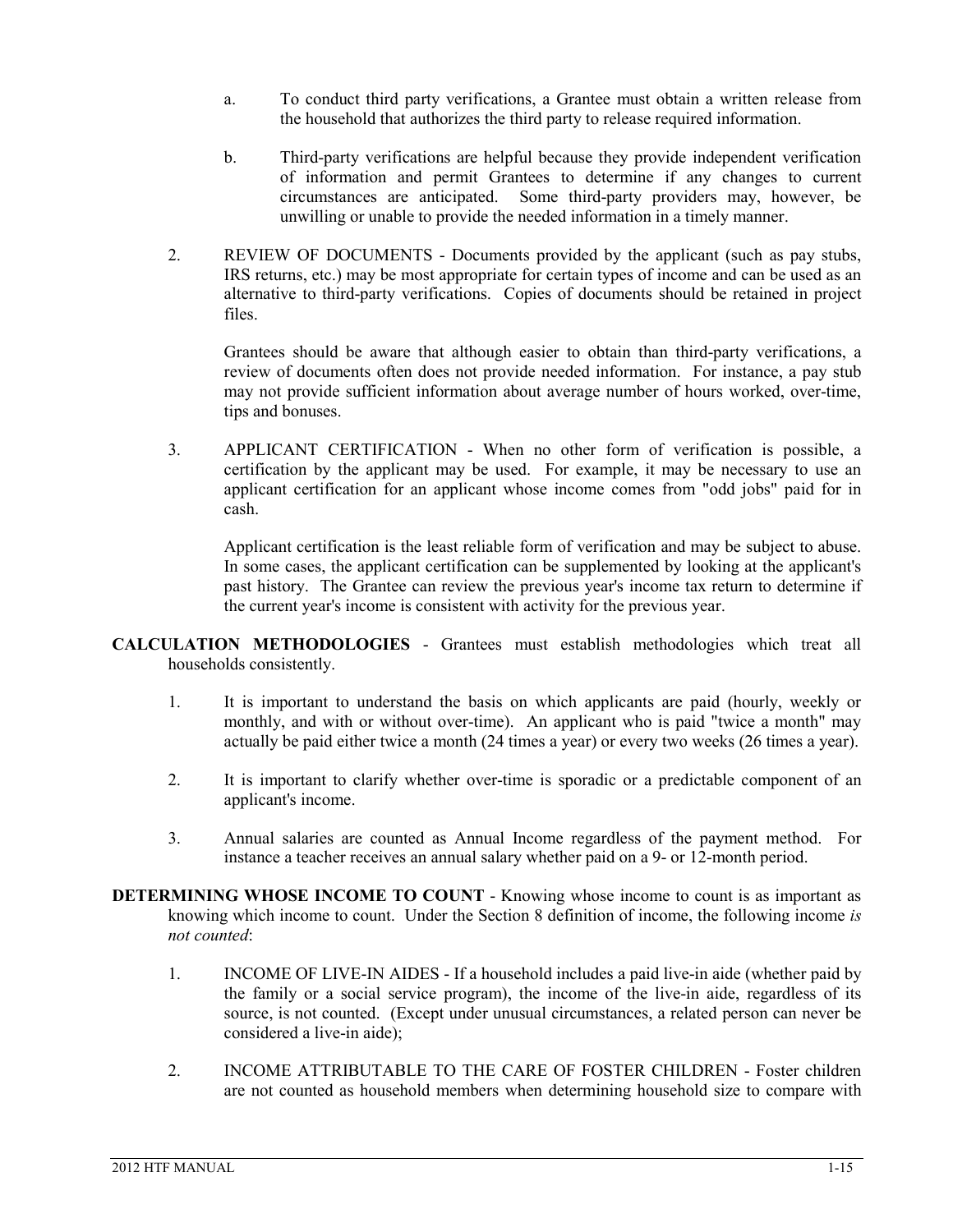the Income Limits. Thus, the income a household receives for the care of foster children is not included;

- 3. EARNED INCOME OF MINORS Earned income of minors (age 18 and under) is not counted. However, unearned income attributable to a minor (e.g., child support, AFDC payments, and other benefits paid on behalf of a minor) is counted;
- 4. TEMPORARILY ABSENT FAMILY MEMBERS The income of temporarily absent family members is counted in Annual Income - regardless of the amount the absent family member contributes to the household. For example, a construction worker earns \$600/week at a temporary job on the other side of the State. He keeps \$200/week for expenses and sends \$400/week home to his family. The entire \$600/week is counted in the family's income;
- 5. ADULT STUDENTS LIVING AWAY FROM HOME If the adult student is counted as a member of the household in determining the Income Limit used for eligibility of the household, the first \$480 of the student's income must be counted in the family's income. Note, however, that the \$480 limit does not apply to a student who is head of household or spouse (their full income must be counted);
- 6. PERMANENTLY ABSENT FAMILY MEMBER If a family member is permanently absent from the household (e.g., a spouse who is in a nursing home), the head of household has the choice of either counting that person as a member of the household, and including income attributable to that person as household income, or specifying that the person is no longer a member of the household; and
- 7. PERSONS WITH DISABILITES During the annual recertification of a household's income, increases in the income of a disabled member of qualified families residing in Housing Trust Fund assisted housing or receiving Housing Trust Fund tenant- based rental assistance is excluded. 24 CFR 5.61(a) outlines the eligible increases in income. These exclusions from annual income are of limited duration. The full amount of increase to an eligible family's annual income is excluded for the cumulative 12-month period beginning on the date the disabled family member is first employed or the family first experiences an increase in annual income attributable to the employment. During the second cumulative 12-month period, 50 percent of the increase in income is excluded. The disallowance of increased income of an individual family member who is a person with disabilities is limited to a lifetime 48-month period.

# **IX. COMPLIANCE PERIOD**

- HOMEOWNERSHIP PROGRAMS There will be a compliance period of five years with a forgiveness feature of 20% annually. In order to enforce the compliance period, THDA will require that the homeowner sign both a note and deed of trust.
- **RENTAL HOUSING PROJECTS** Grants for rental housing projects will also have a compliance period of five years. Prior to drawing down HTF funds, owners of rental projects will be required to sign a grant note, deed of trust and restrictive covenant to enforce the compliance period. The grant is forgiven at the end of the five year period.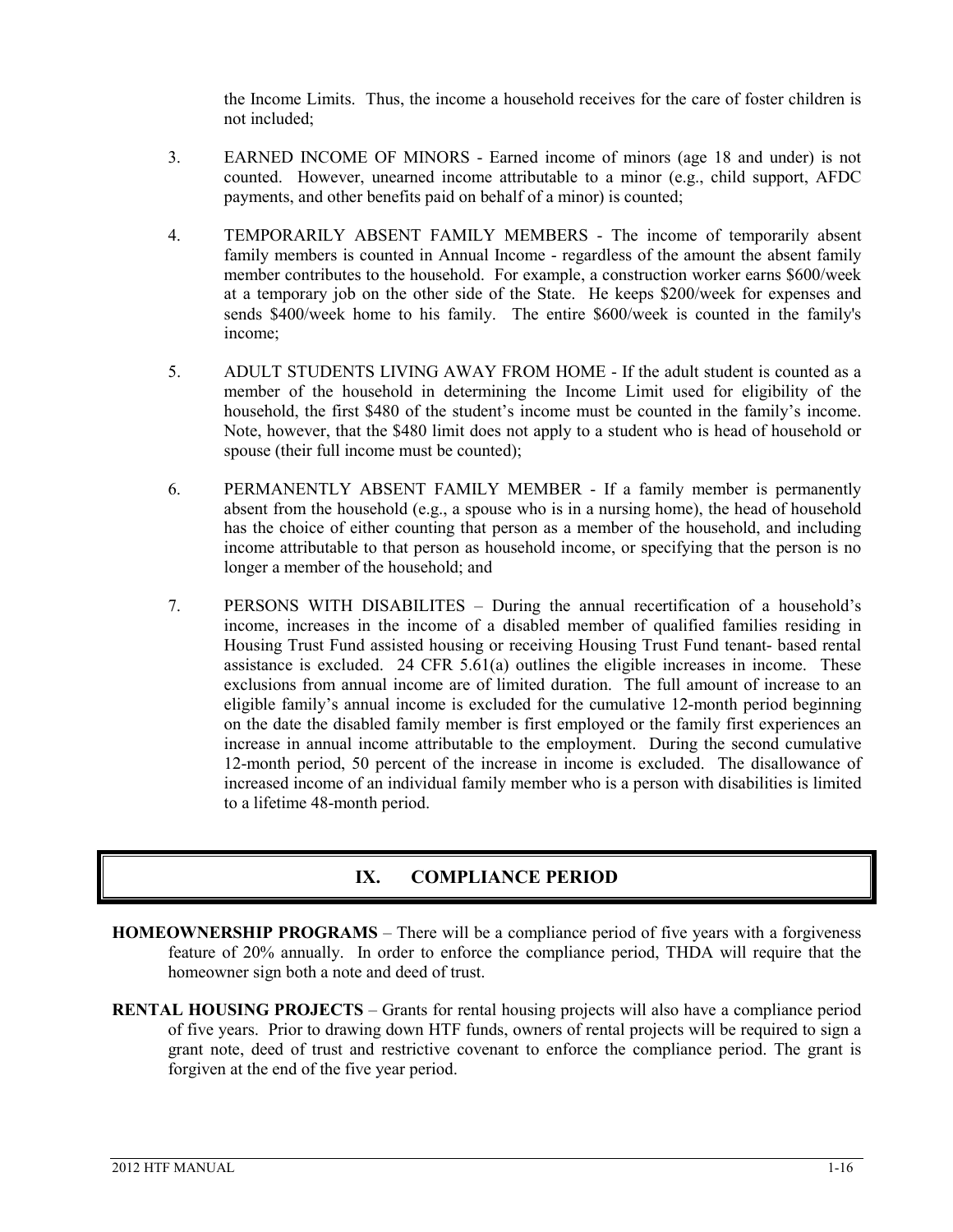# **X. REHABILITATION AND CONSTRUCTION STANDARDS**

- **REHABILITATION** Grantees using Housing Trust Funds for rehabilitation must meet minimal property standards. Any rental or homeownership unit rehabilitated with HTF funds must meet all applicable local codes, rehabilitation standards, ordinances, and zoning ordinances at the time of project completion, or in the absence of local codes, with the 2009 International Property Maintenance Code.
- **NEW CONSTRUCTION** Any housing constructed with funds from the Housing Trust Fund must meet all applicable local codes, construction standards, ordinances, and zoning at the time of project completion.

In the absence of local codes:

- 1. New construction of multi-family apartments of 3 or more units must meet the 2009 International Building Code;
- 2. New construction of single-family units or duplexes must meet the 2009 International Residential Code for One- and Two-Family Dwellings; and
- 3. All housing programs that involved new construction must also meet the 2006 International Energy Conservation Code.
- **RENTAL HOUSING STANDARDS**  All other HTF-assisted rental housing (e.g., acquisition) must meet all applicable State and local housing quality standards and code requirements and at a minimum, the housing must meet the Section 8 Housing Quality Standards (HQS). In addition, rental units must continue to meet the Section 8 Housing Quality Standards on an annual basis.

# **XI. MONITORING AND CLOSE-OUT**

The State is responsible for managing the day-to day operations of the Housing Trust Fund program, for monitoring the performance of all entities receiving the funds to assure compliance, and for taking appropriate action when performance problems arise. The State has divided its monitoring activities into two programs.

- **PROGRAM MONITORING** Program monitoring is an ongoing activity and can be carried out in a variety of formal and informal ways. These can include on-site reviews; desk reviews of performance reports and draw requests; financial audits; other verbal and written exchanges with the Grantee; conversations with the Grantee, clients, and fellow funders of the Grantee; etc.
	- 1. An on-site visit may be conducted at least once during the development of the project. Certain considerations (such as Grantee performance, reporting and audit deficiencies, personnel turnovers, etc.) may require more frequent monitoring.
	- 2. The scope of the on-site review will be as comprehensive as possible taking into consideration all applicable contractual, programmatic, and state requirements. If the project generates program income, the grantees will be required to account for program income and its use. If concerns are identified, the Grantee will be asked to resolve these and respond by letter within 30 days. If the concerns or findings are not cleared, future payments may be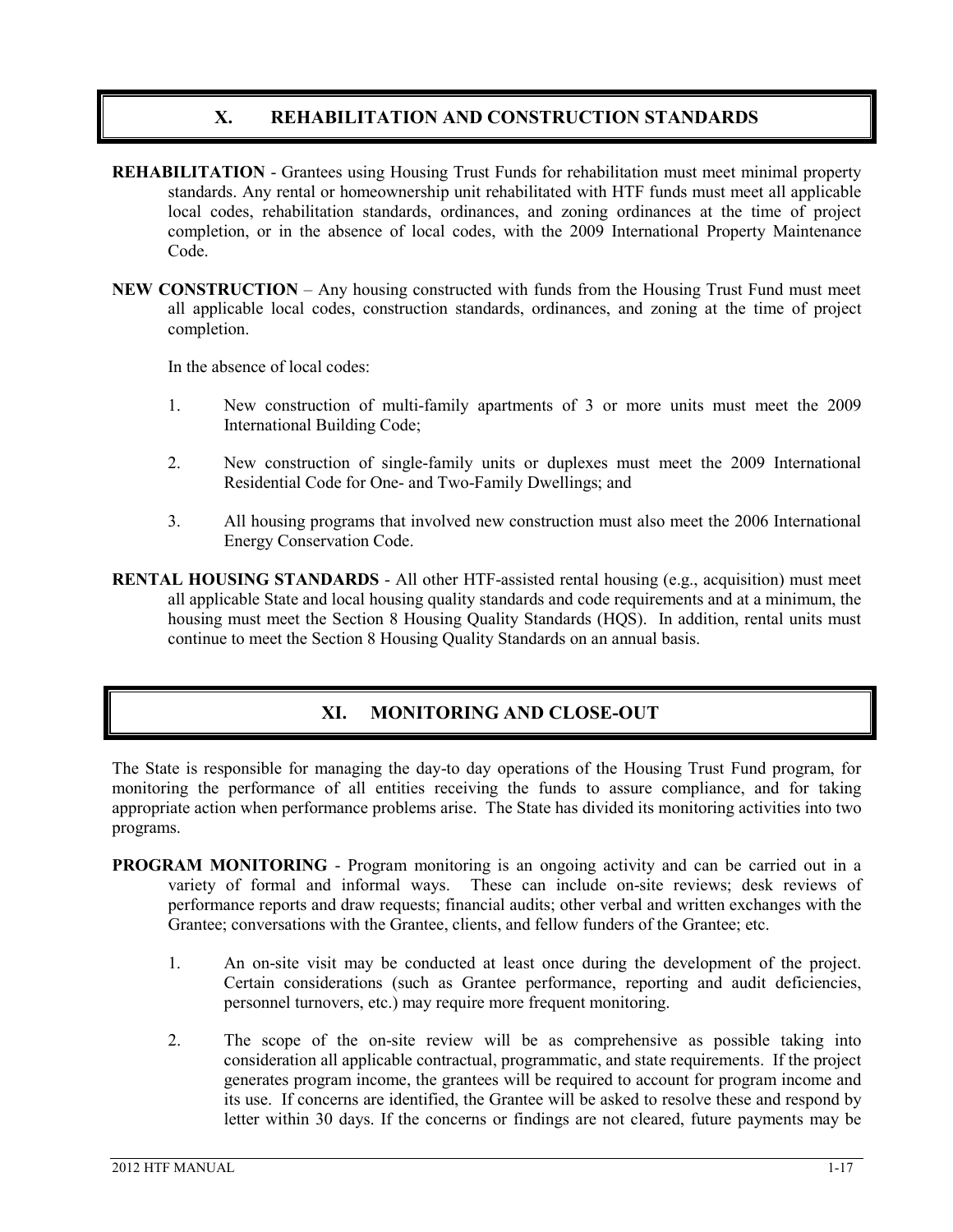withheld, eligibility to apply for future grants may be denied, or repayment of the grant may be required.

**RENTAL COMPLIANCE MONITORING** - After the project is officially closed out in the Community Programs Division, the record will be transferred to the Program Compliance Division of THDA for long term monitoring during the remainder of the compliance period. A letter will be mailed to the Grantee to explain the long term monitoring process and annual reporting requirements.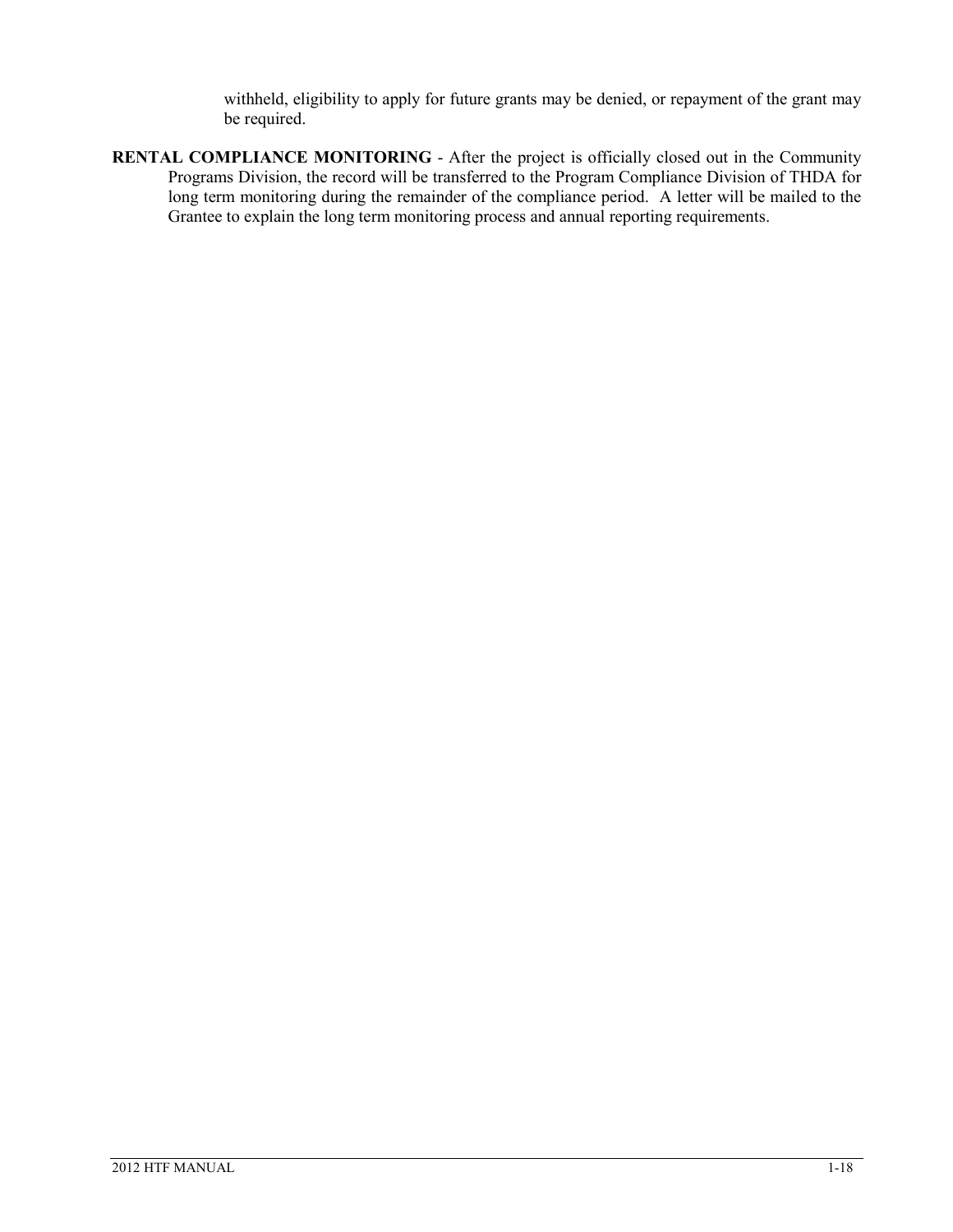# **ATTACHMENT I**

# **2012 Income Limits**

# *EFFECTIVE February 9, 2012*

# TENNESSEE COUNTIES IDENTIFIED BY METROPOLITAN AND NON-METROPOLITAN STATUS

| <b>METROPOLITAN AREAS1</b>    | <b>COUNTIES</b>                                                                                         |  |  |
|-------------------------------|---------------------------------------------------------------------------------------------------------|--|--|
| MSA - CHATTANOOGA             | HAMILTON, MARION, SEQUATCHIE                                                                            |  |  |
| <b>HMFA - CLARKSVILLE-</b>    | <b>MONTGOMERY</b>                                                                                       |  |  |
| <b>HMFA - STEWART COUNTY</b>  | <b>STEWART</b>                                                                                          |  |  |
| <b>MSA-CLEVELAND</b>          | <b>BRADLEY, POLK</b>                                                                                    |  |  |
| <b>MSA - JACKSON</b>          | CHESTER, MADISON                                                                                        |  |  |
| <b>MSA-JOHNSON CITY</b>       | CARTER, UNICOI, WASHINGTON                                                                              |  |  |
| MSA-KINGSPORT-BRISTOL         | HAWKINS, SULLIVAN                                                                                       |  |  |
| <b>MSA - KNOXVILLE</b>        | ANDERSON, BLOUNT, KNOX, LOUDON, UNION                                                                   |  |  |
| <b>HMFA - MEMPHIS</b>         | FAYETTE, SHELBY, TIPTON                                                                                 |  |  |
| <b>MSA-MORRISTOWN</b>         | <b>GRAINGER, HAMBLEN, JEFFERSON</b>                                                                     |  |  |
| HMFA - NASHVILLE-MURFREESBORO | CANNON, CHEATHAM, DAVIDSON, DICKSON,<br>ROBERTSON, RUTHERFORD, SUMNER,<br>TROUSDALE, WILLIAMSON, WILSON |  |  |
| <b>HMFA - HICKMAN COUNTY</b>  | <b>HICKMAN</b>                                                                                          |  |  |
| <b>HMFA - MACON COUNTY</b>    | <b>MACON</b>                                                                                            |  |  |
| $HMFA-SMITH$                  | <b>SMITH</b>                                                                                            |  |  |
| NON-METROPOLITAN AREAS        | ALL OTHER COUNTIES                                                                                      |  |  |

<span id="page-20-0"></span><sup>&</sup>lt;sup>1</sup> MSA is a Metropolitan Statistical Area. HFMA is a HUD Metro FMR area.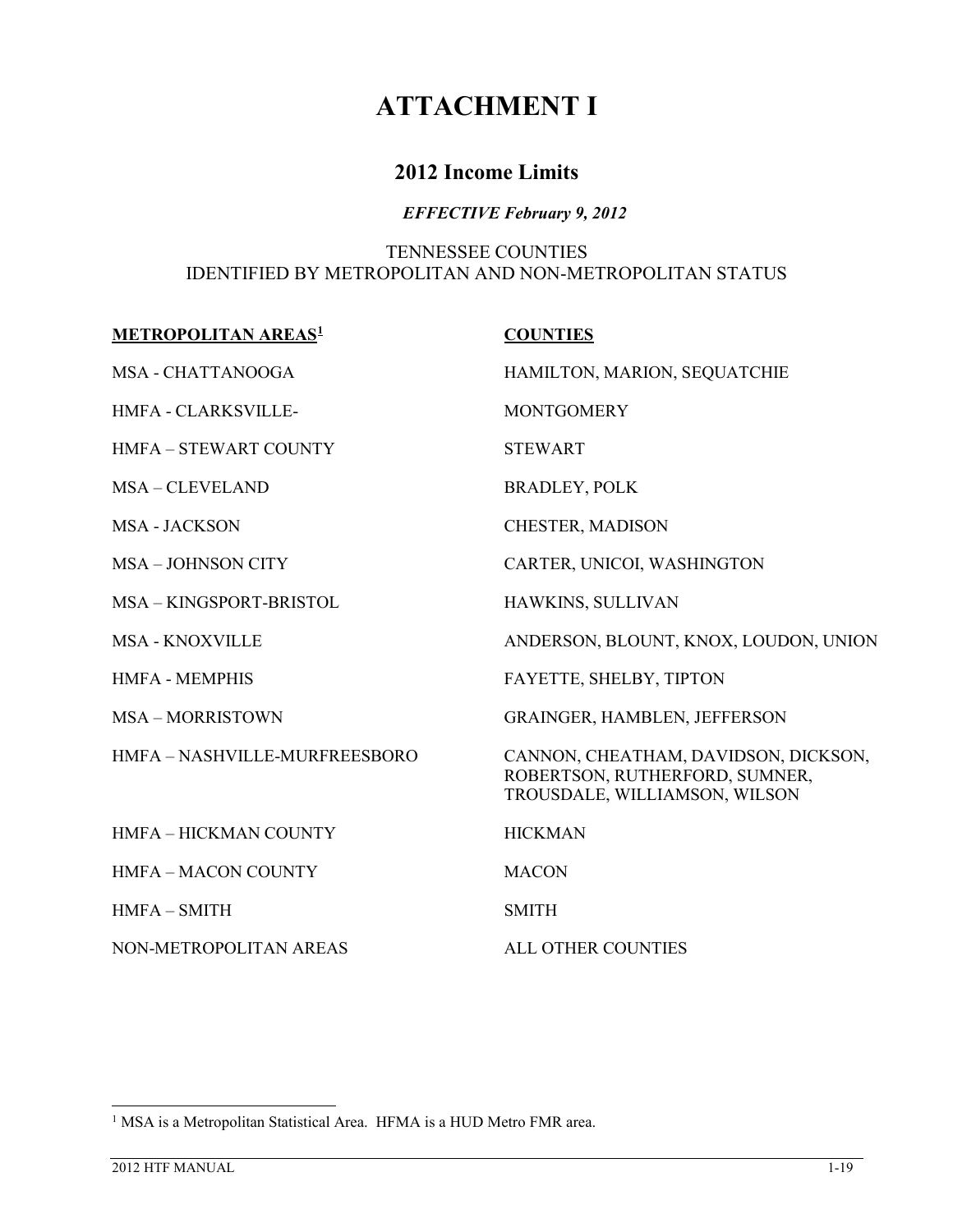# **SECTION TWO**

# **HOMEOWNERSHIP PROGRAMS**

This Section provides guidance in the operation of Homeownership Programs (Single Family Development).

#### **I. ELIGIBLE ACTIVITIES**

- **DEVELOPMENT OF UNITS FOR HOMEOWNERSHIP** HTF grant funds may be used as a construction financing pool to develop new single family units or to acquire and rehabilitate existing units for sale to eligible homebuyers. Up to \$25,000 of HTF funds may remain with the units as a soft second mortgage to qualify the family for permanent financing.
- **DOWNPAYMENT PROGRAMS** Grantees may provide downpayment and closing cost assistance to eligible homebuyers in the form of a soft second mortgage to qualify the family for permanent financing.
- **SOFT SECOND MORTGAGES** Any HTF funds used for a soft second mortgage in homeownership programs are limited to a maximum subsidy of \$25,000 per household with a five-year compliance period forgiven at 20% per year.

#### **II. HOMEOWNERSHIP PROGRAM REQUIREMENTS**

**PERMANENT FINANCING** – THDA encourages the use of THDA mortgages or comparable financing whenever possible. If it is not possible for the buyer to qualify for THDA financing for the first mortgage, the proposed permanent financing must be at an interest rate which does not exceed the prevailing THDA Great Rate at the time of pre-approval by more than two percentage points.

All permanent loans must have a fixed interest rate fully amortizing over the term of the loan. There can be no pre-payment penalty for early payoffs.

**SALES PRICE LIMITS** – The sales price limits for homeownership programs are as follows:

| <b>COUNTY</b>                                                                                                                        | 1-Family Limit | 2-Family Limit | 3-Family Limit | 4-Family Limit |
|--------------------------------------------------------------------------------------------------------------------------------------|----------------|----------------|----------------|----------------|
| Cannon, Cheatham, Davidson,<br>Dickson, Hickman, Macon,<br>Robertson, Rutherford, Smith,<br>Sumner, Trousdale,<br>Williamson, Wilson | \$226,100      | \$256,248      | \$300,744      | \$384,936      |
| All Other Counties                                                                                                                   | \$200,160      | \$256,248      | \$300,744      | \$384,936      |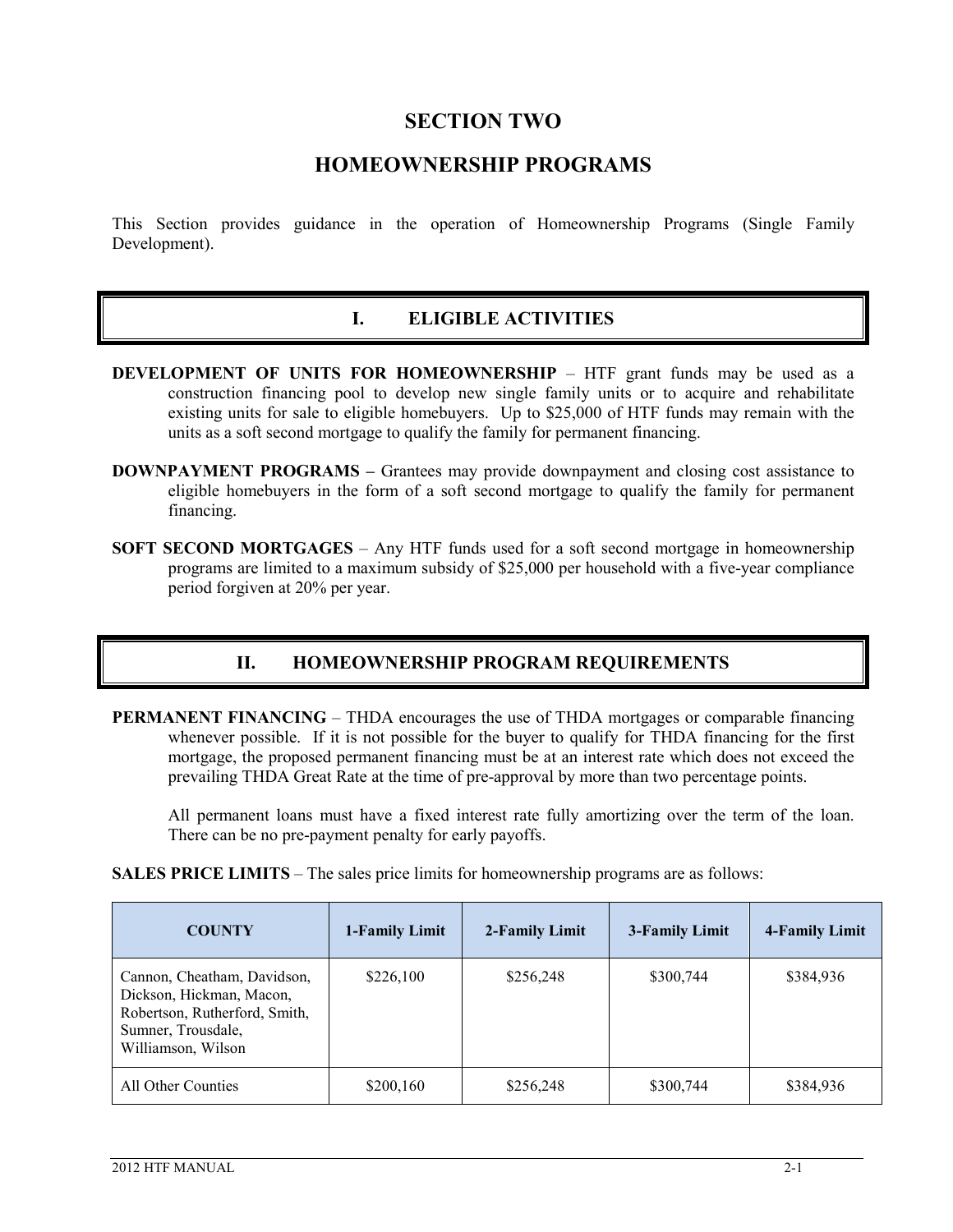Grantees are encouraged to have a homebuyer pre-approved for a permanent loan identified with a specific property, before beginning construction or acquiring and rehabilitating a unit for Homeownership.

# **III. STRUCTURE OF HOMEOWNERSHIP ASSISTANCE**

**HOUSING DEVELOPMENT PROGRAMS** - For construction financing or acquisition and rehabilitation programs, the funds can be used as follows:

- 1. Revolving construction or acquisition and rehabilitation funds repaid *in full* at sale from the buyer's permanent first mortgage financed by a bank or mortgage company; or
- 2. Construction or acquisition and rehabilitation funds rolled into the permanent first mortgage for the buyer (such as the Habitat method of construction and sale); or
- 3. Construction or acquisition and rehabilitation loans rolled into the second mortgage for the buyer with the first mortgage financed by a bank or mortgage company. (Housing Trust Funds used as a second mortgage may assist families in qualifying for a first mortgage from a bank or mortgage company.)

Housing Trust Funds repaid to a local revolving construction loan pool must be used to finance additional single-family units for homeownership.

**DOWNPAYMENT PROGRAMS** - The funds are used as a second mortgage to help qualify the household by providing additional downpayment to reduce the indebtedness of the first mortgage.

Housing Trust Funds used for homeownership can be loans which are repaid monthly, due on sale loans or loans forgiven at the end of a five year compliance period. All Housing Trust Funds loans must be secured by a note and recorded deed of trust between the Grantee and the homebuyer.

# **IV. HOMEBUYER REQUIREMENTS**

- **INCOME** The prospective purchaser must be very low-income, that is, a gross annual household income that does not exceed 60 percent of the median for this area. The timing for qualifying homebuyers as income eligible is as follows:
	- 1. In the case of a contract to purchase existing housing, the purchasing household must be very low-income at the time of purchase;
	- 2. In the case of a contract to purchase housing to be constructed, the purchasing household must be very low income at the time the contract is signed; and
	- 3. In the case of a lease-purchase agreement (for existing housing or housing to be constructed), the purchasing household must be very low income at the time the leasepurchase agreement is signed.

**OWNERSHIP** - The homebuyer must obtain fee simple title to the property or a 99-year leasehold.

**OCCUPANCY** - The prospective purchaser must occupy the property as his/her principal residence.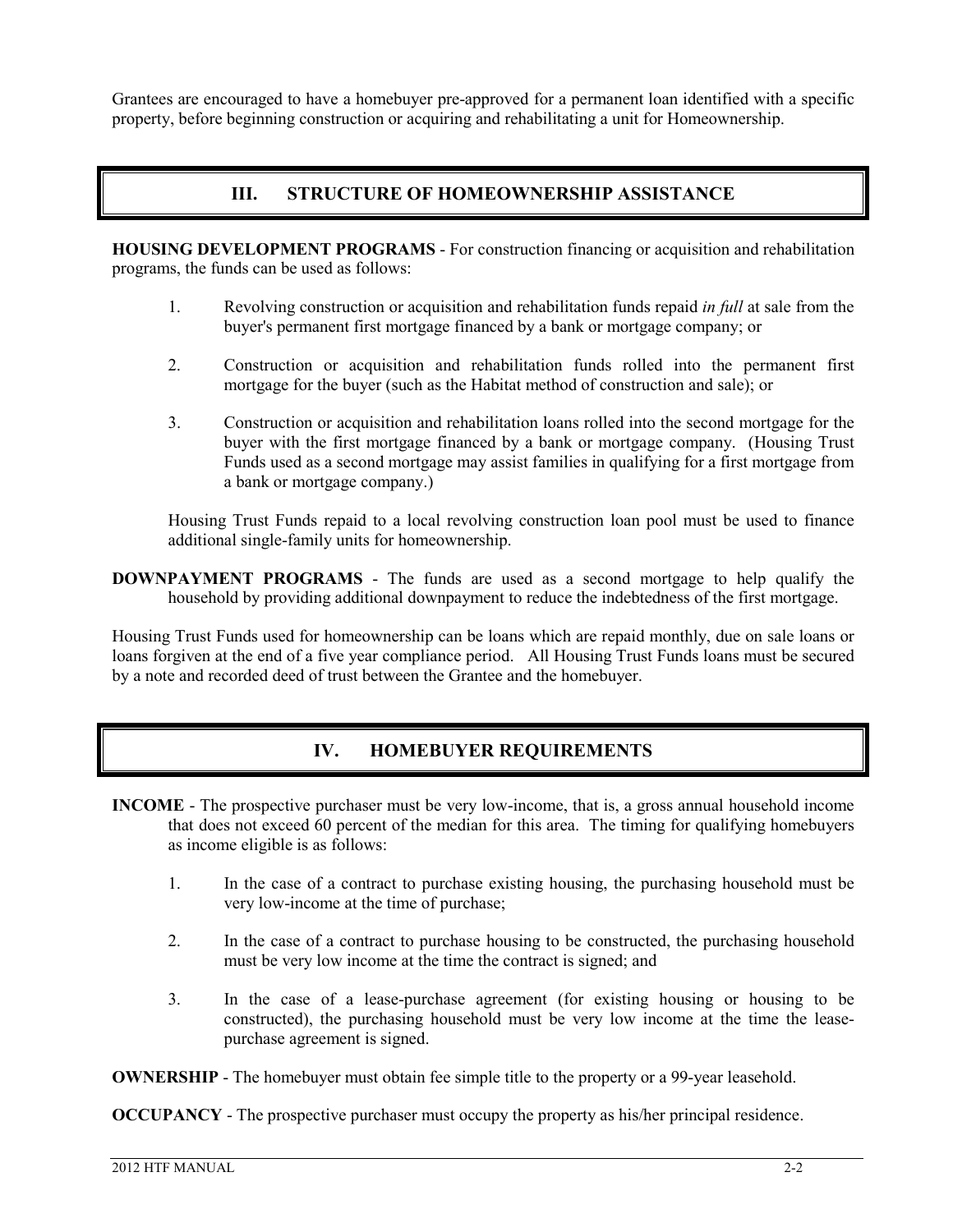**HOMEBUYER EDUCATION** - All homebuyers must complete a homebuyer education program from a THDA qualified homebuyer education trainer prior to purchase. The Agency's purpose not only is to assist people with purchasing homes, but also to help them become long-term, successful homeowners. THDA maintains a list of certified homebuyer education trainers on its website: www.thda.org.

# **V. PROPERTY REQUIREMENTS**

**PROPERTY TYPE** - The housing must be a single-family (1-4 family residence, condominium unit, or combination manufactured home and lot).

#### **PROPERTY STANDARDS**

ACQUISITION ONLY – In homeownership programs in which Housing Trust Funds are used only for downpayment and closing cost assistance, the housing to be acquired must meet State and local housing quality standards and code requirements. In the absence of such standards or code requirements, the property must meet the Section 8 Housing Quality Standards.

REHABILITATION AND NEW CONSTRUCTION - Housing that is constructed or rehabilitated must meet all applicable local codes, rehabilitation standards, ordinances, and zoning ordinances at the time of project completion. In the absence of a local code, new construction must meet the 2009 International Residential Code for One- and Two-Family Dwellings, and existing units must meet the 2009 International Property Maintenance Code. New construction projects must also meet the 2006 International Energy Conservation Code, published by the International Code Council.

#### **VI. AFFIRMATIVE MARKETING**

Grantees must have procedures in place to provide information and otherwise attract eligible persons in the housing market area to the available housing without regard to race, color, national origin, sex, religion, age, familial status or disability. (See Section V - Fair Housing and Equal Opportunity in General Requirements.) Affirmative marketing procedures include:

- 1. Making this information known through advertisements and announcements in the local media which include the Equal Opportunity logotype or slogan; and
- 2. Contacting lenders, community organizations, places of worship, employment centers, fair housing groups or housing counseling agencies to solicit applications from persons in the housing market area who are not likely to apply for housing without special outreach (e.g., racial minorities and female head of household).
- 3. Maintain records to document affirmative marketing efforts.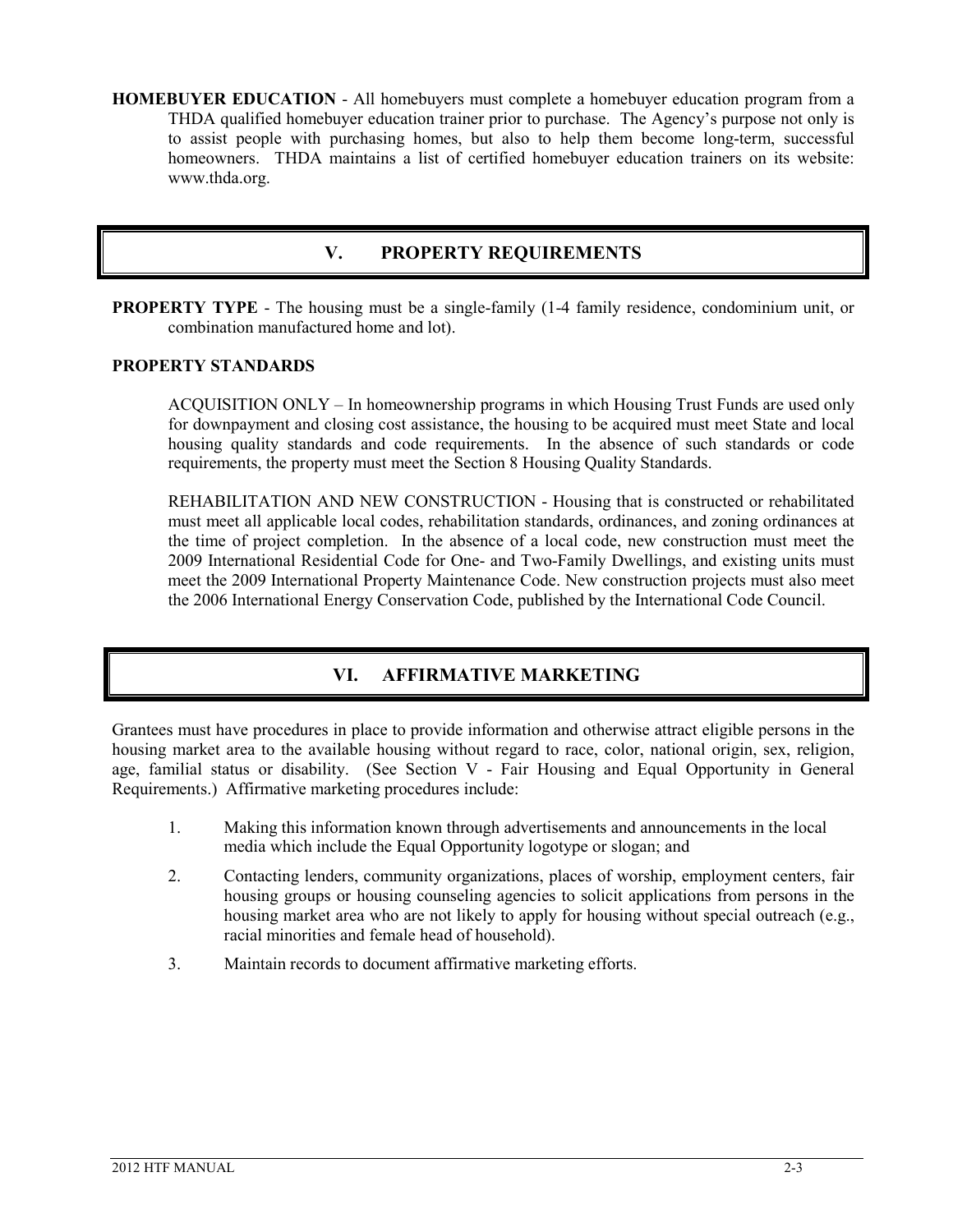# **SAMPLE**

# **HOUSING TRUST FUND COMPETITIVE GRANT PROGRAM POLICIES AND PROCEDURES FOR**

#### **\_\_\_\_\_\_\_\_\_\_\_\_\_\_\_\_\_\_\_\_\_\_\_\_\_\_\_\_\_\_\_\_\_\_\_\_\_\_\_\_\_ HOMEOWNERSHIP PROGRAMS**

# **1. Purpose**

This program will make available financial in the form of soft second mortgages as necessary to qualify eligible, low income households for permanent financing to purchase a home.

# **2. AUTHORITY**

The legal authority of this program comes from the working agreement with Tennessee Housing Development Agency, as well as State and local laws.

#### **3. PROGRAM RESOURCES**

The source of funds for the undertaking of these activities is a grant in the amount of which which  $\frac{1}{2}$  has been awarded by Tennessee Housing Development Agency (THDA) through the THDA Housing Trust Fund Competitive Grant Program.

# **4. APPLICABLE LAWS**

- A. The local governing bodies, contractors, subcontractors, vendors and applicants for rehabilitation assistance are required to abide by a number of State and Federal laws, and may be required to sign documents certifying their compliance.
	- 1. Equal Opportunity Provisions and Fair Housing.
	- 2. Affirmative Marketing, 24 CFR 92.351.
	- 3. Conflict of Interest Provisions.
	- 4. Drug-Free Workplace.
	- 5. Standard Equal Opportunity Construction Contract Specifications.
	- 6. Certification of Non-segregated Facilities for Contracts Over \$10,000.
	- 7. Title VI of Civil Rights Act of 1964 Provisions.
	- 8. Age Discrimination Act of 1975 Provisions.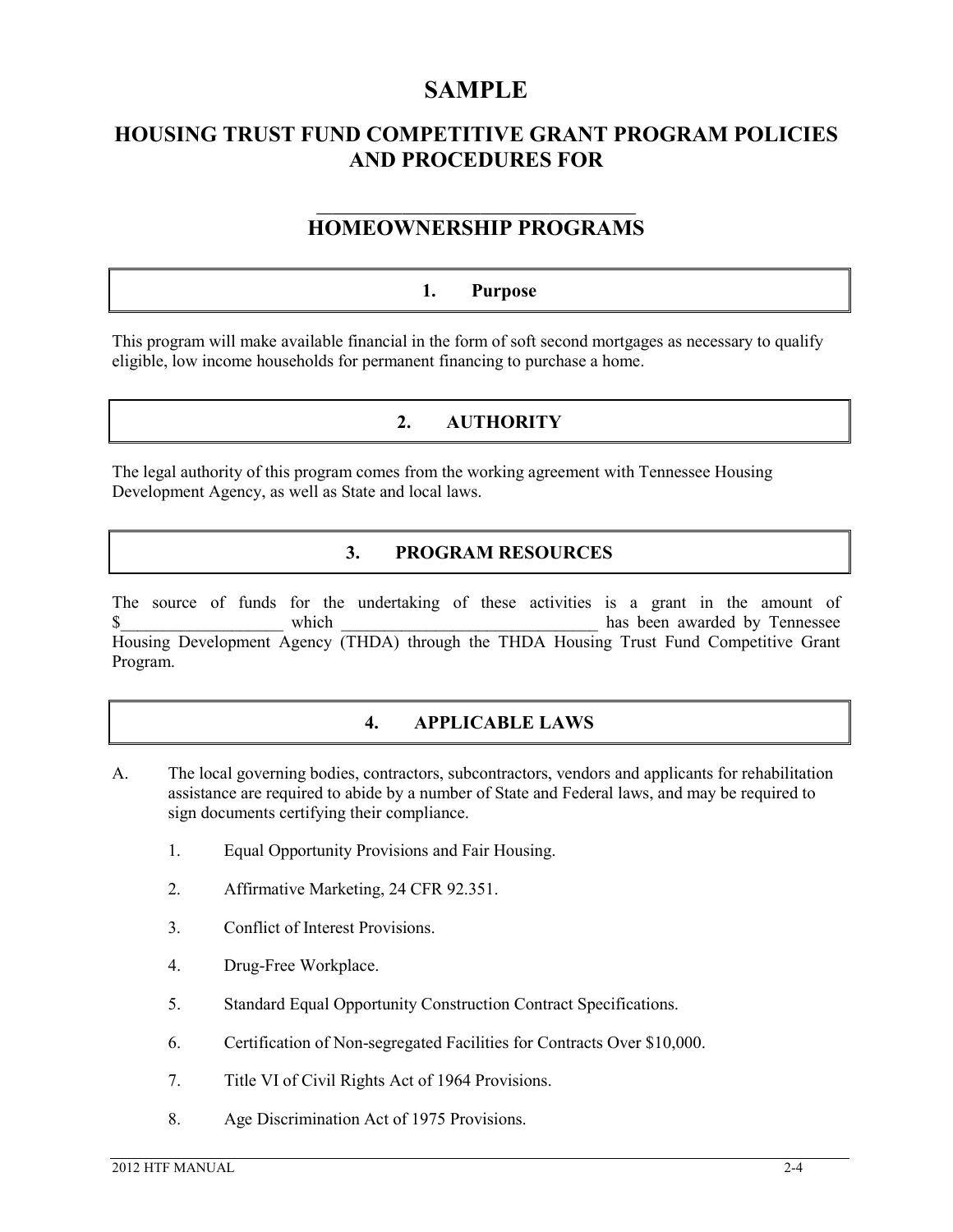9. Section 504 Affirmative Action for Handicapped Provisions.

# **5. DRUG-FREE WORKPLACE**

- A. The the contract term is the contract of the HTF Grantee) will or will continue to provide a drug-free workplace by:
	- 1. Notifying employees in writing that the unlawful manufacture, distribution, dispensing, possession, or use of a controlled substance is prohibited in the Grantee's workplace and specifying the action that will be taken against employees for violation of such prohibition.
	- 2. Establishing an ongoing drug-free awareness program to inform employees about:
		- a. The dangers of drug abuse in the workplace;
		- b. The Grantee's policy of maintaining a drug-free workplace;
		- c. Any drug counseling, rehabilitation, and employee assistance programs; and
		- d. The penalties that may be imposed upon employees for drug abuse violations occurring in the workplace.
- C. Providing each employee engaged in the performance of the HTF contract a copy of the notification required in paragraph A(1) above;
- D. The written notification required in paragraph A(1) above will advise the employee that as a condition of employment under the HTF grant, the employee will:
	- 1. Abide by the terms of the notification; and
	- 2. Notify the employees in writing of his or her conviction for a violation of a criminal drug statute occurring in the workplace no later than five (5) calendar days after such conviction.
- E. Notifying the State in writing, within ten  $(10)$  calendar days after receiving notice under  $D(2)$ above from an employee or otherwise receiving actual notice of such conviction. Employers of convicted employees must provide notice, including position title, to every grant officer or other designee on whose grant activity the convicted employee was working, unless the Federal Agency has designated a central point for the receipt of such notices. Notice shall include the identification number(s) of each affected grant.
- F. Taking one of the following actions, within thirty (30) calendar days of receiving notice under D(2) above, with respect to any employee who is so convicted:
	- 1. Taking appropriate personnel action against such an employee, up to and including termination, consistent with the requirement of the Rehabilitation Act of 1973, as amended; or
	- 2. Requiring such employee to participate satisfactorily in a drug abuse assistance or rehabilitation program approved for such purposes by a Federal, State or local health, law enforcement or the appropriate agency;
	- 3. Making a good faith effort to continue to maintain a drug-free workplace through implementation of Paragraphs A, B, C, D, E and F above.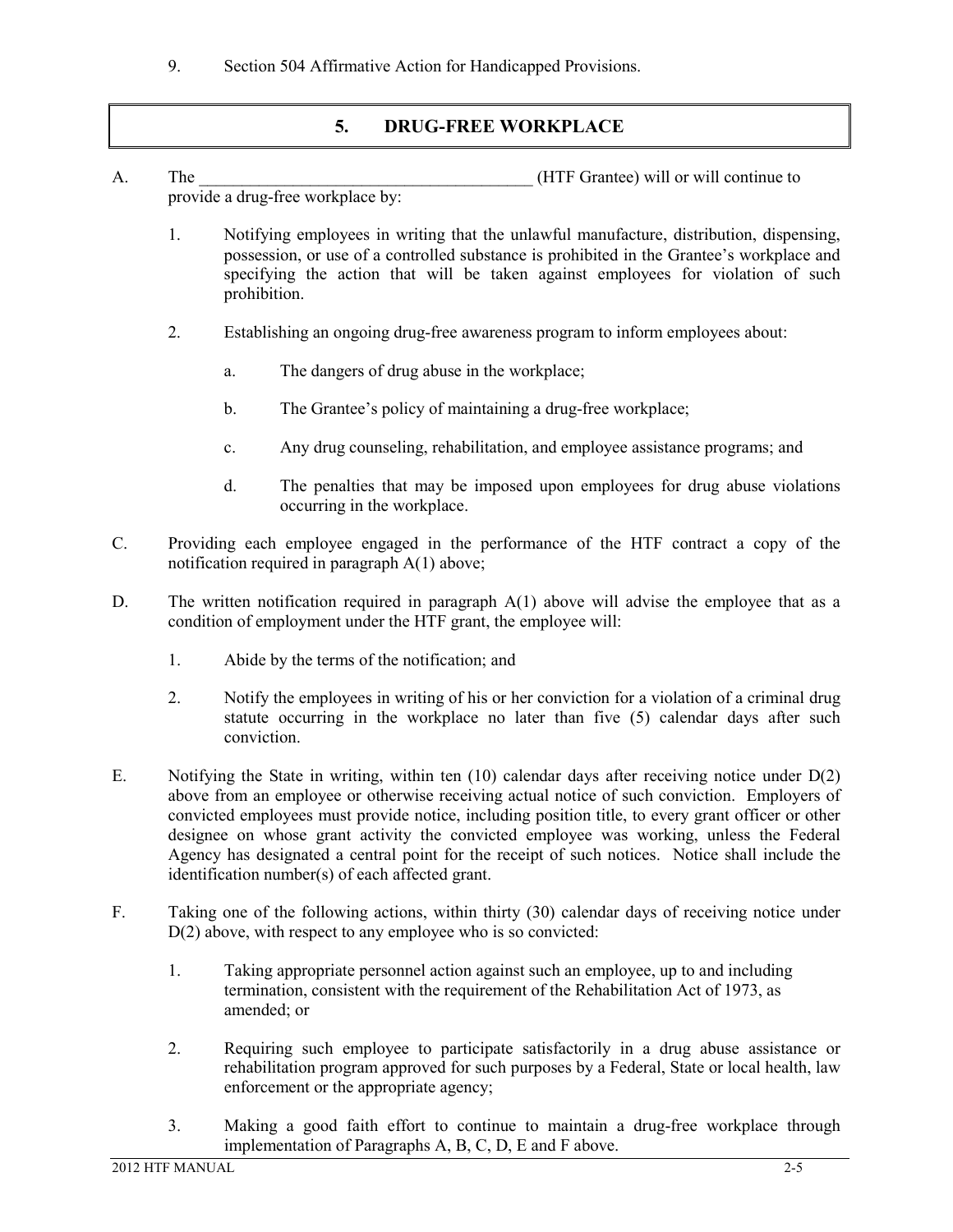# **6. CONFLICT OF INTEREST**

- A. No person listed in paragraph B may obtain a financial interest or benefit from a HTF-assisted activity, or have an interest in any contract, subcontract or agreement with respect thereto, or the proceeds thereunder, either for themselves or those with whom they have family or business ties, during their tenure or for one year thereafter.
- B. **PERSONS COVERED** Immediate family members of any local elected official or of any employee or board member of a non-profit agency is ineligible to receive benefits through the HTF program. "Immediate family member" means the spouse, parent (including a stepparent), child (including a stepchild), grandparent, grandchild, sister or brother (including a stepsister or stepbrother) of any covered individual.

In addition, the conflict of interest provisions also apply to any person who is an employee, agent, consultant, officer, elected official or appointed official of THDA, the local community or the non-profit agency receiving HTF funds, and who exercises or has exercised any functions or responsibilities with respect to activities assisted with HTF funds or who is in a position to participate in a decision-making process or gain inside information with regard to these activities.

C. **APPEARANCE OF A CONFLICT OF INTEREST** - Grantees must also make every effort to avoid the appearance of favoritism in the eligibility determination process. In those cases where the applicant is otherwise eligible, but there exists the appearance of a conflict of interest or the appearance of favoritism, the Grantee should contact THDA.

# **7. AFFIRMATIVE MARKETING**

- A.  $\blacksquare$  is committed to non-discrimination and equal opportunity in housing, and will seek to attract eligible homebuyers from all racial, ethnic and gender groups. In order to inform the public and potential homebuyers of available housing units,  $\text{will:}$ 
	- 1. Make this information known through advertisements and announcements in the local media which include the Equal Opportunity logotype or slogan; and
	- 2. Contact lenders, community organizations, places of worship, employment centers, fair housing groups or housing counseling agencies to solicit applications from persons in the housing market area who are not likely to apply for housing without special outreach (e.g., racial minorities and female head of household).

#### **8. ELIGIBLE HOMEOWNERSHIP ACTIVITIES**

- A. Eligible activities utilizing HTF funds to develop affordable units for homeownership offered by may include:
	- 1. *Construction financing* HTF funds may be utilized as an upfront source of financing (without interest costs) to build affordable, new single family units for sale to very low income households;
	- 2. *Acquisition and rehabilitation*  HTF funds may be utilized to acquire existing units and to provide the necessary rehabilitation for resale to a very low income household;
	- 3. *Soft second mortgages* At the time of permanent financing, the Grantee may leave up to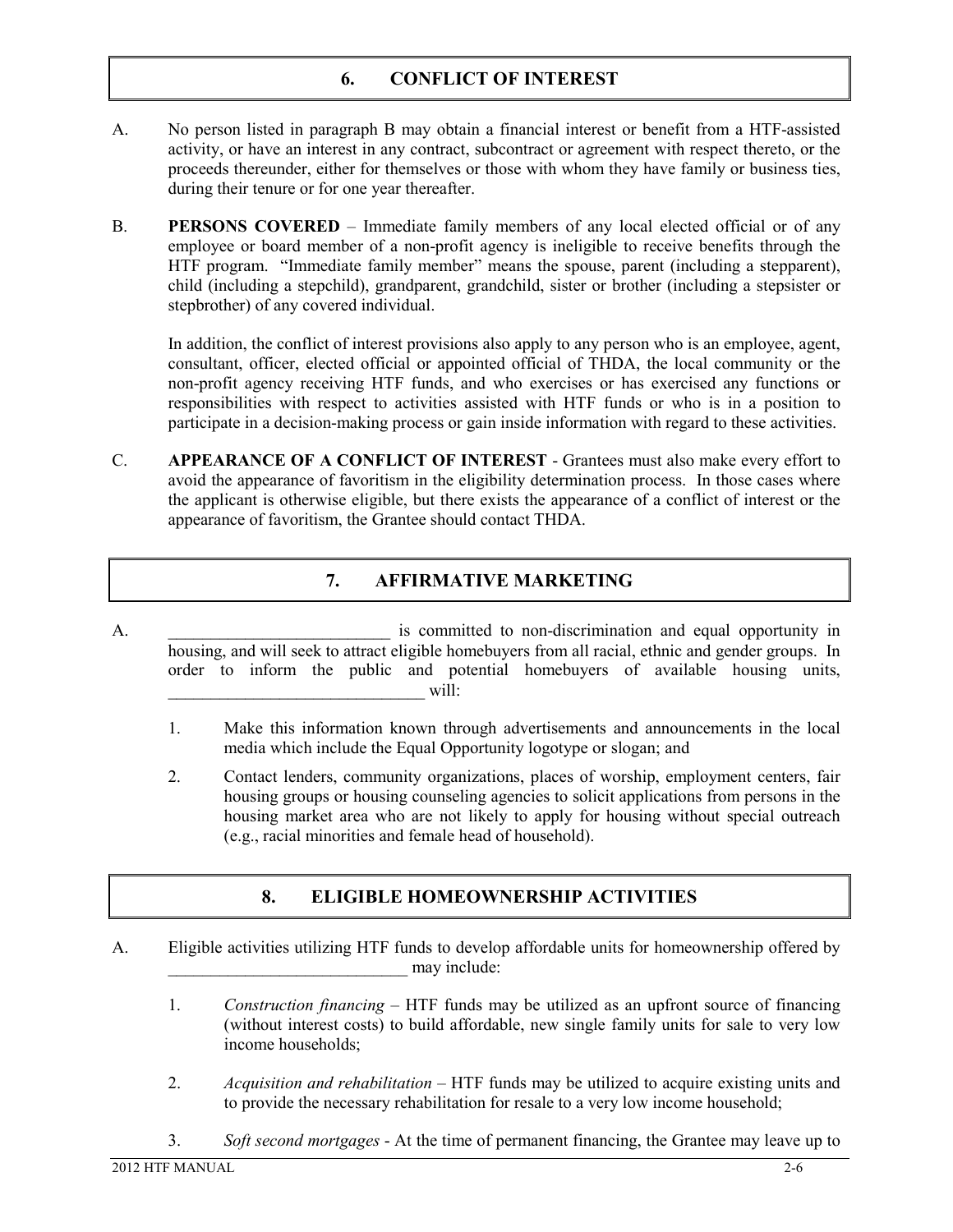\$25,000 of HTF funds with the unit as a soft second mortgage with a five year compliance period as necessary to qualify the household for the permanent mortgage.

B. Downpayment and closing cost assistance programs offered by are limited to a maximum subsidy of \$25,000 per household in the form of a soft second mortgage with a five year compliance period.

# **9. HOMEBUYER ELIGIBILITY REQUIREMENTS**

- A. The prospective purchaser must be very low income, that is, have a gross annual household income that does not exceed 50% of the area median, adjusted for family size, as defined by the Section 8 income requirements.
- B. THDA has established the following timing for qualifying HTF-assisted homebuyers as income eligible:
	- 1. In the case of a contract to purchase existing housing, the purchasing household must be very low income at the time of purchase;
	- 2. In the case of a contract to purchase housing to be constructed, the purchasing household must be very low income as the time the construction contract is signed; and
	- 3. In the case of a lease-purchase agreement for existing housing or housing to be constructed, the purchasing household must be very low income at the time the leasepurchase agreement is signed.
- C The prospective homebuyer must occupy the property to be purchased has his/her principal residence.
- D. All homebuyers must complete a minimum of 8 hours of homeownership education program prior to purchase.
- E. The homebuyer must obtain fee simple title to the property or a 99-year leasehold.

#### **10. INCOME ELIGIBILITY**

- **A**. **ANNUAL INCOME (GROSS INCOME)** The HTF program uses the income definitions of the Section 8 program to determine the annual income (gross income) used to classify a household for purposes of eligibility. Annual income means all amounts, monetary or not, which:
	- 1. Go to, or on behalf of, the family head or spouse (even if temporarily absent) or to any other household member;
	- 2. Are anticipated to be received from a source outside the household during the 12-month period following admission or annual reexamination effective date. In other words, it is the household's *future or expected* ability to pay rather than its past earnings that is used to determine program eligibility. If it is not feasible to anticipate a level of income over a 12-month period, the income anticipated for a shorter period may be annualized, subject to a redetermination at the end of the shorter period; and
	- 3. Which are not specifically excluded in paragraph 6.8 (Income Exclusions) below.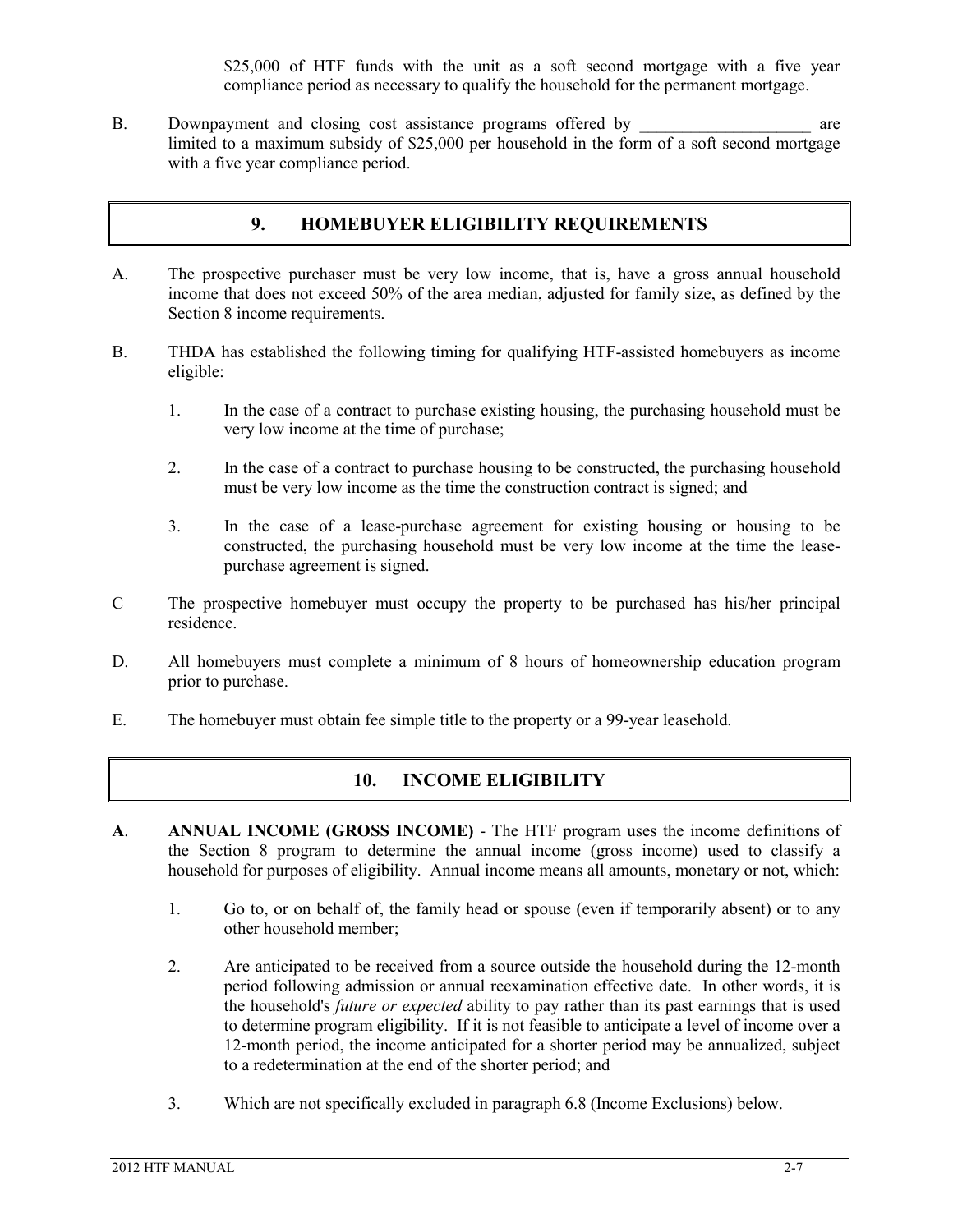- 4. Annual income also means amounts derived (during the 12-month period) from assets to which any member of the household has access.
- 5. MONTHLY GROSS INCOME Monthly gross income is Annual Gross Income divided by 12 months.
- **B**. **ASSETS** In general terms, an asset is a cash or non-cash item that can be converted to cash. There is no asset limitation for participation in the Housing Trust Fund Competitive Grant program. Income from assets is, however, recognized as part of Annual Gross Income. Assets have both a market value and a cash value.
	- 1. MARKET VALUE The market value of an asset is simply its dollar value on the open market. For example, a stock's market value is the price quoted on a stock exchange on a particular day, and a property's market value is the amount it would sell for on the open market. This may be determined by comparing the property with similar, recently sold properties.
	- 2. CASH VALUE The cash value of an asset is the market value less reasonable expenses required to convert the asset to cash, including:
		- a. Penalties or fees for converting financial holdings. Any penalties, fees, or transaction charges levied when an asset is converted to cash are deducted from the market value to determine its cash value (e.g., penalties charged for premature withdrawal of a certificate of deposit, the transaction fee for converting mutual funds, or broker fees for converting stocks to cash); and/or
		- b. Costs for selling real property. Settlement costs, real estate transaction fees, payment of mortgages/liens against the property, and any legal fees associated with the sale of real property are deducted from the market value to determine equity in the real estate.
		- c. Under Section 8 rules, only the cash value (rather than market value) of an item is counted as an asset.
- **C**. **INCOME FROM ASSETS** The income counted is the actual income generated by the asset (e.g., interest on a savings or checking account.) The income is counted even if the household elects not to receive it. For example, although a household may elect to reinvest the interest of dividends from an asset, the interest or dividends is still counted as income.
	- 1. The income from assets included in Annual Gross Income is the income that is anticipated to be received during the coming 12 months.
		- a. To obtain the anticipated interest on a savings account, the current account balance can be multiplied by the current interest rate applicable to the account; or
		- b. If the value of the account is not anticipated to change in the near future and interest rates have been stable, a copy of the IRS 1099 form showing past interest earned can be used.
		- c. Checking account balances (as well as savings account balances) are considered an asset. This is a recognition that some households keep assets in their checking accounts, and is not intended to count monthly income as an asset. Grantees should use the average monthly balance over a 6-month period as the cash value of the checking account.
	- 2. When an Asset Produces Little or No Income: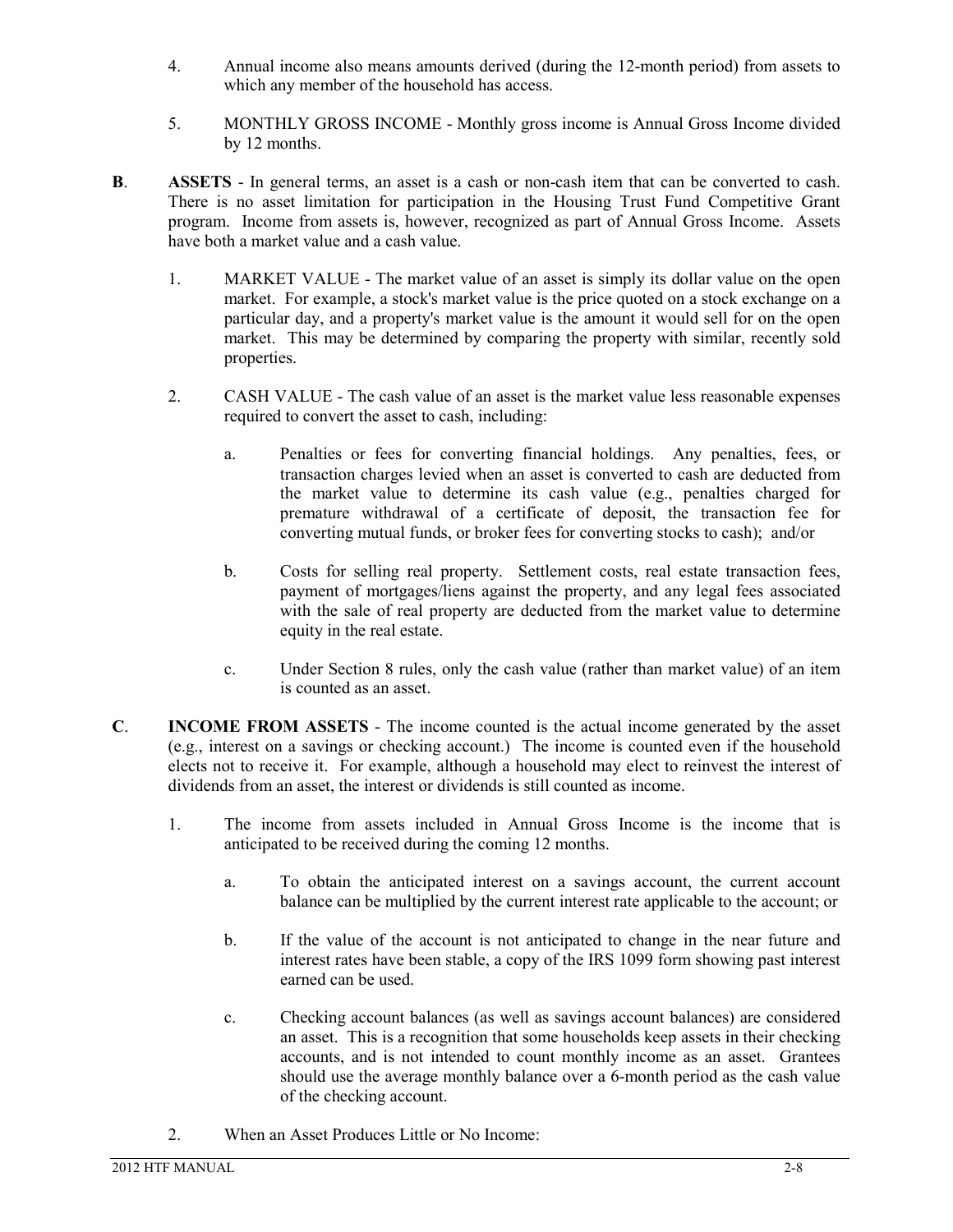- a. If the household's assets are \$5,000 or less, actual income from assets (e.g., interest on a checking account) is not counted as annual income. For example, if a household has \$600 in a non-interest bearing checking account, no actual income would be counted because the household has no actual income from assets and the total amount of all assets is less than \$5,000.
- b. If the household's assets are greater than \$5,000, income from assets is computed as the greater of:
	- i. actual income from assets, or
	- ii. in imputed income from assets based on a passbook rate applied to the cash value of all assets. For example, if a household has \$3,000 in a noninterest bearing checking account and \$5,500 in an interest-bearing savings account, the two amounts are added together. Use the standard passbook rate to determine the annual income from assets for this household.
- 3. Applicants who dispose of assets for less than fair market value (i.e., value on the open market in an "arm's length" transaction) have, in essence, voluntarily reduced their ability to afford housing. Section 8 rules require, therefore, that any asset disposed of for less than fair market value during the 2 years preceding the income determination be counted as if the household still owned the asset.
	- a. The value to be included as an asset is the difference between the cash value of the asset and the amount that was actually received (if any) in the disposition of the asset (less any fees associated with disposal of property, such as a brokerage fee).
	- b. Each applicant must certify whether an asset has been disposed of for less than fair market value. Assets disposed of for less than fair market value as a result of foreclosure, bankruptcy, divorce or separation is not included in this calculation.
	- c. These procedures are followed to eliminate the need for an assets limitation and to penalize people who give away assets for the purpose of receiving assistance or paying a lower rent.

#### **D. ASSETS INCLUDE:**

- 1. Amounts in savings accounts and six month average balance for checking accounts.
- 2. Stocks, bonds, savings certificates, money market funds and other investment accounts.
- 3. Equity in real property or other capital investments. Equity if the estimated current market value of the asset less the unpaid balance on all loans secured by the asset and reasonable costs (such as broker fees) that would be incurred in selling the asset.
- 4. The cash value of trusts that are available to the household.
- 5. IRA, Keogh and similar retirement savings accounts, even though withdrawal would result in penalty.
- 6. Contributions to company retirement/pension funds that can be withdrawn without retiring or terminating employment.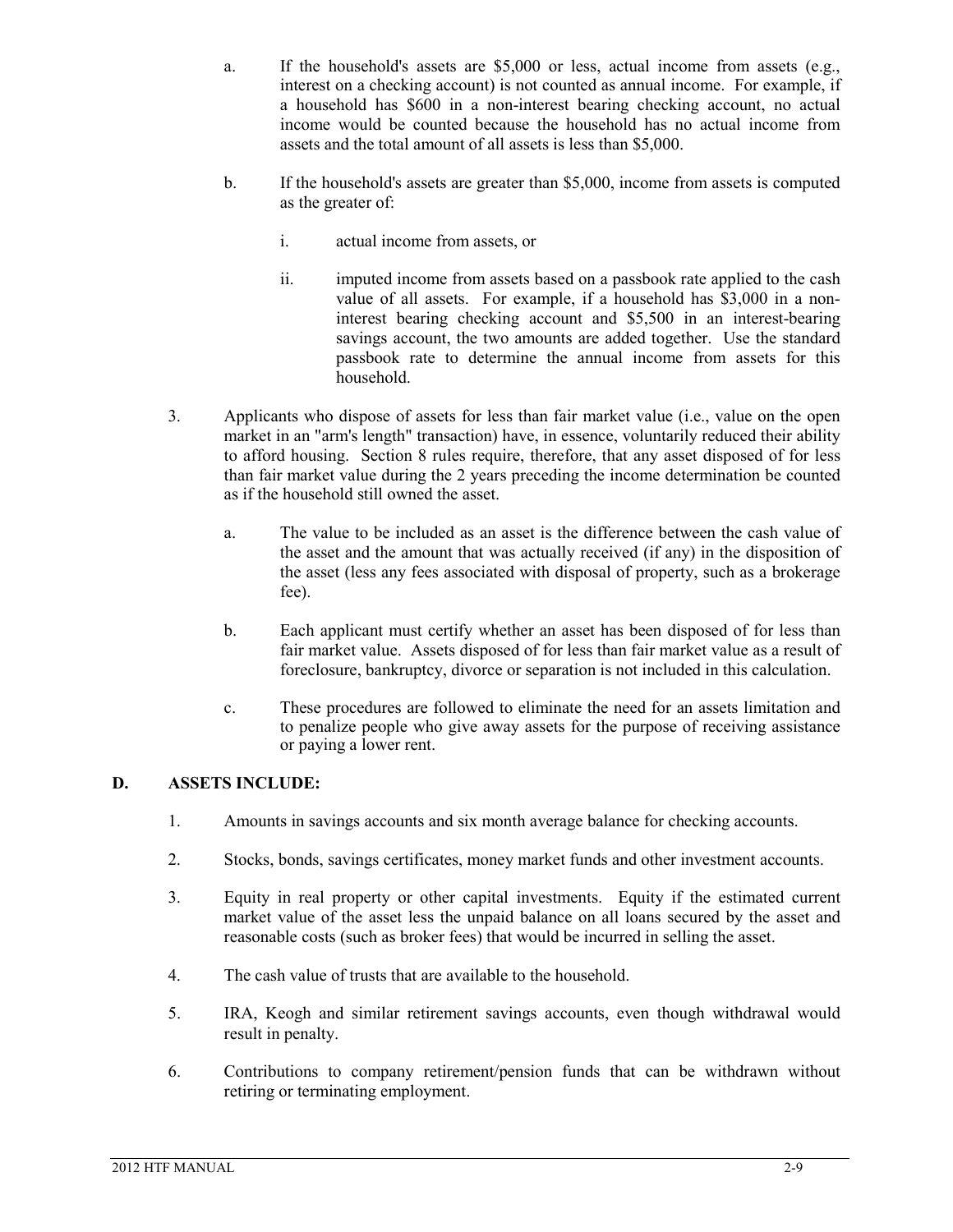- 7. Assets which, although owned by more than one person, allow unrestricted access by the applicant.
- 8. Lump sum receipts such as inheritances, capital gains, lottery winnings, insurance settlements, and other claims.
- 9. Personal property held as an investment such as gems, jewelry, coin collections, antique cars, etc.
- 10. Cash value of life insurance policies.
- 11. Assets disposed of for less than fair market value during two years preceding certification or recertification.

#### **E. ASSETS DO NOT INCLUDE:**

- 1. Necessary personal property, except as noted under paragraph 6.5(9) (Assets Include) above
- 2. Interest in Indian Trust lands
- 3. Assets that are part of an active business or farming operation.

NOTE: Rental properties are considered personal assets held as an investment rather than business assets unless real estate is the applicant/tenant's main occupation.

- 4. Assets not accessible to the household and which provide no income to the household.
- 5. Vehicles especially equipped for the handicapped.
- 6. Equity in owner-occupied cooperatives and manufactured homes in which the household lives.
- **F. INCOME INCLUSIONS** The following are used to determine the annual income (gross income) of an applicant's household for purposes of eligibility:
	- 1. The full amount, before any payroll deductions, of wages and salaries, over-time pay, commissions, fees, tips and bonuses, and other compensation for personal services;
	- 2. The net income for operation of a business or profession. Expenditures for business expansion or amortization of capital indebtedness cannot be used as deductions in determining net income; however an allowance for depreciation of assets used in a business or profession may be deducted, based on straight line depreciation, as provided in Internal Revenue Service regulations. Any withdrawal of cash or assets from the operation of a business or profession will be included in income, except to the extent the withdrawal is reimbursement of cash or assets invested in the operation by the family.
	- 3. Interest, dividends, and other net income of any kind from real or personal property. Expenditures for amortization of capital indebtedness cannot be used as a deduction in determining net income. An allowance for depreciation is permitted only as authorized in paragraph (2) above. Any withdrawal of cash or assets from an investment will be included in income, except to the extent the withdrawal is reimbursement of cash or assets invested by the Family. Where the family has net family assets in excess of \$5,000, annual income shall include the greater of the actual income derived from net family assets or a percentage of the value of such assets based on the current passbook saving rate, as determined by HUD.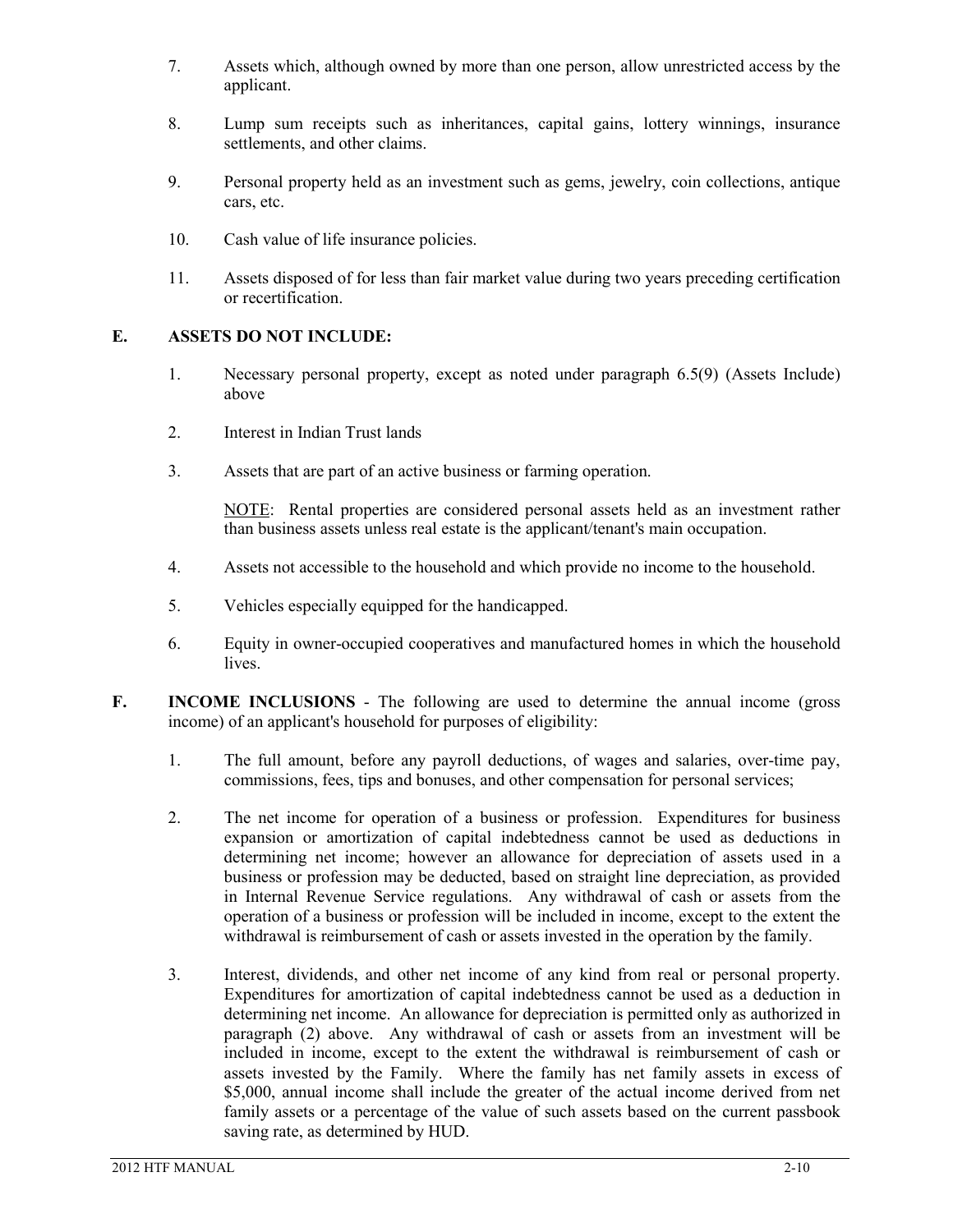- 4. The full amount of periodic payments received from Social Security, annuities, insurance policies, retirement funds, pensions, disability or death benefits and other similar types of periodic receipts, including a lump-sum amount or prospective monthly amounts for the delayed start of a periodic amount (except Supplemental Security Income (SSI) or Social Security).
- 5. Payments in lieu of earnings, such as unemployment and disability compensation, worker's compensation and severance pay (but see paragraph (3) under Income Exclusions).
- 6. Welfare Assistance. If the Welfare Assistance payment includes an amount specifically designated for shelter and utilities that is subject to adjustment by the welfare assistance agency in accordance with the actual cost of shelter and utilities, the amount of welfare assistance income to be included as income shall consist of:
	- a. The amount of the allowance or grant exclusive of the amount specifically designated for shelter or utilities; plus
	- b. The maximum amount that the welfare assistance agency could in fact allow the family for shelter and utilities. If the family's welfare assistance is ratably reduced from the standard of need by applying a percentage, the amount calculated under this paragraph shall be the amount resulting from one application of the percentage.
- 7. Periodic and determinable allowances, such as alimony and child support payments, and regular contributions or gifts received from persons not residing in the dwelling;
- 8. All regular pay, special pay and allowances of a member of the Armed Forces. (See paragraph (8) under Income Exclusions).
- **G. INCOME EXCLUSIONS** The following are excluded from a household's income for purposes of determining eligibility:
	- 1. Income from employment of children (including foster children) under the age of 18 years.
	- 2. Payments received for the care of foster children or foster adults (usually individuals with disabilities, unrelated to the tenant family), who are unable to live alone.
	- 3. Lump-sum additions to family assets, such as inheritances, insurance payments (including payments under health and accident insurance and worker's compensation), capital gains and settlement for personal or property losses (except for payments in lieu of earnings – see paragraph (5) of Income Inclusions).
	- 4. Amounts received by the family that are specifically for, or in reimbursement of, the cost of medical expenses for any family member;
	- 5. Income of a live-in aide.
	- 6. The full amount of student financial assistance paid directly to the student or to the educational institution.
	- 7. The special pay to a family member serving in the Armed Forces who is exposed to hostile fire.
	- 8. a. Amounts received under training programs funded by HUD.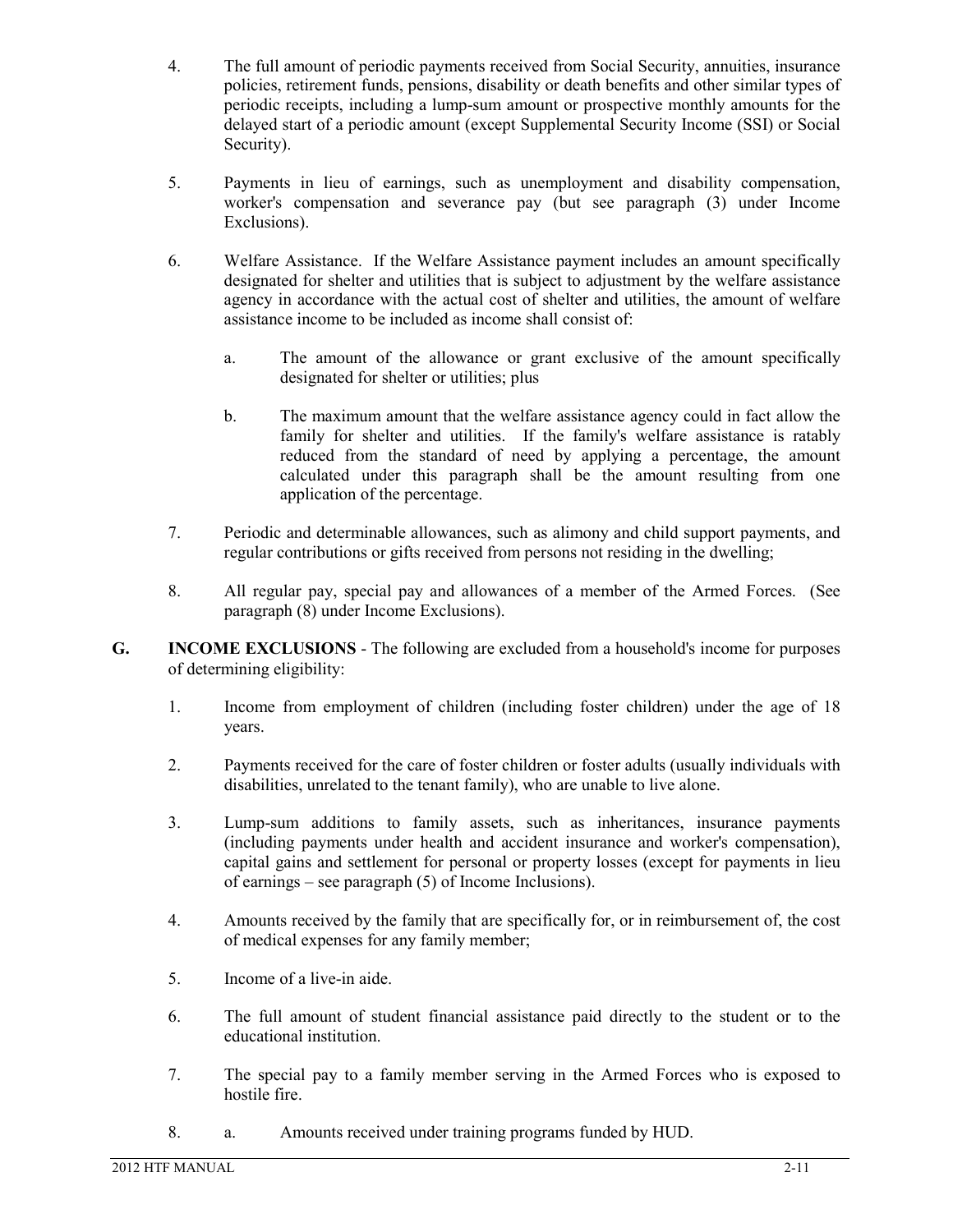- b. Amounts received by a person with a disability that are disregarded for a limited time for purposes of Supplemental Security Income eligibility and benefits because they are set aside for use under a Plan to Attain Self-Sufficiency (PASS).
- c. Amounts received by a participant in other publicly assisted programs which are specifically for or in reimbursement of out-of-pocket expenses incurred (special equipment, clothing, transportation, child care etc.) which are made solely to allow participation in a specific program.
- d. Amount received under a resident's service stipend. A resident service stipend is a modest amount (not to exceed \$200 per month) received by a resident for performing a service for the owner or manager on a part-time basis, that enhances the quality of life in the development. Such services may include, but are not limited to, fire patrol, hall monitoring, lawn maintenance, resident initiatives coordination and serving as a member of the governing board. No resident may receive more than one such stipend during the same period of time.
- e. Incremental earnings and benefits resulting to any family member from participation in qualifying state or local employment training programs (including training not affiliated with a local government) and training of a family member as resident management staff. Amounts excluded must be received under employment training programs with clearly defined goals and objectives, are excluded only for the period during which the family member participates in the employment training program.
- 9. Temporary, nonrecurring or sporadic income (including gifts).
- 10. Reparation payments paid by a foreign government pursuant to claims filed under the laws of that government by persons who were persecuted during the Nazi era.
- 11. Earnings in excess of \$480 for each full-time student 18 years old or older (excluding the head of household and spouse).
- 12. Adoption assistance payments in excess of \$480 per adopted child.
- 13. For public housing only, the earnings and benefits to any family member resulting from participation in a program providing employment training and supportive services in accordance with the Family Support Act of 1988, Section 22 of the 1937 Act, or any comparable federal, state or local law during the exclusion period.
- 14. Deferred periodic amounts from supplemental security income and social security benefits that are received in a lump sum amount or in prospective monthly amounts.
- 15. Amounts received by the family in the form of refunds or rebates under state or local law from property taxes paid on the dwelling unit.
- 16. Amounts paid by a state agency to a family with a member who has a developmental disability and is living at home to offset the cost of services and equipment needed to keep this developmentally disabled family member at home.
- 17. Amounts specifically excluded by any other Federal statute from consideration as income for purposes of determining eligibility or benefits under a category of assistance programs that includes assistance under any program to which exclusions set forth in 24 CFR 5.609(c) apply. The following is a list of types of income that qualify for that exclusion (9/27/89 regulations):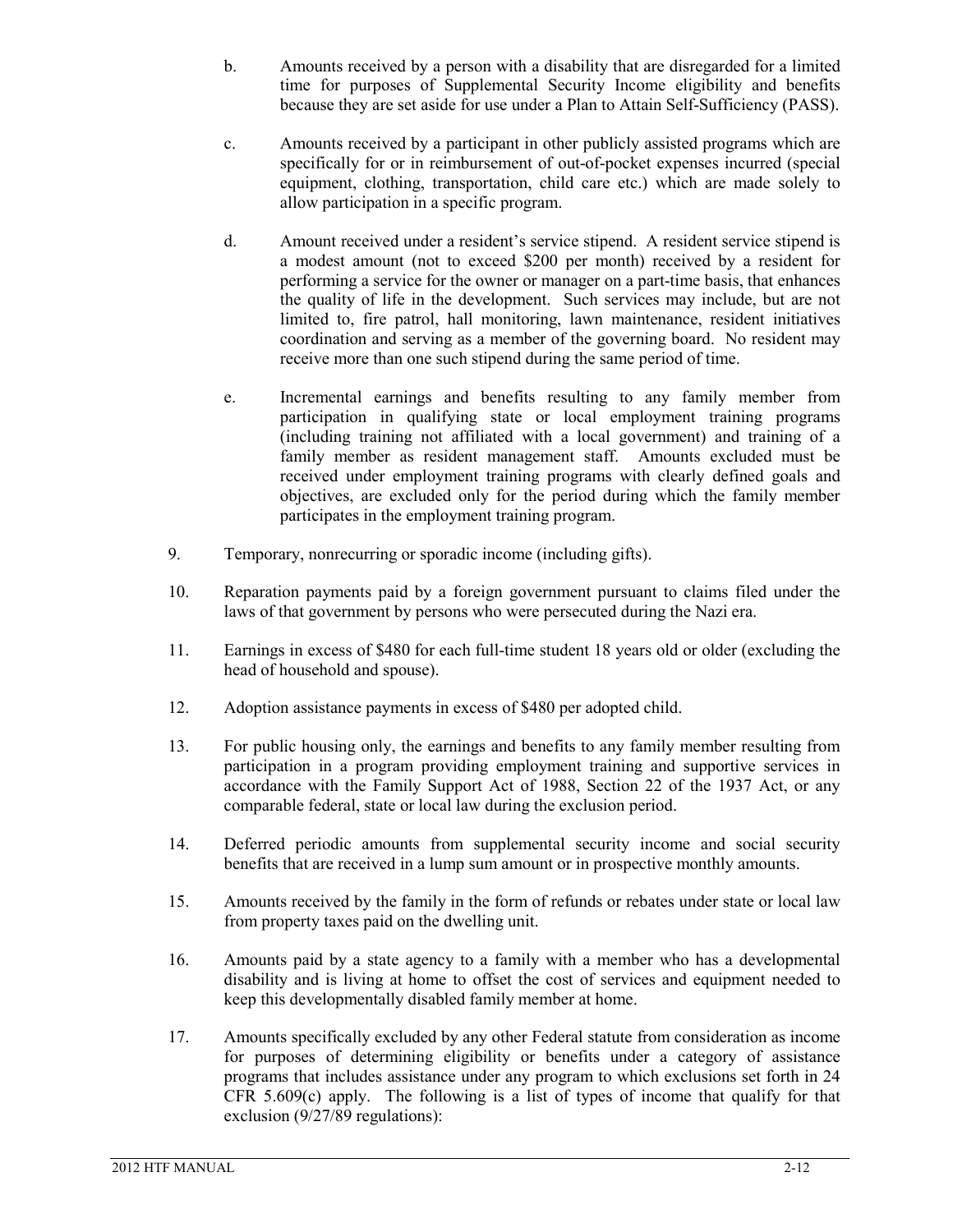- a. The value of the allotment provided to an eligible household under the Food Stamp Act of 1977;
- b. Payments to volunteers under the Domestic Volunteer Service Act of 1973 (employment through VISTA; Retired Senior Volunteer Program, Foster Grandparents Program, youthful offenders incarceration alternatives, senior companions);
- c. Payments received under the Alaska Native Claims Settlement Act (43 U.S.C.  $1626(a)$ :
- d. Income derived from certain sub-marginal land of the United States that is held in trust for certain Indian tribes (25 U.S.C. 259e);
- e. Payments or allowances made under the Department of Health and Human Services' Low-Income Home Energy Assistance Program (42 U.S.C. 8624(f));
- f. Payments received under programs funded in whole or in part under the Job Training Partnership Act;
- g. Income derived from the disposition of funds of the Grand River Band of Ottawa Indians;
- h. The first \$2,000 of per capita shares received from judgment funds awarded by the Indian Claims Commission or the Court of Claims (25 U.S.C. 1407-1408) or from funds held in trust for an Indian tribe by the Secretary of Interior (25 U.S.C. 117);
- i. Amounts of scholarships funded under Title IV of the Higher Education Act of 1965 including awards under the Federal work-study program or under the Bureau of Indian Affairs student assistance programs (20 U.S.C. 1087uu);
- j. Payments received from programs funded under Title V of the Older Americans Act of 1965 (42 U.S.C. 3056(f));
- k. Any earned income tax credit refund payments received on or after January 1, 1991, including advanced earned income credit payments;
- l. Payments received after January 1, 1989 from the Agent Orange Settlement Fund or any other funds established pursuant to the settlement in the In Re Agent Orange product liability litigation MDL No. 381 (E.D.N.Y.);
- m. The value of any child care provided or arranged (or any amount received as payment for such care or reimbursement for costs incurred for such care) under the Child Care and Development Block Grant Act of 1990 (42 U.S.C. 9858q);
- n. Payments received under the Maine Indian Claims Settlement Act of 1980;
- o. Payments received under programs funded in whole or in part under the Job Training Partnership Act (employment and training programs for Native Americans and migrant and seasonal farm workers, Job corps, veterans employment programs, state job training programs and career intern programs, Americorps);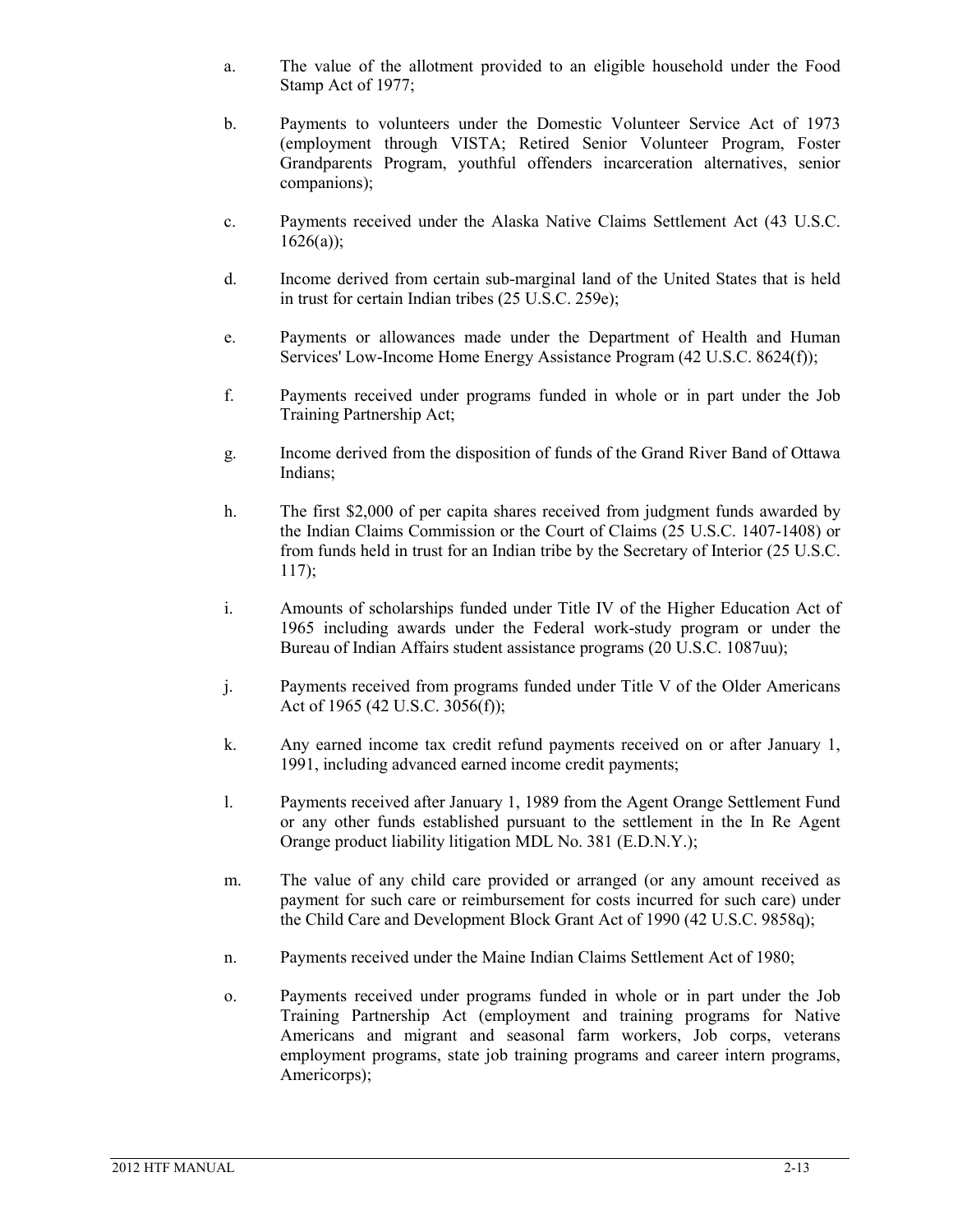- p. Payments made by the Indian Claims Commission to the Confederated Tribes and Bands of Yakima Indian Nation or the Apache Tribe of Mescalero Reservation;
- q. Allowances, earnings, and payments to Americorps participants under the National and Community Service Act of 1990;
- r. Any allowance paid under the provisions of 38 U.S.C. 1805 to a child suffering from spina bifida who is the child of a Vietnam veteran;
- s. Any amount of crime victim compensation (under the Victims of Crime Act) received through crime victim assistance (or payment or reimbursement of the cost of such assistance); and
- t. Allowances, earnings and payments to individuals participating in programs under the Workforce Investment Act of 1998.
- **H. TIMING OF INCOME CERTIFICATIONS** All households that receive HTF assistance must be income eligible. At a minimum, income certification must be completed before assistance begins. A preliminary determination of eligibility may be made much earlier in the process.
	- 1. Application processing is labor intensive. Early screening for income eligibility can eliminate excessive work in processing an ineligible applicant.
	- 2. Establishing a deadline for formal eligibility determinations is a challenging part of the planning process. Generally, the HTF Program permits verification dated no earlier than 6 months prior to eligibility.
	- 3. The Grantee must calculate the annual income of the household by projecting the prevailing rate of income of the family at the time the Grantee determines that the household is income eligible. The Grantee is not required to re-examine the household's income at the time the HTF-assistance is provided, unless more than six months has elapsed since the Grantee determined that the household qualified as income eligible.
		- a. For homeownership programs, the income eligibility of the families is timed as follows:
			- i. For Habitats, or other similar organizations, it is the date a commitment is made to build a house for a particular household;
			- ii. In the case of a contract to purchase existing housing, it is the date of the purchase;
			- iii. In the case of a lease-purchase agreement for existing housing or for housing to be constructed, it is the date the lease-purchase agreement is signed; and
			- iv. In the case of a contract to purchase housing to be constructed, it is the date the contract is signed.
- **I. INCOME VERIFICATION**  Grantees must verify and retain documentation of all information collected to determine a household's income. Under the Section 8 Program, there are three forms of verification which are acceptable: third-party, review of documents, and applicant certification.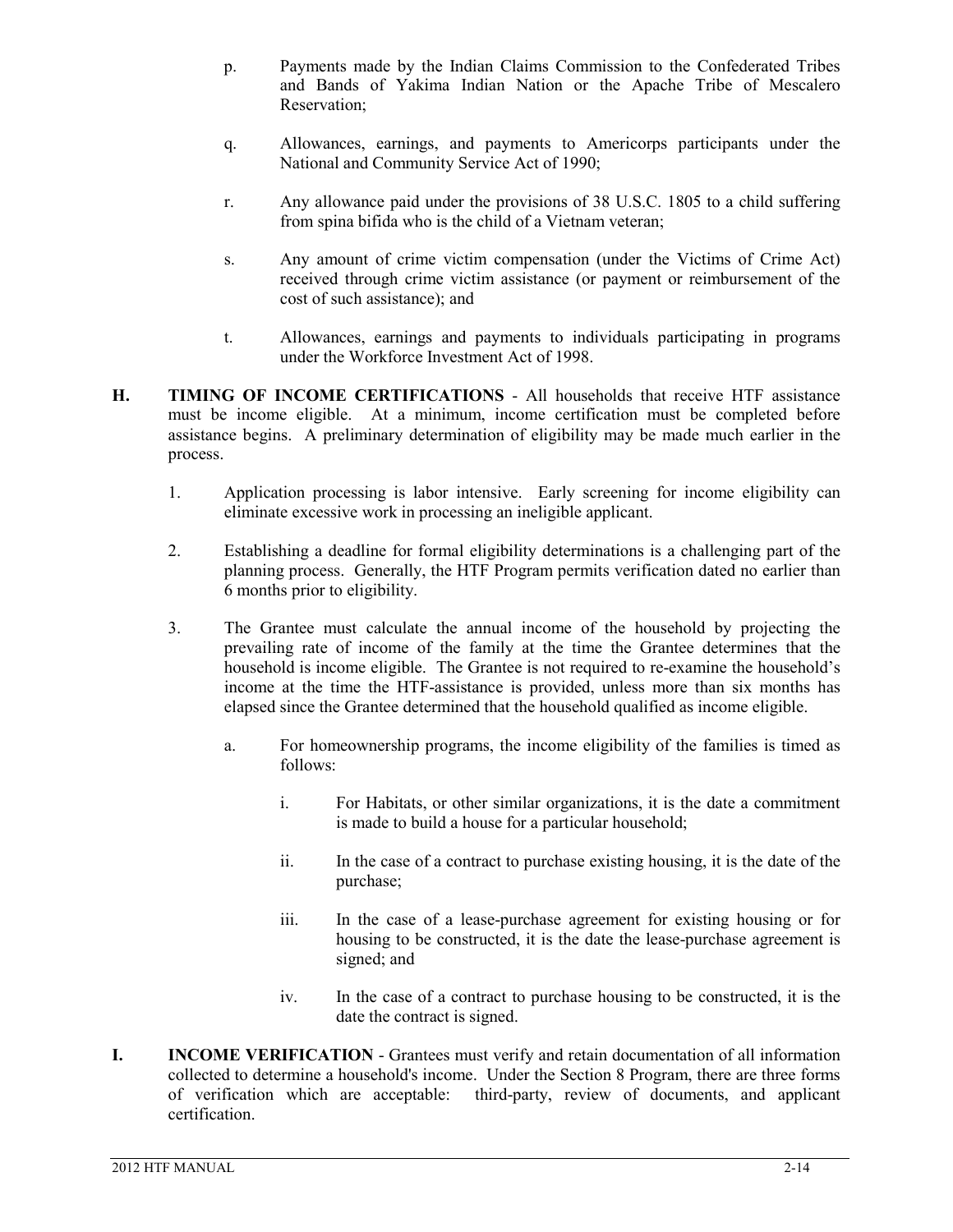- 1. THIRD-PARTY VERIFICATION Under this form of verification, a third party (e.g., employer, Social Security Administration, or public assistance agency) is contacted to provide information. Although written requests and responses are generally preferred, conversations with a third party are acceptable if documented through a memorandum to the file that notes the contact person and date of the call.
	- a. To conduct third party verifications, a Grantee must obtain a written release from the household that authorizes the third party to release required information.
	- b. Third-party verifications are helpful because they provide independent verification of information and permit Grantees to determine if any changes to current circumstances are anticipated. Some third-party providers may, however, be unwilling or unable to provide the needed information in a timely manner.
- 2. REVIEW OF DOCUMENTS Documents provided by the applicant (such as pay stubs, IRS returns, etc.) may be most appropriate for certain types of income and can be used as an alternative to third-party verifications. Copies of documents should be retained in project files.

Grantees should be aware that although easier to obtain than third-party verifications, a review of documents often does not provide needed information. For instance, a pay stub may not provide sufficient information about average number of hours worked, overtime, tips and bonuses.

3. APPLICANT CERTIFICATION - When no other form of verification is possible, a certification by the applicant may be used. For example, it may be necessary to use an applicant certification for an applicant whose income comes from "odd jobs" paid for in cash.

Applicant certification is the least reliable form of verification and may be subject to abuse. In some cases, the applicant certification can be supplemented by looking at the applicant's past history. The Grantee can review the previous year's income tax return to determine if the current year's income is consistent with activity for the previous year.

- **J. CALCULATION METHODOLOGIES** Grantees must establish methodologies that treat all households consistently and avoid confusion.
	- 1. It is important to understand the basis on which applicants are paid (hourly, weekly or monthly, and with or without overtime). An applicant who is paid "twice a month" may actually be paid either twice a month (24 times a year) or every two weeks (26 times a year).
	- 2. It is important to clarify whether overtime is sporadic or a predictable component of an applicant's income.
	- 3. Annual salaries are counted as Annual Income regardless of the payment method. For instance a teacher receives an annual salary whether paid on a 9- or 12-month period.
- **K. DETERMINING WHOSE INCOME TO COUNT** Knowing whose income to count is as important as knowing which income to count. Under the Section 8 definition of income, the following income *is not counted*:
	- 1. INCOME OF LIVE-IN AIDES If a household includes a paid live-in aide (whether paid by the family or a social service program), the income of the live-in aide, regardless of its source, is not counted. (Except under unusual circumstances, a related person can never be considered a live-in aide);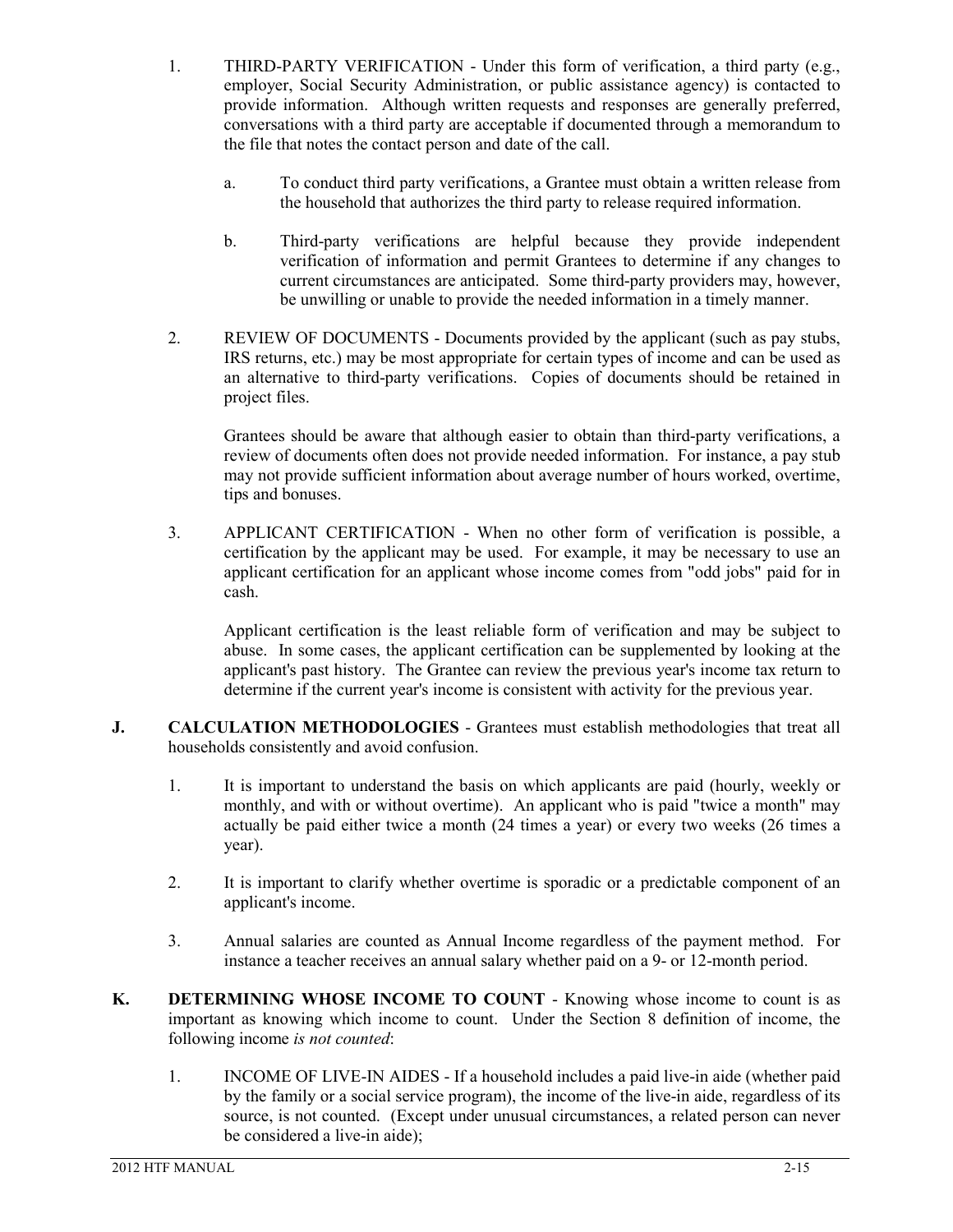- 2. INCOME ATTRIBUTABLE TO THE CARE OF FOSTER CHILDREN Foster children are not counted as household members when determining household size to compare with the Income Limits. Thus, the income a household receives for the care of foster children is not included;
- 3. EARNED INCOME OF MINORS Earned income of minors (age 18 and under) is not counted. However, unearned income attributable to a minor (e.g., child support, AFDC payments, and other benefits paid on behalf of a minor) is counted;
- 4 TEMPORARILY ABSENT FAMILY MEMBERS The income of temporarily absent family members is counted in Annual Income - regardless of the amount the absent family member contributes to the household. For example, a construction worker earns \$600/week at a temporary job on the other side of the state. He keeps \$200/week for expenses and sends \$400/week home to his family. The entire \$600/week is counted in the family's income;
- 5. ADULT STUDENTS LIVING AWAY FROM HOME If the adult student is counted as a member of the household in determining the Income Limit used for eligibility of the household, the first \$480 of the student's income must be counted in the family's income. Note, however, that the \$480 limit does not apply to a student who is head of household or spouse (their full income must be counted); and
- 6. PERMANENTLY ABSENT FAMILY MEMBER If a family member is permanently absent from the household (e.g., a spouse who is in a nursing home), the head of household has the choice of either counting that person as a member of the household, and including income attributable to that person as household income, or specifying that the person is no longer a member of the household.

#### **11. PROPERTY REQUIREMENTS-DOWNPAYMENT PROGRAMS**

- A. The housing must be single-family housing (1-4 family dwelling, condominium or combination of a manufactured home and lot).
- B. The house to be purchased must not be located in a floodplain.
- C. The housing must be modest. The sales price of the HTF-assisted property to be acquired by a homebuyer may not have a value that exceeds the sales price limits for County. The sales price limits are  $\blacksquare$ . THDA reserves the right to periodically update these limits and will publish current limits on the THDA website.
- D. Housing that is acquired with HTF funds must meet all applicable State and local housing quality standards and code requirements, and if there are not such standards or code requirements, the housing must meet Section 8 Housing Quality Standards.
- E. All codes and standards must be met at the time of occupancy.

#### **12. PROPERTY REQUIREMENTS-HOUSING DEVELOPMENT PROGRAMS**

- A. The housing must be single-family housing (1-4 family dwelling, condominium or combination of a manufactured home and lot).
- B. The house to be constructed must not be located in a floodplain.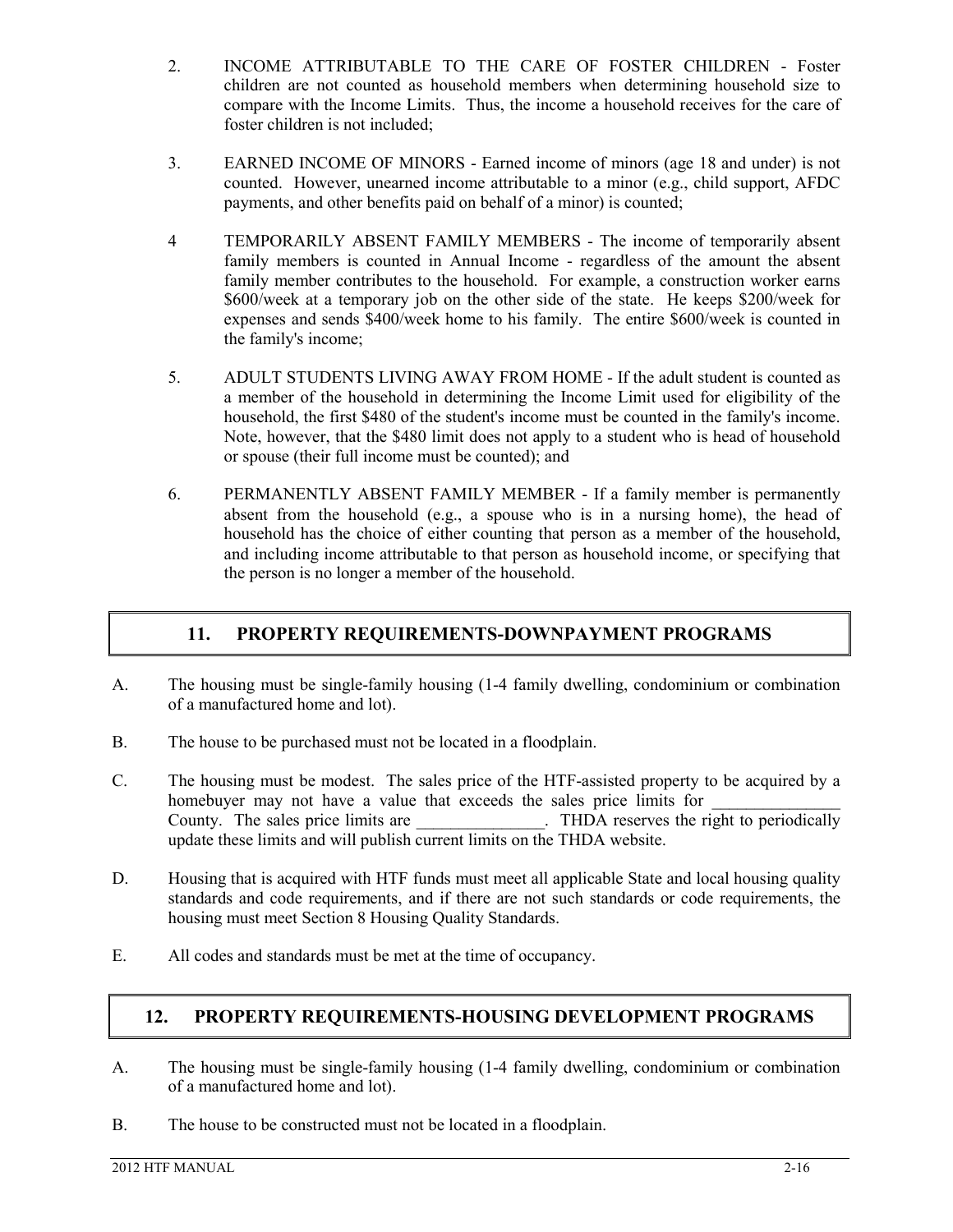- C. The housing must be modest. The sales price of the HTF-assisted property to be acquired by a homebuyer may not have a value that exceeds the sales price limits for County. The sales price limits are  $\blacksquare$ . THDA reserves the right to periodically update these limits and will publish current limits on the THDA website.
- D. Housing that is constructed or rehabilitated with HTF funds must meet all applicable local codes, rehabilitation standards, ordinances, and zoning ordinances at the time of project completion. In the absence of a local code, HTF assisted new construction must meet the 2009 International Residential Code for One-and Two-Family Dwellings, and existing units must meet the 2009 International Property Maintenance Code. New construction projects must also meet the 2006 International Energy Conservation Code, published by the International Code Council.
- E. All codes and standards must be met at the time of occupancy.

#### **13. PERMANENT MORTGAGE REQUIREMENTS**

- A. The permanent mortgage must have an interest rate that does not exceed the interest rate of a THDA Great Rate loan by more than 2 percentage points. Current THDA mortgage rates can be found at [www.tennessee.gov/thda.](http://www.tennessee.gov/thda)
- B. The permanent mortgage must have a fixed interest rate fully amortizing over the term of the loan. There can be no prepayment penalty.
- C. Total household debt, including the new housing payment, should not exceed 45% of the gross monthly household income.
- D. Total closing costs and prepaid items cannot exceed 6% of the purchase price of the home.

#### **14. RESERVATION OF FUNDS FOR DOWNPAYMENT PROGRAMS**

- A. The contract of the same will reserve HTF funds for downpayment and closing cost assistance for prospective homebuyers on a first come, first served basis until all funds are depleted.
- B. To reserve HTF funds, an income eligible homebuyer must provide the following:
	- 1 Signed contract for the purchase of a home.
	- 2. Commitment letter from lender providing the first mortgage at an approved rate and term.
- C. The homebuyer will have 120 days to complete the purchase of the home. If the closing does not take place within the 120 days, the reservation will be cancelled.

#### **15. SOFT SECOND MORTGAGES**

A.  $\sim$  2. Will provide assistance to an income eligible homebuyer in the form of a soft second mortgage as necessary to qualify the homebuyer household for the permanent loan. The soft second mortgage is limited to a maximum subsidy of \$25,000.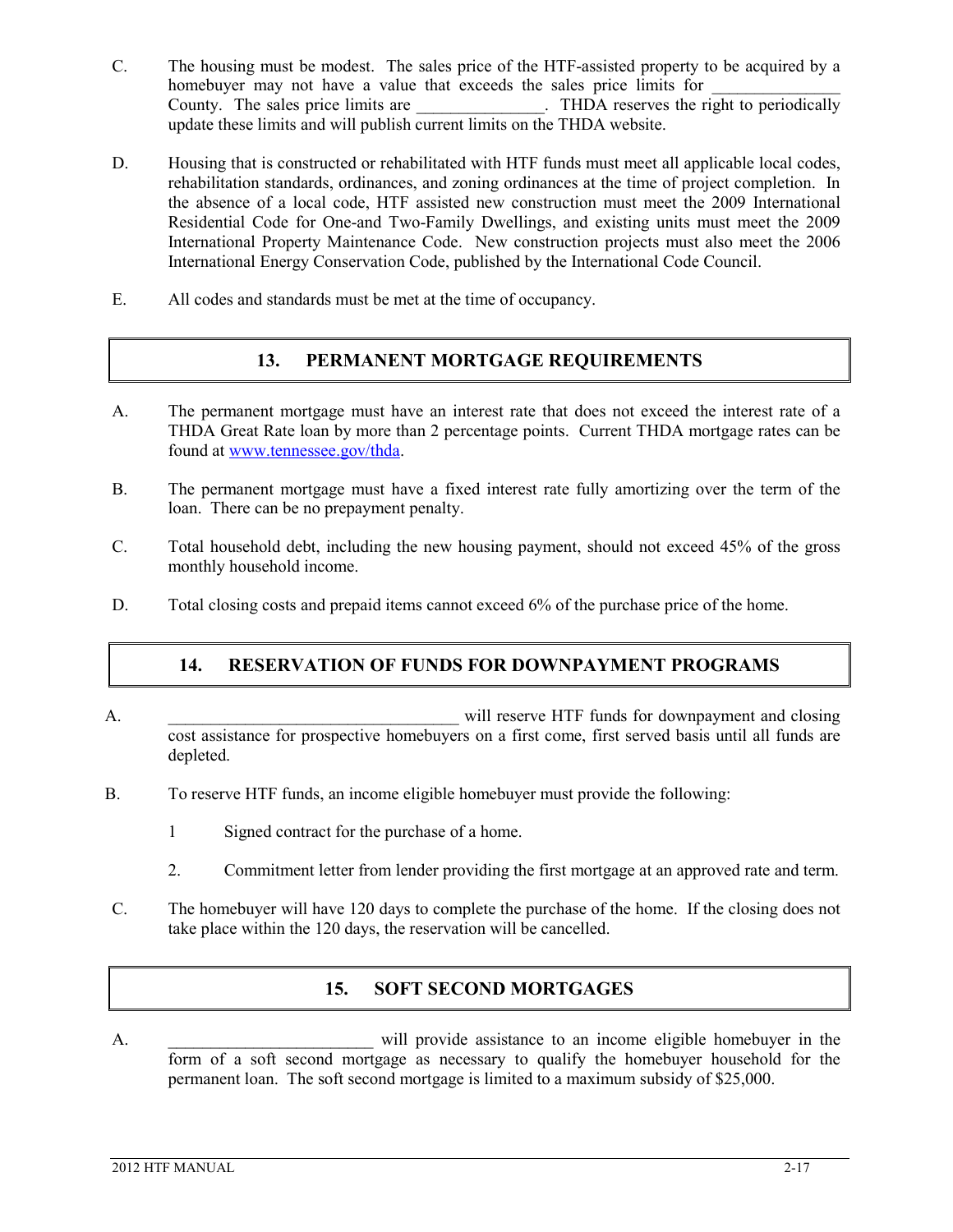- 1. The soft second mortgage has a compliance period of five (5) years, and will be forgiven at the end of five (5) years as long as the homebuyer continues to reside in the unit as his/her principal residence.
- 2. The homebuyer will be required to execute a Grant Note and a Deed of Trust to secure the terms of the HTF compliance period which will be recorded as a lien against the property as part of the closing.
- B. Before committing HTF funds, \_\_\_\_\_\_\_\_\_\_\_\_\_\_\_\_\_\_\_\_\_\_\_\_\_\_\_\_\_\_ will evaluate a proposal to insure that the homebuyer does not receive any more HTF funds, in combination with other governmental funds, than necessary to provide affordable housing.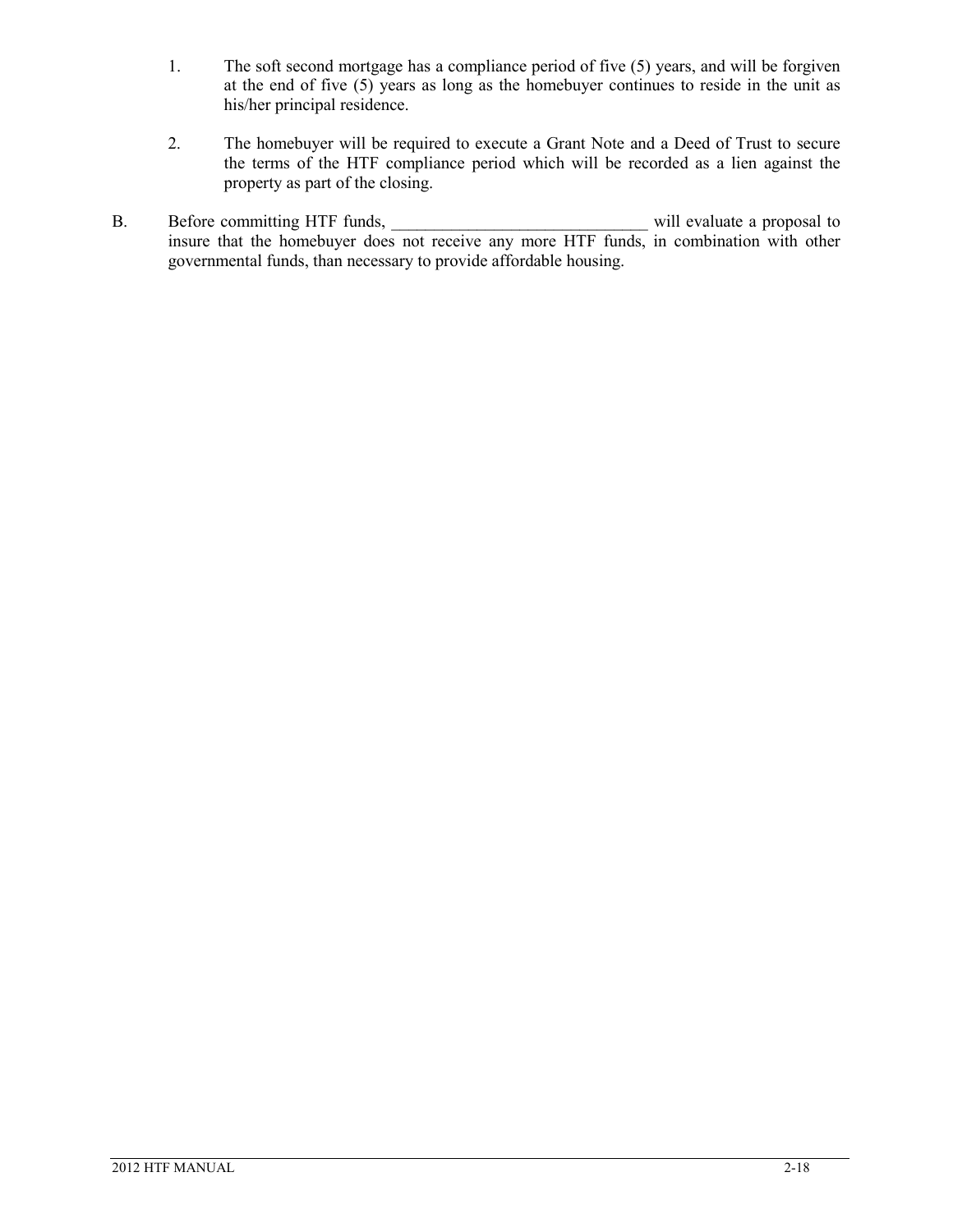## **SAMPLE**

## **HOMEBUYER APPLICATION**

This is a preliminary application for a unit at \_\_\_\_\_\_\_\_\_\_\_\_\_\_\_\_\_\_\_\_\_\_\_\_\_\_\_\_\_\_\_\_\_. It holds no purchase obligations. All information will be verified by the management prior to an applicant being placed on our waiting list for consideration. All applicants must meet established selection criteria.

# Date: **A. PERSONAL INFORMATION** Head of Household: \_\_\_\_\_\_\_\_\_\_\_\_\_\_\_\_\_\_\_\_\_\_\_\_\_\_\_\_\_\_\_\_ Age: \_\_\_\_\_\_\_\_\_\_\_\_\_\_\_\_ Address: The Phone:  $\Box$ City: State:  $\Box$  State:  $\Box$  Zip: Marital Status:  $\begin{array}{c|c|c|c|c|c} \hline \text{Single} & \text{Im} & \text{Married} & \text{Divored} & \text{Widow/Widower} \ \hline \end{array}$ All persons living with you  $\qquad$  **Relationship Age**  $\qquad$  **Sex**

#### **B. PRESENT HOUSING INFORMATION**

How long have you lived at your present address? If you presently rent, how much is your rent?  $\quad \quad \text{S}$  per Landlord's Name: \_\_\_\_\_\_\_\_\_\_\_\_\_\_\_\_\_\_\_\_\_\_\_\_\_\_\_\_\_\_ Phone: \_\_\_\_\_\_\_\_\_\_ Address: \_\_\_\_\_\_\_\_\_\_\_\_\_\_\_\_\_\_\_\_\_\_\_\_\_\_\_\_\_\_\_\_\_\_\_\_\_\_\_\_\_\_\_\_\_\_\_\_\_\_\_\_\_\_\_\_\_\_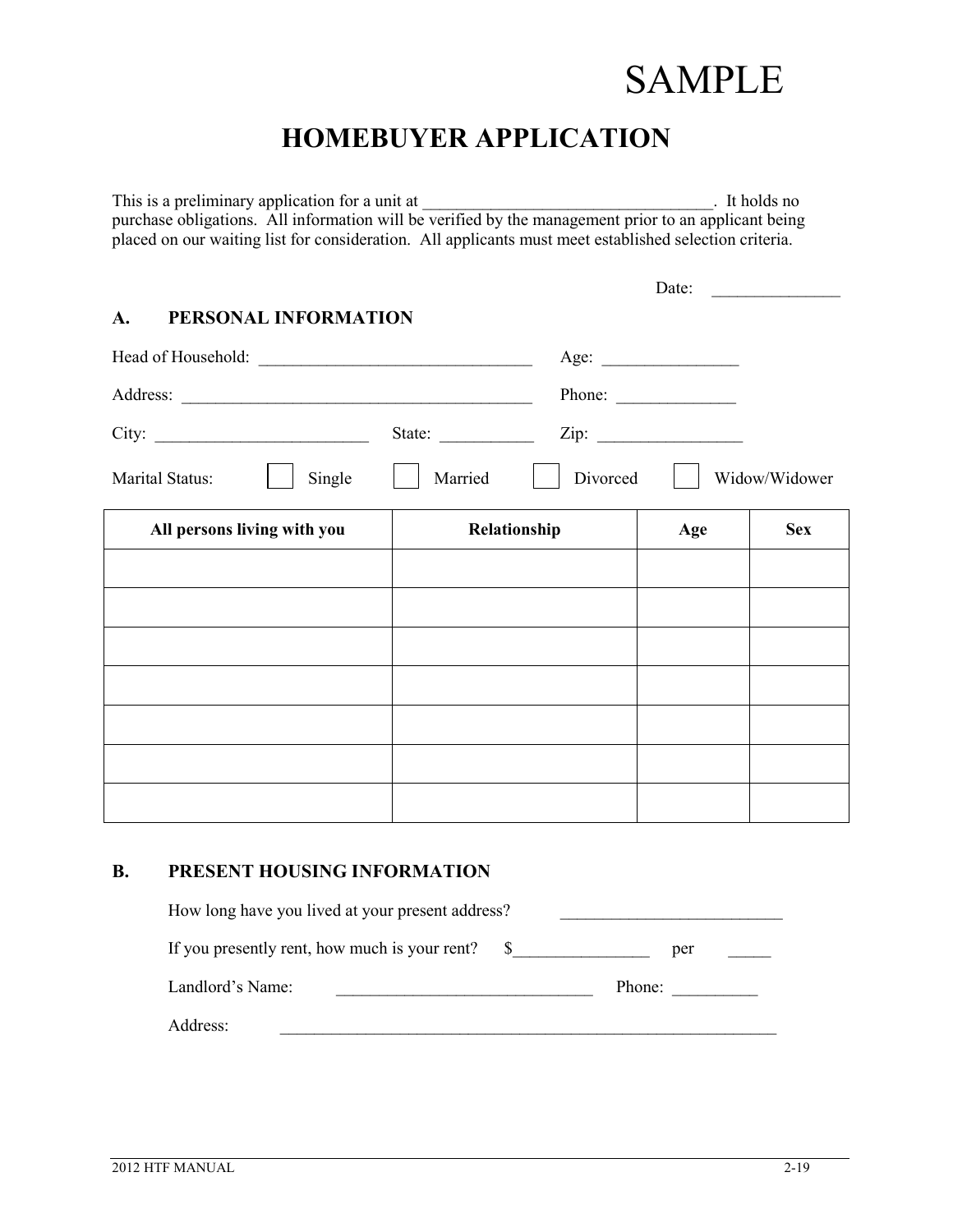#### **C. DEBTS**

List all current debts, including loans, credit purchases, credit cards, hospital/doctor bills, etc. Attach a separate sheet if necessary.

| AMOUNT OWED | <b>PAYMENT</b> | <b>FREQUENCY</b> |
|-------------|----------------|------------------|
|             |                |                  |
|             |                |                  |
|             |                |                  |
|             |                |                  |
|             |                |                  |
|             |                |                  |
|             |                |                  |

If you have ever failed to pay a debt, had a foreclosure, taken bankruptcy, or had a judgment against you for debt, attach a separate sheet of paper explaining the details.

#### **D. REFERENCES**

List three (3) people not related to you by blood or marriage whom we may contact as references

| <b>NAME</b> | <b>ADDRESS</b> | <b>TELEPHONE</b> |
|-------------|----------------|------------------|
|             |                |                  |
|             |                |                  |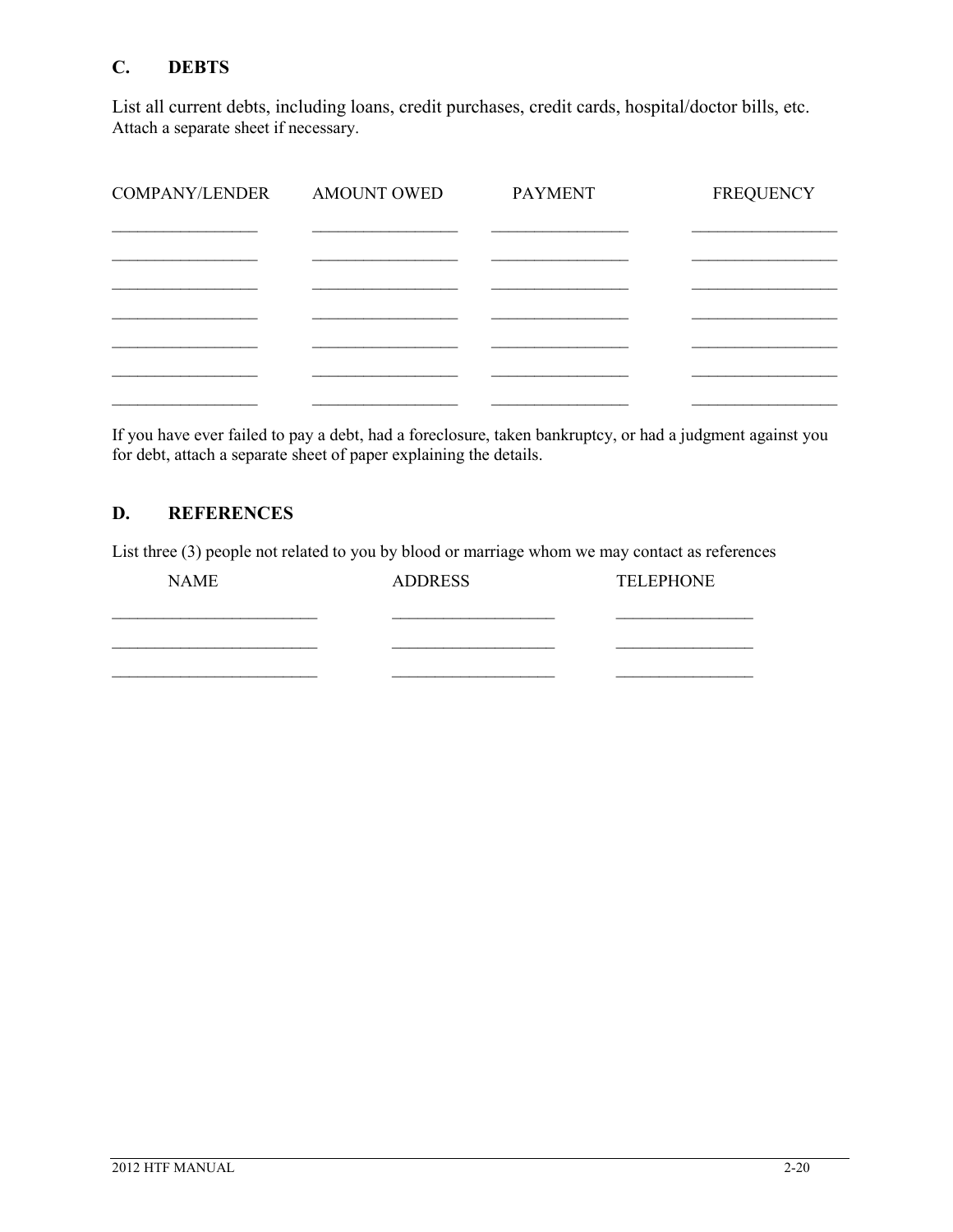#### **E. INDIVIDUAL INCOME CALCULATION**

*Use one sheet for each family member*, including those without income. Mark N/A for areas which are not applicable to the individual. Signature of family member (or guardian for those under 18) is required.

**Name\_\_\_\_\_\_\_\_\_\_\_\_\_\_\_\_\_\_\_\_\_\_\_\_\_\_\_\_\_\_\_Age \_\_\_\_\_\_\_\_\_\_\_\_\_\_\_\_Sex \_\_\_\_\_\_\_\_\_\_\_\_\_\_\_\_**

Last 4 digits Social Security #\_\_\_\_\_\_\_\_\_ Do you receive Food Stamps? Yes\_\_\_\_ No\_\_\_\_

#### **1. DO YOU WORK? LIST ALL EMPLOYERS AND WAGES. Attach 60 days most recent pay stubs:**

| EMPLOYER | <b>TYPE OF WORK</b> | <b>HOW OFTEN PAID</b> | <b>GROSS PAY FROM</b><br><b>CHECK STUB</b> |
|----------|---------------------|-----------------------|--------------------------------------------|
|          |                     |                       |                                            |
|          |                     |                       |                                            |
|          |                     |                       |                                            |

#### **2. DO YOU RECEIVE A BENEFIT CHECK (SOCIAL SECURITY, SSI, VA, AFDC, UNEMPLOYMENT, RETIREMENT, ETC.)? Attach current benefits statements or 2 recent check stubs.**

| WHO IS CHECK FROM? | <b>TYPE OF CHECK</b> | <b>HOW OFTEN PAID</b> | <b>GROSS PAY</b> |
|--------------------|----------------------|-----------------------|------------------|
|                    |                      |                       |                  |
|                    |                      |                       |                  |
|                    |                      |                       |                  |

#### **3. ARE YOU SUPPOSED TO RECEIVE CHILD SUPPORT, ALIMONY, OR REGULAR GIFTS OF MONEY? Attach court order, payment records.**

| <b>TYPE OF SUPPORT</b> | <b>AMOUNT</b> | <b>HOW OFTEN PAID</b> | <b>FOR WHICH FAMILY</b><br>MEMBER? |
|------------------------|---------------|-----------------------|------------------------------------|
|                        |               |                       |                                    |
|                        |               |                       |                                    |
|                        |               |                       |                                    |

#### **4. DO YOU HAVE SAVINGS, CHECKING ACCOUNTS, STOCKS, RETIREMENT, ADDITIONAL PROPERTY, OR OTHER ASSETS (DO NOT LIST YOUR CAR OR HOUSE) Attach IRS 1099 forms, bank statements, deeds.**

| <b>TYPE OF ASSET</b> | NAME OF COMPANY<br><b>OR BANK</b> | <b>CURRENT VALUE</b> | <b>INTEREST EARNED</b><br><b>FROM ASSET</b> |
|----------------------|-----------------------------------|----------------------|---------------------------------------------|
|                      |                                   |                      |                                             |
|                      |                                   |                      |                                             |
|                      |                                   |                      |                                             |

#### **5. IF YOU RECEIVE NO INCOME, FILL IN THE BOX BELOW:**

| NAME | MINOR?<br>ARE YOU<br>$\Delta$ | 18. HOW LONG UNEMPLOYED?<br><b>IF OVER</b> |
|------|-------------------------------|--------------------------------------------|
|      |                               |                                            |

I certify that the information about me in this application for housing assistance is true and correct and that the address listed is my principal residence. If assistance is approved, I will comply with all HTF rules and regulations. I am aware that providing false information on this application can subject me to criminal sanctions up to and including a Class B Felony.

**Signature:**  $\qquad \qquad$  Date: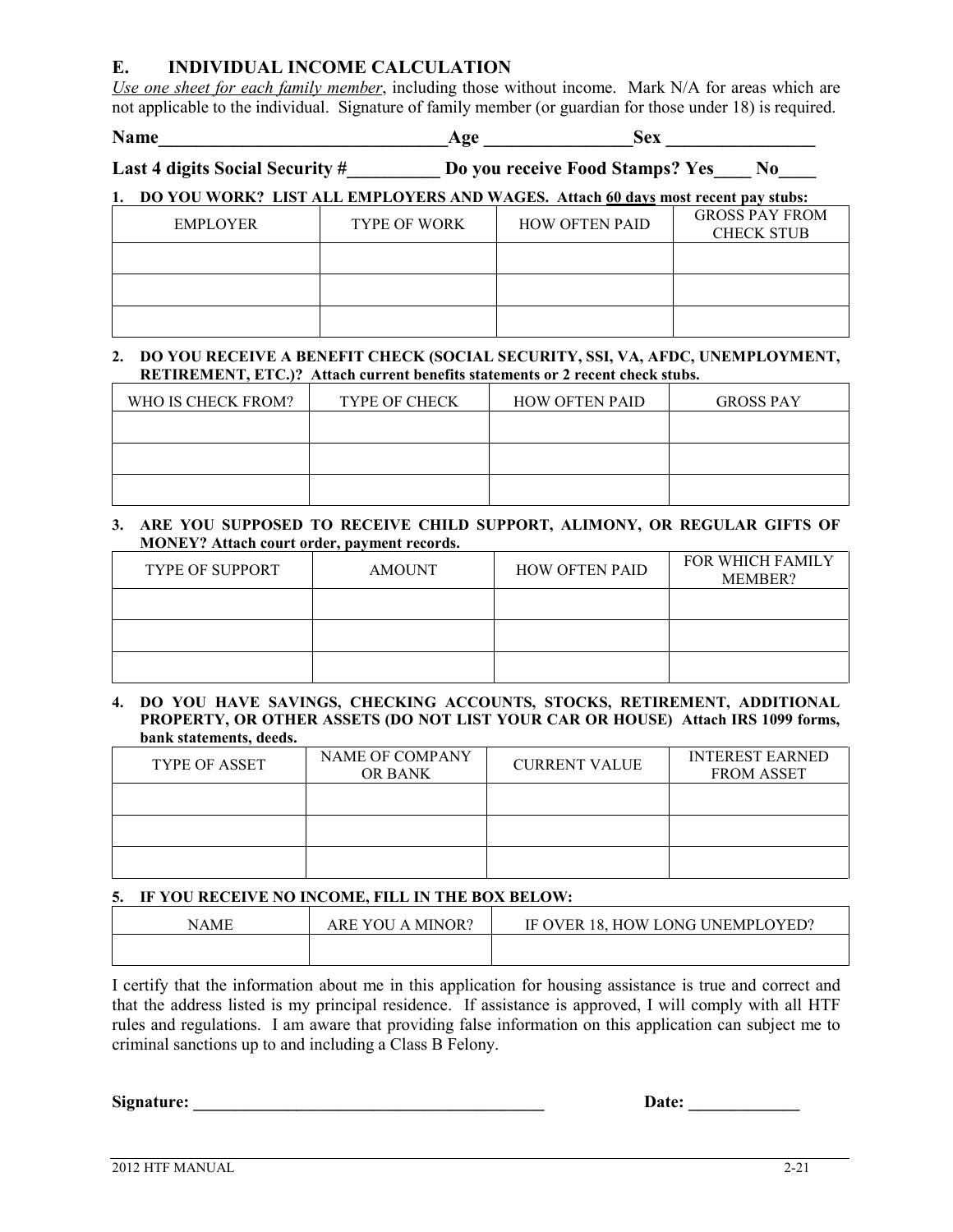#### **F. FAMILY INCOME CALCULATION**

All information should come from Individual Income Calculation Sheets

1. Number in Household

Number with Income\_\_\_\_\_\_\_\_

Number without Income

2. Income Limits for County. Dated Show totals from Individual Income Calculations pages and convert to annual gross income. If there are assets, compare the current value of the asset to the actual income from the asset. If the current value is greater than \$5,000, multiply the current value by the passbook rate to determine the income from the asset.

| Family Members with Income): | Totals from Individual<br>Income Calculation sheets |
|------------------------------|-----------------------------------------------------|
|                              |                                                     |
|                              |                                                     |
|                              |                                                     |
|                              |                                                     |
|                              |                                                     |
|                              |                                                     |

3. Calculate Total Household Gross Annual Income: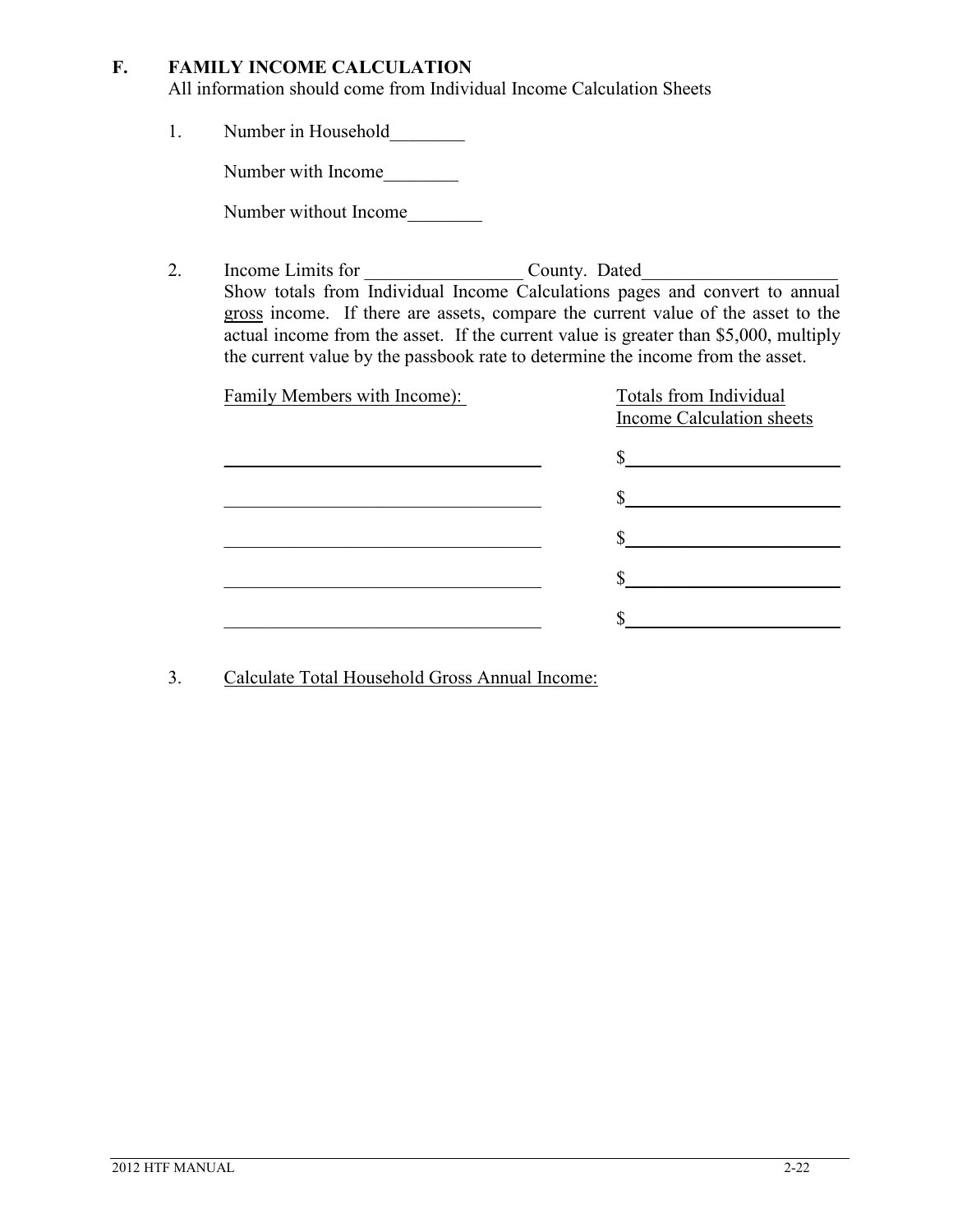#### **H. CERTIFICATION AND AGREEMENT**

I certify that all the information above is complete, correct and true to the best of my knowledge. I understand that false or misleading information may result in the rejection of my application. I also understand that completion of this application in no way guarantees that I receive housing assistance. Further, I give permission to check any and all information and/or references contained herein, including but not limited to employers and landlords; and further, I also give permission to check my credit rating and the credit information contained herein either directly or through a credit reporting agency.

|                        |                | Date:                                            |
|------------------------|----------------|--------------------------------------------------|
| Applicant              |                |                                                  |
|                        |                | Date:                                            |
| Co-Applicant           |                |                                                  |
|                        |                | RETURN COMPLETED APPLICATION AND ATTACHMENTS TO: |
|                        |                |                                                  |
|                        |                | $\mathbf{I}$<br>$\Box$                           |
| Manager's Comments:    |                |                                                  |
|                        |                |                                                  |
|                        |                |                                                  |
|                        |                |                                                  |
| Prior Residence Check: |                |                                                  |
| Credit Check:          |                |                                                  |
| Reference Check:       |                |                                                  |
| Disposition:           | Approved/Date: | Disapproved/Date:                                |
|                        | Notified Date: |                                                  |
| Date:                  |                |                                                  |
|                        |                | Manager's Signature                              |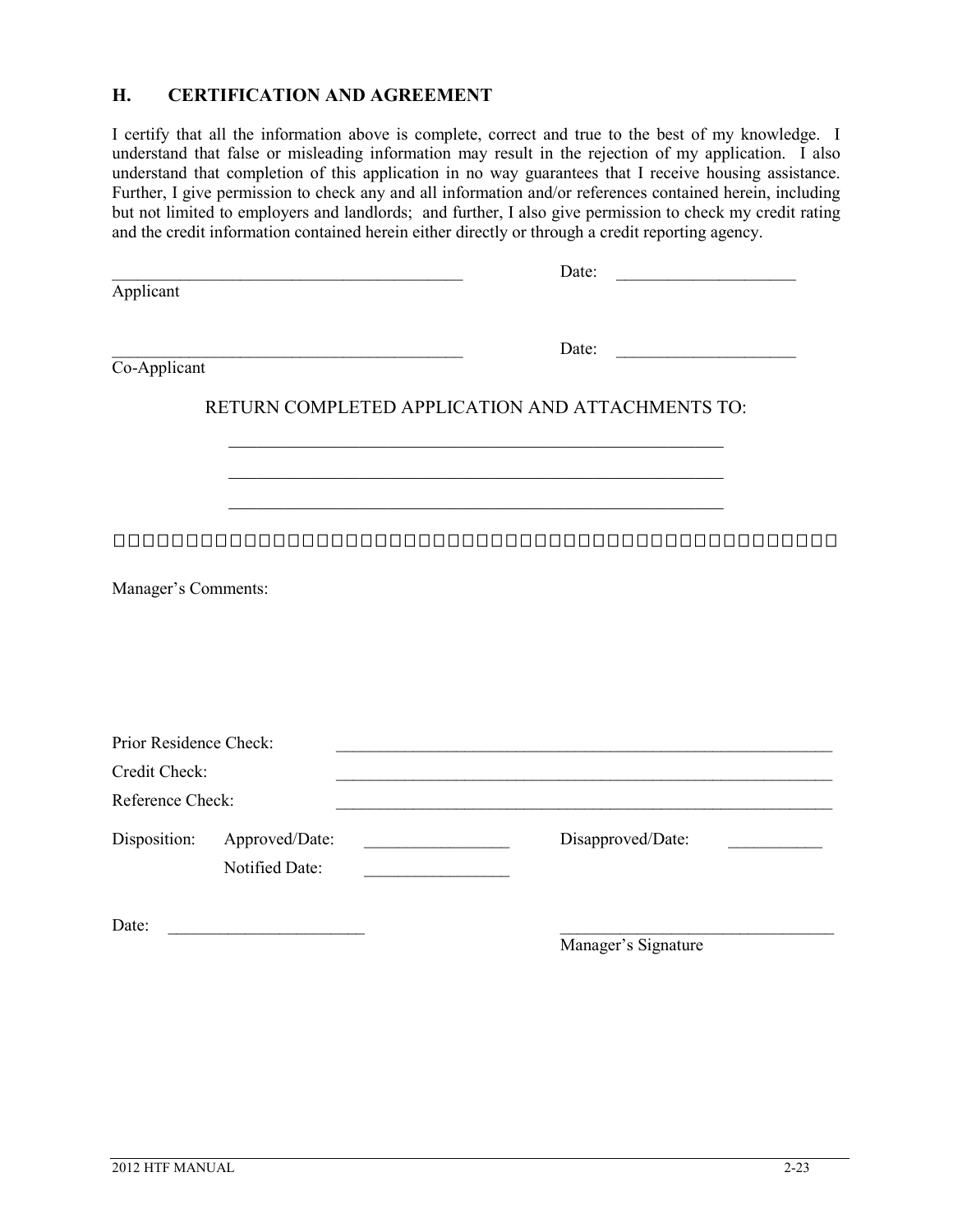#### **SECTION THREE**

#### **RENTAL HOUSING PROGRAMS**

The Grantee must very carefully determine its eligibility requirements, announce them publicly, and then take applications. The whole process must be fair, impartial and open to public scrutiny. To do this, the Grantee should establish an effective rating system whether based on need, or based on a first come, first served to determine the order in which tenants are selected.

#### **I. DEVELOPING PROGRAM POLICIES AND PROCEDURES**

The Grantee must formally adopt a set of Policies and Procedures for the operation of the rental program. These will serve as the guidelines for the day-to-day operation of the program. If applicants are aware of the goals of the program, its limitations and the way the program will be handled on a day-to-day basis, many potential problems and misunderstandings can be eliminated.

**PURPOSE** - Describe the goals of the program and what activities will be undertaken to meet those goals.

**AUTHORITY** - Indicate what legal authority - Federal, State and local - your program is operating under.

- **PROGRAM RESOURCES** Specify the funds available for the program, their source, and how long they will be available.
- **TENANT SELECTION** The Policies and Procedures governing the operation of your rental housing program must include written tenant selection policies and criteria that:
	- 1. Are in compliance with applicable fair housing laws which prohibit discrimination in housing based on race, color, religion, sex, familial status, national origin, age and disability;
	- 2. Are based on objective criteria related solely to program qualifications and the tenant's ability to pay the rent and abide by the terms of the lease, such as household income, housing history, credit history and/or lack of a criminal record;
	- 3. Apply the selection criteria consistently to all applicants and expressly prohibit bias in the selection process, including prohibiting discrimination and favoritism toward friends or relatives or other situations in which there might be a conflict of interest;
	- 4. Provide for the selection of tenants from the written waiting list in the chronological order of their application, insofar as practical; and
	- 5. Give prompt written notification to any rejected applicant of the grounds for any rejection.
- **TENANT SELECTION FOR SPECIAL NEEDS –** Grantees cannot discriminate based on the nature of the disability. HTF-assisted housing for persons with disabilities must be equally available to all persons with disabilities. Owners may offer and advertise non-mandatory services that may be appropriate for persons with a particular special need or disability.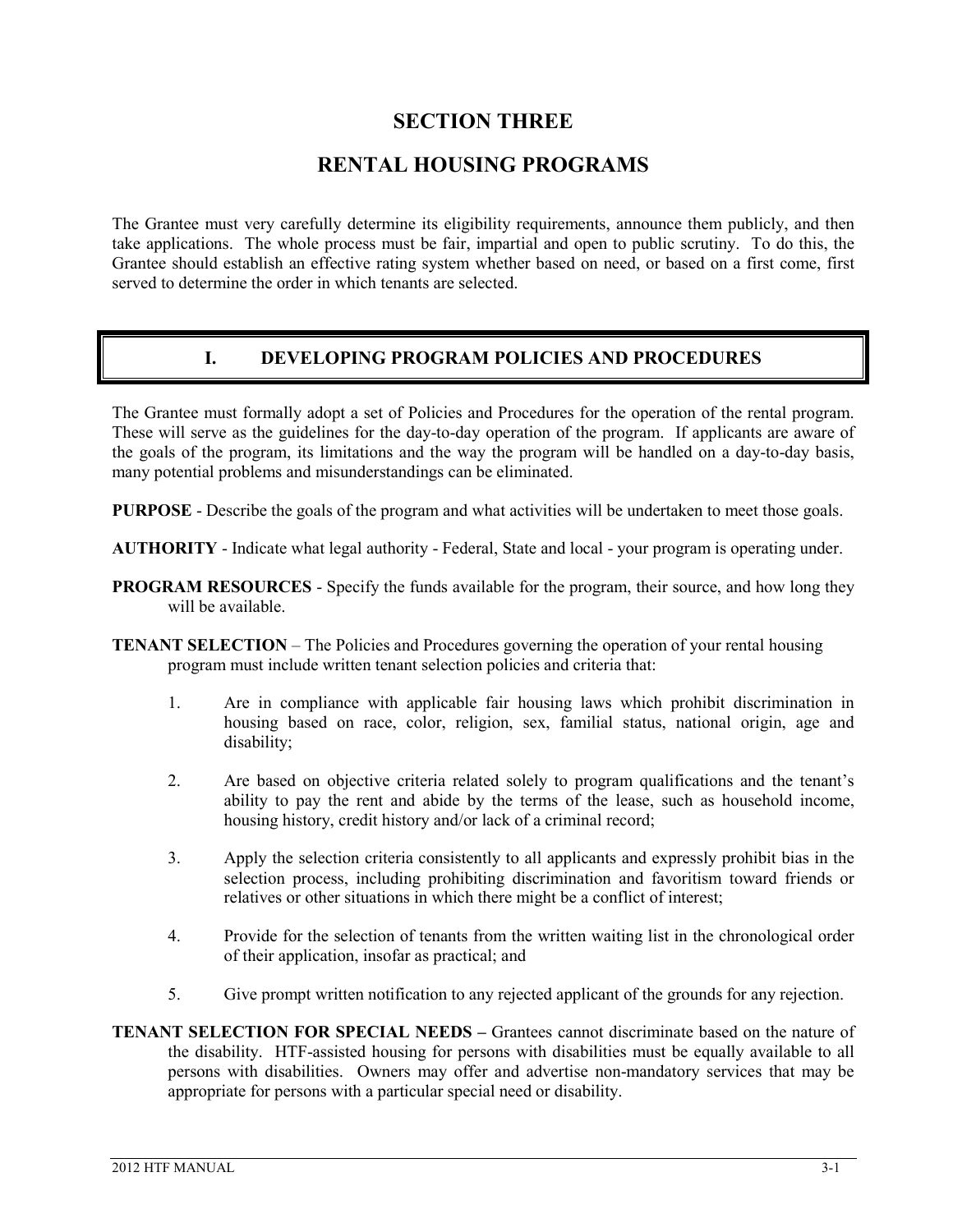There is an exception for housing for persons with a specific type of disability who could not reside in housing that is available to the general public. This exception would apply to persons whose disabilities require them to have on-site supportive services (such as 24-hour supervision), because without the on-site services, these persons would be unable to maintain themselves in housing.  $(24CFR8.4(b)(1)(iv).$ 

#### **II. ELIGIBLE ACTIVITIES**

The Housing Trust Fund can be used to develop affordable rental housing for very low income, elderly and special needs populations through:

- 1. Acquisition of existing units;
- 1. Rehabilitation of existing units;
- 2. New construction of rental units;
- 3. Conversion of non-residential units to residential units; and
- 4. Combinations of the above activities.

#### **III. PROPERTY STANDARDS**

**RENTAL REHABILITATION AND NEW CONSTRUCTION** – Rental housing that is constructed or rehabilitated must meet all applicable local codes, rehabilitation standards, ordinances, and zoning ordinances at the time of project completion.

In the absence of a local code, new construction of multi-family apartments of 3 or more units must meet the 2009 International Building Code; new construction of single-family units or duplexes must meet the 2009 International Residential Code for One- and Two-Family Dwellings; and rehabilitation of existing units must meet the 2009 International Property Maintenance Code.

Grantees are also required to include the 2006 International Energy Conservation Code in their specifications for the construction of rental units. Copies of the Energy Code may be obtained at:

> International Code Council 4051 West Flossmoor Road Country Club Hill, Illinois 60478 (708) 799-2300, ext. 248

**ACQUISITION ONLY** –All other THDA-assisted rental housing (e.g., acquisition) must meet all applicable State and local housing quality standards and code requirements and if there are no such standards or code requirements, the housing must meet the Section 8 Housing Quality Standards.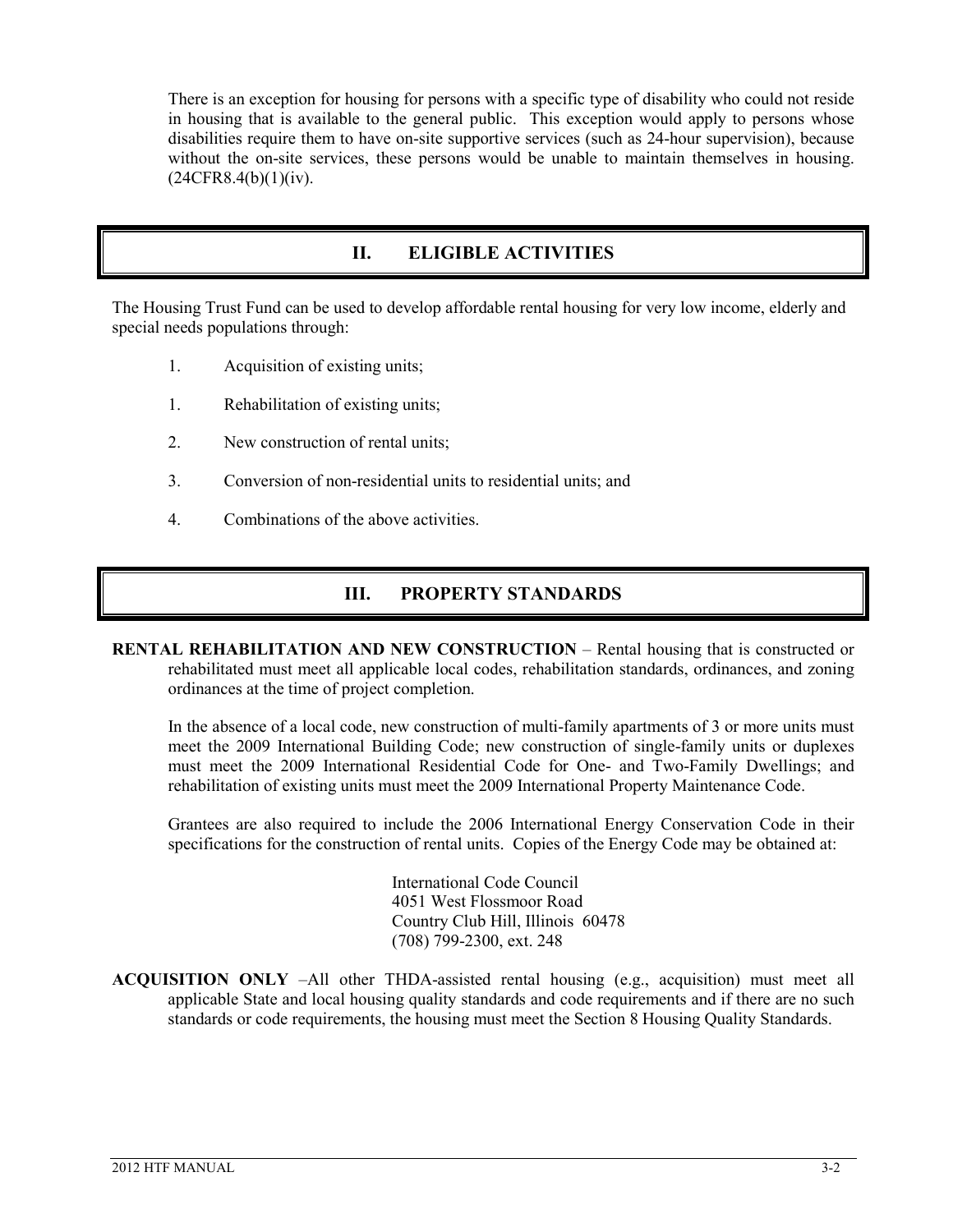#### **IV. INCOME REQUIREMENTS FOR TENANTS**

**INCOME** - The tenant household must be very low income; that is, the tenant's annual income (gross income) cannot exceed 50% of the area's median income.

The Housing Trust Fund program uses the Section 8 definition of annual (gross) income. See *General Requirements, Section VIII - Income Determination* for guidance in determining income eligibility. Maximum HUD incomes for Tennessee are provided in **Attachment I: Income Limits**  at the end of *General Requirements*.

**RECERTIFICATION** - Each year during the 5 year compliance period the owner must re-examine each tenant's annual income to make sure the tenant household remains income eligible for the project. Tenants who no longer qualify as low income families must pay as rent 30 percent of the family's *adjusted* gross monthly income, as re-certified annually.

#### **V. RENT LIMITS**

Every HTF-assisted rental unit is subject to rent controls designed to make sure that rents are affordable to very low-income households. The maximum rents allowable under the Housing Trust Fund are the High HOME rents as published by HUD. THDA encourages Grantees to charge no more than 30% of the tenant's gross monthly income as rent.

Rents are controlled for the length of the 5 year compliance period. These rents are determined on an annual basis by HUD. The HOME rents are based on the current Fair Market Rents (FMRs) and the current Income Limits published by HUD.

The rents are shown in **ATTACHMENT II: HOME Program Rents** at the end of this section. They are shown for areas based on bedroom size and include all utilities. *The utilities paid by tenants must be subtracted (using applicable utility allowances) from the rents provided to determine the maximum allowable rents*. Utility allowances may be obtained from your local public housing authority or you may contact THDA.

Where rents have decreased or increased, a Grantee is not required to change rents in occupied projects immediately. Compliance with the increased or decreased limits may be done at the time specified in the lease, or if not specified, at the time of the annual income re-certification. In addition, in order to be attractive to very low-income tenants, actual rents may always be lower than the High HOME rents.

#### **VI. LEASES**

The lease, between a tenant and an owner of rental housing assisted with Housing Trust Funds, should be for at least ONE year, unless by mutual consent, the tenant and the owner agree to a lesser term.

An owner may not terminate the tenancy or refuse to renew the lease of a tenant of rental housing assisted with Housing Trust Funds except for serious or repeated violation of the terms of the lease; for violation of applicable federal, state or local law; or for other good cause.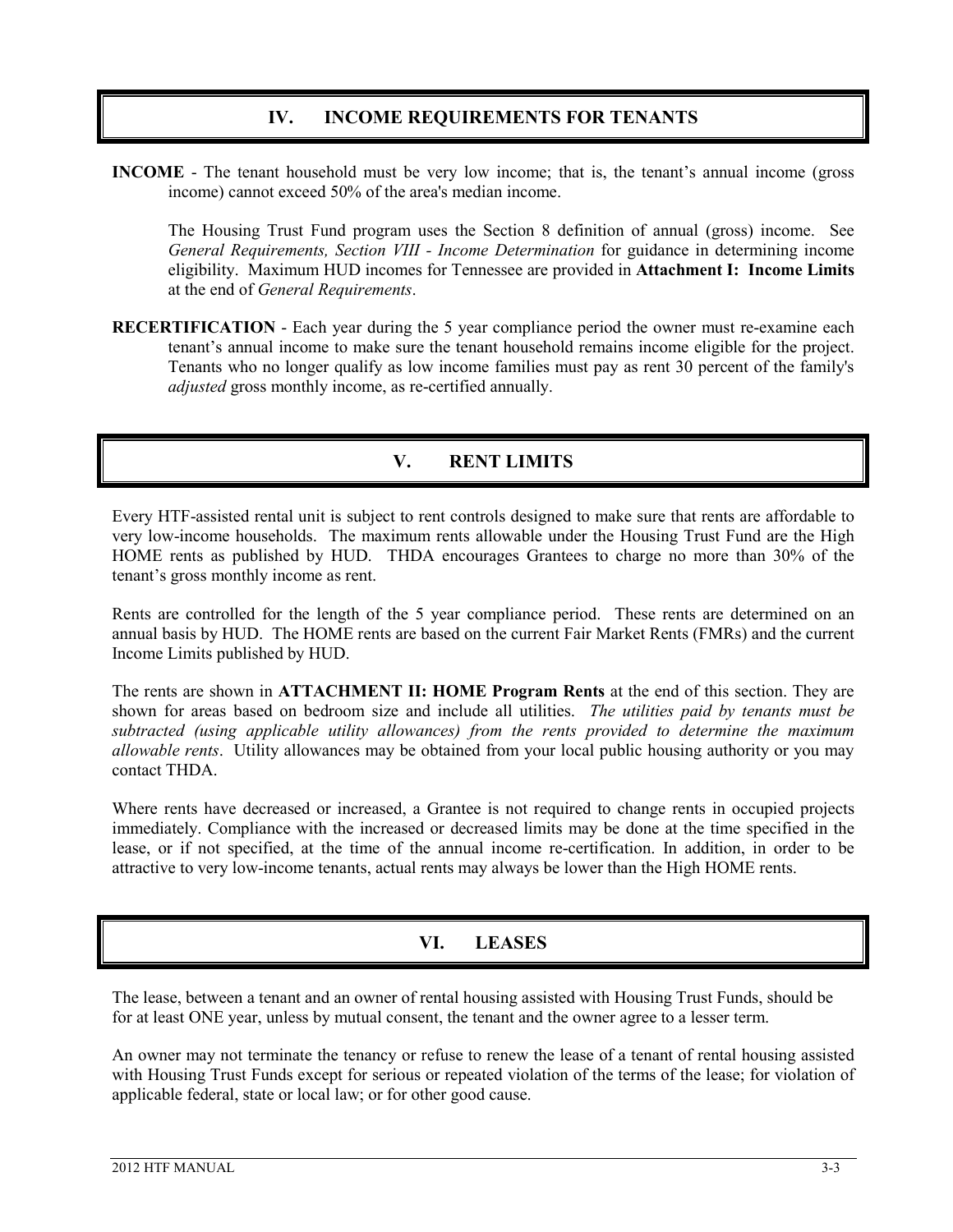Any termination or refusal to renew must be preceded by not less than 30 days by the owner's service upon the tenant of a written notice specifying the grounds for the action.

An owner of rental housing assisted with THDA funds must maintain the housing in compliance with all applicable State and local housing quality standards and code requirements and if there are no such standards or code requirements, the housing must meet the Section 8 housing quality standards.

Owners may not refuse to lease a HTF-assisted unit to a family which holds a rental certificate (Rental Certificate Program) or a rental voucher (Rental Voucher Program) or a comparable document.

#### **VII. AFFIRMATIVE MARKETING**

Grantees must have procedures in place to provide information and otherwise attract eligible persons in the housing market area to the available housing without regard to race, color, national origin, sex, religion, age, familial status or disability. (See Section V - Fair Housing and Equal Opportunity in General Requirements.) Affirmative marketing procedures include:

- 1. Making this information known through advertisements and announcements in the local media which include the Equal Opportunity logotype or slogan; and
- 2. Contacting lenders, community organizations, places of worship, employment centers, fair housing groups or housing counseling agencies to solicit applications from persons in the housing market area who are not likely to apply for housing without special outreach (e.g., racial minorities and female head of household).
- 3. Maintain records to document affirmative marketing efforts.
- 4. **TN HOUSING SEARCH** Owners of HTF-assisted rental property are required to list their properties on TNHousingSearch.org as part of their marketing procedures.

#### **VIII. RECORD KEEPING**

- **PROGRAM RECORDS** Grantees are responsible for maintaining records that demonstrate that they are operating a rental housing program in compliance with the policies of the Housing Trust Fund. At a minimum, the program records must include the following:
	- 1. Policies and Procedures for the operation of the rental program which have been adopted by the Grantee's governing board and which are available to all applicants.
	- 2. Adequate documentation to demonstrate that the tenant selection process was accomplished as stated in the adopted Policies and Procedures.
	- 3. A current waiting list which includes the application date, eligibility, and date accepted or rejected for a rental unit.
	- 4. Documentation that all of the units are maintained in accordance with the Section 8 Housing Quality Standards.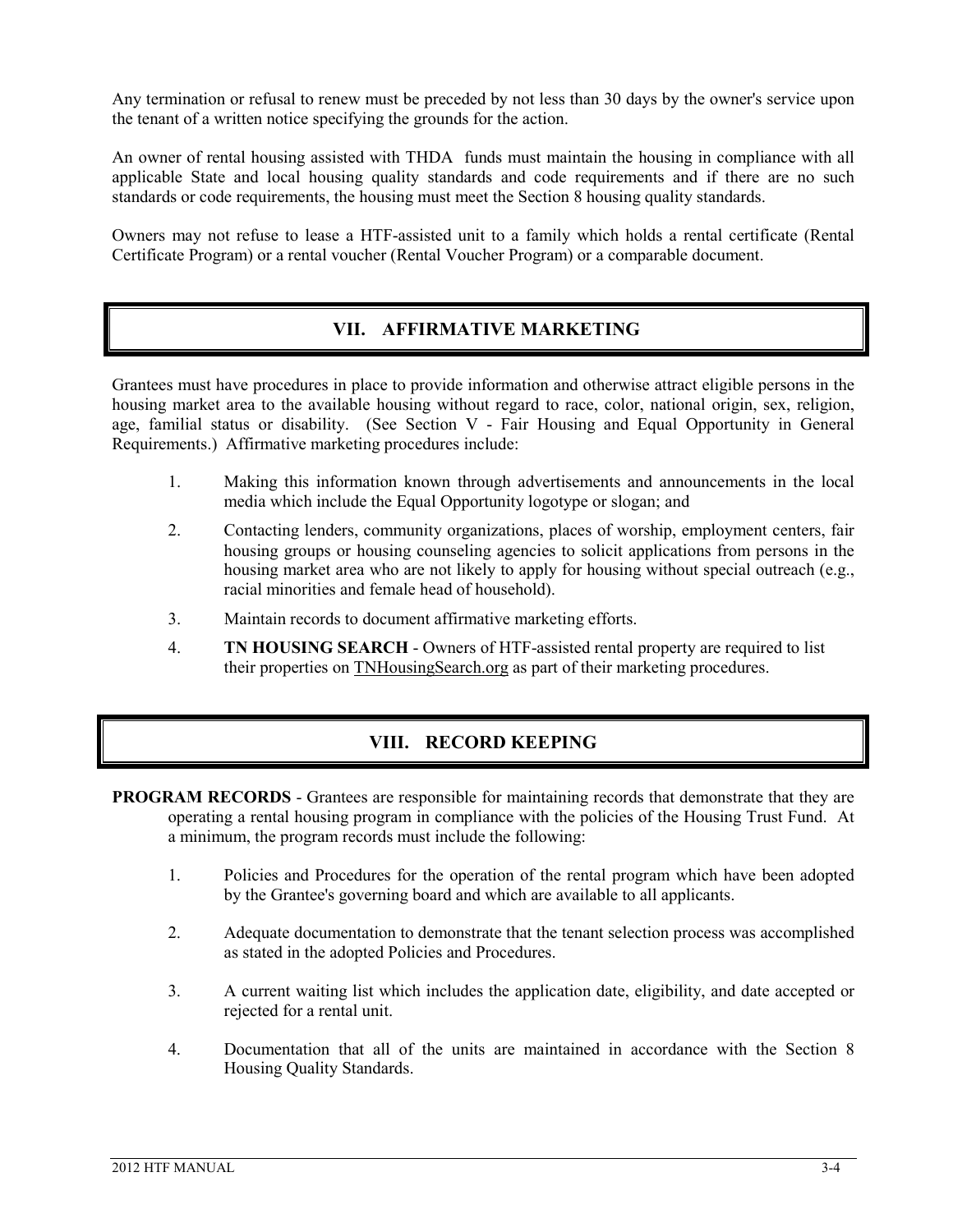- 5. Documentation that the Grantee has adopted an Affirmative Marketing Plan and is marketing the rental units according to the plan.
- 6. Documentation that the rents for all the units are within program guidelines.
- **TENANT RECORDS** In addition to program records which establish a Grantee's compliance with Housing Trust Fund guidelines, there must also be individual tenant records. These files should contain, at a minimum, the following:
	- 1. The tenant's application for a rental unit.
	- 2. Verification of the tenant's income and eligibility within the income limits.
	- 4. A signed lease for the unit.

#### **IX. ON-GOING OBLIGATIONS FOR RENTAL PROPERTY**

The rental housing requirements during the compliance period are the responsibility of the Grantees. They are responsible for:

- 1. Annual income certification of tenants;
- 2. Adherence to the HTF rent limits;
- 3. Compliance with Section 8 Housing Quality Standards; and
- 4. Reporting to THDA.

After the project is officially closed out by the Community Programs Division, the records will be transferred to the Program Compliance Division of THDA which will provide Grantees with information on HTF Long Term Compliance. Grantees may be monitored annually to determine each project's compliance with HTF policies.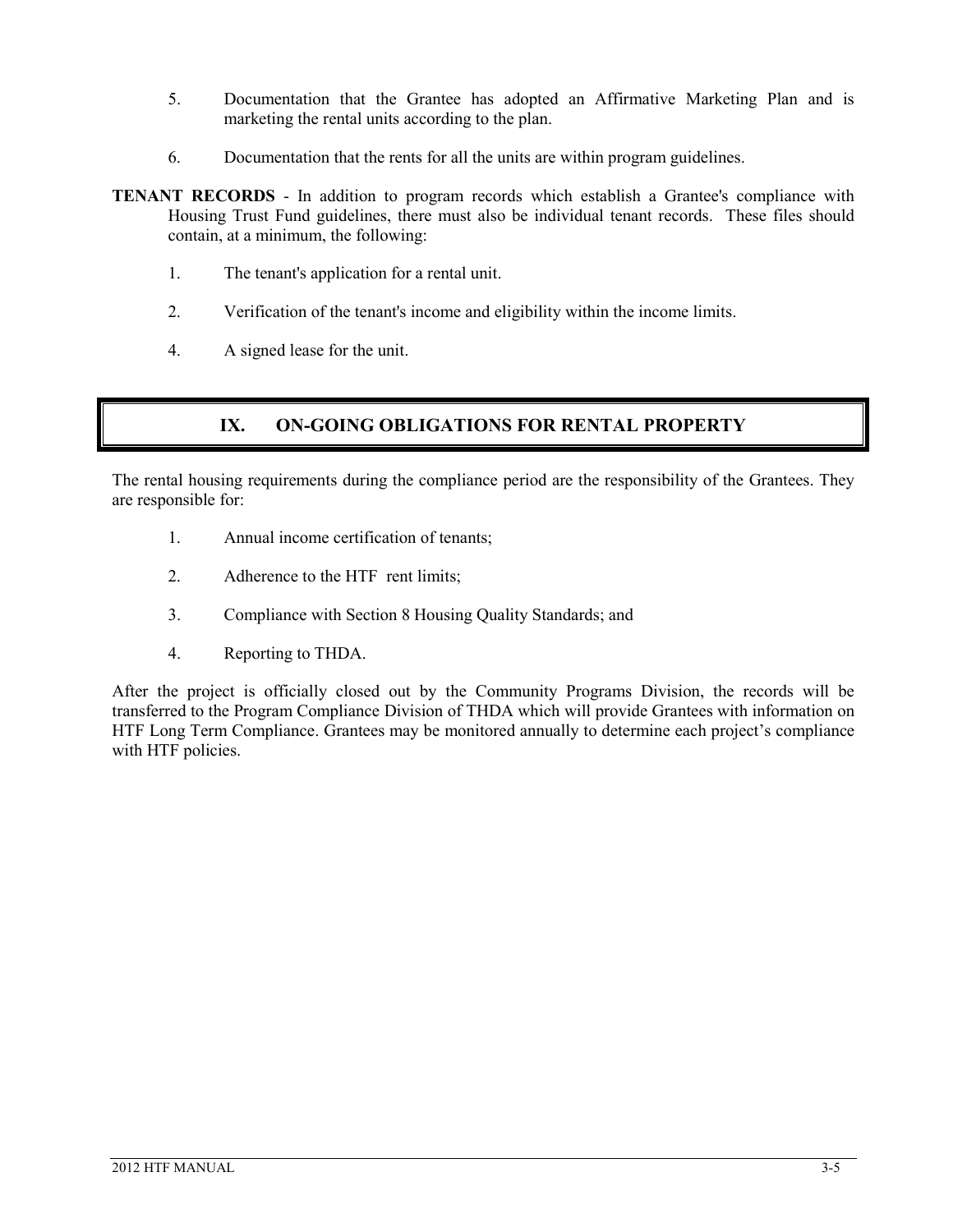#### **SAMPLE**

#### **HOUSING TRUST FUND COMPETITIVE GRANT**

#### **RENTAL HOUSING POLICIES AND PROCEDURES FOR**

**\_\_\_\_\_\_\_\_\_\_\_\_\_\_\_\_\_\_\_\_\_\_\_\_\_\_\_\_\_\_\_\_\_\_\_\_\_\_\_\_\_**

#### **I. Purpose**

This program will provide good quality affordable rental housing to very low income families. The program will operate in

#### **II. AUTHORITY**

The legal authority of this program comes from the working agreement with Tennessee Housing Development Agency, as well as State and local laws.

#### **III. PROGRAM RESOURCES**

The source of funds for the undertaking of these activities is a grant in the amount of which has  $\frac{\text{S}}{\text{S}}$  and  $\frac{\text{S}}{\text{S}}$  and  $\frac{\text{S}}{\text{S}}$  and  $\frac{\text{S}}{\text{S}}$  has been awarded by Tennessee Housing Development Agency (THDA) through the Housing Trust Fund Competitive Grant Program.

#### **IV. APPLICABLE LAWS**

and its tenants are required to abide by a number of State and Federal laws, and may be required to sign documents certifying their compliance.

- 1. Equal Opportunity Provisions for Contracts \$10,000 and Under, E. O. 11246 clause for contracts over \$10,000
- 2. Notice of Requirement for Affirmative Action to Ensure Equal Employment Opportunity
- 3. Standard Equal Opportunity Construction Contract specifications
- 4. Certification of Non-segregated Facilities for Contracts Over \$10,000
- 4. Title VI of Civil Rights Act of 1964 Provisions
- 5. Age Discrimination Act of 1975 Provisions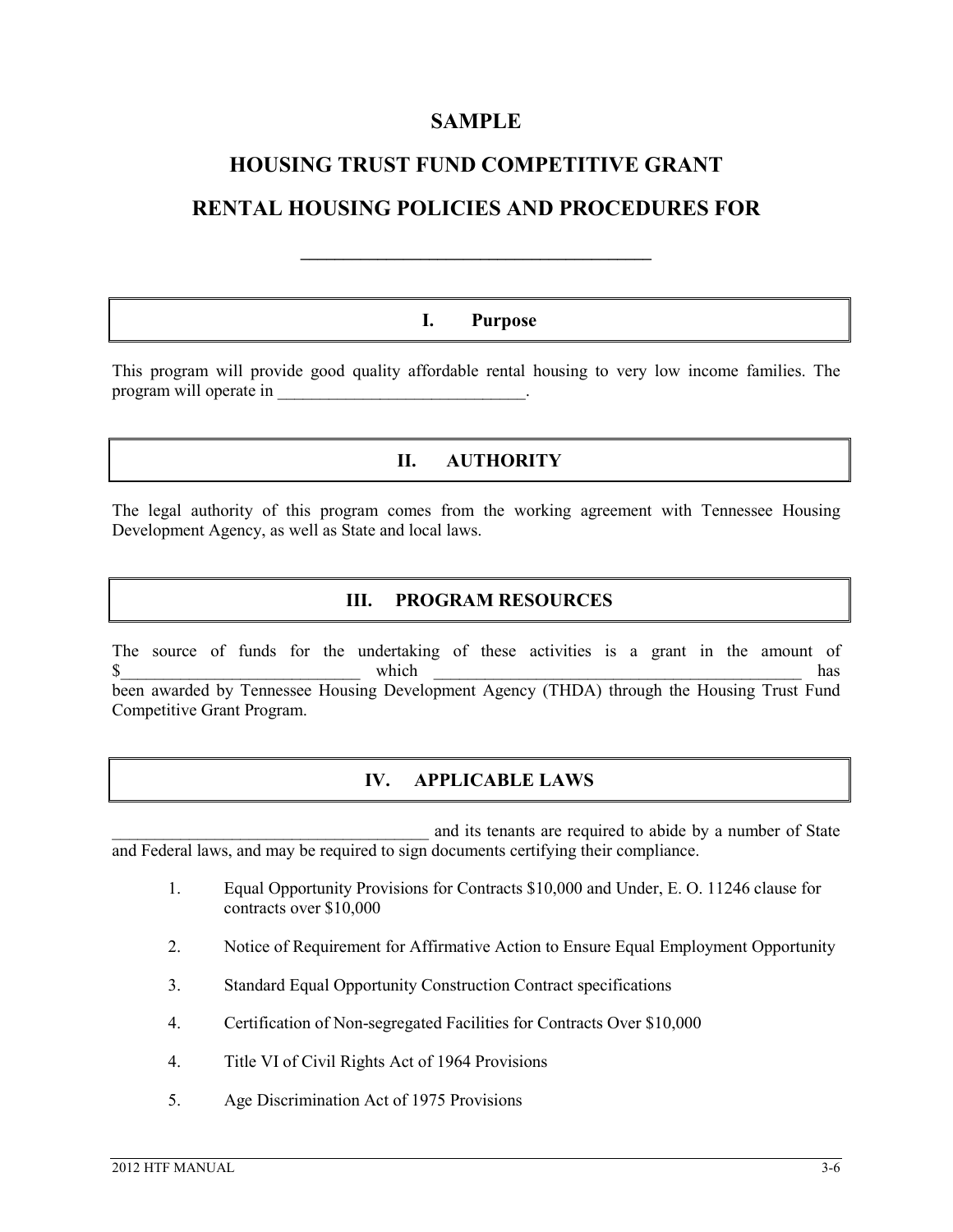- 6. Section 504 Affirmative Action for Handicapped Provisions
- 7. Conflict of Interest Provisions
- 8. Drug Free Workplace policy

#### **V. AFFIRMATIVE MARKETING PROCEDURES**

is committed to non-discrimination and equal opportunity in housing, and will seek to attract eligible tenants from all racial, ethnic and gender groups. In order to inform the public and potential tenants of available housing units, will:

- 1. Make this information known through advertisements and announcements in the local media which include the Equal Opportunity logotype or slogan; and
- 2. Notify the local PHA or THDA's satellite office to request that applicants on their waiting lists be informed of upcoming vacancies; and
- 3. Contact community organizations, places of worship, employment centers, fair housing groups or housing counseling agencies to solicit applications from persons in the housing market area who are not likely to apply for housing without special outreach (e.g., racial minorities and female head of households).

#### **VI. TENANT SELECTION - INCOME DETERMINATION**

- A. **INCOME LIMITS** HTF funds can only be used to benefit very low income households. The income limits applicable are the current HOME Program Income Limits produced by the Department of Housing and Urban Development.
- B. **ANNUAL INCOME (GROSS INCOME)** The State's HTF program uses the income definitions of the Section 8 program to determine the annual income (gross income) used to classify a household for purposes of eligibility. Annual income means all amounts, monetary or not, which:
	- 1. Go to, or on behalf of, the family head or spouse (even if temporarily absent) or to any other household member;
	- 2. Are anticipated to be received from a source outside the household during the 12-month period following admission or annual reexamination effective date. In other words, it is the household's *future or expected* ability to pay rather than its past earnings that is used to determine program eligibility. If it is not feasible to anticipate a level of income over a 12-month period, the income anticipated for a shorter period may be annualized, subject to a redetermination at the end of the shorter period; and
	- 3. Which are not specifically excluded in paragraph 6.8 (Income Exclusions) below.
	- 4. Annual income also means amounts derived (during the 12-month period) from assets to which any member of the household has access.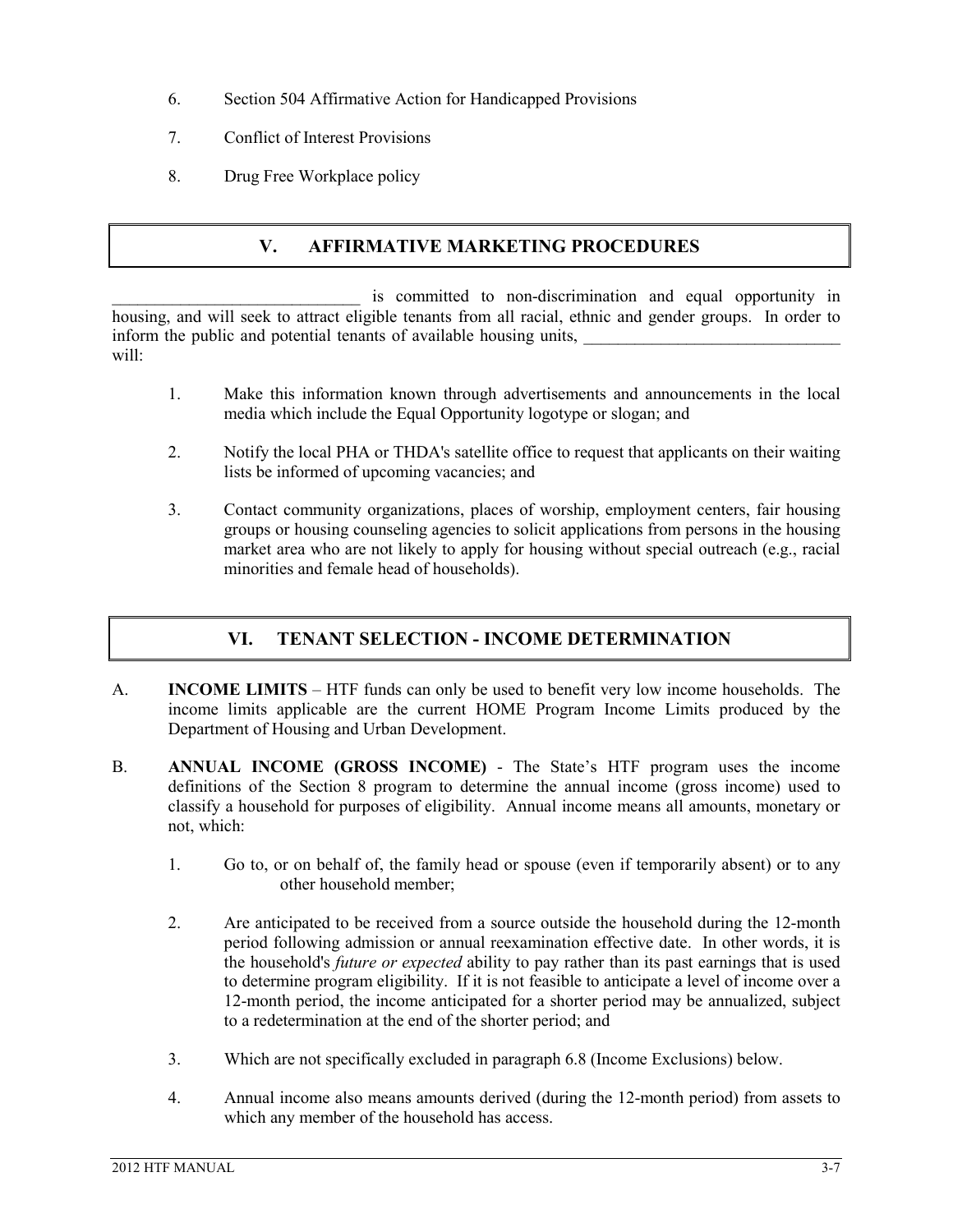- 5. MONTHLY GROSS INCOME Monthly gross income is Annual Gross Income divided by 12 months.
- C. **ASSETS** In general terms, an asset is a cash or noncash item that can be converted to cash. There is no asset limitation for participation in the Housing Trust Fund Competitive Grant program. Income from assets is, however, recognized as part of Annual Gross Income. Assets have both a market value and a cash value.
	- 1. MARKET VALUE The market value of an asset is simply its dollar value on the open market. For example, a stock's market value is the price quoted on a stock exchange on a particular day, and a property's market value is the amount it would sell for on the open market. This may be determined by comparing the property with similar, recently sold properties.
	- 2. CASH VALUE The cash value of an asset is the market value less reasonable expenses required to convert the asset to cash, including:
		- a. Penalties or fees for converting financial holdings. Any penalties, fees, or transaction charges levied when an asset is converted to cash are deducted from the market value to determine its cash value (e.g., penalties charged for premature withdrawal of a certificate of deposit, the transaction fee for converting mutual funds, or broker fees for converting stocks to cash); and/or
		- b. Costs for selling real property. Settlement costs, real estate transaction fees, payment of mortgages/liens against the property, and any legal fees associated with the sale of real property are deducted from the market value to determine equity in the real estate.
		- c. Under Section 8 rules, only the cash value (rather than market value) of an item is counted as an asset.
- D. **INCOME FROM ASSETS** The income counted is the actual income generated by the asset (e.g., interest on a savings or checking account.) The income is counted even if the household elects not to receive it. For example, although a household may elect to reinvest the interest of dividends from an asset, the interest or dividends is still counted as income.
	- 1. The income from assets included in Annual Gross Income is the income that is anticipated to be received during the coming 12 months.
		- a. To obtain the anticipated interest on a savings account, the current account balance can be multiplied by the current interest rate applicable to the account; or
		- b. If the value of the account is not anticipated to change in the near future and interest rates have been stable, a copy of the IRS 1099 form showing past interest earned can be used.
		- c. Checking account balances (as well as savings account balances) are considered an asset. This is a recognition that some households keep assets in their checking accounts, and is not intended to count monthly income as an asset. Grantees should use the average monthly balance over a 6-month period as the cash value of the checking account.
	- 2. When an Asset Produces Little or No Income: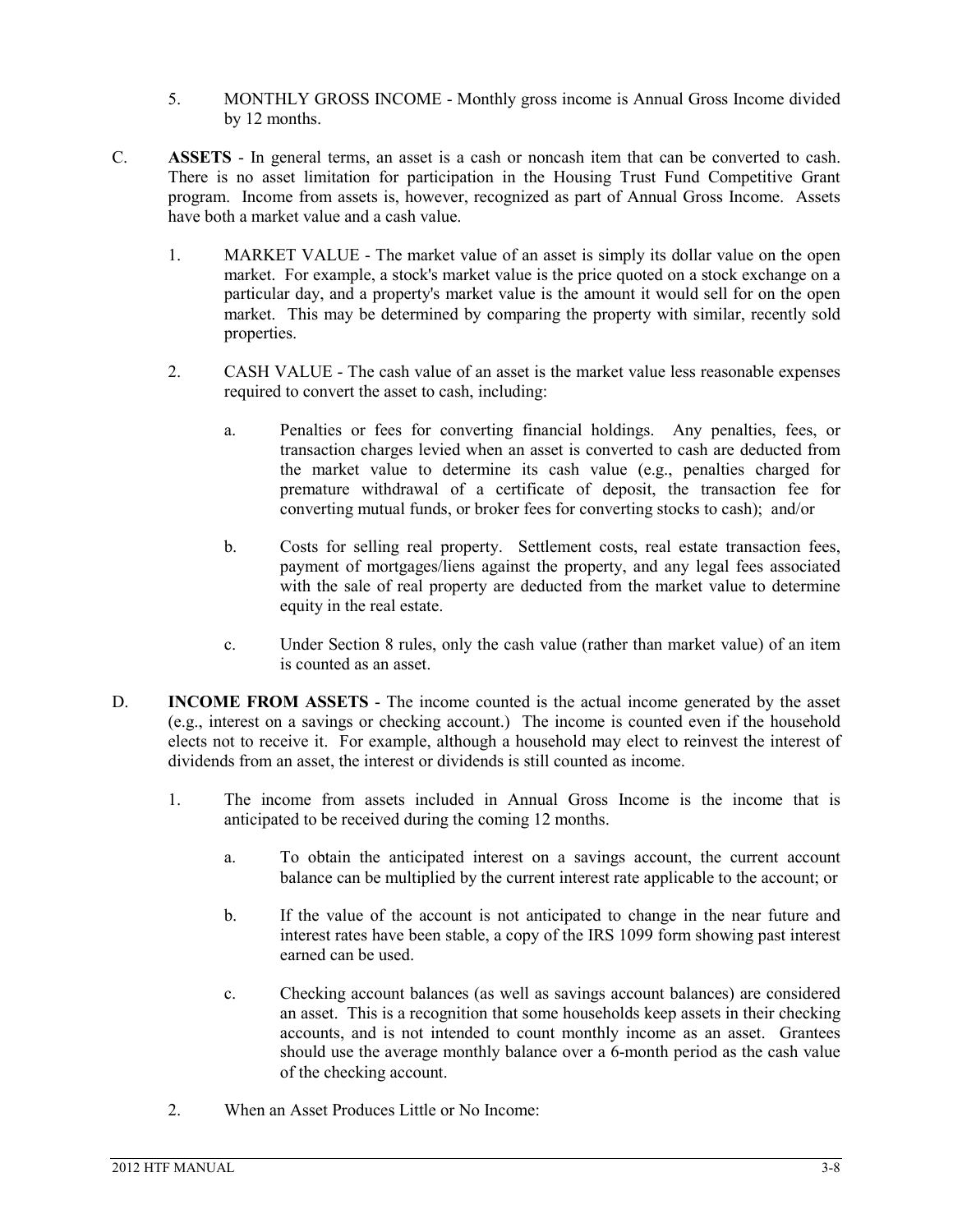- a. If the household's assets are \$5,000 or less, actual income from assets (e.g., interest on a checking account) is not counted as annual income. For example, if a household has \$600 in a non-interest bearing checking account, no actual income would be counted because the household has no actual income from assets and the total amount of all assets is less than \$5,000.
- b. If the household's assets are greater than \$5,000, income from assets is computed as the greater of:
	- i. actual income from assets, or
	- ii. imputed income from assets based on a passbook rate applied to the cash value of all assets. For example, if a household has \$3,000 in a noninterest bearing checking account and \$5,500 in an interest-bearing savings account, the two amounts are added together. Use the standard passbook rate to determine the annual income from assets for this household.
- 3. Applicants who dispose of assets for less than fair market value (i.e., value on the open market in an "arm's length" transaction) have, in essence, voluntarily reduced their ability to afford housing. Section 8 rules require, therefore, that any asset disposed of for less than fair market value during the 2 years preceding the income determination be counted as if the household still owned the asset.
	- a. The value to be included as an asset is the difference between the cash value of the asset and the amount that was actually received (if any) in the disposition of the asset (less any fees associated with disposal of property, such as a brokerage fee).
	- b. Each applicant must certify whether an asset has been disposed of for less than fair market value. Assets disposed of for less than fair market value as a result of foreclosure, bankruptcy, divorce or separation is not included in this calculation.
	- c. These procedures are followed to eliminate the need for an assets limitation and to penalize people who give away assets for the purpose of receiving assistance or paying a lower rent.

#### E. **ASSETS INCLUDE:**

- 1. Amounts in savings accounts and six month average balance for checking accounts.
- 2. Stocks, bonds, savings certificates, money market funds and other investment accounts.
- 3. Equity in real property or other capital investments. Equity if the estimated current market value of the asset less the unpaid balance on all loans secured by the asset and reasonable costs (such as broker fees) that would be incurred in selling the asset.
- 4. The cash value of trusts that are available to the household.
- 5. IRA, Keogh and similar retirement savings accounts, even though withdrawal would result in penalty.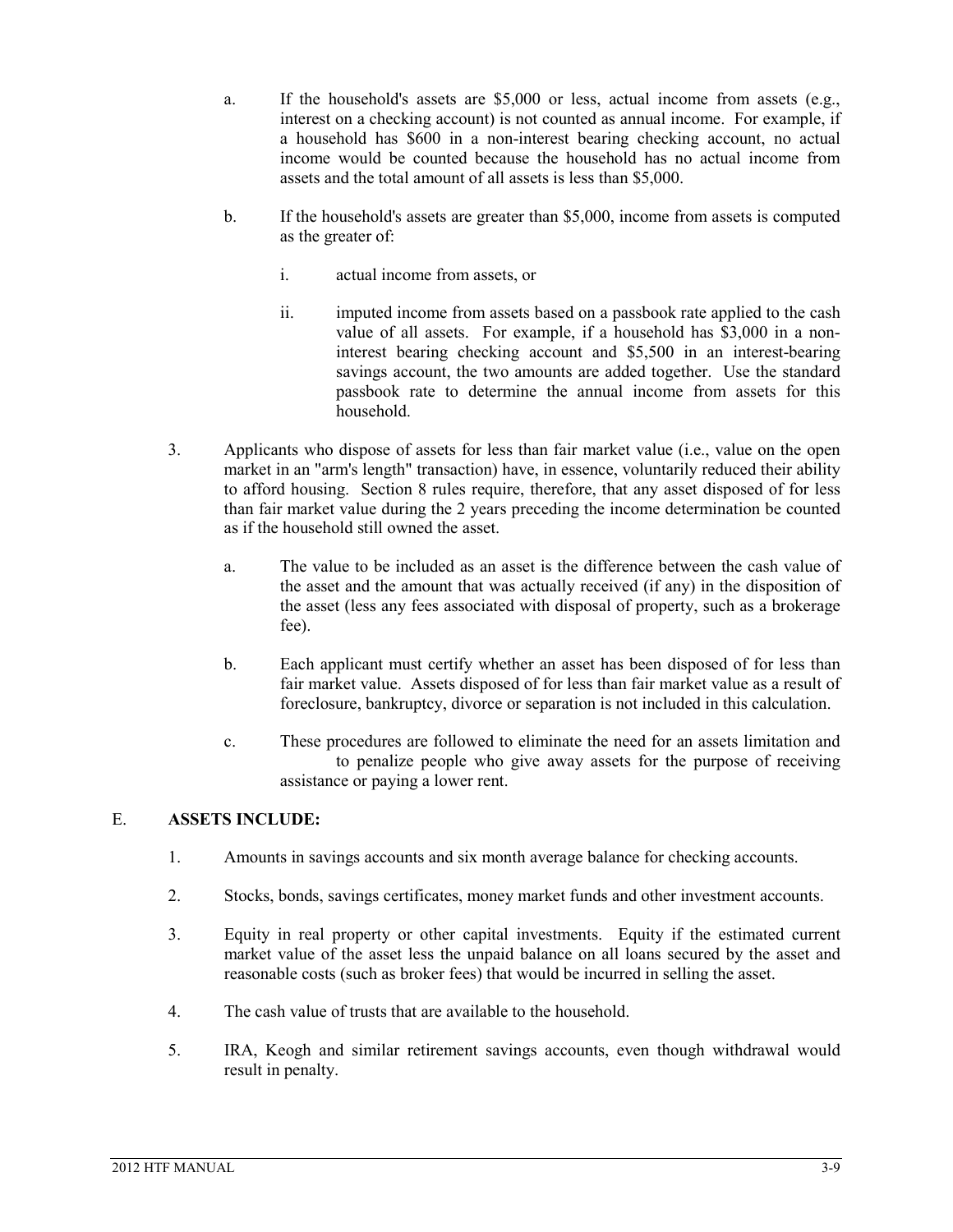- 6. Contributions to company retirement/pension funds that can be withdrawn without retiring or terminating employment.
- 7. Assets which, although owned by more than one person, allow unrestricted access by the applicant.
- 8. Lump sum receipts such as inheritances, capital gains, lottery winnings, insurance settlements, and other claims.
- 9. Personal property held as an investment such as gems, jewelry, coin collections, antique cars, etc.
- 10. Cash value of life insurance policies.
- 11. Assets disposed of for less than fair market value during two years preceding certification or recertification.

#### F. **ASSETS DO NOT INCLUDE:**

- 1. Necessary personal property, except as noted under paragraph E(9) (Assets Include) above
- 2. Interest in Indian Trust lands
- 3. Assets that are part of an active business or farming operation.

NOTE: Rental properties are considered personal assets held as an investment rather than business assets unless real estate is the applicant/tenant's main occupation.

- 4. Assets not accessible to the household and which provide no income to the household.
- 5. Vehicles especially equipped for the handicapped.
- 6. Equity in owner-occupied cooperatives and manufactured homes in which the household lives.
- G. **INCOME INCLUSIONS** The following are used to determine the annual income (gross income) of an applicant's household for purposes of eligibility:
	- 1. The full amount, before any payroll deductions, of wages and salaries, over-time pay, commissions, fees, tips and bonuses, and other compensation for personal services.
	- 2. The net income for the operation of a business or profession. Expenditures for business expansion or amortization of capital indebtedness cannot be used as deductions in determining net income; however, an allowance for depreciation of assets used in a business or profession may be deducted, based on straight line depreciation, as provided in Internal Revenue Service regulations. Any withdrawal of cash or assets from the operation of a business or profession is included in income, except to the extent the withdrawal is reimbursement of cash or assets invested in the operation by the family.
	- 3. Interest, dividends, and other net income of any kind from real or personal property. Expenditures for amortization of capital indebtedness cannot be used as a deduction in determining net income. An allowance for depreciation is permitted only as authorized in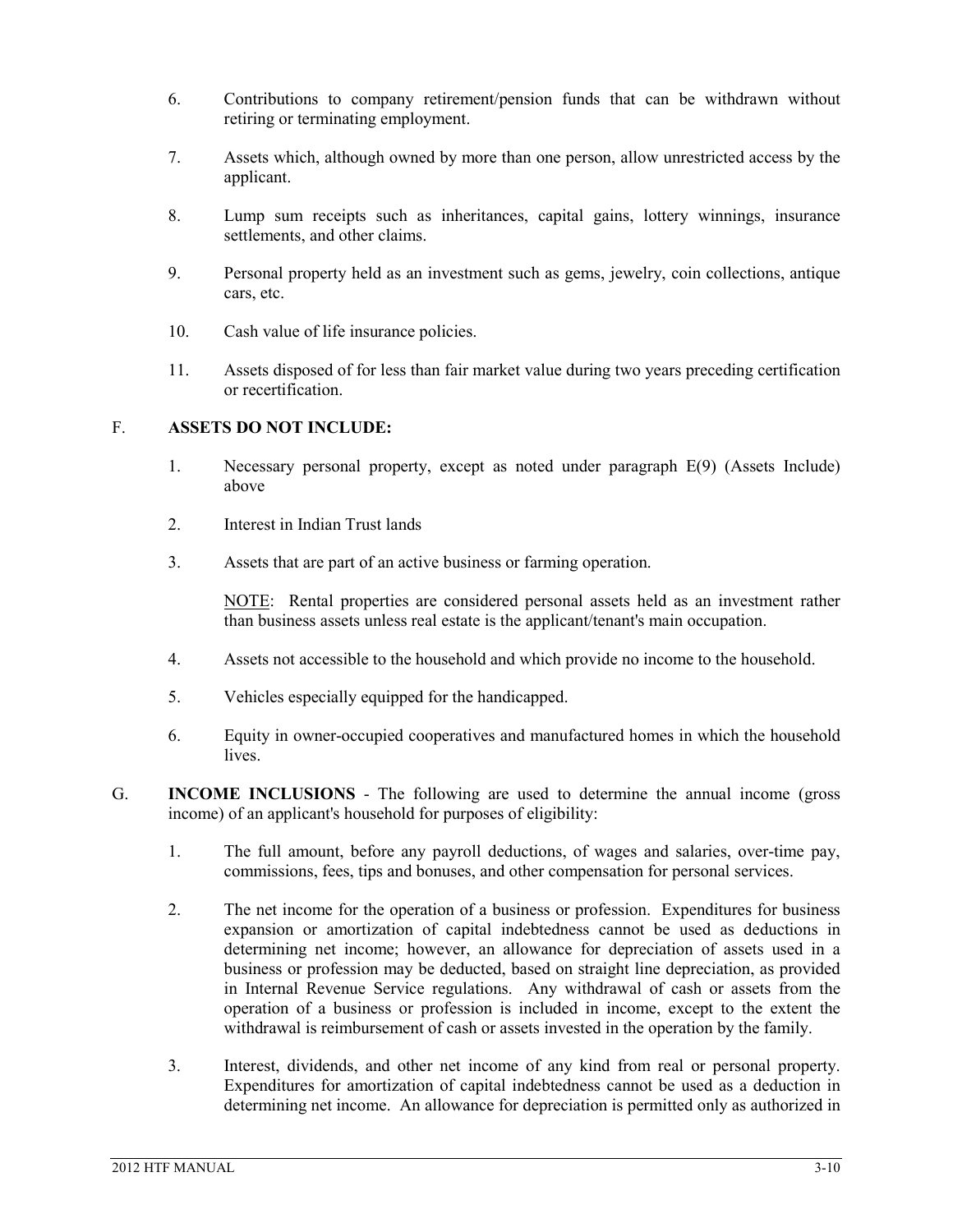paragraph (2) above. Any withdrawal of cash or assets from an investment will be included in income, except to the extent the withdrawal is reimbursement of cash or assets invested by the family. Where the family has net family assets in excess of \$5,000, annual income includes the greater of the actual income derived from net family assets or a percentage of the value of such assets based on the current passbook saving rate, as determined by HUD.

- 4. The full amount of periodic payments received from Social Security, annuities, insurance policies, retirement funds, pensions, disability or death benefits and other similar types of periodic receipts, including a lump-sum amount or prospective monthly amounts for the delayed start of a periodic amount (except Supplemental Security Income (SSI) or Social Security).
- 5. Payments in lieu of earnings, such as unemployment and disability compensation, worker's compensation and severance pay (but see paragraph (3) under Income Exclusions).
- 6. Welfare Assistance. If the welfare assistance payment includes an amount specifically designated for shelter and utilities that is subject to adjustment by the welfare assistance agency in accordance with the actual cost of shelter and utilities, the amount of welfare assistance income to be included as income consists of:
	- a. The amount of the allowance or grant exclusive of the amount specifically designated for shelter or utilities; **plus**
	- b. The maximum amount that the welfare assistance agency could in fact allow the family for shelter and utilities. If the family welfare assistance is ratably reduced from the standard of need by applying a percentage, the amount calculated under this paragraph is the amount resulting from one application of the percentage.
- 7. Periodic and determinable allowances, such as alimony and child support payments, and regular contributions or gifts received from persons not residing in the dwelling.
- 8. All regular pay, special pay and allowances of a member of the Armed Forces (see paragraph (8) under Income Exclusions).
- H. **INCOME EXCLUSIONS** The following are excluded from a household's income for purposes of determining eligibility:
	- 1. Income from employment of children (including foster children) under the age of 18 years.
	- 2. Payments received for the care of foster children or foster adults (usually individuals with disabilities, unrelated to the tenant family), who are unable to live alone.
	- 3. Lump-sum additions to family assets, such as inheritances, insurance payments (including payments under health and accident insurance and worker's compensation), capital gains and settlement for personal or property losses (except for payments in lieu of earnings – see paragraph (5) of Income Inclusions.
	- 4. Amounts received by the family that are specifically for, or in reimbursement of, the cost of medical expenses for any family member.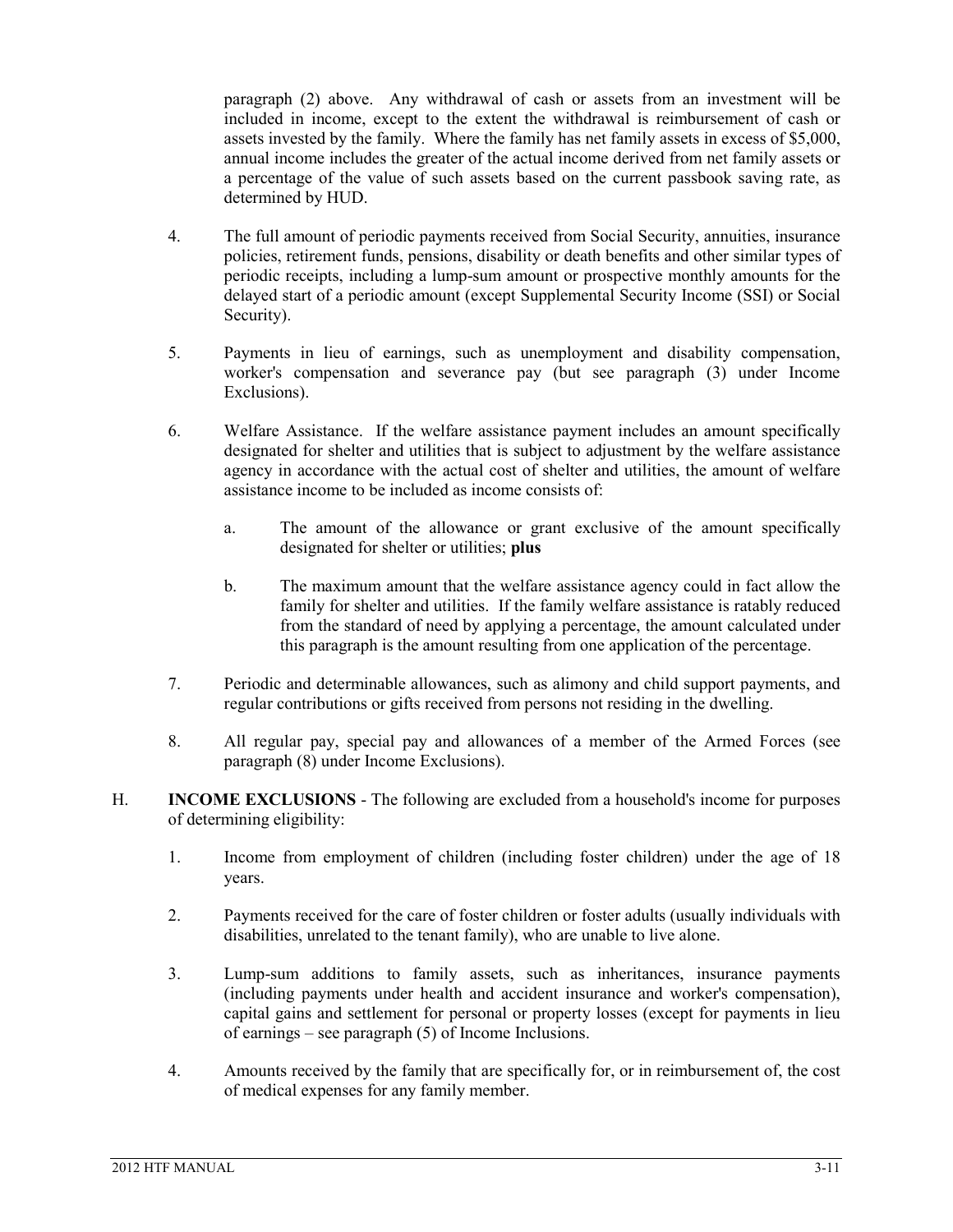- 5. Income of a live-in aide.
- 6. Certain increases in income of a disabled member of the family residing in HOME assisted housing or receiving HOME tenant-based rental assistance (see 7. under L: Determining Whose Income to Count).
- 7. The full amount of student financial assistance paid directly to the student or to the educational institution.
- 8. The special pay to a family member serving in the Armed Forces who is exposed to hostile fire.
- 9. a. Amounts received under training programs funded by HUD.
	- b. Amounts received by a person with a disability that are disregarded for a limited time for purposes of Supplemental Security Income eligibility and benefits because they are set aside for use under a Plan to Attain Self-Sufficiency (PASS).
	- c. Amounts received by a participant in other publicly assisted programs which are specifically for or in reimbursement of out-of-pocket expenses incurred (special equipment, clothing, transportation, child care etc.) which are made solely to allow participation in a specific program.
	- d. Amount received under a resident's service stipend. A resident service stipend is a modest amount (not to exceed \$200 per month) received by a resident for performing a service for the owner or manager on a part-time basis, that enhances the quality of life in the development. Such services may include, but are not limited to, fire patrol, hall monitoring, lawn maintenance, resident initiatives coordination and serving as a member of the governing board. No resident may receive more than one such stipend during the same period of time.
	- e. Incremental earnings and benefits resulting to any family member from participation in qualifying state or local employment training programs (including training not affiliated with a local government) and training of a family member as resident management staff. Amounts excluded must be received under employment training programs with clearly defined goals and objectives, are excluded only for the period during which the family member participates in the employment training program.
- 10. Temporary, nonrecurring or sporadic income (including gifts).
- 11. Reparation payments paid by a foreign government pursuant to claims filed under the laws of that government by persons who were persecuted during the Nazi era.
- 12. Earnings in excess of \$480 for each full-time student 18 years old or older (excluding the head of household and spouse).
- 13. Adoption assistance payments in excess of \$480 per adopted child.
- 14. For public housing only, the earnings and benefits to any family member resulting from participation in a program providing employment training and supportive services in accordance with the Family Support Act of 1988, Section 22 of the 1937 Act, or any comparable federal, state or local law during the exclusion period.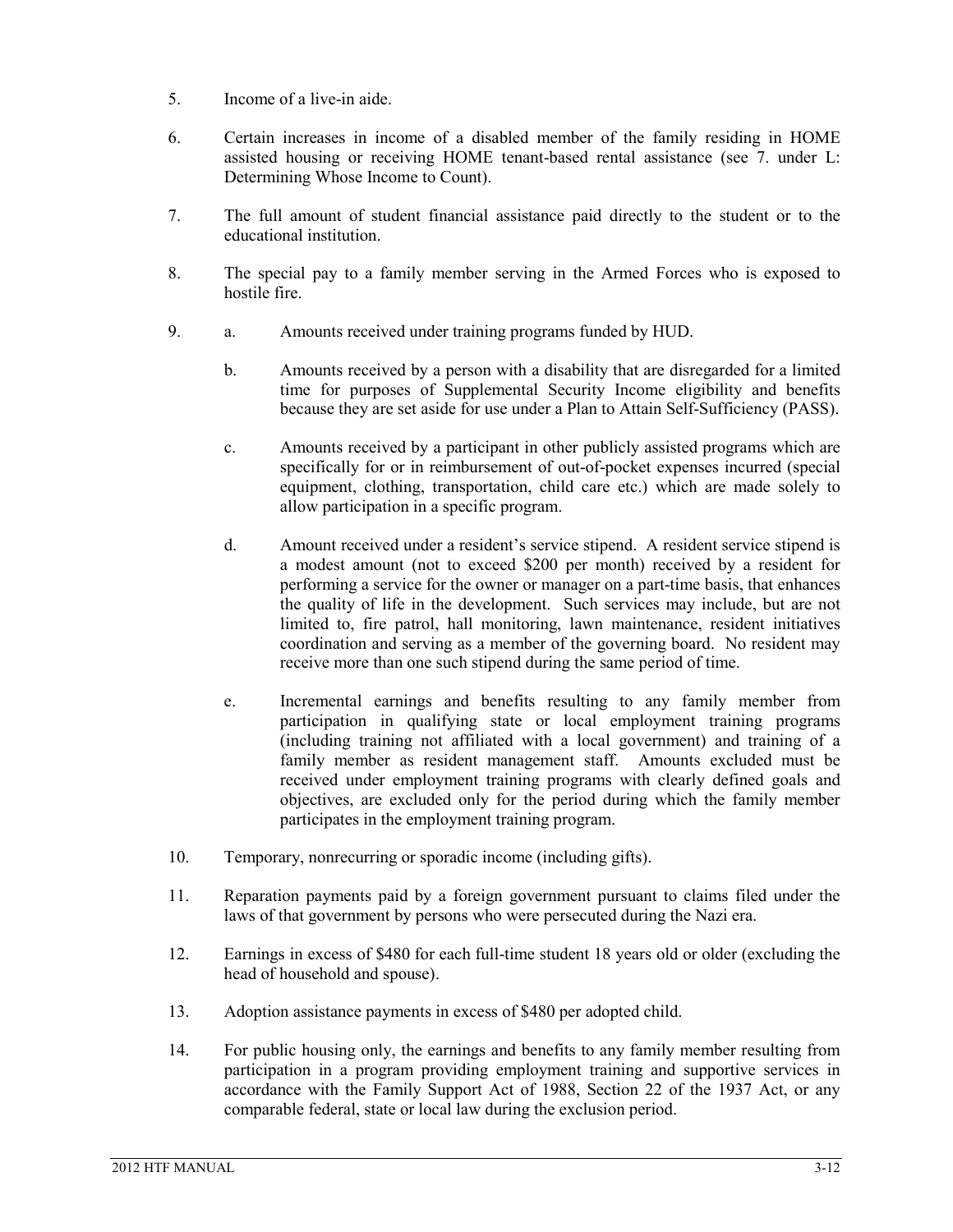- 15. Deferred periodic amounts from supplemental security income and social security benefits that are received in a lump sum amount or in prospective monthly amounts.
- 16. Amounts received by the family in the form of refunds or rebates under state or local law for property taxes paid on the dwelling unit.
- 17. Amounts paid by a state agency to a family with member who has a developmental disability and is living at home to offset the cost of services and equipment needed to keep the developmentally disabled family member at home.
- 18. Amounts specifically excluded by any other Federal statute from consideration as income for purposes of determining eligibility or benefits under a category of assistance programs that includes assistance under any program to which exclusions set forth in 24 CFR 5.609(c) apply. The following is a list of types of income that qualify for that exclusion (9/27/89 regulations):
	- a. The value of the allotment provided to an eligible household under the Food Stamp Act of 1977;
	- b. Payments to volunteers under the Domestic Volunteer Service Act of 1973 (employment through VISTA; Retired Senior Volunteer Program, Foster Grandparents Program, youthful offenders incarceration alternatives, senior companions);
	- c. Payments received under the Alaska Native Claims Settlement Act (43 U.S.C.  $1626(a)$ :
	- d. Income derived from certain sub-marginal land of the United States that is held in trust for certain Indian tribes (25 U.S.C. 259e);
	- e. Payments or allowances made under the department of Health and Human Services' Low-Income Home Energy Assistance Program (42 U.S.C. 8624(f));
	- f. Payments received under programs funded in whole or in part under the Job Training Partnership Act;
	- g. Income derived from the disposition of funds of the Grand River Band of Ottawa Indians;
	- h. The first \$2,000 of per capita shares received from judgement funds awarded by the Indian Claims Commission or the Court of Claims (25 U.S.C. 1407-1408) or from funds held in trust for an Indian tribe by the Secretary of Interior (25 U.S.C. 117);
	- i. Amounts of scholarships funded under Title IV of the Higher Education Act of 1965 including awards under the Federal work-study program or under the Bureau of Indian Affairs student assistance programs (20 U.S.C. 1087uu);
	- j. Payments received from programs funded under Title V of the Older Americans Act of 1965 (42 U.S.C. 3056(f));
	- k. Any earned income tax credit refund payments received on or after January 1, 1991, including advanced earned income credit payments;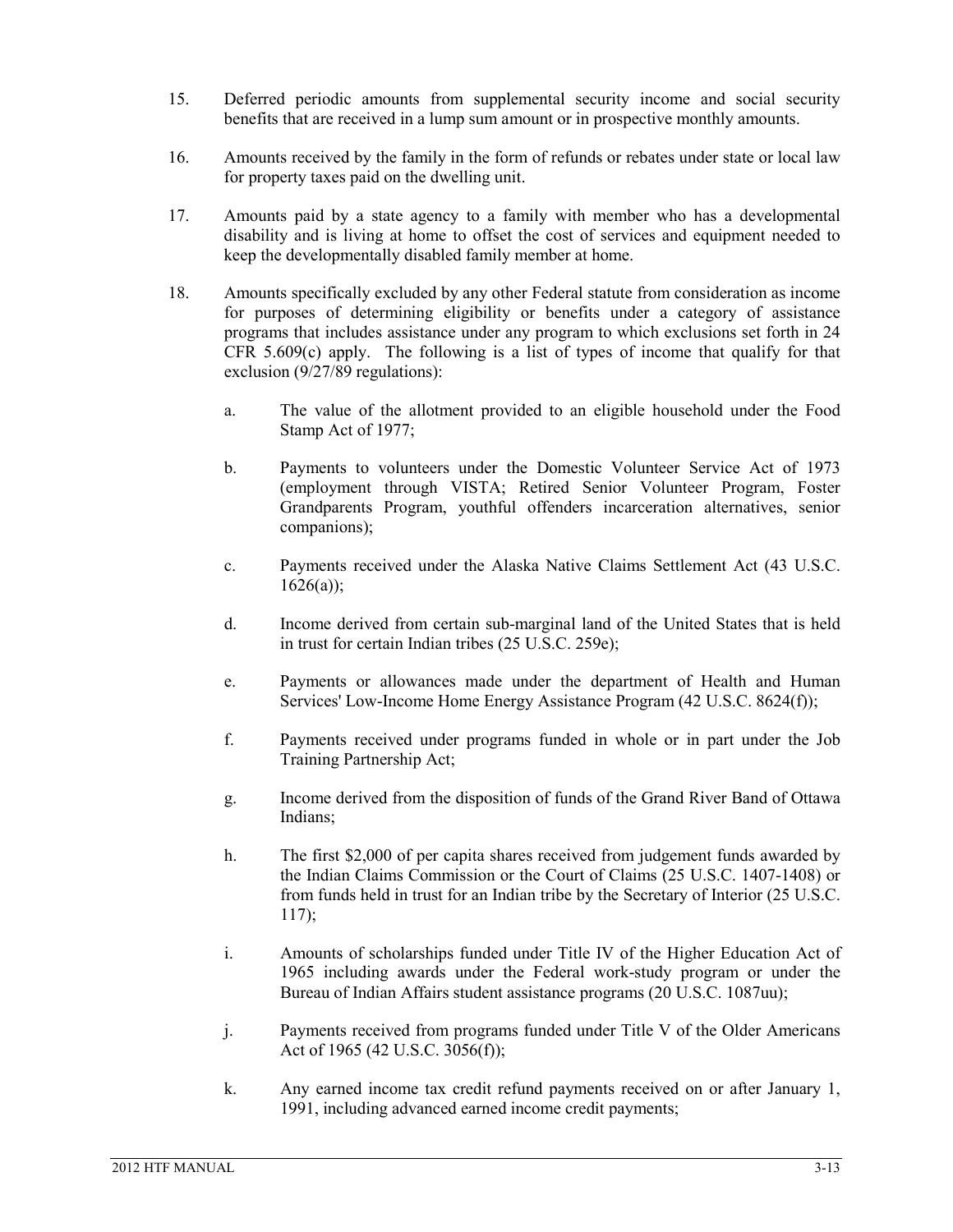- l. Payments received after January 1, 1989 from the Agent Orange Settlement Fund or any other funds established pursuant to the settlement in the In Re Agent Orange product liability litigation MDL No. 381 (E.D.N.Y.);
- m. The value of any child care provided or arranged (or any amount received as payment for such care or reimbursement for costs incurred for such care) under the Child Care and Development Block Grant Act of 1990 (42 U.S.C. 9858q);
- n. Payments received under the Maine Indian Claims Settlement Act of 1980;
- o. Payments received under programs funded in whole or in part under the Job Training Partnership Act (employment and training programs for Native Americans and migrant and seasonal farm workers, Job corps, veterans employment programs, state job training programs and career intern programs, Americorps);
- p. Payments made by the Indian Claims Commission to the Confederated Tribes and Bands of Yakima Indian Nation or the Apache Tribe of Mescalero Reservation;
- q. Allowances, earnings, and payments to Americorps participants under the National and Community Service Act of 1990;
- r. Any allowance paid under the provisions of 38 U.S.C. 1805 to a child suffering from spina bifida who is the child of a Vietnam veteran;
- s. Any amount of crime victim compensation (under the Victims of Crime Act) received through crime victim assistance (or payment or reimbursement of the cost of such assistance); and
- t. Allowances, earnings and payments to individuals participating in programs under the Workforce Investment Act of 1998.
- I. **TIMING OF INCOME CERTIFICATIONS** All households that receive HTF assistance must be income eligible. At a minimum, income certification must be completed before assistance begins. A preliminary determination of eligibility may be made much earlier in the process.
	- 1. Application processing is labor intensive. Early screening for income eligibility can eliminate excessive work in processing an ineligible applicant.
	- 2. Establishing a deadline for formal eligibility determinations is a challenging part of the planning process. Generally, the Housing Trust Fund Program permits verification dated no earlier than 6 months prior to eligibility.
	- 3. The Grantee must calculate the annual income of the household by projecting the prevailing rate of income of the household at the time the Grantee determines that the household is income eligible. The eligibility of a household must be re-determined if more than six months elapses between the date the Grantee determines that a household is income-eligible and the date Housing Trust Fund assistance is provided.
- J. **INCOME VERIFICATION** Grantees must verify and retain documentation of all information collected to determine a household's income. Under the Section 8 Program, there are three forms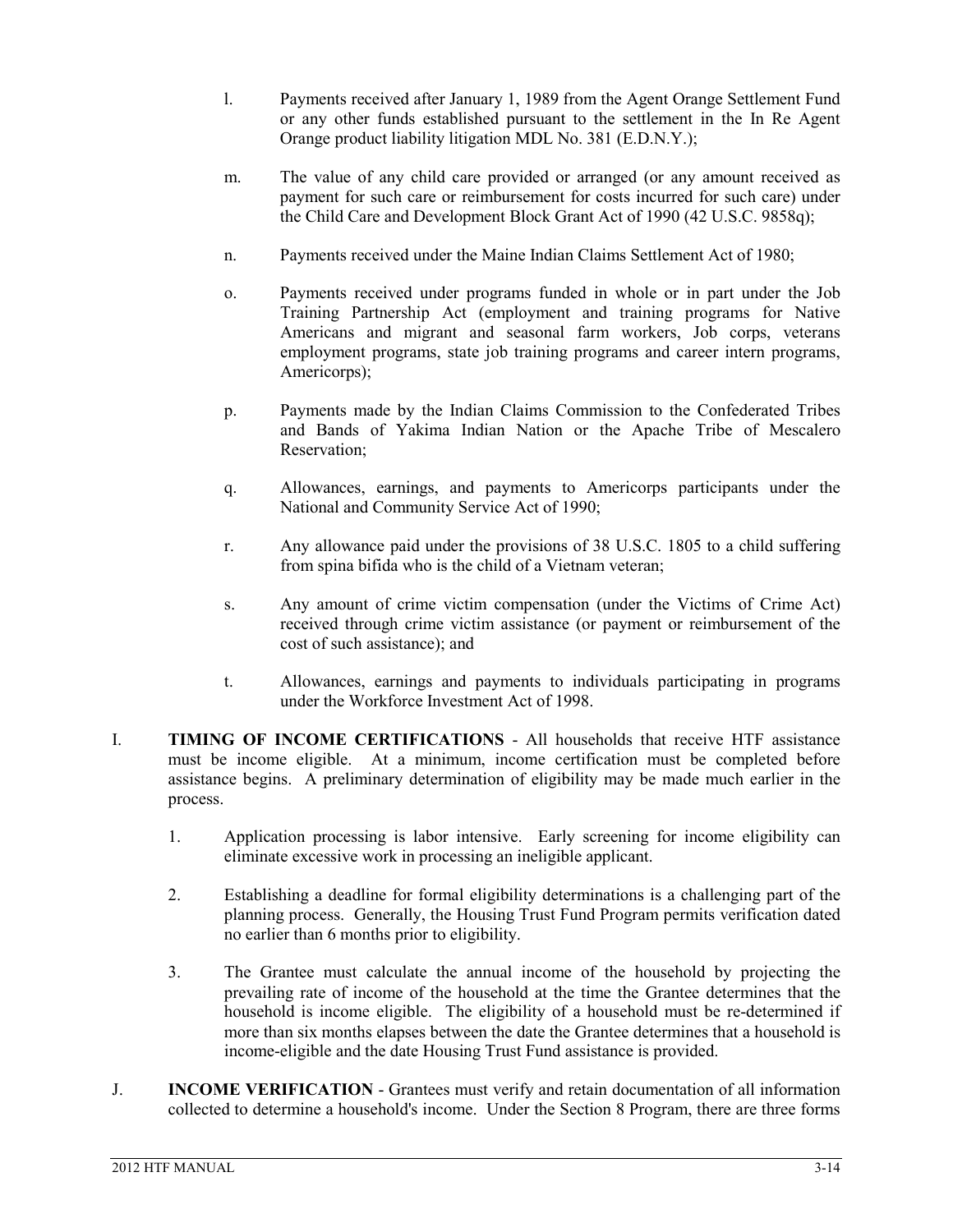of verification which are acceptable: third-party, review of documents, and applicant certification.

- 1. THIRD-PARTY VERIFICATION Under this form of verification, a third party (e.g., employer, Social Security Administration, or public assistance agency) is contacted to provide information. Although written requests and responses are generally preferred, conversations with a third party are acceptable if documented through a memorandum to the file that notes the contact person and date of the call.
	- a. To conduct third party verifications, a Grantee must obtain a written release from the household that authorizes the third party to release required information.
	- b. Third-party verifications are helpful because they provide independent verification of information and permit Grantees to determine if any changes to current circumstances are anticipated. Some third-party providers may, however, be unwilling or unable to provide the needed information in a timely manner.
- 2. REVIEW OF DOCUMENTS Documents provided by the applicant (such as pay stubs, IRS returns, etc.) may be most appropriate for certain types of income and can be used as an alternative to third-party verifications. Copies of documents should be retained in project files.

Grantees should be aware that although easier to obtain than third-party verifications, a review of documents often does not provide needed information. For instance, a pay stub may not provide sufficient information about average number of hours worked, overtime, tips and bonuses.

3. APPLICANT CERTIFICATION - When no other form of verification is possible, a certification by the applicant may be used. For example, it may be necessary to use an applicant certification for an applicant whose income comes from "odd jobs" paid for in cash.

Applicant certification is the least reliable form of verification and may be subject to abuse. In some cases, the applicant certification can be supplemented by looking at the applicant's past history. The Grantee can review the previous year's income tax return to determine if the current year's income is consistent with activity for the previous year.

- K. **CALCULATION METHODOLOGIES** Grantees must establish methodologies that treat all households consistently and avoid confusion.
	- 1. It is important to understand the basis on which applicants are paid (hourly, weekly or monthly, and with or without overtime). An applicant who is paid "twice a month" may actually be paid either twice a month (24 times a year) or every two weeks (26 times a year).
	- 2. It is important to clarify whether over-time is sporadic or a predictable component of an applicant's income.
	- 3. Annual salaries are counted as Annual Income regardless of the payment method. For instance a teacher receives an annual salary whether paid on a 9- or 12-month period.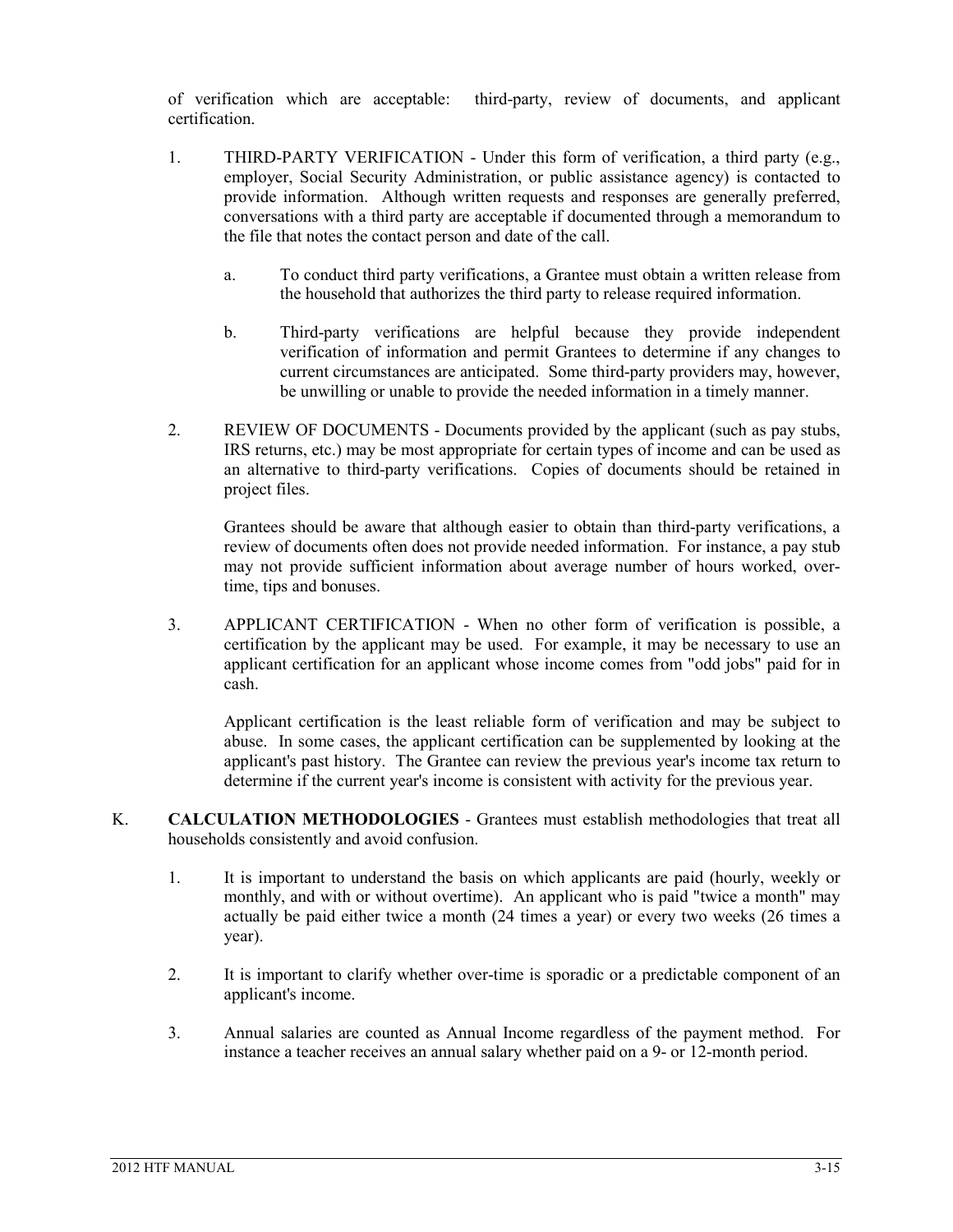- L. **DETERMINING WHOSE INCOME TO COUNT** Knowing whose income to count is as important as knowing which income to count. Under the Section 8 definition of income, the following income *is not counted*:
	- 1. INCOME OF LIVE-IN AIDES If a household includes a paid live-in aide (whether paid by the family or a social service program), the income of the live-in aide, regardless of its source, is not counted. (Except under unusual circumstances, a related person can never be considered a live-in aide);
	- 2. INCOME ATTRIBUTABLE TO THE CARE OF FOSTER CHILDREN Foster children are not counted as household members when determining household size to compare with the Income Limits. Thus, the income a household receives for the care of foster children is not included; and
	- 3. EARNED INCOME OF MINORS Earned income of minors (age 18 and under) is not counted. However, unearned income attributable to a minor (e.g., child support, AFDC payments, and other benefits paid on behalf of a minor) is counted.
	- 4. TEMPORARILY ABSENT FAMILY MEMBERS The income of temporarily absent family members is counted in Annual Income - regardless of the amount the absent family member contributes to the household. For example, a construction worker earns \$600/week at a temporary job on the other side of the State. He keeps \$200/week for expenses and sends \$400/week home to his family. The entire \$600/week is counted in the family's income;
	- 5. ADULT STUDENTS LIVING AWAY FROM HOME If the adult student is counted as a member of the household in determining the Income Limit used for eligibility of the household, the first \$480 of the student's income must be counted in the family's income. Note, however, that the \$480 limit does not apply to a student who is head of household or spouse (their full income must be counted); and
	- 6. PERMANENTLY ABSENT FAMILY MEMBER If a family member is permanently absent from the household (e.g., a spouse who is in a nursing home), the head of household has the choice of either counting that person as a member of the household, and including income attributable to that person as household income, or specifying that the person is no longer a member of the household.
	- 7. PERSONS WITH DISABILITES During the annual recertification of a household's income, increases in the income of a disabled member of qualified families residing in Housing Trust Fund assisted housing or receiving Housing Trust Fund tenant- based rental assistance is excluded. 24 CFR 5.61(a) outlines the eligible increases in income. These exclusions from annual income are of limited duration. The full amount of increase to an eligible family's annual income is excluded for the cumulative 12-month period beginning on the date the disabled family member is first employed or the family first experiences an increase in annual income attributable to the employment. During the second cumulative 12-month period, 50 percent of the increase in income is excluded. The disallowance of increased income of an individual family member who is a person with disabilities is limited to a lifetime 48-month period.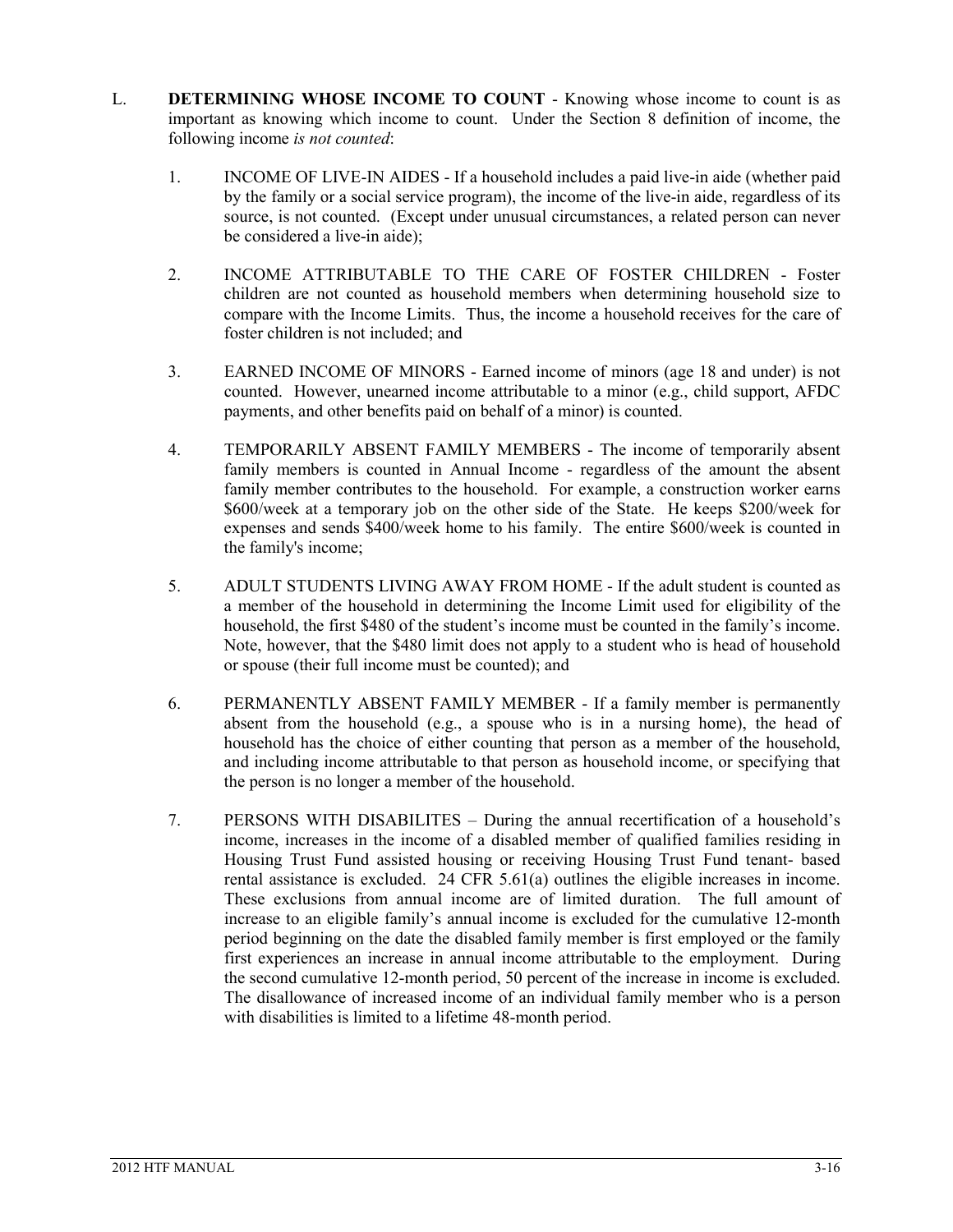#### **VII. TENANT APPLICATION PROCESS**

- A. An applicant must have on file with the set of the set of the set of the set of the set of the set of the set of the set of the set of the set of the set of the set of the set of the set of the set of the set of the set housing application, including all information and documentation in support of the application. This information and documentation must be submitted to at least ten (10) days after the request for these documents is mailed or hand-delivered to the applicant.
- B. An applicant's reported gross annual income shall be verified by written evidence which may include, but is not limited to:
	- 1. Pay stubs;
	- 2. Certified statements from employers;
	- 3. Self-employment accounting records certified by an independent accountant;
	- 4. Income tax returns;
	- 5. Bank statements; and
	- 6. Eligibility letters from the Social Security Administration and/or the Department of Human Services.
- C. Applicants shall present evidence of their ability to pay the required rents. Acceptable evidence shall include:
	- 1. Valid Section 8 Voucher or Certificate;
	- 2. Gross income at least three and one-third (3.33) times greater than the applicable gross rent (e.g., an income of \$1,320/month for a rent of \$396/month);
	- 3. Successful history of paying rent higher than the applicable Housing Trust Fund rent for the immediate prior twelve months. This is only acceptable in cases where an applicant's living conditions or circumstances would be substantially improved by moving into a Housing Trust Fund unit; or
	- 4. Other verifiable evidence acceptable to
- D. A credit report may be used to verify a reported credit history.

#### **VIII. TENANT SELECTION PROCEDURES**

A. All applicants who meet the eligibility criteria shall be ranked according to the date of their completed application on first come, first served basis. Selections shall begin with the applicant with the earliest application and appropriate family composition for the first available unit and proceed in chronological order to the next application and so forth until all units are rented.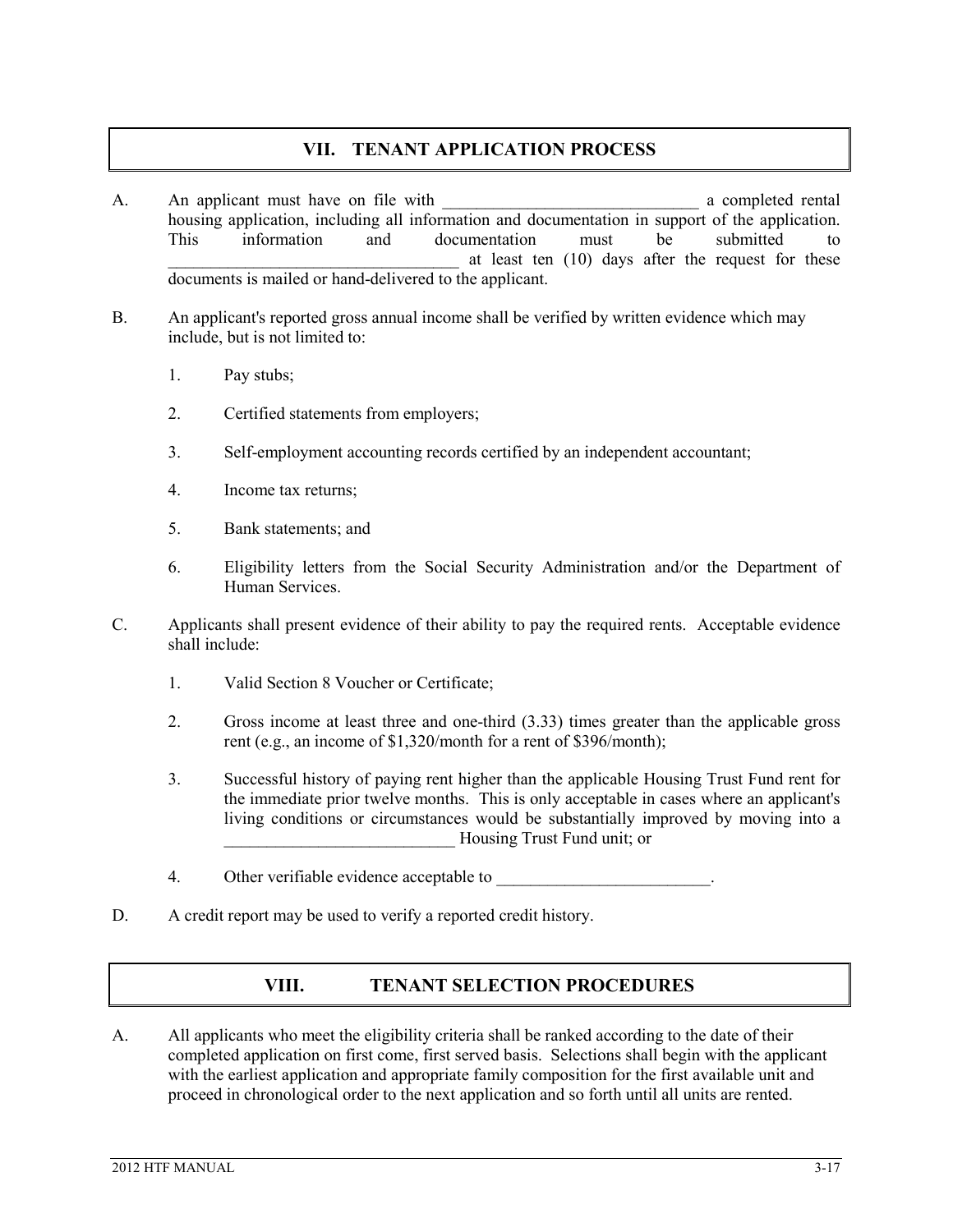- B. All remaining applicants who meet the eligibility criteria will be placed on a waiting list. The waiting list will be organized according to chronological order, based on the date of the applications.
- C. All applicants who are rejected for any cause shall be notified of the reason(s) for their rejection. Said notification shall be hand-delivered or mailed to the applicant at his/her/their last known address within ten (10) days after rejection of the application.
- D. All applicants who are placed on a waiting list will also be notified.

#### **IX. TENANT LEASE PROTECTIONS**

- A. Tenants will be required to sign a lease. If the tenant is a Section 8 Voucher or Certificate user, the lease used in the Section 8 Program will be acceptable. The lease protects both the tenant and \_\_\_\_\_\_\_\_\_\_\_\_\_\_\_\_\_\_\_\_\_\_\_\_\_\_\_\_\_\_\_\_, and sets forth the tenant's responsibilities as well as The lease, between the tenant and responsibilities and obligations as a landlord.<br>Will be for at least ONE will be for at least ONE year, unless by mutual consent the tenant and agree to a lesser term.
- B. The contract of the state of the may not terminate the tenancy or refuse to  $\mathbb{R}^2$ renew the lease of a tenant except for serious or repeated violation of the terms of the lease; for violation of applicable federal, state or local law; or for other good cause. Any termination of refusal to renew must be preceded by not less than 30 days by the owner's service upon the tenant of a written notice specifying the grounds for the action.
- C. The contract of the contract of the must maintain the total development in  $\mathbb{R}^n$ compliance with all applicable local codes, rehabilitation standards, ordinances, and zoning ordinances at the time of project completion. In the absence of a local code, HTF-assisted construction of multi-family apartments of 3 or more units must meet the 2009 International Building Code; HTF-assisted construction of single-family units or duplexes must meet the 2009 International Residential Code for One- and Two- Family Dwellings; and HTF-assisted rehabilitation of rental units must meet the 2009 International Property Maintenance Code. In additional, rental units must, at a minimum, continue to meet Section 8 Housing Quality Standards on an annual basis.
- D.  $\Box$  may not refuse to lease a HTF-assisted unit to a family which holds a rental certificate (Rental Certificate Program) or a rental voucher (Rental Voucher Program) or a comparable document.
- E. Certain Lease Terms are prohibited. These include:
	- 1. *AGREEMENT TO BE SUED* Agreement by the tenant to be sued, admit guilt, or to a judgement in favor of the owner in a lawsuit brought in connection with the lease.
	- 2. *TREATMENT OF PROPERTY -* Agreement by the tenant that the owner may take, hold, or sell personal property of household members without notice to the tenant and a court decision on the rights of the parties.
		- a. This prohibition, however, does not apply to an agreement by the tenant concerning disposition of personal property remaining in the housing unit after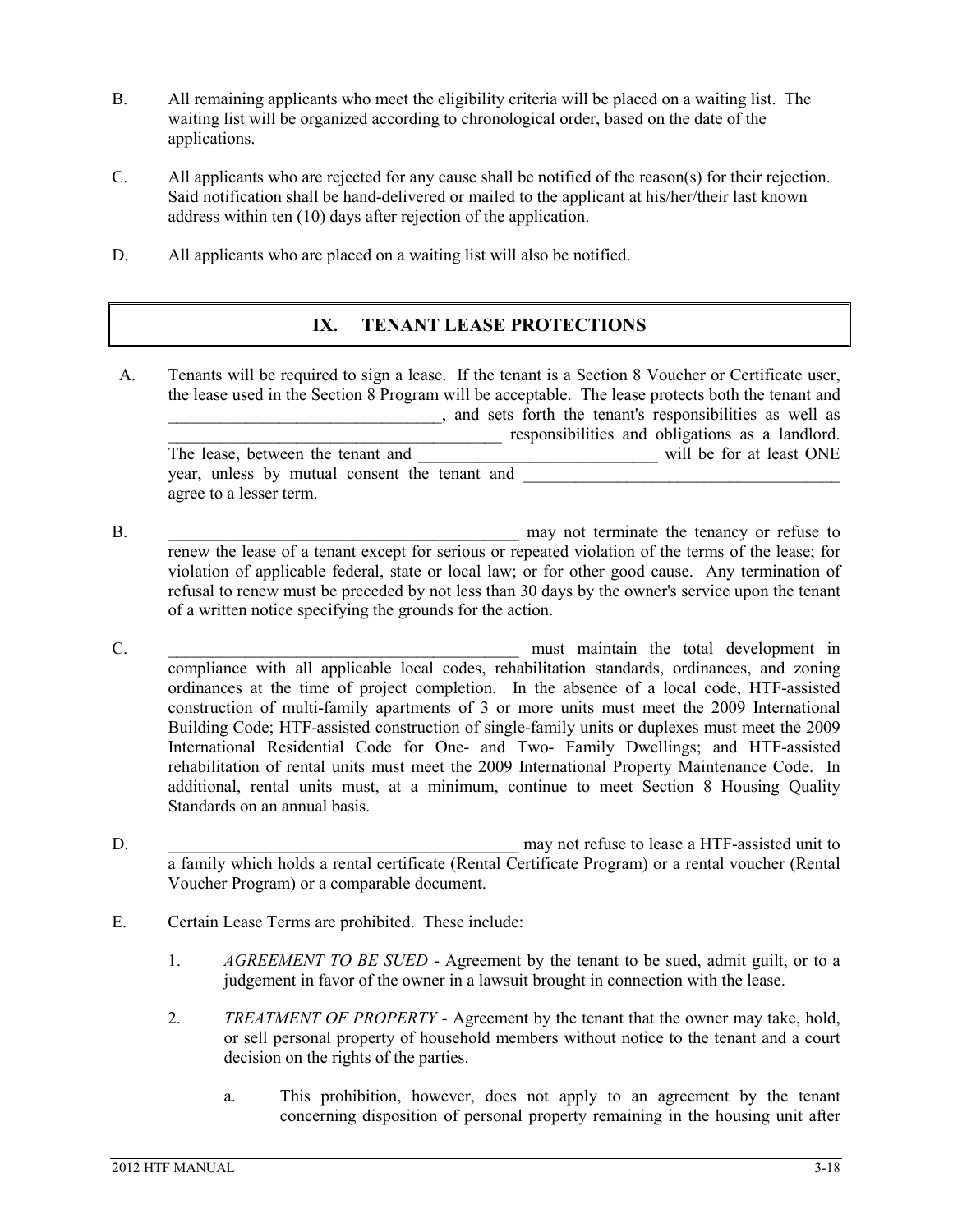the tenant has moved out of the unit. The owner may dispose of this personal property in accordance with the state law.

- 3. *EXCUSING THE OWNER FROM RESPONSIBILITY -* Agreement by the tenant not to hold the owner or the owner's agents legally responsible for actions or failure to act, whether intentional or negligent.
- 4. *WAIVER OF NOTICE* Agreement by the tenant that the owner may institute a lawsuit without notice to the tenant.
- 5. *WAIVER OF LEGAL PROCEEDINGS* Agreement by the tenant that the owner may evict the tenant or household members without instituting a civil court proceeding in which the tenant has the opportunity to present a defense or before a court decision on the rights of the parties.
- 6. *WAIVER OF A JURY TRIAL* Agreement by the tenant to waive any right to a jury trial.
- 7. *WAIVER OF RIGHT TO APPEAL COURT DECISION* Agreement by the tenant to waive the tenant's right to appeal or to otherwise challenge in court a decision in connection with the lease.
- 8. *TENANT CHARGEABLE WITH COST OF LEGAL ACTIONS REGARDLESS OF OUTCOME -* Agreement be the tenant to pay attorney fees or other legal costs even if the tenant wins the court proceeding be the owner against the tenant. The tenant, however, may be obligated to pay costs if the tenant loses.

#### **X. SECURITY DEPOSITS**

Tenants will be required to make a reasonable security deposit. Tenants will be permitted to make said deposit in equal monthly installments of the first six (6) months of your lease term. The specific amount and manner for handling the security deposit will be set forth in the lease. A security deposit shall not exceed one month's rent.

#### **XI. RENT LEVELS**

- A. Rents are controlled for the length of the applicable compliance period. The HTF uses the High HOME rents as the maximum rent per unit based on the number of bedrooms. HOME rents are determined on an annual basis by HUD and include all utilities. The utilities paid by tenants must be subtracted from the rents provided to determine the maximum allowable rents. The applicable utility allowance is provided by the local PHA or THDA. The HOME rent limits are on file and open for public inspection in  $\blacksquare$ THDA website at [www.thda.org.](http://www.thda.org/)
- B. Although the High HOME rent is the maximum, tenants must not pay more than 30% of their gross monthly income as rent.
- C. HOME rents may increase or decrease from year to year. If rents are increased, tenants will be notified in writing at least 30 days in advance. Housing Trust Fund rents may not rise above the limits set by HUD.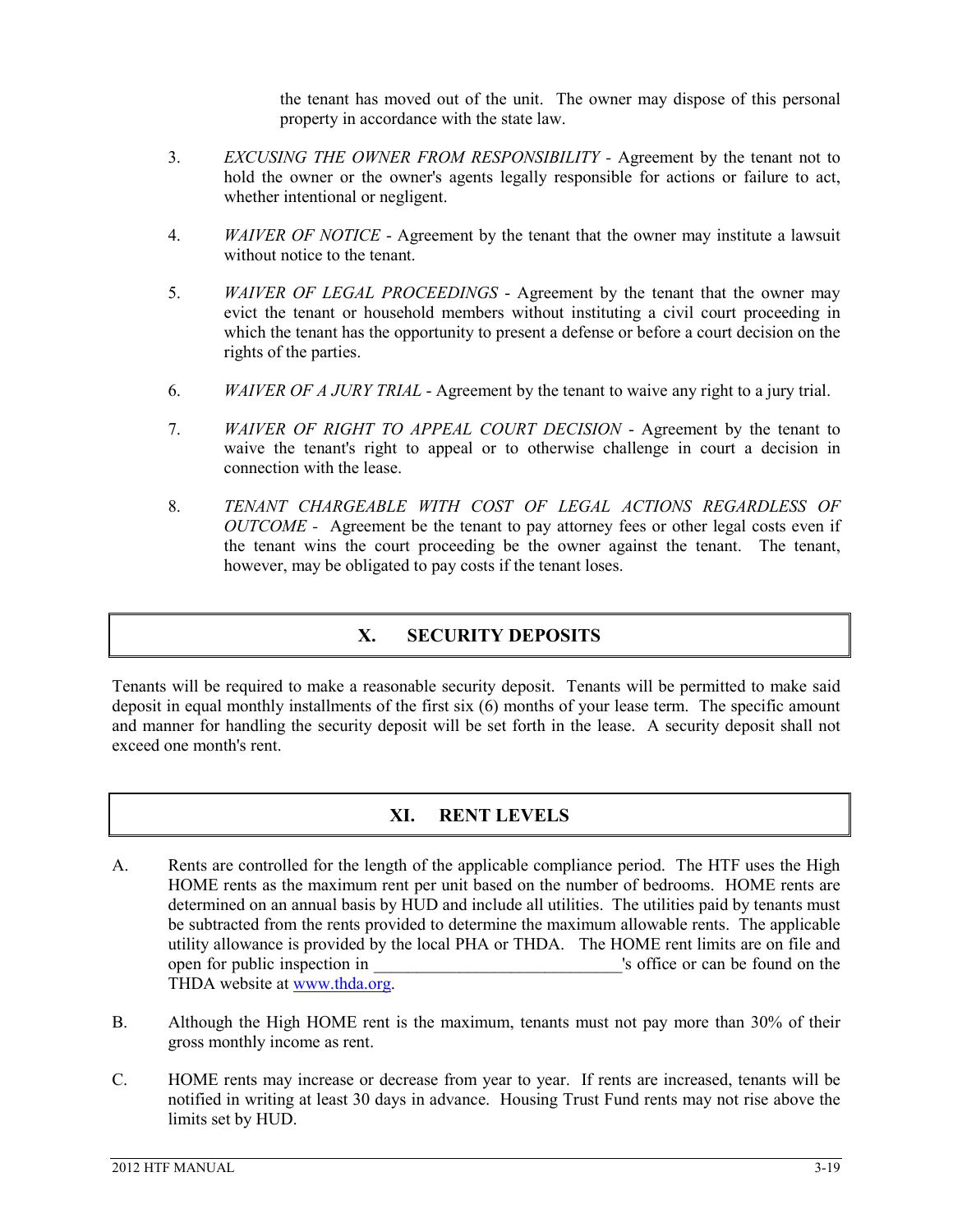#### **XII. INCOME RECERTIFICATON**

- A. As long as the rental unit is governed by the HTF compliance period of 5 years, tenant income must be rechecked and re-certified on an annual basis. The annual re-certification is required by the Housing Trust Fund policies and helps to insure that the program continues to serve very low income households.
- B. Should the income of a household rise above the Housing Trust Fund (HOME) income limits, adjusted by family size, the household *will not* be evicted or be required to move. The household would, however, be required to pay higher rent. In such a case, these tenants will be required to pay 30% of their *adjusted* gross monthly income for rent and utilities.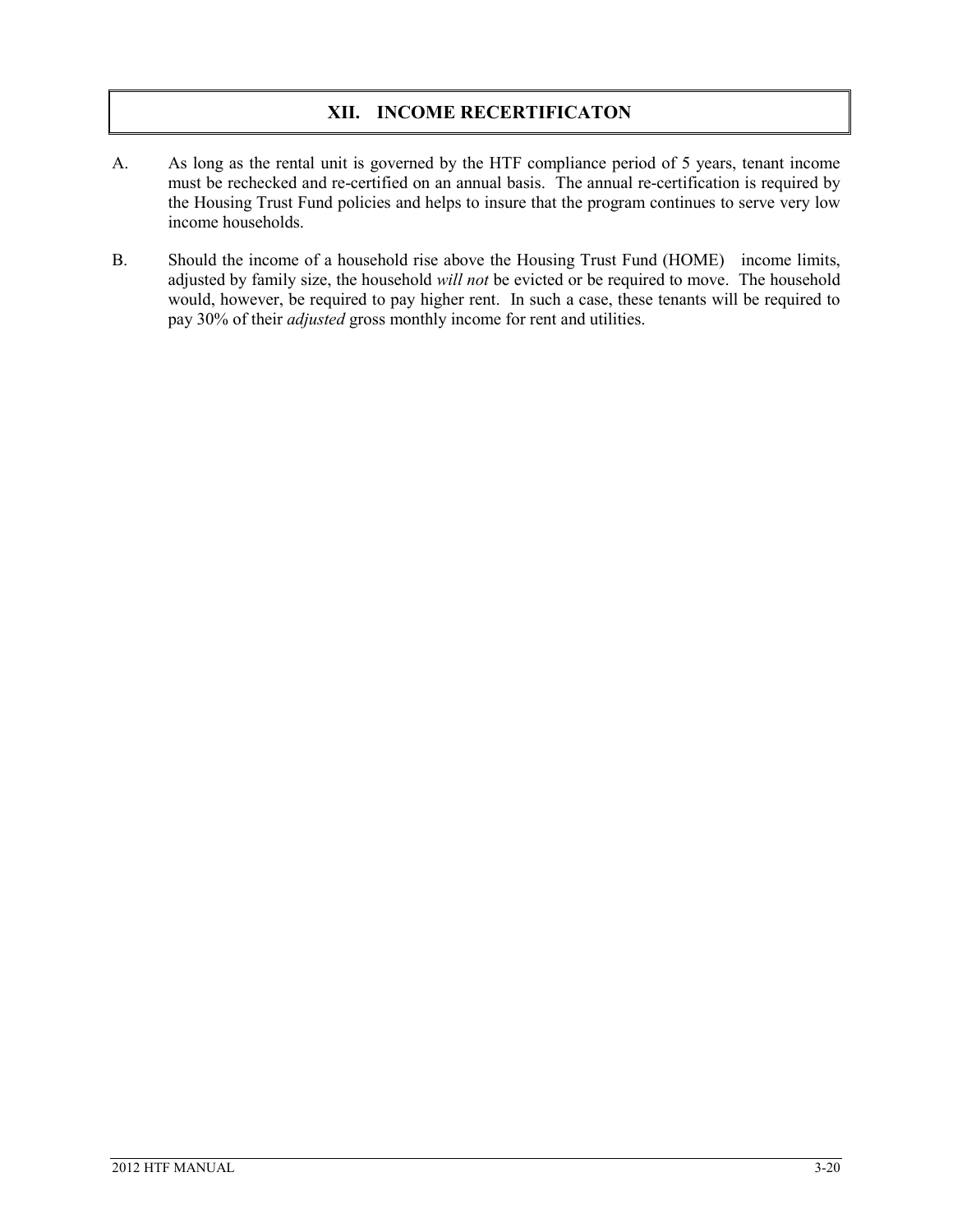## SAMPLE

## **RENTAL HOUSING APPLICATION**

This is a preliminary application for a unit at \_\_\_\_\_\_\_\_\_\_\_\_\_\_\_\_\_\_\_\_\_\_\_\_\_\_\_\_\_\_\_\_\_\_ . It holds no lease or rent obligations. All information will be verified by the management prior to an applicant being placed on our waiting list for consideration. All applicants must meet established selection criteria.

|                                                          |              |            | Date:          |               |
|----------------------------------------------------------|--------------|------------|----------------|---------------|
| PERSONAL INFORMATION<br>A.                               |              |            |                |               |
|                                                          |              |            |                |               |
|                                                          |              | Phone:     |                |               |
| City:                                                    | State:       |            |                |               |
| Marital Status:<br>Single                                | Married      | Divorced   |                | Widow/Widower |
| All persons living with you                              | Relationship |            | Age            | <b>Sex</b>    |
|                                                          |              |            |                |               |
|                                                          |              |            |                |               |
|                                                          |              |            |                |               |
|                                                          |              |            |                |               |
|                                                          |              |            |                |               |
|                                                          |              |            |                |               |
|                                                          |              |            |                |               |
| Are either you or your spouse handicapped or disabled?   |              | <b>YES</b> | N <sub>O</sub> |               |
| If YES, what is the nature of the condition?             |              |            |                |               |
| Have you ever been convicted of a misdemeanor or felony? |              | <b>YES</b> | N <sub>O</sub> |               |
|                                                          |              |            |                |               |
| <b>Emergency Contact:</b>                                |              |            |                | Phone:        |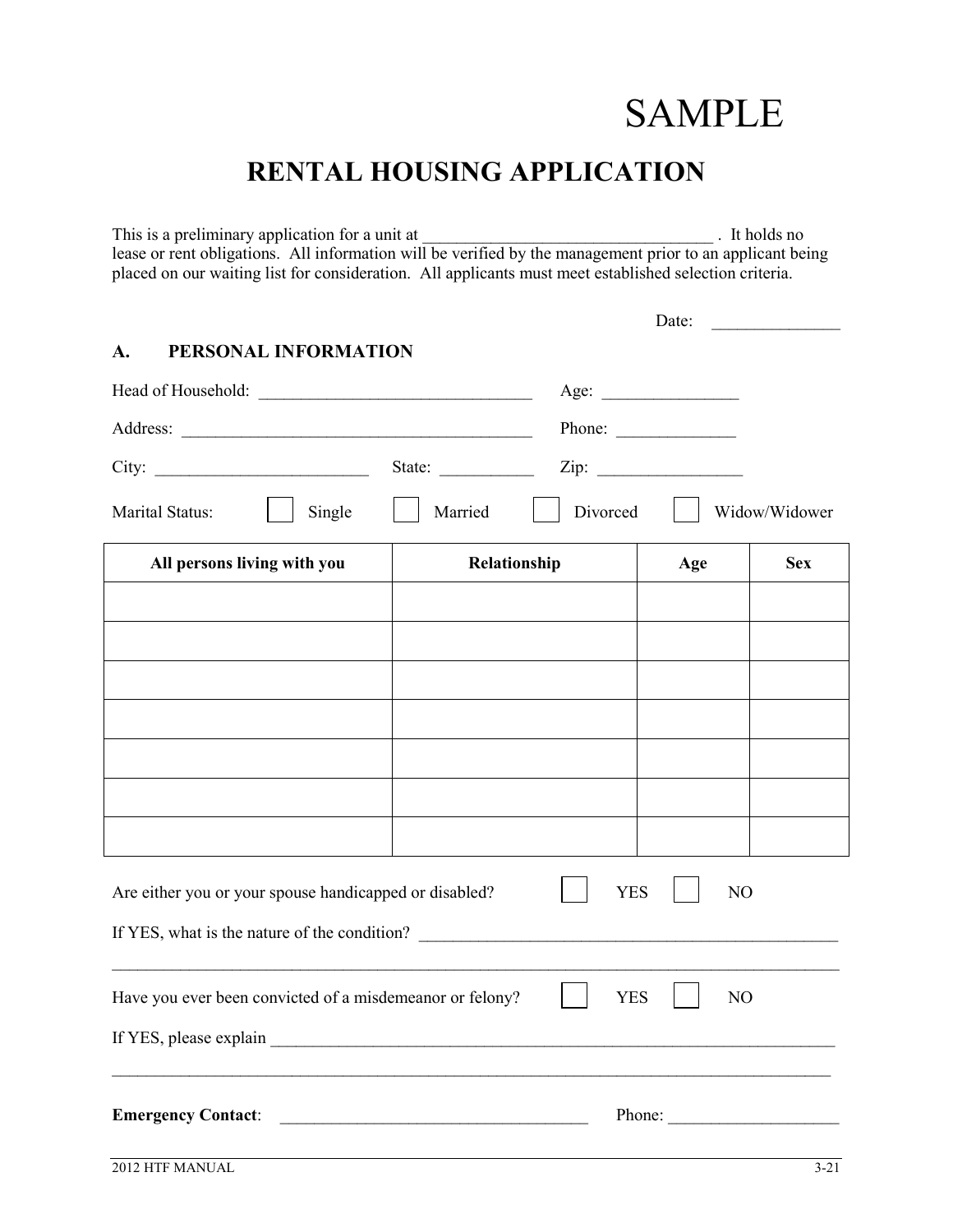#### **B. PRESENT HOUSING INFORMATION**

| How long have you lived at your present address? |        |  |
|--------------------------------------------------|--------|--|
| If you presently rent, how much is your rent?    | per    |  |
| Landlord's Name:                                 | Phone: |  |
| Address:                                         |        |  |

#### **C. DEBTS**

List all current debts, including loans, credit purchases, credit cards, hospital/doctor bills, etc. Attach a separate sheet if necessary.

| COMPANY/LENDER | AMOUNT OWED | <b>PAYMENT</b> | <b>FREQUENCY</b> |
|----------------|-------------|----------------|------------------|
|                |             |                |                  |
|                |             |                |                  |
|                |             |                |                  |
|                |             |                |                  |
|                |             |                |                  |
|                |             |                |                  |

If you have ever failed to pay a debt, had a foreclosure, taken bankruptcy, or had a judgment against you for debt, attach a separate sheet of paper explaining the details.

#### **D. REFERENCES**

List three (3) people not related to you by blood or marriage who we may contact as references

| <b>NAME</b> | <b>ADDRESS</b> | <b>TELEPHONE</b> |
|-------------|----------------|------------------|
|             |                |                  |
|             |                |                  |
|             |                |                  |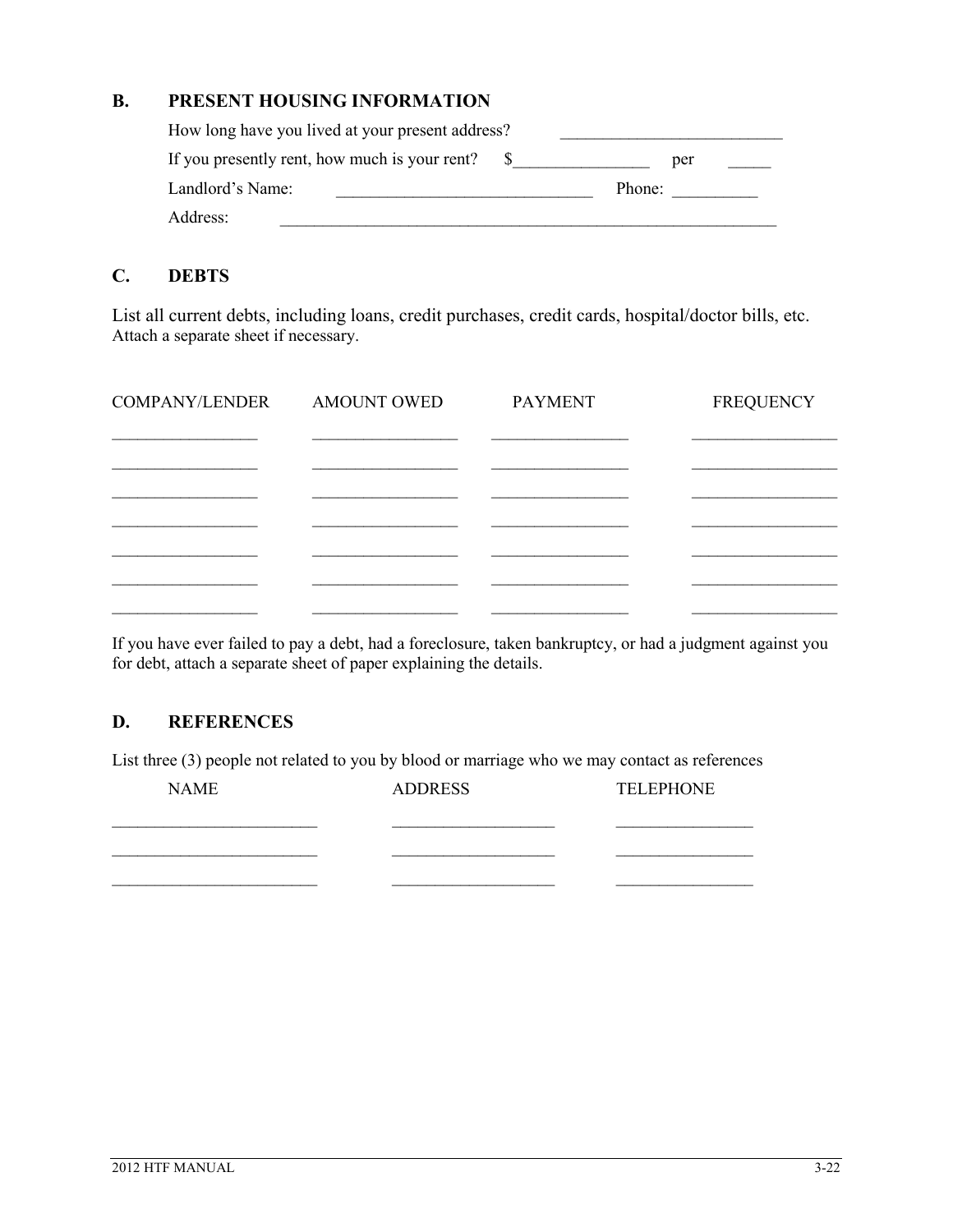#### **E. INDIVIDUAL INCOME CALCULATION**

*Use one sheet for each family member*, including those without income. Mark N/A for areas which are not applicable to the individual. Signature of family member (or guardian for those under 18) is required.

**Name\_\_\_\_\_\_\_\_\_\_\_\_\_\_\_\_\_\_\_\_\_\_\_\_\_\_\_\_\_\_\_Age \_\_\_\_\_\_\_\_\_\_\_\_\_\_\_\_Sex \_\_\_\_\_\_\_\_\_\_\_\_\_\_\_\_**

Last 4 digits Social Security #\_\_\_\_\_\_\_\_\_ Do you receive Food Stamps? Yes\_\_\_\_ No\_\_\_\_

#### **1. DO YOU WORK? LIST ALL EMPLOYERS AND WAGES. Attach 60 days most recent pay stubs:**

| <b>EMPLOYER</b> | <b>TYPE OF WORK</b> | <b>HOW OFTEN PAID</b> | <b>GROSS PAY FROM</b><br><b>CHECK STUB</b> |
|-----------------|---------------------|-----------------------|--------------------------------------------|
|                 |                     |                       |                                            |
|                 |                     |                       |                                            |
|                 |                     |                       |                                            |

#### **2. DO YOU RECEIVE A BENEFIT CHECK (SOCIAL SECURITY, SSI, VA, AFDC, UNEMPLOYMENT, RETIREMENT, ETC.)? Attach current benefits statements or 2 recent check stubs.**

| WHO IS CHECK FROM? | <b>TYPE OF CHECK</b> | <b>HOW OFTEN PAID</b> | <b>GROSS PAY</b> |
|--------------------|----------------------|-----------------------|------------------|
|                    |                      |                       |                  |
|                    |                      |                       |                  |
|                    |                      |                       |                  |

#### **3. ARE YOU SUPPOSED TO RECEIVE CHILD SUPPORT, ALIMONY, OR REGULAR GIFTS OF MONEY? Attach court order, payment records.**

| <b>TYPE OF SUPPORT</b> | <b>AMOUNT</b> | <b>HOW OFTEN PAID</b> | <b>FOR WHICH FAMILY</b><br>MEMBER? |
|------------------------|---------------|-----------------------|------------------------------------|
|                        |               |                       |                                    |
|                        |               |                       |                                    |
|                        |               |                       |                                    |

#### **4. DO YOU HAVE SAVINGS, CHECKING ACCOUNTS, STOCKS, RETIREMENT, ADDITIONAL PROPERTY, OR OTHER ASSETS (DO NOT LIST YOUR CAR OR HOUSE) Attach IRS 1099 forms, bank statements, deeds.**

| <b>TYPE OF ASSET</b> | NAME OF COMPANY<br><b>OR BANK</b> | <b>CURRENT VALUE</b> | <b>INTEREST EARNED</b><br><b>FROM ASSET</b> |
|----------------------|-----------------------------------|----------------------|---------------------------------------------|
|                      |                                   |                      |                                             |
|                      |                                   |                      |                                             |
|                      |                                   |                      |                                             |

#### **5. IF YOU RECEIVE NO INCOME, FILL IN THE BOX BELOW:**

| NAME | MINOR?<br>ARE YOU<br>$\mathbf{A}$ | IF OVER 18. HOW LONG UNEMPLOYED? |
|------|-----------------------------------|----------------------------------|
|      |                                   |                                  |

I certify that the information about me in this application for housing assistance is true and correct and that the address listed is my principal residence. If assistance is approved, I will comply with all HTF rules and regulations. I am aware that providing false information on this application can subject me to criminal sanctions up to and including a Class B Felony.

**Signature: \_\_\_\_\_\_\_\_\_\_\_\_\_\_\_\_\_\_\_\_\_\_\_\_\_\_\_\_\_\_\_\_\_\_\_\_\_\_\_\_\_ Date: \_\_\_\_\_\_\_\_\_\_\_\_\_**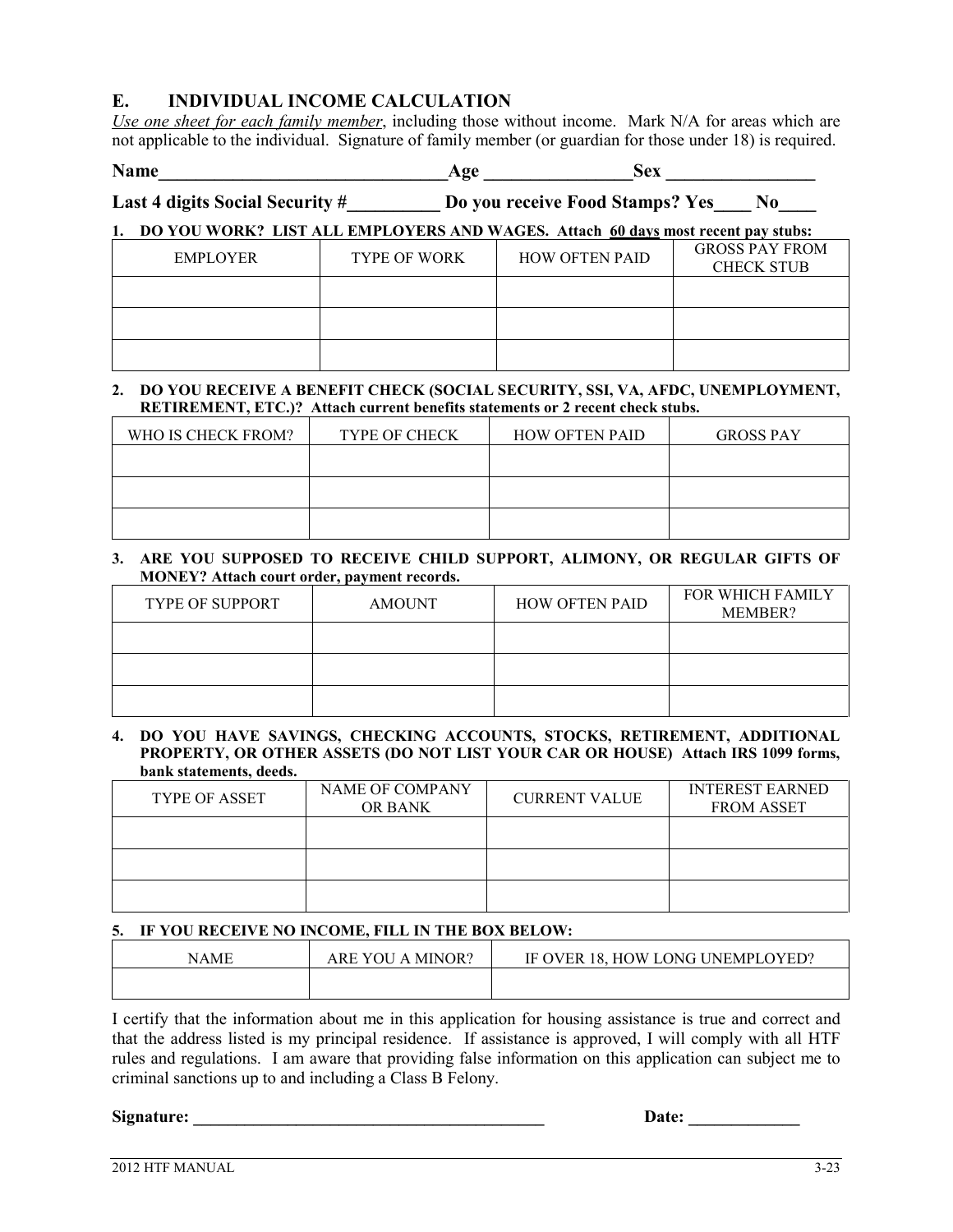#### **F. FAMILY INCOME CALCULATION**

All information should come from Individual Income Calculation Sheets

1. Number in Household\_\_\_\_\_\_\_\_

Number with Income\_\_\_\_\_\_\_\_

Number without Income

2. Income Limits for County. Dated Show totals from Individual Income Calculations pages and convert to annual gross income. If there are assets, compare the current value of the asset to the actual income from the asset. If the current value is greater than \$5,000, multiply the current value by the passbook rate to determine the income from the asset.

| Family Members with Income): | Totals from Individual<br>Income Calculation sheets |
|------------------------------|-----------------------------------------------------|
|                              |                                                     |
|                              |                                                     |
|                              |                                                     |
|                              |                                                     |
|                              |                                                     |
|                              |                                                     |

3. Calculate Total Household Gross Annual Income: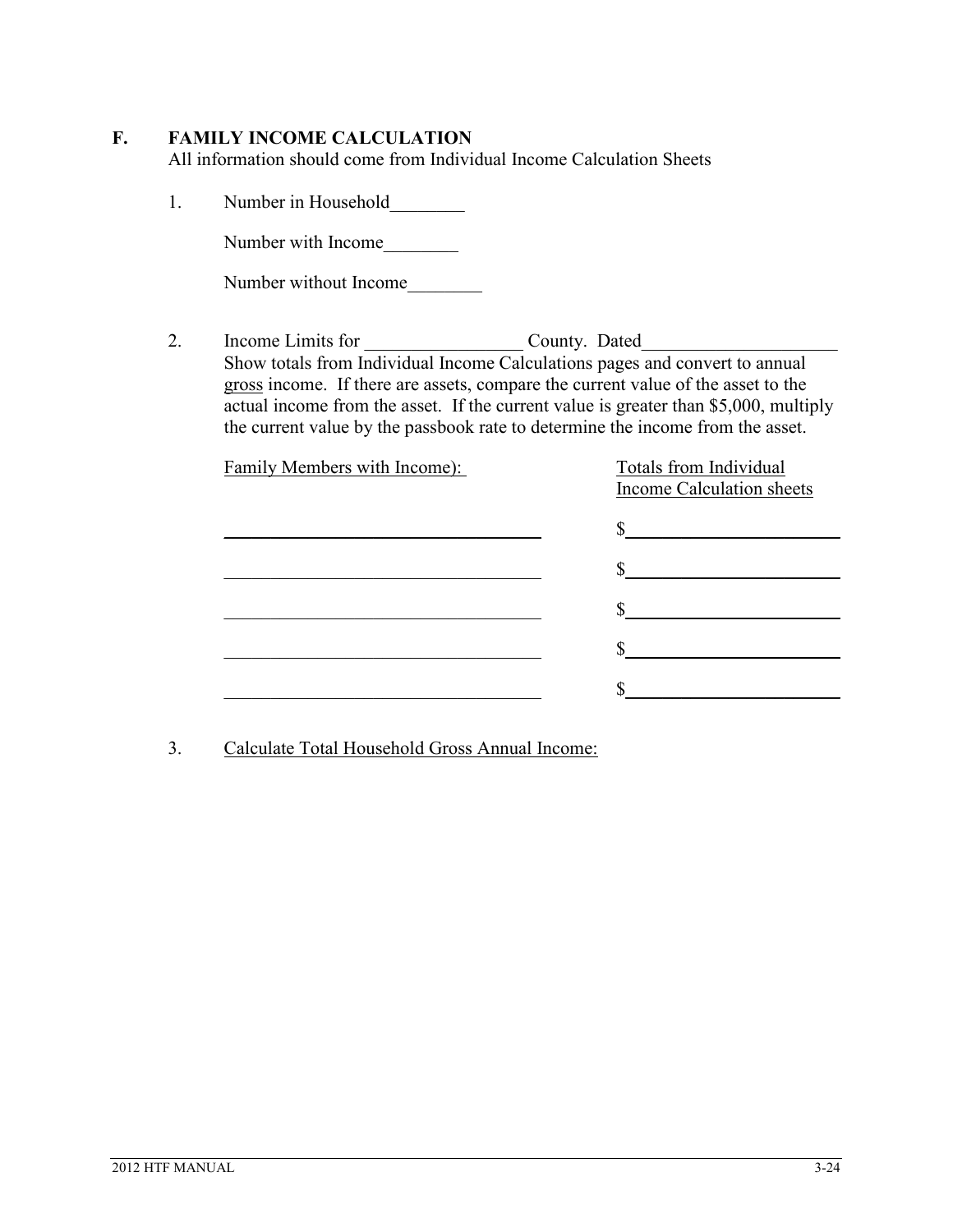#### **H. CERTIFICATION AND AGREEMENT**

I certify that all the information above is complete, correct and true to the best of my knowledge. I understand that false or misleading information may result in the rejection of my application. I also understand that completion of this application in no way guarantees that I receive rental housing. Further, I give permission to check any and all information and/or references contained herein, including but not limited to employers and landlords; and further, I also give permission to check my credit rating and the credit information contained herein either directly or through a credit reporting agency.

| the control of the control of the control of the control of the control of | Date:                                            |
|----------------------------------------------------------------------------|--------------------------------------------------|
| Applicant                                                                  |                                                  |
|                                                                            | Date:                                            |
| Co-Applicant                                                               |                                                  |
|                                                                            | RETURN COMPLETED APPLICATION AND ATTACHMENTS TO: |
|                                                                            |                                                  |
|                                                                            |                                                  |
|                                                                            |                                                  |
| Manager's Comments:                                                        |                                                  |
| Prior Residence Check:                                                     |                                                  |
| Credit Check:                                                              |                                                  |
| Reference Check:                                                           |                                                  |
| Police Check:                                                              |                                                  |
| Disposition:<br>Approved/Date:<br>Notified Date:                           | Disapproved/Date:                                |
| Date:                                                                      | Manager's Signature                              |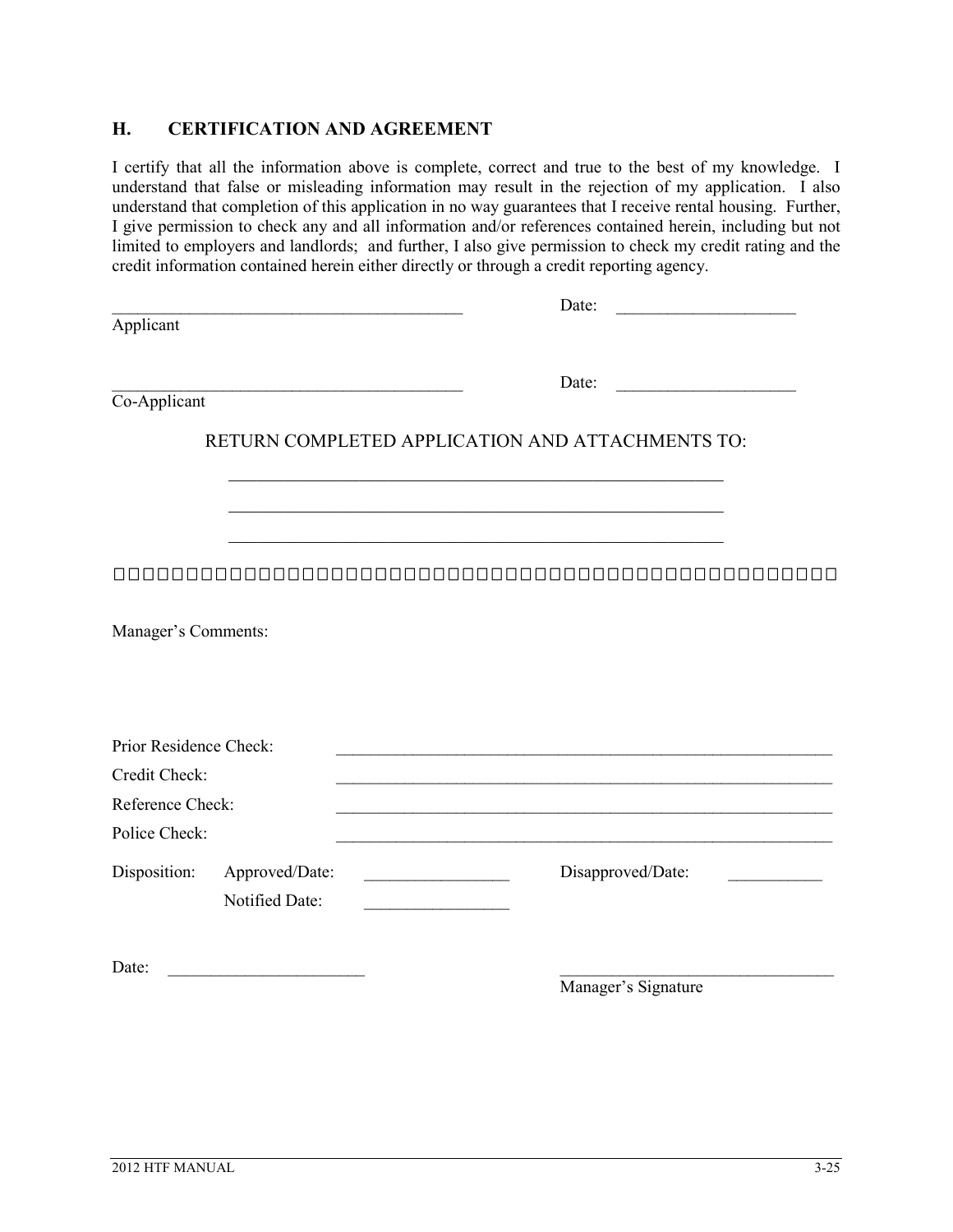## **ATTACHMENT II**

#### **2012 HOME Program Rents**

#### *EFFECTIVE February 9, 2012*

#### TENNESSEE COUNTIES IDENTIFIED BY METROPOLITAN AND NON-METROPOLITAN STATUS

| <b>METROPOLITAN AREAS<sup>2</sup></b> | <b>COUNTIES</b>                                                                                         |
|---------------------------------------|---------------------------------------------------------------------------------------------------------|
| MSA - CHATTANOOGA                     | HAMILTON, MARION, SEQUATCHIE                                                                            |
| <b>HMFA - CLARKSVILLE-</b>            | <b>MONTGOMERY</b>                                                                                       |
| <b>HMFA - STEWART COUNTY</b>          | <b>STEWART</b>                                                                                          |
| <b>MSA-CLEVELAND</b>                  | <b>BRADLEY, POLK</b>                                                                                    |
| <b>MSA - JACKSON</b>                  | CHESTER, MADISON                                                                                        |
| <b>MSA - JOHNSON CITY</b>             | CARTER, UNICOI, WASHINGTON                                                                              |
| MSA-KINGSPORT-BRISTOL                 | HAWKINS, SULLIVAN                                                                                       |
| <b>MSA - KNOXVILLE</b>                | ANDERSON, BLOUNT, KNOX, LOUDON, UNION                                                                   |
| <b>HMFA - MEMPHIS</b>                 | FAYETTE, SHELBY, TIPTON                                                                                 |
| <b>MSA-MORRISTOWN</b>                 | <b>GRAINGER, HAMBLEN, JEFFERSON</b>                                                                     |
| HMFA-NASHVILLE-MURFREESBORO           | CANNON, CHEATHAM, DAVIDSON, DICKSON,<br>ROBERTSON, RUTHERFORD, SUMNER,<br>TROUSDALE, WILLIAMSON, WILSON |
| <b>HMFA - HICKMAN COUNTY</b>          | <b>HICKMAN</b>                                                                                          |
| <b>HMFA-MACON COUNTY</b>              | <b>MACON</b>                                                                                            |
| $HMFA-SMITH$                          | <b>SMITH</b>                                                                                            |
| NON-METROPOLITAN AREAS                | ALL OTHER COUNTIES                                                                                      |

<span id="page-69-0"></span> <sup>2</sup> MSA is a Metropolitan Statistical Area. HFMA is a HUD Metro FMR area.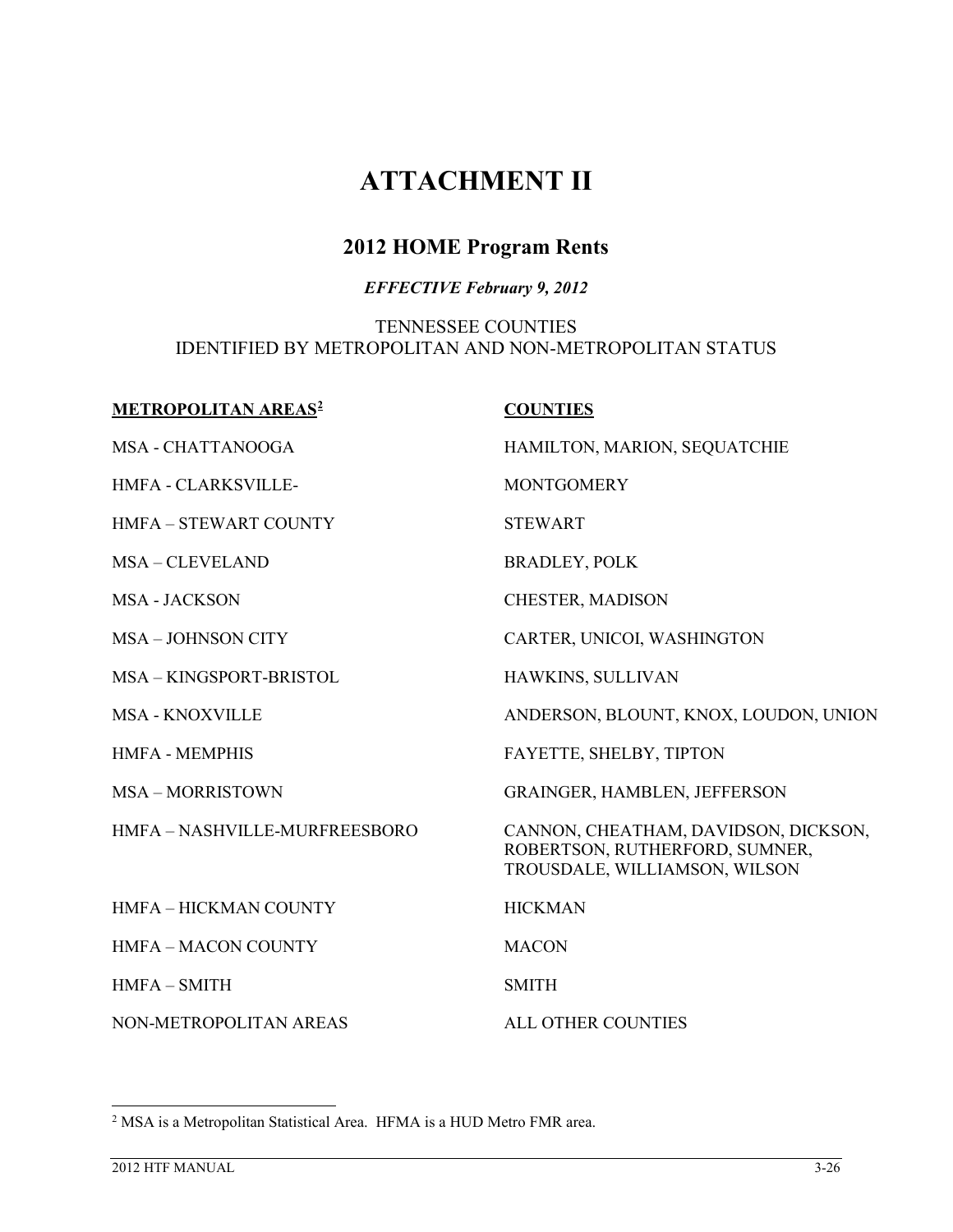### **SECTION FOUR**

## **PROGRAM FORMS**

#### **I. START UP FORMS**

The forms in this section are to be completed and the first three submitted to THDA prior to requesting funds. Regardless of the activities undertaken, all grantees are required to submit these forms. The Policy of Non-Discrimination must be posted in a prominent place in the Grantee's office. The first three forms will be included in the large manila envelop with the Housing Trust Fund Contract.

#### **FORM 1 AUTHORIZED SIGNATURES**

This form is used to identify those persons authorized to sign pay requests. Two authorized signatures are required for each Request for Payment (Form 5). A new Form 2 is required for each new grant year. Grantees are encouraged to authorize more than 2 individuals to sign pay requests in case someone is unavailable. Please note that the person authorizing the signatures can not sign the pay requests. Changes throughout the grant year may be made to the authorized signatures by submitting a new Form 2 to replace the existing form.

#### **FORM 2 AUTHORIZED AGREEMENT FOR AUTOMATED DEPOSITS**

Housing Trust Fund grantees are not paid through the State Edison system so this form is no longer necessary for HTF Competitive Grants.

#### **FORM 3 CERTIFICATION FOR REUSE OF FUNDS**

The Grantee certifies that any recapture of Housing Trust Funds or any program income generated by Housing Trust Fund activities will be utilized by the Grantee for housing activities benefiting very low income, very low income elderly or very low income special needs populations.

#### **FORM 4 POLICY OF NON-DISCRIMINATION**

This form is posted prominently at the Grantee's office.

#### **POLICIES AND PROCEDURES FOR THE OPERATION OF THE PROGRAM**

A copy of the Policies and Procedures must be submitted to THDA for approval prior to incurring costs.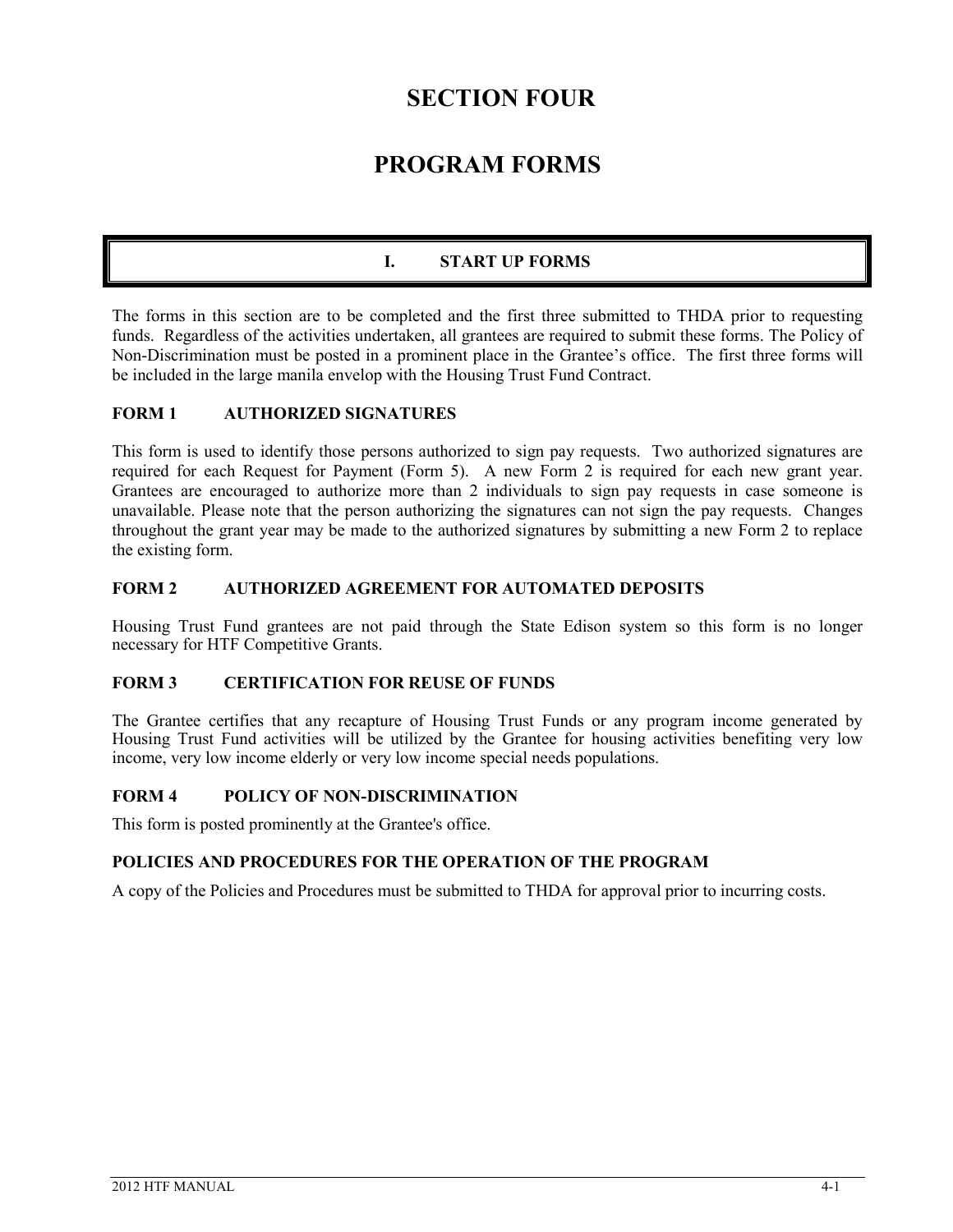#### **FORM 1**

#### **HOUSING TRUST FUND SIGNATURE FORM**

| AUTHORIZED SIGNATURES FOR REQUESTS FOR PAYMENT<br>THE HOUSING TRUST FUND COMPETITIVE GRANT PROGRAM                                                                   |                             |  |
|----------------------------------------------------------------------------------------------------------------------------------------------------------------------|-----------------------------|--|
| 1. Grantee Name:                                                                                                                                                     | 2. Address:                 |  |
| 3. Contract Number:                                                                                                                                                  | 4. Telephone:               |  |
| TWO SIGNATURES ARE REQUIRED ON EACH REQUEST FOR PAYMENT                                                                                                              |                             |  |
| Signatures of Individuals Authorized to Sign Requests for Payment:                                                                                                   |                             |  |
| 5. Typed Name and Signature                                                                                                                                          | 5. Typed Name and Signature |  |
| 5. Typed Name and Signature                                                                                                                                          | 5. Typed Name and Signature |  |
| I certify that the signatures above are of the individuals authorized to sign Requests for Payment. (NOTE<br>- The person signing in Box 6 cannot sign Pay Requests) |                             |  |
| 6. Signature of Chief Elected Officer/Executive Director                                                                                                             |                             |  |
| Date:                                                                                                                                                                |                             |  |

A new signature form must be submitted whenever signatories change.

Ī

 $\overline{\mathbf{1}}$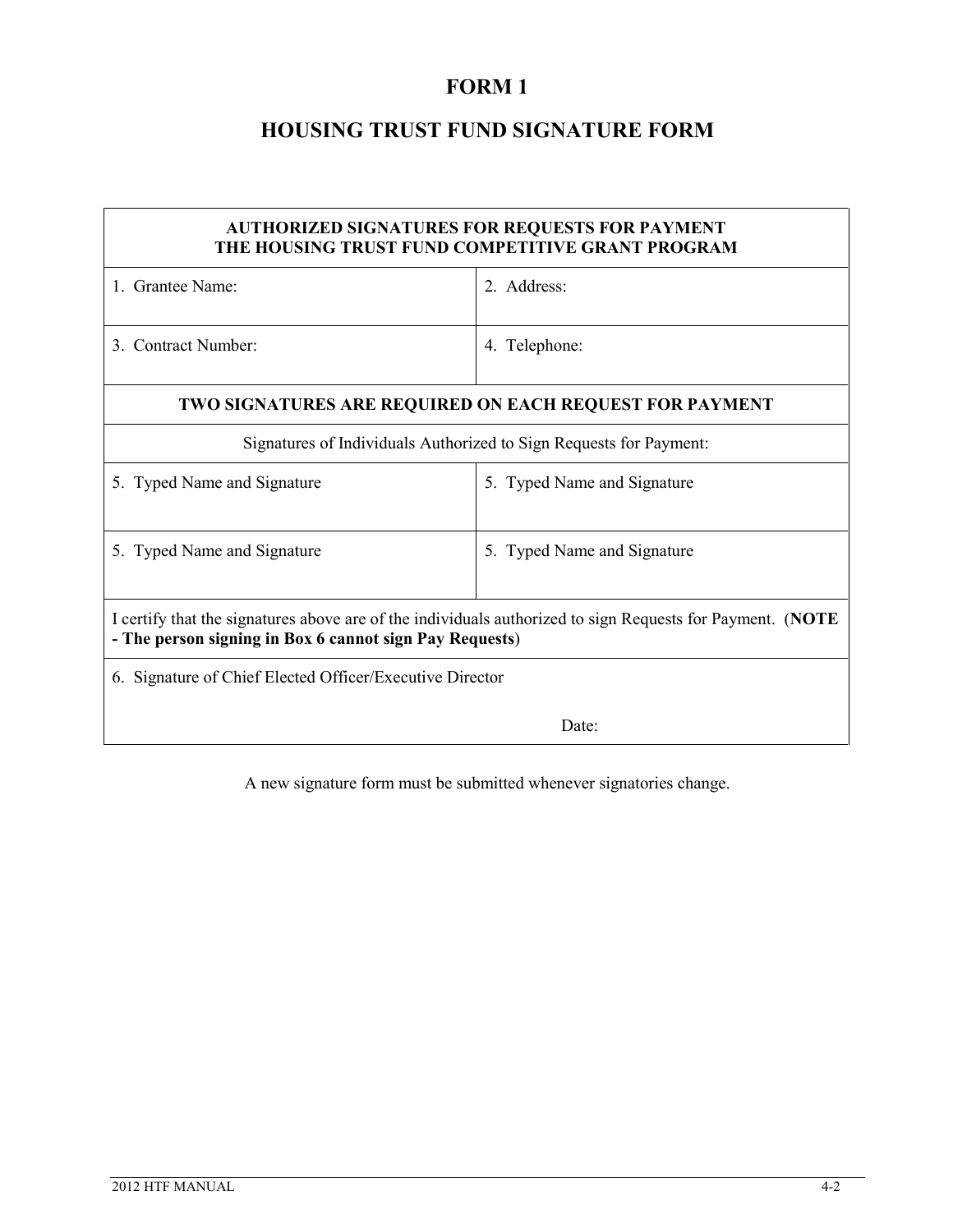### **REUSE OF FUNDS CERTIFICATION**

This is to certify that any recaptured funds or any program income generated by housing activities assisted through the THDA Housing Trust Fund Competitive Grant Program will be used for housing activities benefiting very low income, very low income elderly or very low income special needs populations.

\_\_\_\_\_\_\_\_\_\_\_\_\_\_\_\_\_\_\_\_\_\_\_\_\_\_\_\_\_\_\_\_\_\_\_ \_\_\_\_\_\_\_\_\_\_\_\_\_\_\_\_\_\_\_\_\_

Chief Elected Official/Executive Director Date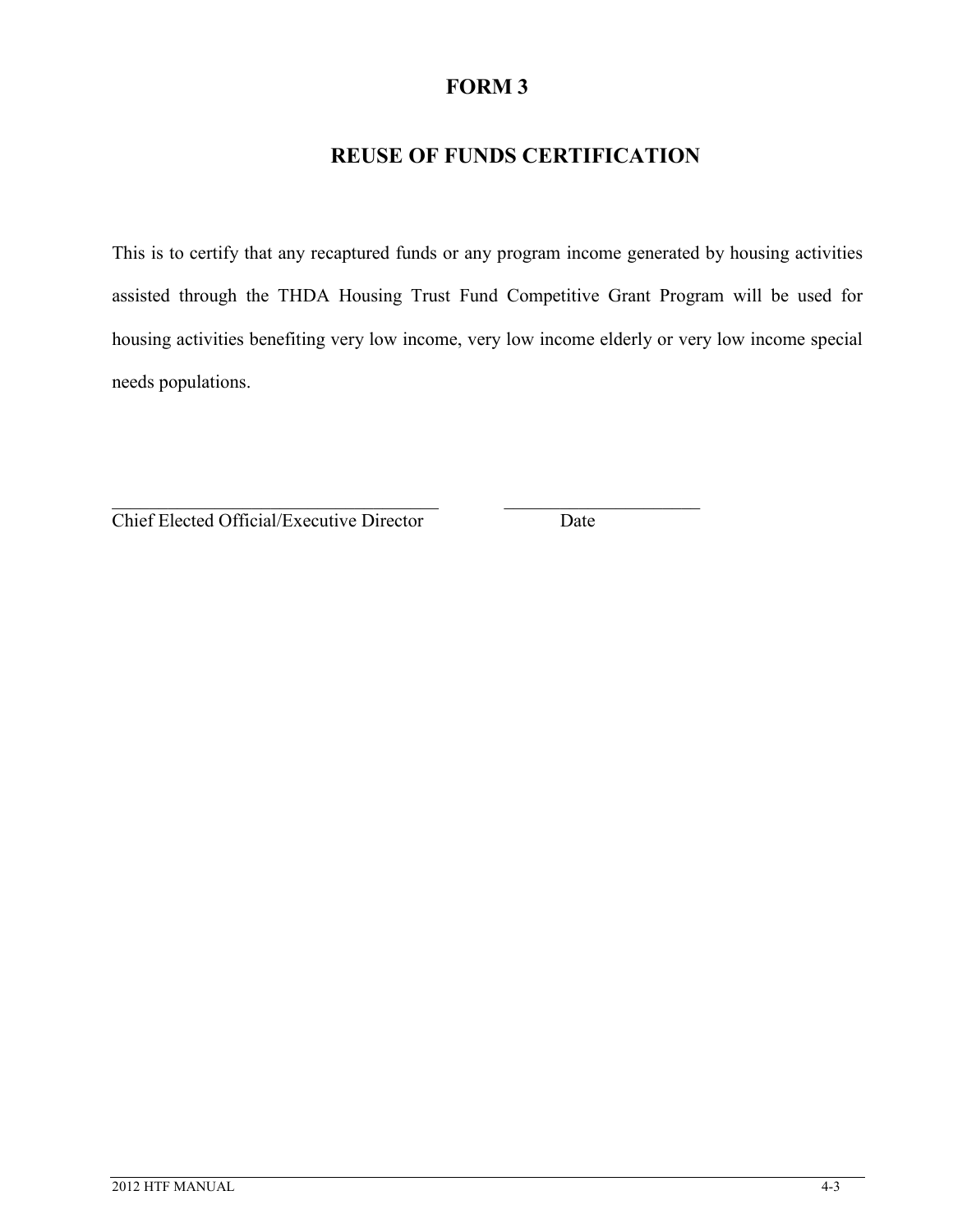# **THDA HOUSING TRUST FUND POLICY OF NON-DISCRIMINATION**

The does not discriminate on the basis of race, color, religion, national origin, sex, age, physical or mental handicap, and family status in the admission or access to, or treatment or employment in its housing program or activities funded by the Tennessee Housing Development Agency.

> $\mathcal{L}_\mathcal{L}$  , which is a set of the set of the set of the set of the set of the set of the set of the set of the set of the set of the set of the set of the set of the set of the set of the set of the set of the set of NAME

> > ADDRESS

CITY, STATE, ZIP CODE

#### $\mathcal{L}_\mathcal{L}$  , which is a set of the set of the set of the set of the set of the set of the set of the set of the set of the set of the set of the set of the set of the set of the set of the set of the set of the set of TELEPHONE NUMBER

has been designated to coordinate compliance with the nondiscrimination requirements contained in the Department of Housing and Urban Development's (HUD) regulations implementing Section 504 (24 CFR Part 8, dated June 2, 1988), Section 3 (24 CFR Part 135, dated October 23, 1973, Use of Small and Disadvantaged Businesses and Hiring Lower Income Residents of the Project Area), Equal Employment Opportunity Act of 1978 (In House Equal Employment Opportunity), Executive Order 11246, as amended by Executive Order 11375 (Equal Employment Opportunity on Federal Assisted Construction Contracts), and Executive Order 11625 (Minority Entrepreneurship).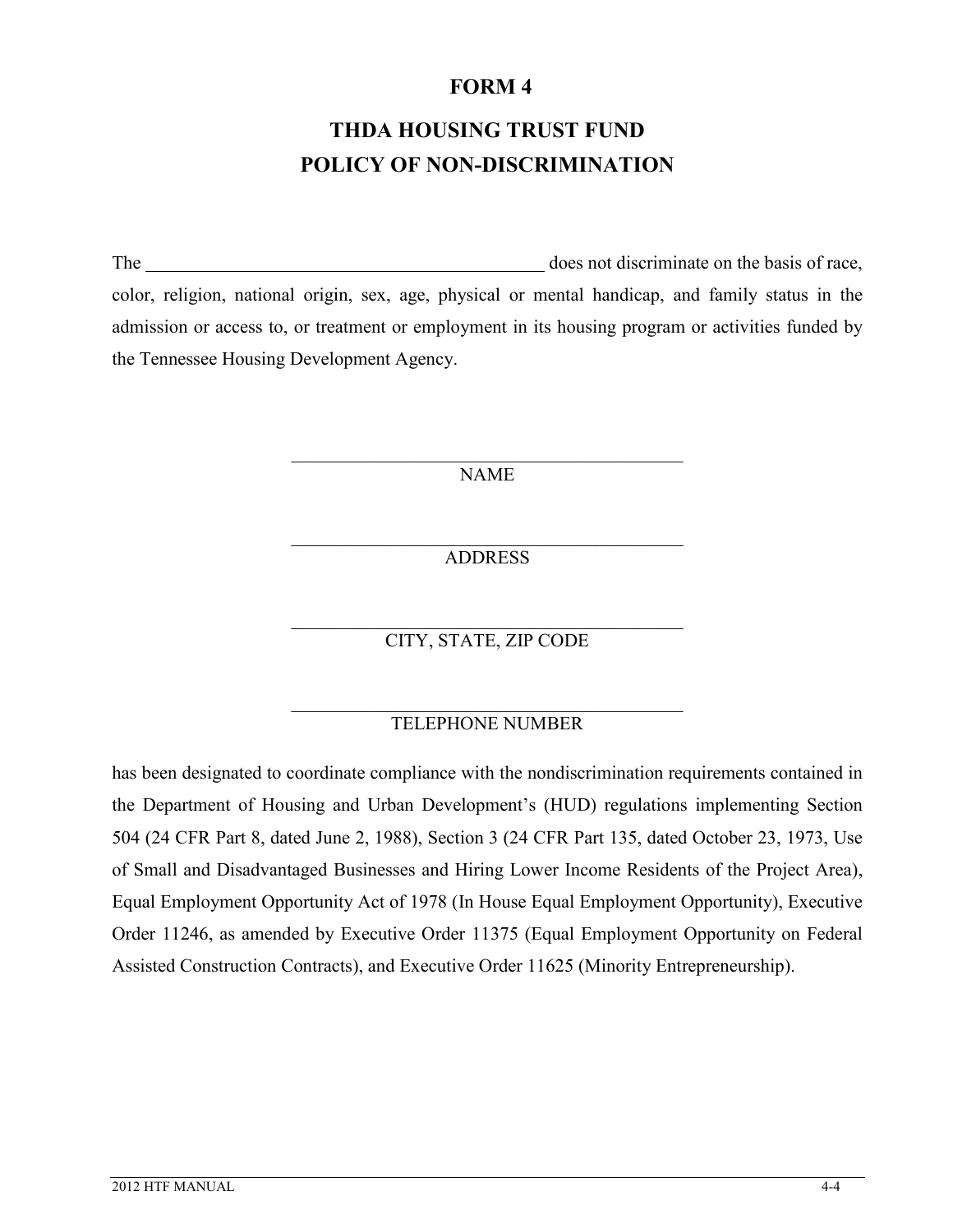#### **II. REQUEST FOR PAYMENT FORMS**

To ensure compliance with Housing Trust Fund policies, the contract between the Grantee and THDA must be executed before Grantees can begin a project or request funds from THDA. Payment will not be made until contracts and Start-up Forms 1 through 3 are signed and returned. Funds committed or expended before the execution of a working agreement will not be reimbursed.

#### **FORM 5 REQUEST FOR PAYMENT**

This form must be used to request funds for each individual project. More than one REQUEST FOR PAYMENT may be sent at a time and more than one REQUEST FOR PAYMENT may be made on an individual project. This form must be completely filled out, including beneficiary information (when available), and be signed by two authorized individuals. Each draw request must be accompanied by backup documentation, such as a signed, dated contract and work write-up or a Cost Certification Form.

#### **FORM 6 INTERIM DRAW CERTIFICATION**

This form accompanies a Request for Payment when the Grantee is requesting interim draws on individual projects. For large construction projects using an architect to supervise construction, the AIA Forms 702 and 703 may be substituted for the Interim Draw Certification.

#### **FORM 7 CERTIFICATION OF COMPLETION AND FINAL INSPECTION**

A copy of this form is submitted with the final Request for Payment on a project. This form certifies that all work has been completed in accordance with the contract and work write-up. For new construction projects, a copy of the Certificate of Occupancy issued by the local code department may be substituted for this form.

#### **FORM 8 COST CERTIFICATION FORM FOR MATERIALS AND LABOR**

This form accompanies a Request for Payment by Grantees using Housing Trust Funds to reimburse for the purchase of materials or labor to rehabilitate or construct a unit. This form is used in lieu of submitting itemized receipts.

#### **FORM 9 CERTIFICATION OF COSTS FOR ADMINISTRATIVE EXPENSES**

This form accompanies a Request for Payment to reimburse for administrative expense incurred by a Grantee administering its own grant. Administrative funds may only be requested in proportion to the draw down of program funds. If the grantee contracts for administrative services, invoices from the administrator may serve as documentation with the pay request.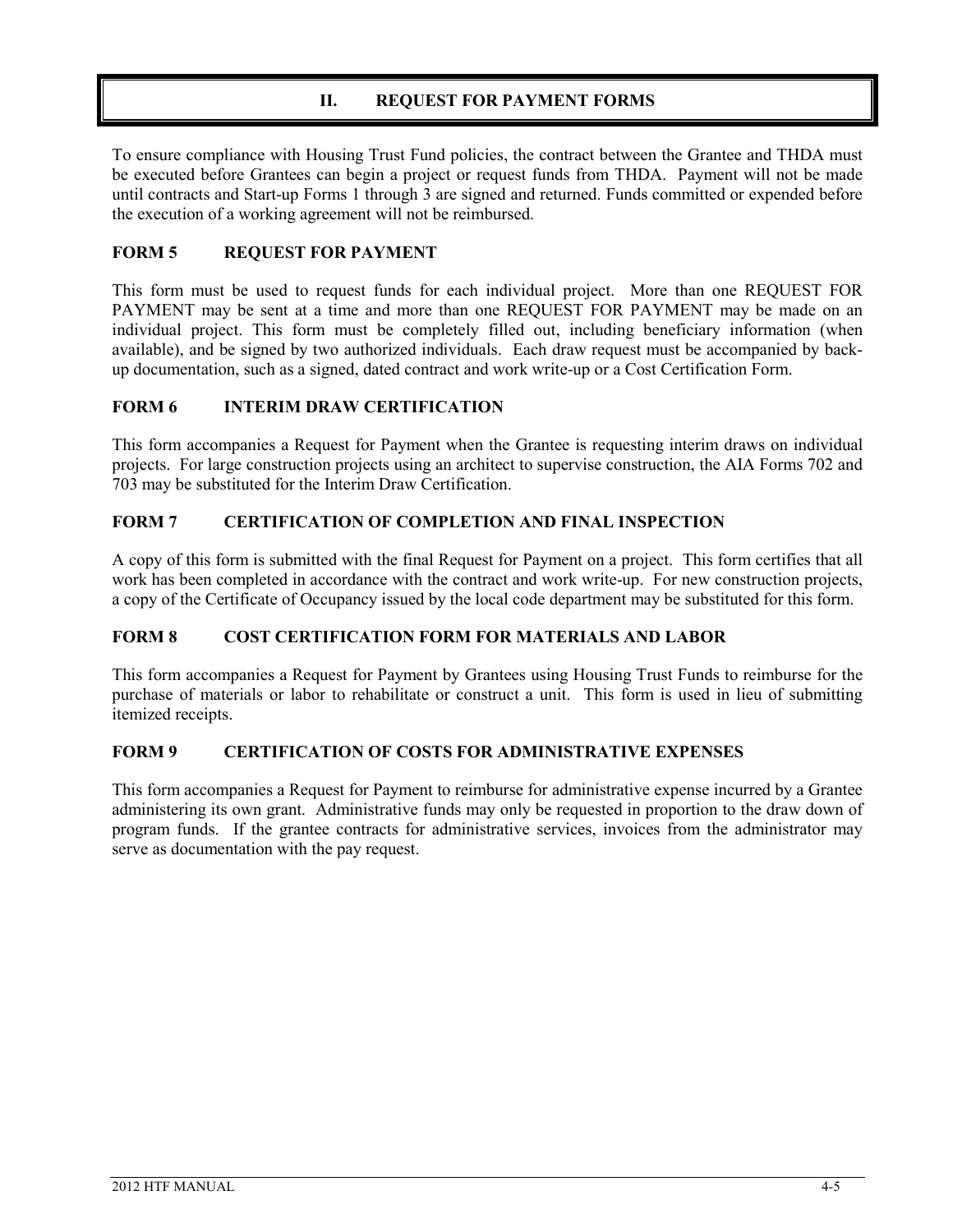#### **III. DOCUMENTATION FOR REQUESTS FOR PAYMENT**

- **REHABILITATION USING A CONTRACTOR** Grantees operating a housing rehabilitation program by contracting for services must submit a contract and work write-up with the Request for Payment (Form 5).
	- 1. Grantees may request 50% of the contract amount when the project is 60% complete. In addition to the contract and work write-up, an Interim Draw Certification (Form 6) is submitted with the interim draw request (Form 5).
	- 2. The remainder of the Housing Trust Funds may be requested at the completion of the project. At this time, the Certification of Completion and Final Inspection (Form 7) is submitted with the draw request (Form 5).
- **REHABILITATION PURCHASING MATERIALS OR LABOR** Grantees operating a housing rehabilitation program by purchasing materials and using volunteer and/or some contract labor, must submit a Cost Certification Form (Form 8) with the draw request to document the costs incurred for materials and labor. The signature of the Chief Financial Officer or Director is required on the Cost Certification. This form must reflect expenditures equal to or greater than the funds requested on the Request for Payment Form. Reusable tools and equipment are not eligible for reimbursement.
- **HOMEOWNERSHIP THROUGH ACQUISITION/REHABILITATION AND SALE** Grantees operating a homeownership program through acquisition, rehabilitation and sale to eligible homebuyers must include the following to draw down Housing Trust Funds (not all documents are required at time of an interim draw, contact your program specialist for details):
	- 1. A copy of the sales contract for the acquisition of the unit by the Grantee;
	- 2. A copy of an appraisal or other documentation to support acquisition cost;
	- 3. A copy of the HUD-1 for purchase by the Grantee;
	- 4. A copy of the rehabilitation contract and work write-up; or
	- 5. Copy of work write-up and Cost Certification (Form 8), if purchasing materials;
	- 6. A copy of the Certificate of Occupancy or Certification of Completion and Final Inspection (Form 7);
	- 7. Documentation that the homebuyer has been approved for a permanent mortgage that meets program guidelines, when the homebuyer is identified;
	- 8. A copy of the sales contract between the Grantee and the homebuyer;
	- 9. A copy of the appraisal supporting the sales price paid by the homebuyer ;
	- 10. A copy of the proposed HUD-1 for purchase by the homebuyer;
	- 11. Documentation that the homebuyer has completed a homeownership education program; and
	- 12. Post Closing, copy of the signed HUD-1, copy of the Note and recorded Deed of Trust securing the HTF compliance period.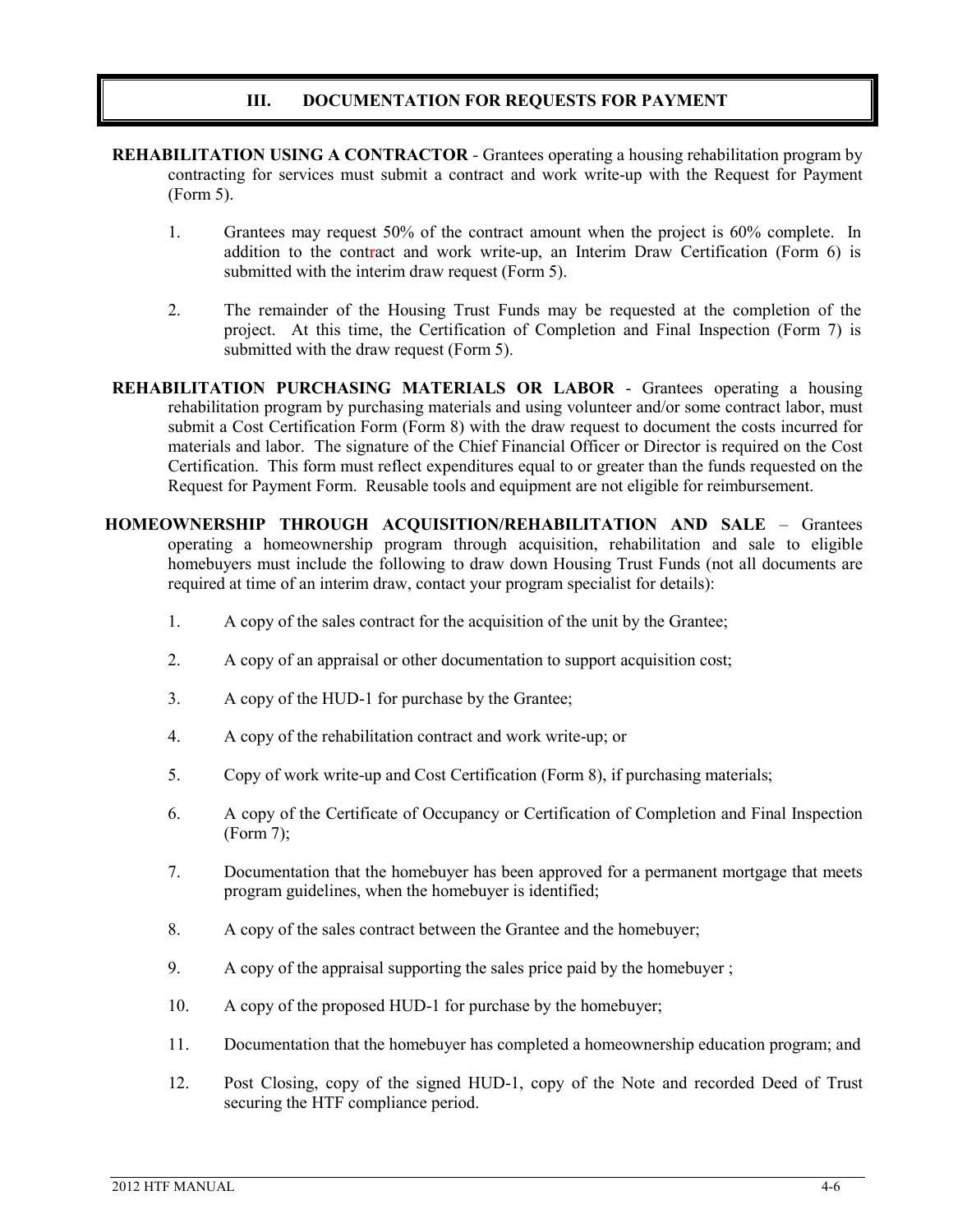**HOMEOWNERSHIP THROUGH NEW CONSTRUCTION AND SALE** – Grantees operating a homeownership program using Housing Trust Funds to construct new units for purchase by eligible homebuyers must submit the following to draw down funds (not all documents are required at time of an interim draw, contact your program specialist for details):

- 1. If applicable, contract for purchase of land;
- 2. If applicable, a copy of an appraisal or other documentation to support acquisition cost;
- 3. If applicable, a copy of the HUD-1 for purchase by the Grantee;
- 4. Copy of the construction contract with the builder and copy of work write-up or plans and specifications; or
- 5. Copy of work write-up or plans and specifications, and Cost Certification (Form 8), if purchasing materials;
- 6. A copy of the Certificate of Occupancy or Certification of Completion and Final Inspection (Form 7);
- 7. Documentation that the homebuyer has been approved for a permanent mortgage that meets program guidelines, when the homebuyer is identified;
- 8. A copy of the sales contract between the Grantee and the homebuyer;
- 9. A copy of the appraisal supporting the sales price paid by the homebuyer;
- 10. A copy of the proposed HUD-1 for purchase by the homebuyer;
- 11. Documentation that the homebuyer has completed a homeownership education program; and
- 12. Post Closing, copy of the signed HUD-1, copy of the Note and recorded Deed of Trust securing the HTF compliance period.

**HOMEOWNERSHIP THROUGH NEW CONSTRUCTION AND SALE (HABITAT STYLE)** – Grantees using Housing Trust Funds to operate a homeownership program by constructing the new units for purchase by eligible homebuyers in the Habitat mode must submit the following to draw down funds (not all documents are required at time of an interim draw, contact your program specialist for details):

- 1. Cost Certification (Form 8) documenting the purchase of materials and volunteer labor;
- 2. Copy of work write-up or plans and specifications;
- 3. A copy of the Certificate of Occupancy or Certification of Completion and Final Inspection (Form 7);
- 4. Documentation that the homebuyer has been approved for a permanent mortgage that meets program guidelines, when the homebuyer is identified;
- 5. A copy of the sales contract between the Grantee and the homebuyer;
- 6. A copy of the appraisal supporting the sales price paid by the homebuyer;
- 7. A copy of the proposed HUD-1 for purchase by the homebuyer;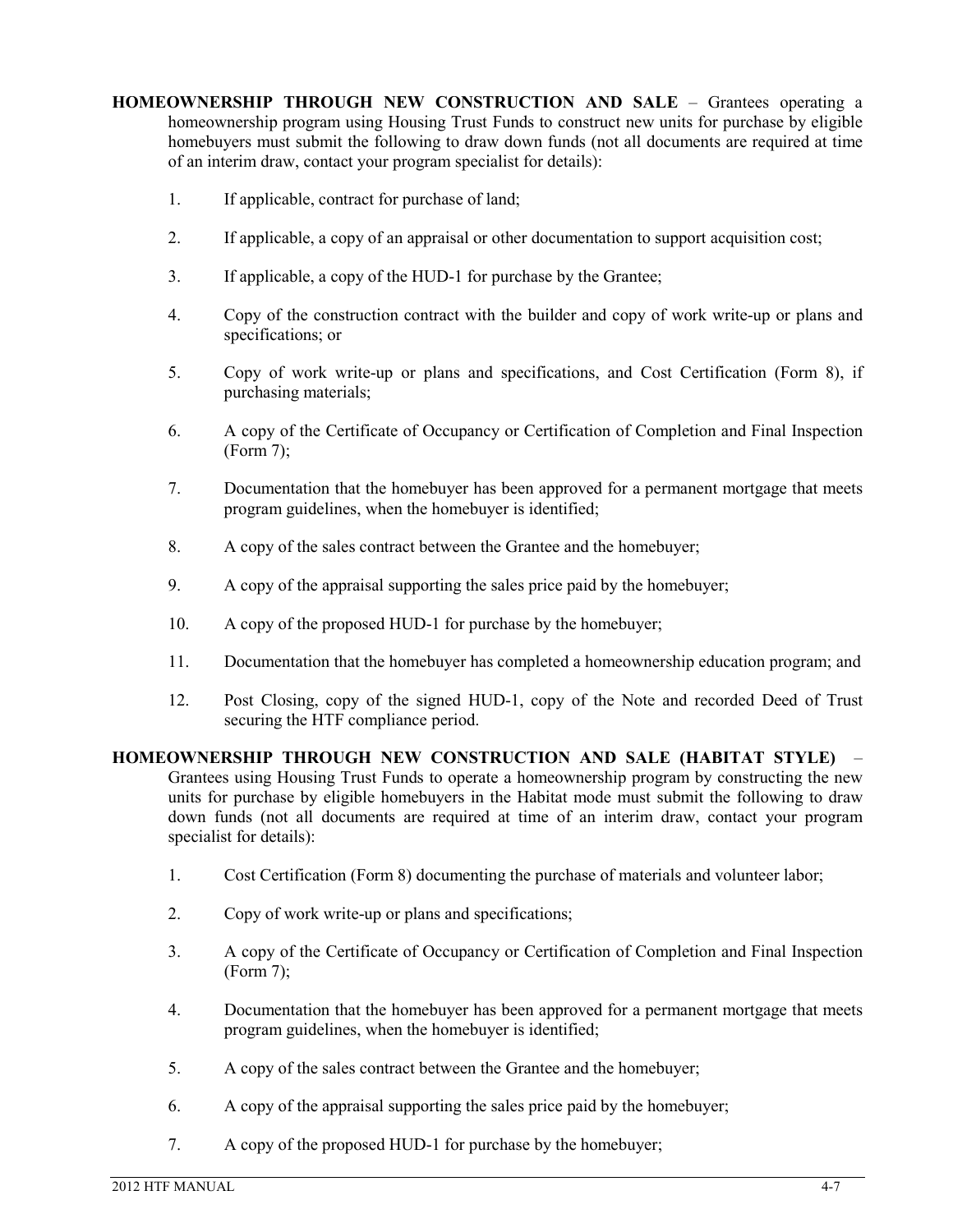- 8. Documentation that the homebuyer has completed a homeownership education program; and
- 9. Post Closing, copy of the Note and recorded Deed of Trust securing the HTF compliance period.
- **NEW CONSTRUCTION OF RENTAL UNITS** Grantees using Housing Trust Funds to construct new rental units must submit the following to draw down funds (not all documents are required at time of an interim draw, contact your program specialist for details):
	- 1. THDA must have the original Grant Note and recorded Deed of Trust and Restrictive Covenant securing the 5 year rental compliance period before the HTF funds can be drawn;
	- 2. If applicable, contract for purchase of land;
	- 3. If applicable, a copy of an appraisal or other documentation to support acquisition cost;
	- 4. If applicable, a copy of the HUD-1 for purchase by the Grantee;
	- 5. Copy of the construction contract with the builder and copy of work write-up or plans and specifications; or
	- 6. Copy of work write-up or plans and specifications, and Cost Certification (Form 8), if purchasing materials;
	- 7. Final payment of the HTF development funds will only be made when the Certificate Occupancy or Certificate of Substantial Completion is issued.

The amount of HTF that a Grantee may draw down for a rental project will be in proportion to the total project cost. For example, a project in which the HTF is providing 40% of the total cost will be able to draw 40% of each request from the HTF. Final payment of HTF will be made when the certificate of occupancy or certificate of substantial completion is issued.

**ACQUISITION OF RENTAL UNITS** – Grantees using Housing Trust Funds to acquire existing rental units must submit the following to draw down funds:

- 1. A copy of the sales contract for the acquisition of the unit by the Grantee;
- 2. A copy of an appraisal or other documentation to support acquisition cost;
- 3. A copy of the HUD-1 for purchase by the Grantee;

The Grantee will coordinate the closing for the acquisition of the property with the THDA Program Coordinator so that the check for the acquisition of the property and the HTF legal documents can be prepared and sent to the closing agent for execution and recording.

**ACQUISITION AND REHABILITATION OF RENTAL UNITS** – Grantees using Housing Trust Funds to acquire and rehabilitate existing rental units must submit the following to draw down funds:

- 1. A copy of the sales contract for the acquisition of the unit by the Grantee;
- 2. A copy of an appraisal or other documentation to support acquisition cost;
- 3. A copy of the HUD-1 for purchase by the Grantee;
- 4. A copy of the rehabilitation contract and work write-up; or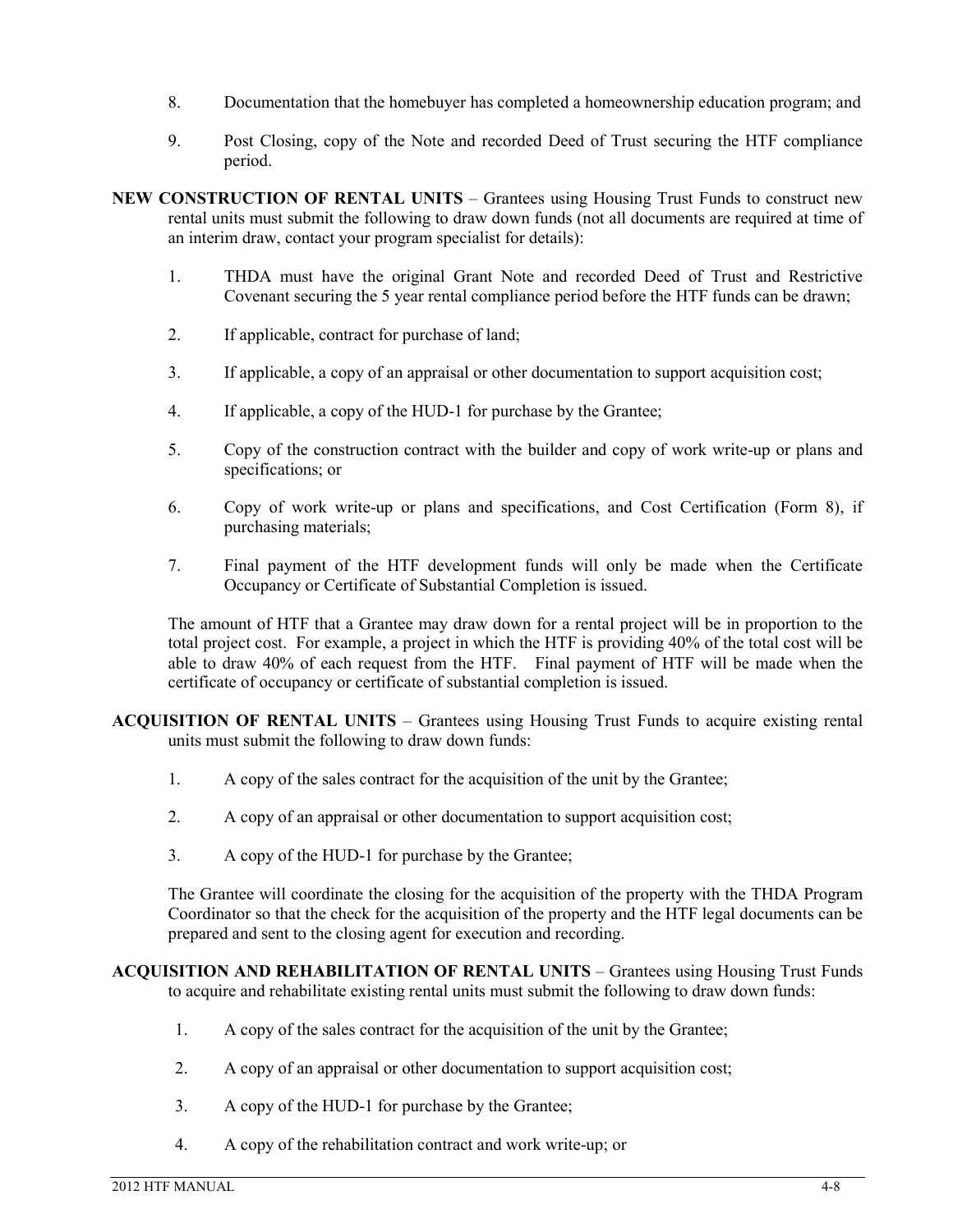- 5. Copy of work write-up and Cost Certification (Form 8), if purchasing materials; and
- 6. A copy of the Certificate of Occupancy or Certification of Completion and Final Inspection (Form 7).

The Grantee will coordinate the closing for the acquisition of the property with the THDA Program Coordinator so that the check for the acquisition of the property and the HTF legal documents can be prepared and sent to the closing agent for execution and recording. The rehabilitation documentation can be submitted at the time of the first rehabilitation draw.

**ADMINISTRATION** – Grantees may use up to 7% of their Housing Trust Fund grant for administrative expenses provided that funds for administration from the Housing Trust Fund are included in the budget in the contract with THDA. Administrative funds may only be requested in proportion to the draw down of program funds. If the grantee contracts for administrative services, invoices may serve as documentation with the pay request. If grantees are administering their own projects, then the Certification of Administrative Expenditures (Form 9) is submitted as the supporting documentation along with the pay request (Form 5). The signature of the Chief Financial Officer or Director is required on Form 9.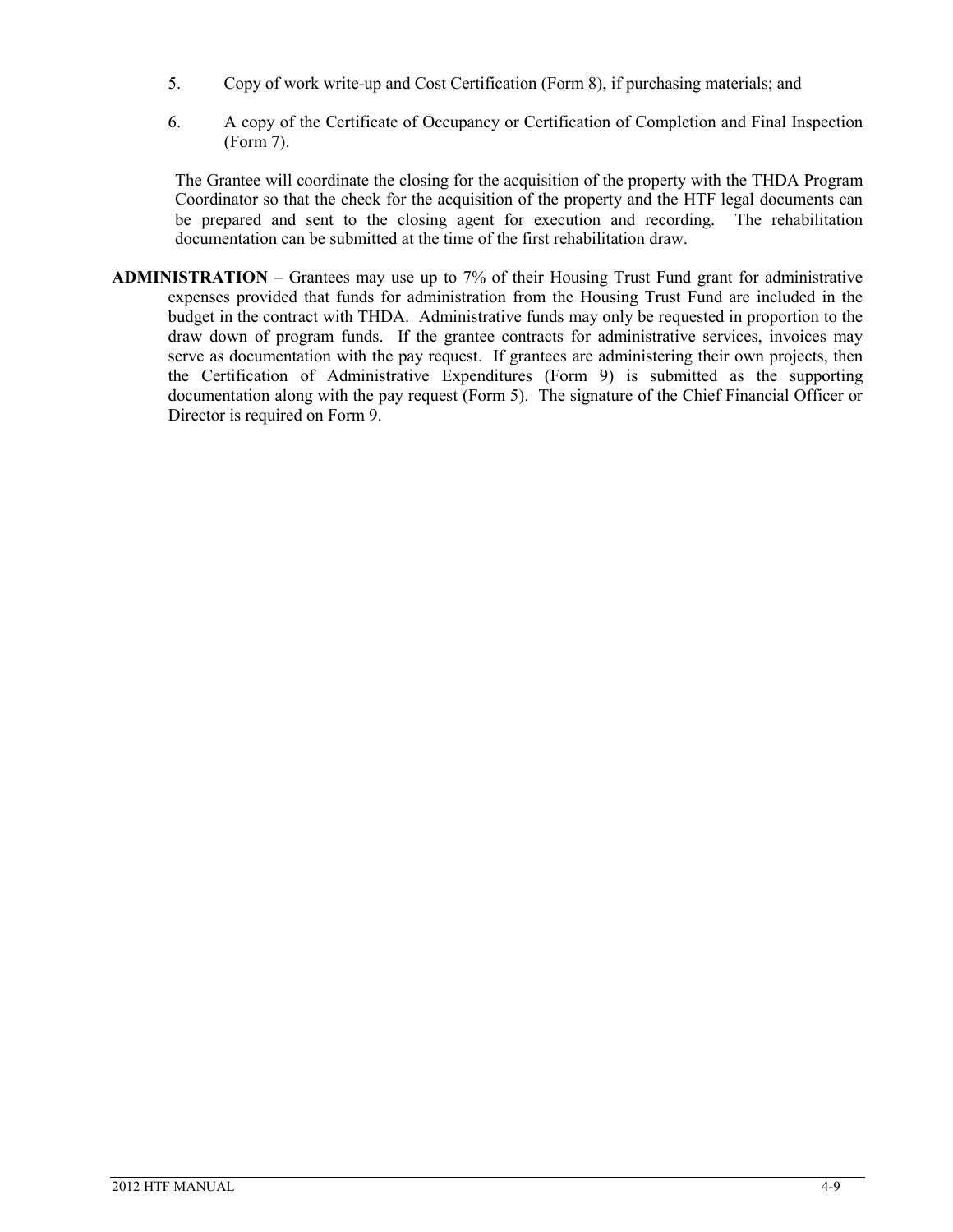#### **FORM 5 REQUEST FOR PAYMENT FORM – HOUSING TRUST FUND COMPETITIVE GRANTS**

| A.             | <b>GENERAL INFORMATION:</b>                        |                                                                                                                                                                                                                                              |                                             |                        |  |  |
|----------------|----------------------------------------------------|----------------------------------------------------------------------------------------------------------------------------------------------------------------------------------------------------------------------------------------------|---------------------------------------------|------------------------|--|--|
| 1.             | Grantee:                                           | Contact Person:<br>2.                                                                                                                                                                                                                        |                                             | 3. Telephone Number:   |  |  |
| 4.             | Request Number:                                    | 5. Contract Number:                                                                                                                                                                                                                          |                                             | 6. Homeowner<br>Rental |  |  |
| <b>B.</b>      | PROGRAM BENEFICIARY INFORMATION:                   |                                                                                                                                                                                                                                              |                                             |                        |  |  |
| 1              | Beneficiary Name:                                  |                                                                                                                                                                                                                                              |                                             |                        |  |  |
|                |                                                    |                                                                                                                                                                                                                                              |                                             |                        |  |  |
| 2.             | Property Address:                                  |                                                                                                                                                                                                                                              |                                             |                        |  |  |
|                |                                                    | <b>Street</b>                                                                                                                                                                                                                                |                                             |                        |  |  |
|                | City                                               | Zip Code                                                                                                                                                                                                                                     |                                             | County                 |  |  |
| 3.             | Number in Household:                               |                                                                                                                                                                                                                                              | 4. Special Needs<br>$\mathbf{I}$<br>Elderly |                        |  |  |
| 5.             | Percent of Area Median Income:                     | At or Below 30%                                                                                                                                                                                                                              | At or Below 50%                             |                        |  |  |
| 6.             | Head of Household Hispanic?                        | Yes                                                                                                                                                                                                                                          | No                                          |                        |  |  |
| 7.             | Head of Household Race:                            | White                                                                                                                                                                                                                                        | Black/African American                      | Asian                  |  |  |
|                | American Indian/Alaska Native                      |                                                                                                                                                                                                                                              | Native Hawaiian/Other Pacific Islander      | Other                  |  |  |
| 8.             | Source of Match:                                   | Weatherization<br>$\overline{\phantom{0}}$                                                                                                                                                                                                   | <b>USDA Rural Development</b>               | <b>CDBG</b>            |  |  |
|                | Household<br>Local Non-profit<br>Other (Describe): |                                                                                                                                                                                                                                              |                                             |                        |  |  |
| $\mathbf{C}$ . | LINE ITEMS FOR WHICH THDA FUNDS ARE REQUESTED:     |                                                                                                                                                                                                                                              |                                             |                        |  |  |
|                |                                                    |                                                                                                                                                                                                                                              |                                             |                        |  |  |
|                | <b>ACTIVITY</b>                                    | <b>THDA REQUEST</b>                                                                                                                                                                                                                          | <b>MATCHING FUNDS</b>                       | <b>TOTAL</b>           |  |  |
|                | <b>ACQUISITION</b>                                 |                                                                                                                                                                                                                                              |                                             |                        |  |  |
|                | <b>REHABILITATION</b>                              |                                                                                                                                                                                                                                              |                                             |                        |  |  |
|                | NEW CONSTRUCTION                                   |                                                                                                                                                                                                                                              |                                             |                        |  |  |
|                | <b>DOWNPAYMENT</b>                                 |                                                                                                                                                                                                                                              |                                             |                        |  |  |
|                | <b>ASSISTANCE</b>                                  |                                                                                                                                                                                                                                              |                                             |                        |  |  |
|                | OTHER (LIST)                                       |                                                                                                                                                                                                                                              |                                             |                        |  |  |
|                | <b>ADMINISTRATION</b>                              |                                                                                                                                                                                                                                              |                                             |                        |  |  |
|                | <b>TOTAL REQUEST</b>                               | \$                                                                                                                                                                                                                                           | \$                                          | \$                     |  |  |
| D.             | <b>CERTIFICATION:</b>                              |                                                                                                                                                                                                                                              |                                             |                        |  |  |
|                |                                                    | I hereby state that I have included and attached all required documentation to support this request. I have satisfied all related terms and<br>conditions of the above cited contract. I also state that the data reported above is correct. |                                             |                        |  |  |
| Date:          |                                                    | Signature:                                                                                                                                                                                                                                   |                                             |                        |  |  |
| Date:          |                                                    | Signature:                                                                                                                                                                                                                                   |                                             |                        |  |  |
| Е.             | FOR THDA USE ONLY:                                 |                                                                                                                                                                                                                                              |                                             |                        |  |  |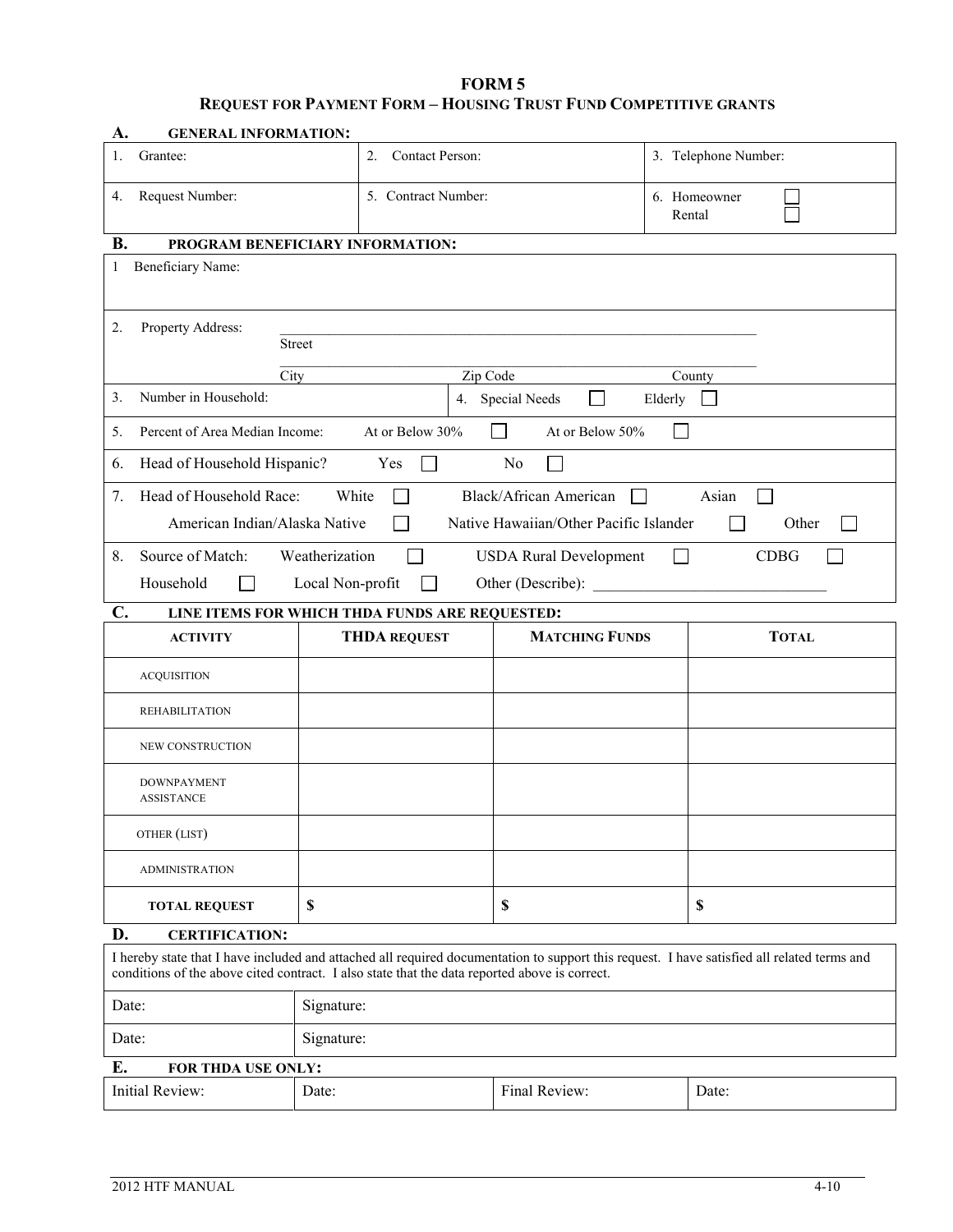### **INTERIM DRAW APPLICATION**

| Property Address:                                                                                                                                                                                                                 |                         |
|-----------------------------------------------------------------------------------------------------------------------------------------------------------------------------------------------------------------------------------|-------------------------|
|                                                                                                                                                                                                                                   |                         |
| Contractor:                                                                                                                                                                                                                       |                         |
| Proceed Order Date:                                                                                                                                                                                                               | <b>Completion Date:</b> |
| ORIGINAL CONTRACT AMOUNT                                                                                                                                                                                                          | $\mathbb{S}$            |
| NET CHANGE BY CHANGE ORDER TO DATE                                                                                                                                                                                                | \$                      |
| <b>CONTRACT SUM TO DATE</b>                                                                                                                                                                                                       | $\mathbb{S}$            |
| PARTIAL PAYMENT AMOUNT                                                                                                                                                                                                            | \$                      |
| <b>BALANCE DUE UPON COMPLETION</b>                                                                                                                                                                                                | $\mathbb{S}$            |
| This certifies that I agree with the above statement and I am willing to authorize partial payment to said<br>contractor in the amount of \$<br>with<br>amount<br>the contract of the contract of the contract of the contract of |                         |
| Owner                                                                                                                                                                                                                             | Date                    |
| Witness                                                                                                                                                                                                                           | Date                    |
| I hereby certify that the work is ____% complete and authorize payment to the contractor in the<br>amount of \$                                                                                                                   |                         |
| Housing Specialist                                                                                                                                                                                                                | Date                    |
| The undersigned Contractor certifies that the work covered by this Application for Interim Draw has<br>been completed in accordance with the Contract Documents, and that all amounts have been paid or will                      |                         |

 $\mathcal{L}_\text{max}$  , and the contribution of the contribution of the contribution of the contribution of the contribution of the contribution of the contribution of the contribution of the contribution of the contribution of t Contractor Date

be paid by the Contractor for all work which this request for payment will be issued.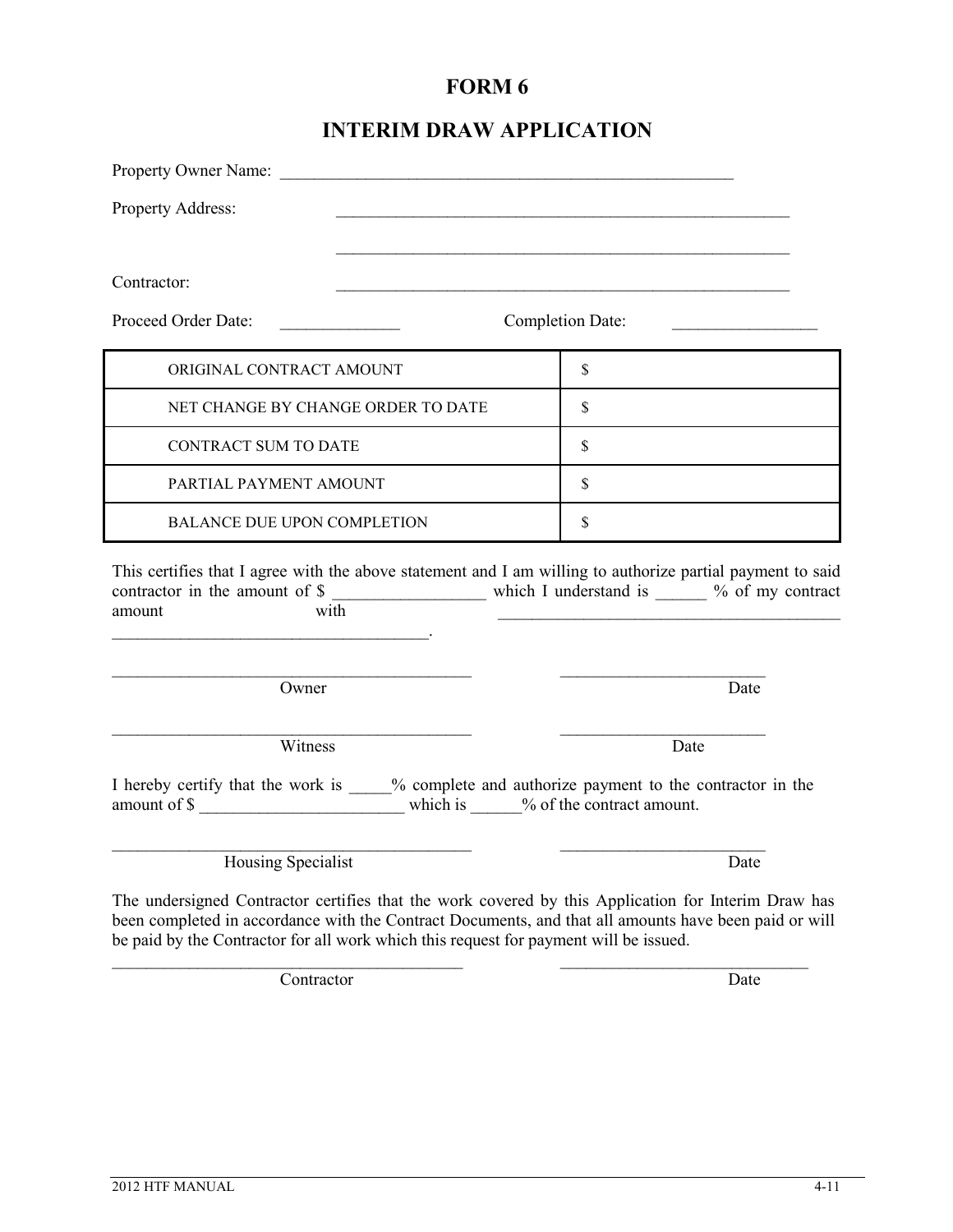## **CERTIFICATION OF COMPLETION AND FINAL INSPECTION**

| Applicant's Name:                                                                                                                                                                                                                                                                                                                                                        | Date of Final Inspection: |  |  |  |
|--------------------------------------------------------------------------------------------------------------------------------------------------------------------------------------------------------------------------------------------------------------------------------------------------------------------------------------------------------------------------|---------------------------|--|--|--|
| Property Address:                                                                                                                                                                                                                                                                                                                                                        | Date Construction Began:  |  |  |  |
| <b>Total Amount of Contract:</b>                                                                                                                                                                                                                                                                                                                                         | $\mathcal{S}$             |  |  |  |
| <b>CONTRACTOR CERTIFICATION:</b>                                                                                                                                                                                                                                                                                                                                         |                           |  |  |  |
| Construction work on the property identified as                                                                                                                                                                                                                                                                                                                          |                           |  |  |  |
| has been satisfactorily completed in<br>accordance with the contract. A Notice of Completion has been filed with the Register's Office<br>for the County of [1]. I further certify that there are no unpaid claims for materials, supplies or equipment, and no claims of laborers or mechanics for unpaid<br>wages in connection with the performance of this contract. |                           |  |  |  |
|                                                                                                                                                                                                                                                                                                                                                                          |                           |  |  |  |
| Signature of Contractor                                                                                                                                                                                                                                                                                                                                                  |                           |  |  |  |
| <b>OWNER CERTIFICATION:</b><br>Construction work on my property has been satisfactorily completed in accordance with my contract with<br>Contractor<br>Date:<br>Signature of owner/Applicant                                                                                                                                                                             |                           |  |  |  |
|                                                                                                                                                                                                                                                                                                                                                                          |                           |  |  |  |
| <b>CERTIFICATION OF FINAL INSPECTION:</b>                                                                                                                                                                                                                                                                                                                                |                           |  |  |  |
|                                                                                                                                                                                                                                                                                                                                                                          |                           |  |  |  |
| The property rehabilitated or constructed meets all local codes, ordinances, zoning ordinances and<br>rehabilitation standards. A copy of the Certificate of Occupancy is attached, if applicable.                                                                                                                                                                       |                           |  |  |  |
| Local codes do not exist; the rehabilitated property meets the applicable International Code.                                                                                                                                                                                                                                                                            |                           |  |  |  |
| Local codes do not exist; the property was constructed in accordance with the applicable<br>International Code.                                                                                                                                                                                                                                                          |                           |  |  |  |
| Final Payment is authorized in the amount of \$                                                                                                                                                                                                                                                                                                                          |                           |  |  |  |
| Date: $\qquad \qquad$<br>Signature of Inspector                                                                                                                                                                                                                                                                                                                          |                           |  |  |  |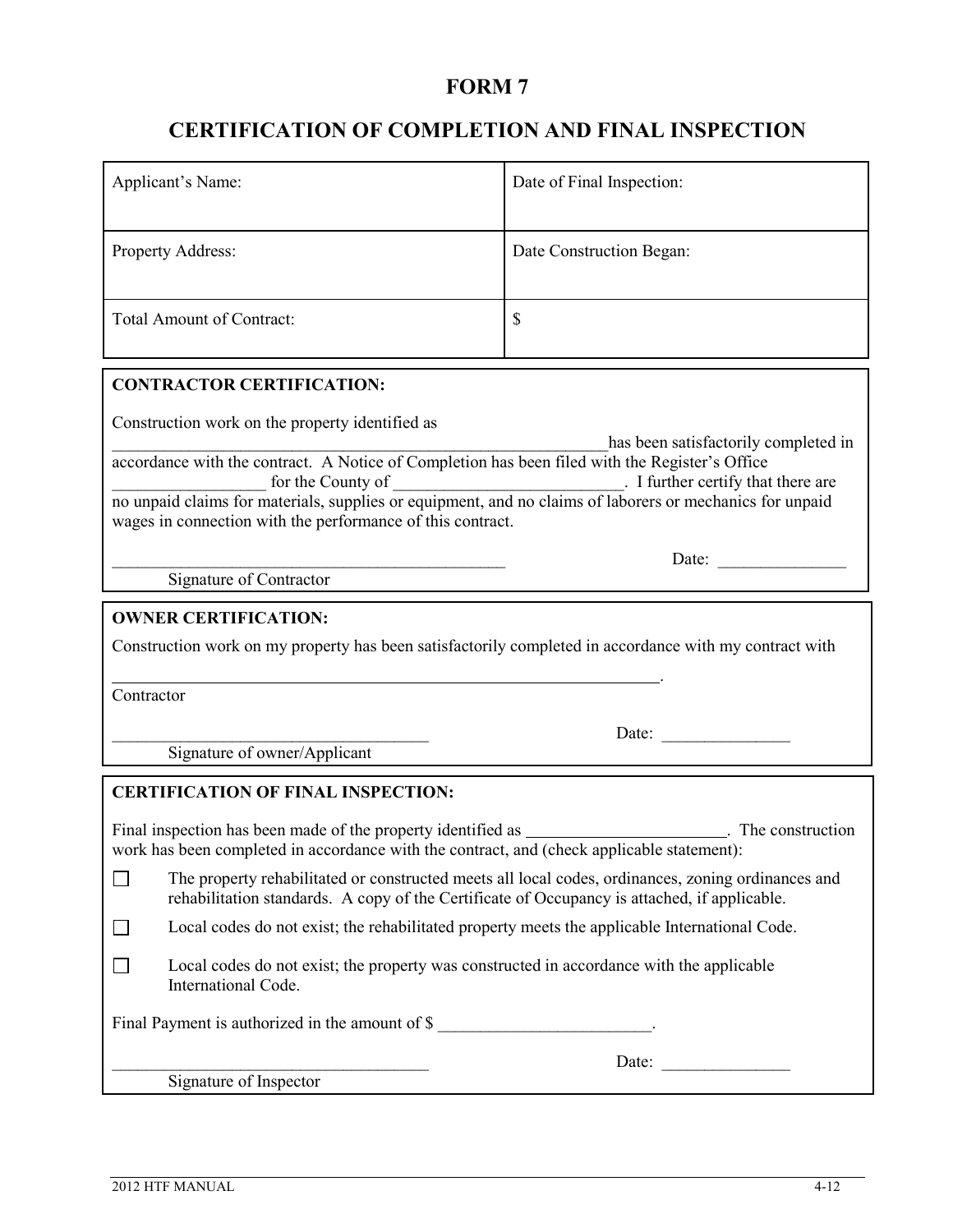### **COST CERTIFICATION FORM FOR MATERIALS AND SERVICES**

PAGE 1 of - Cost Certification

GRANTEE: \_\_\_\_\_\_\_\_\_\_\_\_\_\_\_\_\_\_\_\_\_\_\_\_\_\_\_\_\_\_\_\_\_\_\_\_\_ BENEFICIARY NAME: \_\_\_\_\_\_\_\_\_\_\_\_\_\_\_\_\_\_\_\_\_\_\_\_\_\_\_\_\_\_\_\_\_\_\_\_

CONTRACT NUMBER: \_\_\_\_\_\_\_\_\_\_\_\_\_\_\_\_\_\_\_\_\_\_\_\_\_\_\_\_\_\_\_\_\_\_\_\_\_ BENEFICIARY ADDRESS: \_\_\_\_\_\_\_\_\_\_\_\_\_\_\_\_\_\_\_\_\_\_\_\_\_\_\_\_\_\_\_\_\_\_\_\_

| <b>INVOICE DATE</b> | <b>MATERIALS/SERVICES</b><br>(No Tools or Appliances) | <b>VENDOR</b> | <b>INVOICE NUMBER</b> | <b>INVOICE AMOUNT</b><br>(No Tax to be paid) |
|---------------------|-------------------------------------------------------|---------------|-----------------------|----------------------------------------------|
|                     |                                                       |               |                       |                                              |
|                     |                                                       |               |                       |                                              |
|                     |                                                       |               |                       |                                              |
|                     |                                                       |               |                       |                                              |
|                     |                                                       |               |                       |                                              |
|                     |                                                       |               |                       |                                              |
|                     |                                                       |               |                       |                                              |
|                     |                                                       |               |                       |                                              |
|                     |                                                       |               |                       |                                              |
|                     |                                                       |               |                       |                                              |

I certify that these expenditures are for construction or rehabilitation costs incurred under the Housing Trust Fund Program contract cited above. I further certify that invoices or other substantiating documentation are contained in our program files.

**TOTAL THIS REQUEST: \$**\_\_\_\_\_\_\_\_\_\_\_\_\_\_\_\_\_\_

Director or Chief Financial Officer

 $_{\rm{DATE:}}$   $_{\rm{L}}$ 

2012 HTF MANUAL 4-13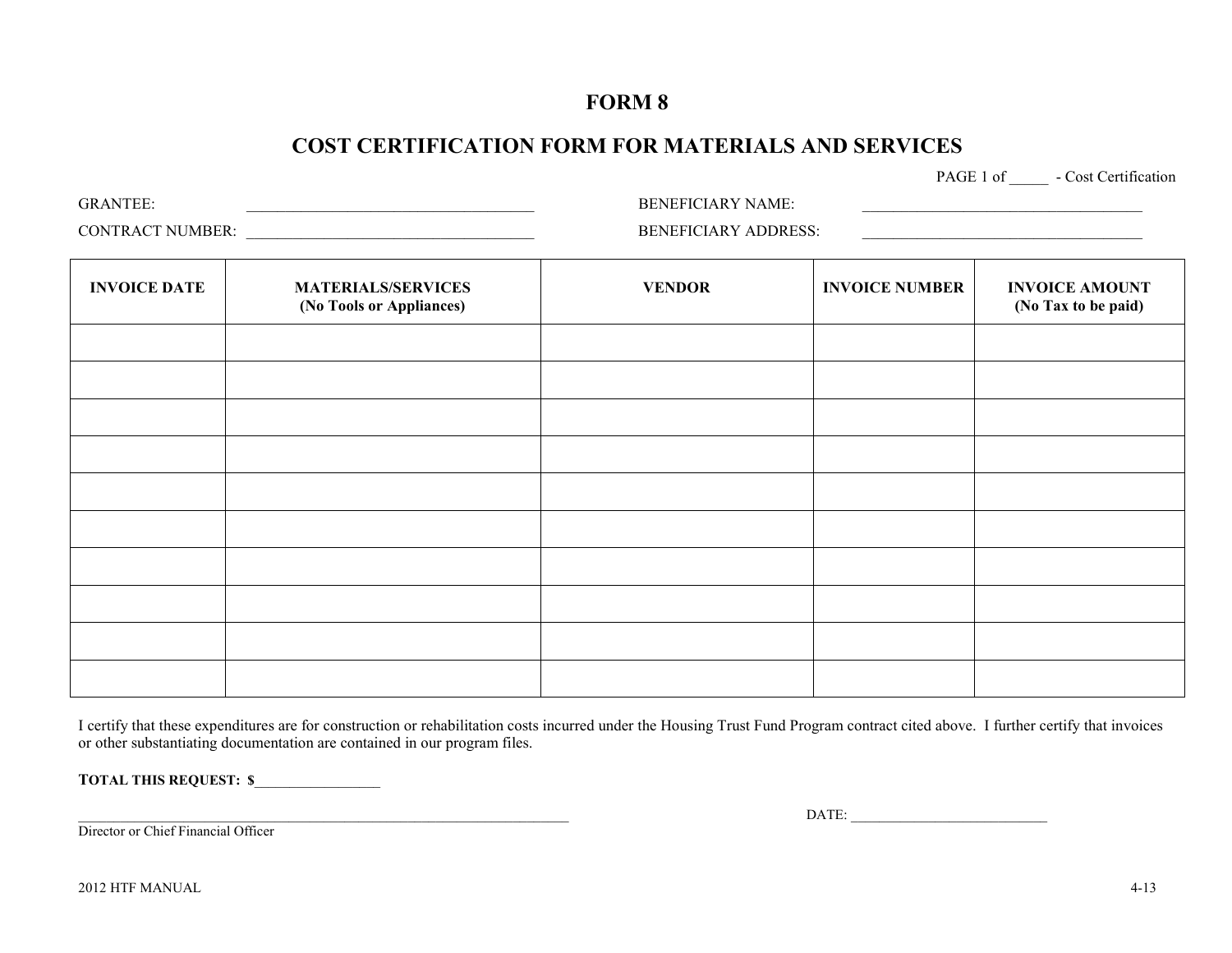| <b>Beneficiary Name:</b> |
|--------------------------|
|                          |

PAGE \_\_\_\_\_\_\_ of \_\_\_\_\_\_\_\_ - Cost Certification

Address:

| <b>INVOICE DATE</b> | <b>MATERIALS/SERVICES</b><br>(No Tools or Appliances) | <b>VENDOR</b> | <b>INVOICE NUMBER</b> | <b>INVOICE AMOUNT</b><br>(No Tax to be paid) |
|---------------------|-------------------------------------------------------|---------------|-----------------------|----------------------------------------------|
|                     |                                                       |               |                       |                                              |
|                     |                                                       |               |                       |                                              |
|                     |                                                       |               |                       |                                              |
|                     |                                                       |               |                       |                                              |
|                     |                                                       |               |                       |                                              |
|                     |                                                       |               |                       |                                              |
|                     |                                                       |               |                       |                                              |
|                     |                                                       |               |                       |                                              |
|                     |                                                       |               |                       |                                              |
|                     |                                                       |               |                       |                                              |
|                     |                                                       |               |                       |                                              |
|                     |                                                       |               |                       |                                              |
|                     |                                                       |               |                       |                                              |
|                     |                                                       |               |                       |                                              |
|                     |                                                       |               |                       |                                              |
|                     |                                                       |               |                       |                                              |